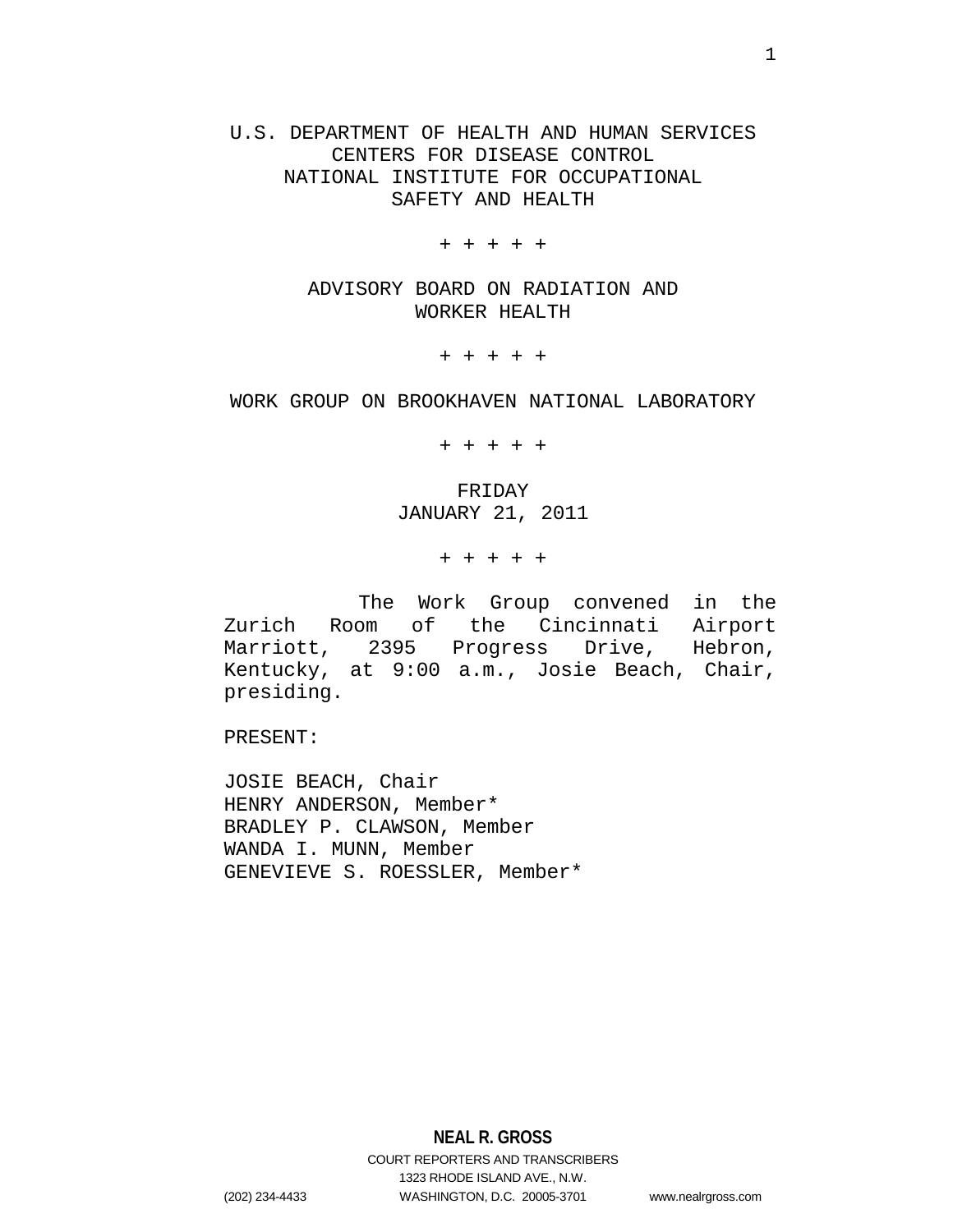ALSO PRESENT:

TED KATZ, Designated Federal Official TIMOTHY ADLER, ORAU Team\* RON BUCHANAN, SC&A\* GRADY CALHOUN, DCAS LEO FAUST, ORAU Team JOE FITZGERALD, SC&A JENNY LIN, HHS JIM NETON, DCAS KATHY ROBERTSON-DEMERS, SC&A\*

\*Participating via telephone

# **NEAL R. GROSS**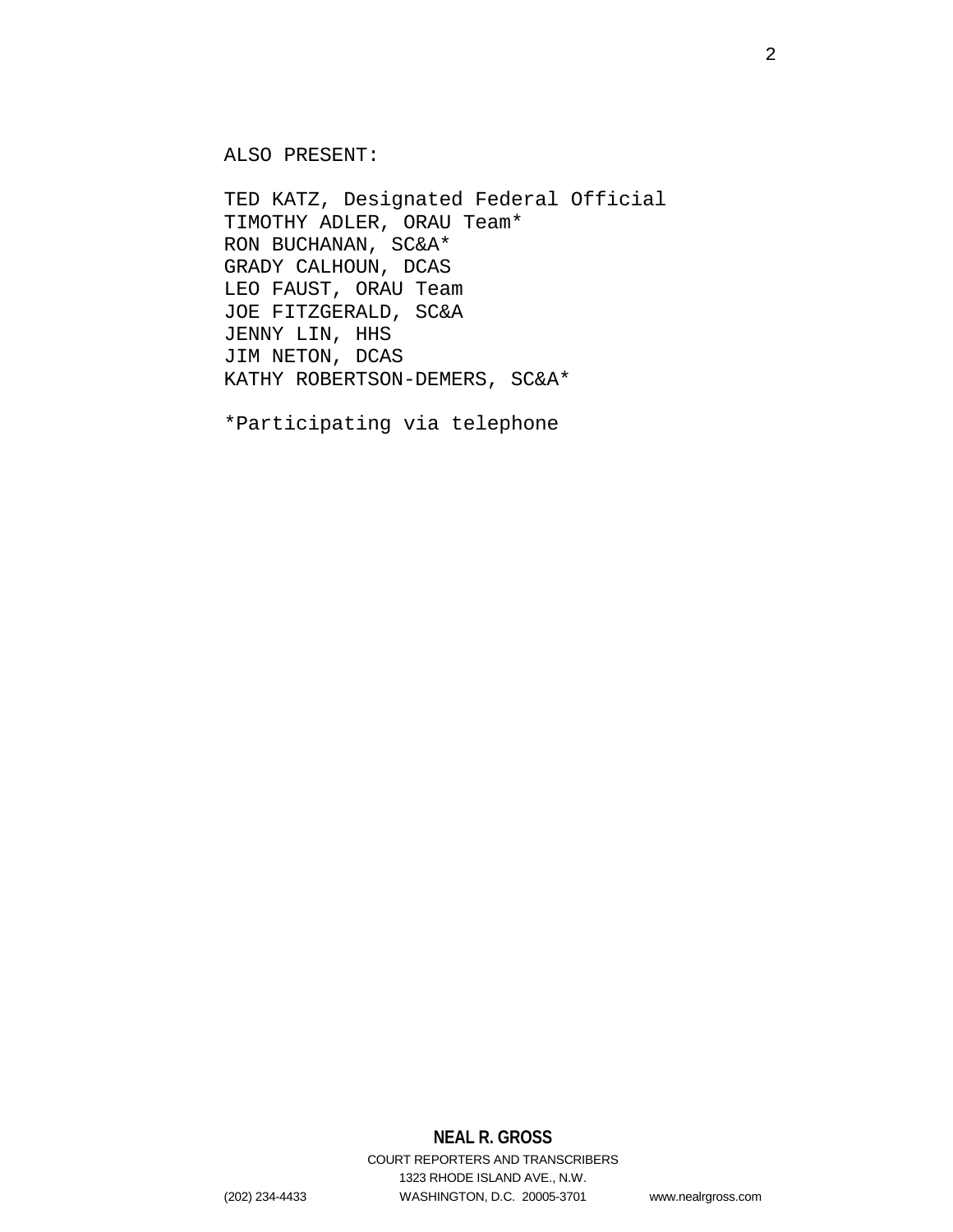# C-O-N-T-E-N-T-S

| $\begin{array}{c} \texttt{Page} \\ \texttt{Welcome} \dots \dots \dots \dots \dots \dots \dots \dots \dots \dots \dots \dots \dots \dots \end{array}$ |
|------------------------------------------------------------------------------------------------------------------------------------------------------|
| Neutron Discussion - NIOSH/SC&A 8                                                                                                                    |
| Internal Data Discussion - NIOSH/SC&A 56                                                                                                             |
| Path Forward 160                                                                                                                                     |
| Adjournment  176                                                                                                                                     |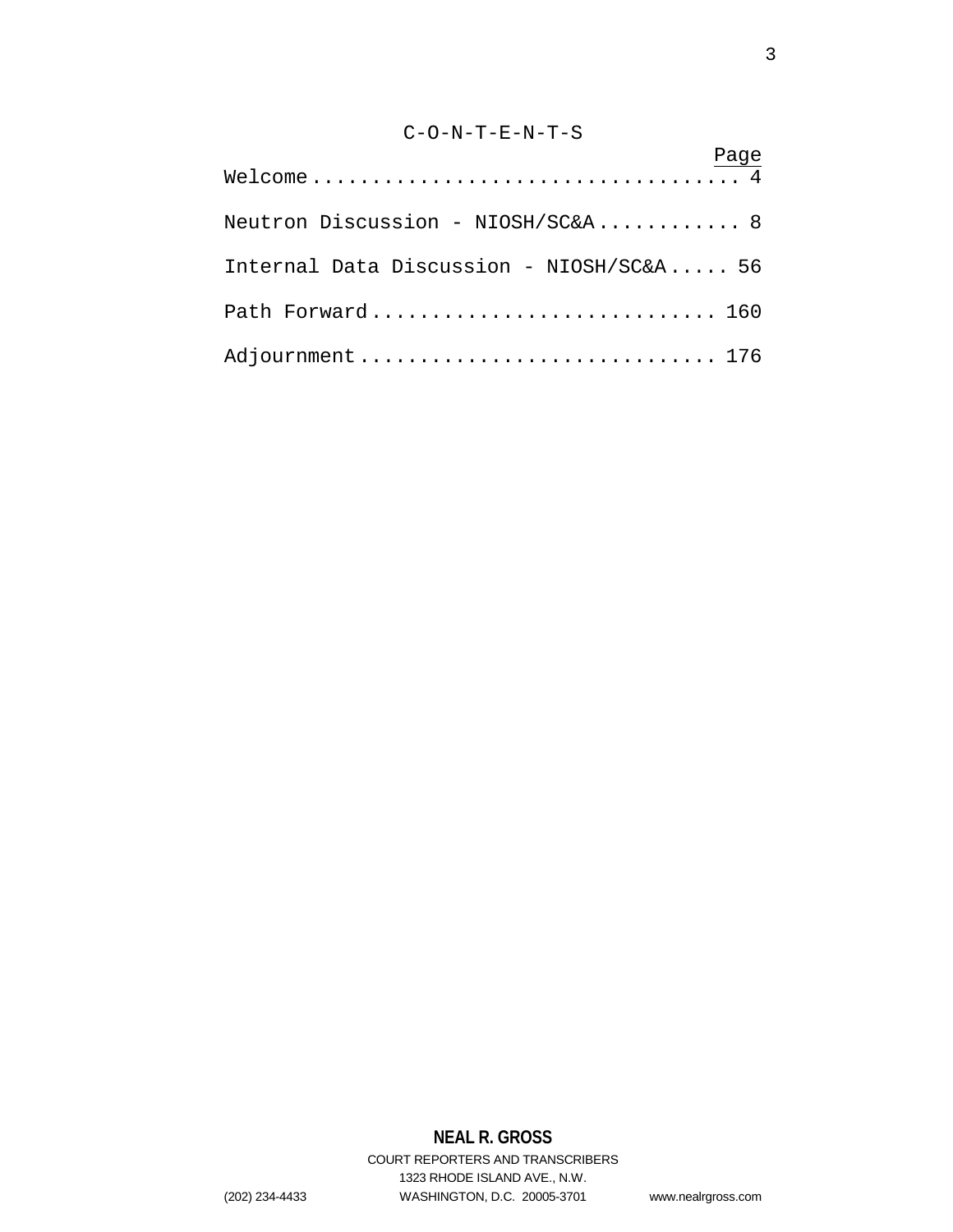1 P-R-O-C-E-E-D-I-N-G-S 2 9:09 a.m. 3 MR. KATZ: Good morning, everyone 4 in the room and on the line, this is the 5 Advisory Board on Radiation and Worker Health, 6 BNL Work Group and we're, we have both Jim and 7 Grady and we're going to get started here. 8 Let's begin with roll call with 9 Board Members in the room. 10 CHAIR BEACH: Josie Beach, 11 Brookhaven Chair, no conflict. 12 MEMBER CLAWSON: Brad Clawson, 13 Work Group Member, no conflict. 14 MEMBER MUNN: Wanda Munn, Work 15 Group Member, no conflict. 16 MR. KATZ: And Board Members on 17 the line? 18 MEMBER ROESSLER: Gen Roessler, no 19 conflict. 20 MR. KATZ: Welcome, Gen. And do 21 we have Dr. Anderson, too, Henry -- Andy? 22 (No response.)

#### **NEAL R. GROSS**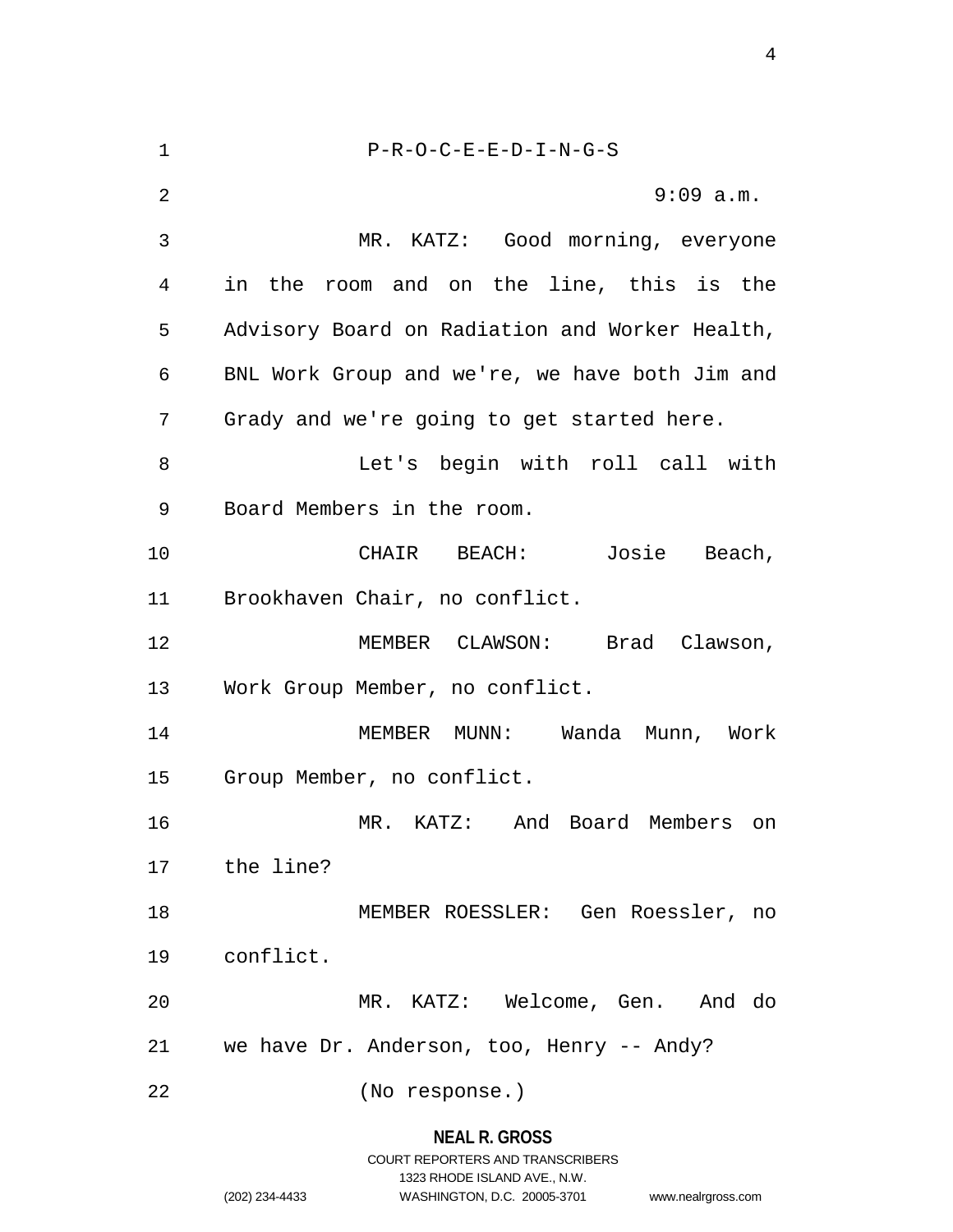1 MR. KATZ: Zaida, are you on the 2 line? Or Nancy Adams? 3 (No response.) 4 MR. KATZ: Okay, we'll try to get 5 ahold of Andy because he did intend to attend. 6 That's it for Board Members, let's move on. 7 NIOSH-ORAU Team in the room? 8 DR. NETON: Jim Neton, NIOSH, no 9 conflict. 10 MR. CALHOUN: Grady Calhoun, 11 NIOSH, no conflict. 12 MR. KATZ: And any NIOSH ORAU Team 13 on the line? 14 MR. ADLER: Tim Adler, ORAU, no 15 conflict. 16 MR. KATZ: Thank you and welcome. 17 SC&A in the room? 18 MR. FITZGERALD: Yes, Joe 19 Fitzgerald, no conflict. 20 MR. KATZ: And SC&A on the line? 21 DR. BUCHANAN: Ron Buchanan, no 22 conflict.

## **NEAL R. GROSS**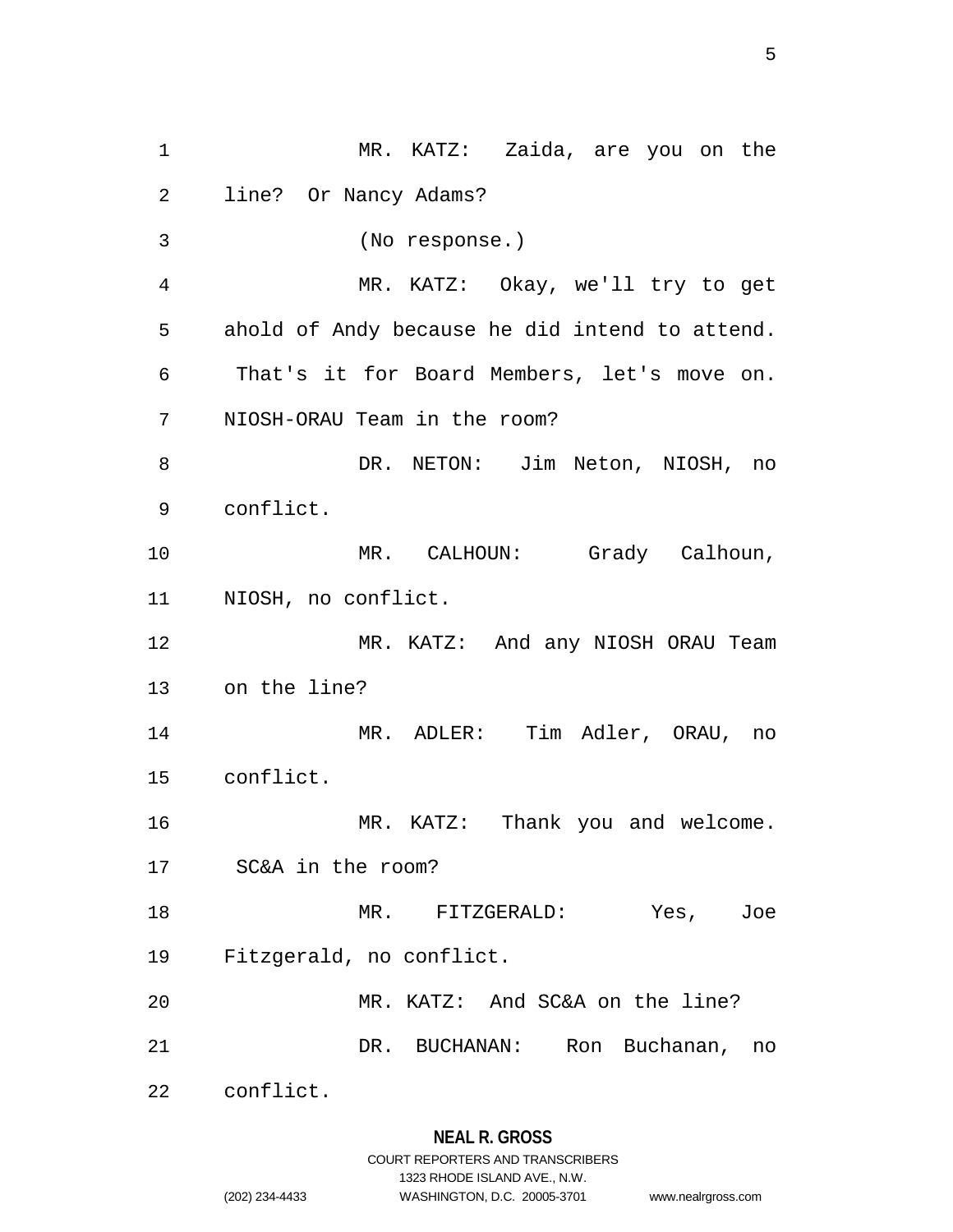1 MR. KATZ: Welcome, Ron. Joe, are 2 you expecting anyone else? 3 MR. FITZGERALD: Yes, Kathy 4 Robertson-DeMers will probably join us in the 5 next hour or so. 6 MR. KATZ: Okay, that's right, you 7 mentioned that. 8 MS. ROBERTSON-DEMERS: Hi there, I 9 just -- I had my phone on mute. 10 MR. KATZ: Welcome, Kathy. 11 MS. ROBERTSON-DEMERS: Kathy 12 Robertson-DeMers, no conflict. 13 MR. KATZ: Thank you. Federal 14 officials, whether NIOSH, HHS, other agencies 15 and contractors to the Feds in the room? 16 MS. LIN: Jenny, HHS, Jenny Lin. 17 MR. KATZ: And on the line? 18 MR. FAUST: Leo Faust, ORAU, no 19 conflict. 20 MR. KATZ: Will Faust, ORAU, thank 21 you. 22 MR. CALHOUN: Leo.

# **NEAL R. GROSS**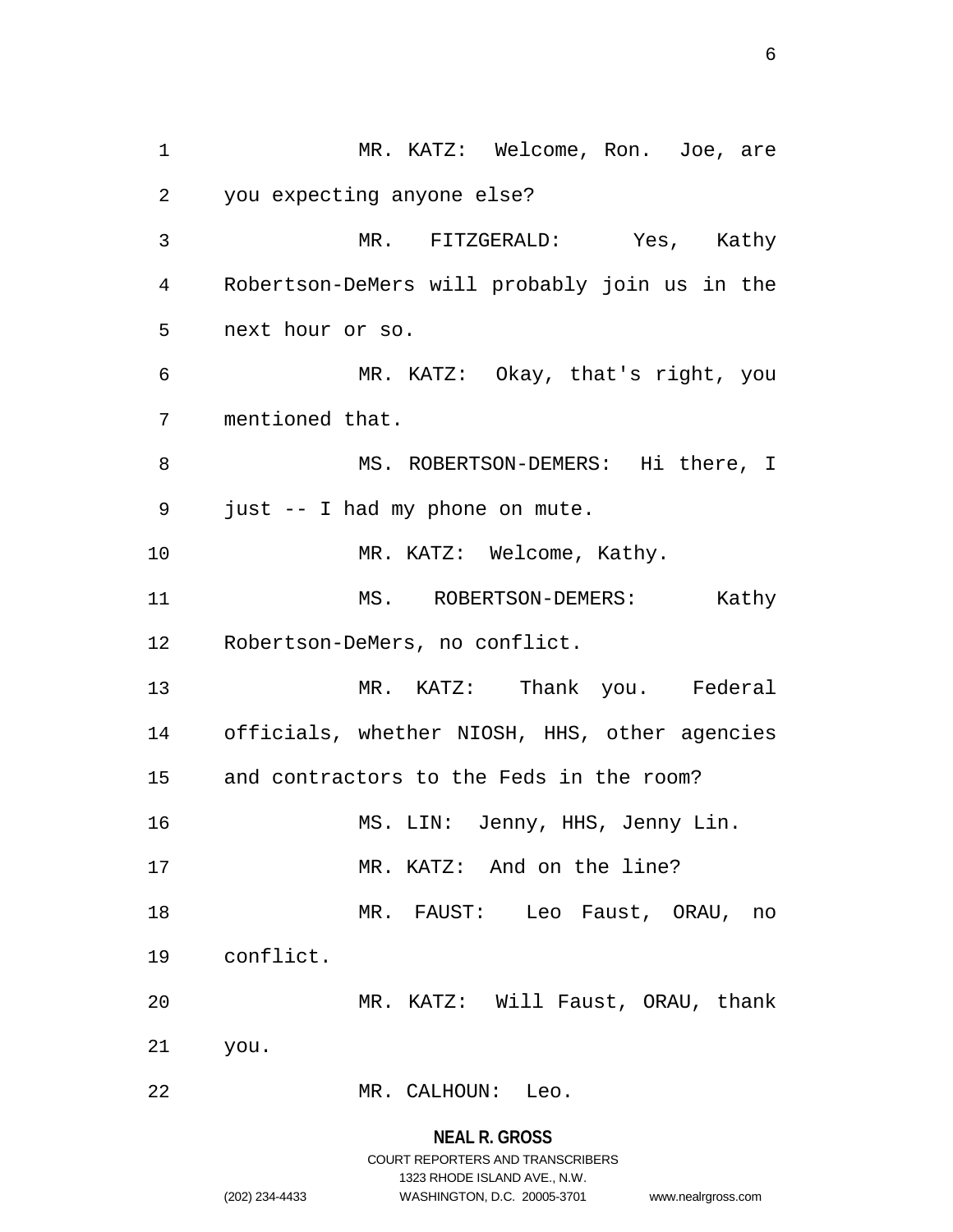1 MR. KATZ: Oh, Leo Faust, sorry. 2 Okay, any other government officials or 3 contractors on the line? 4 (No response.) 5 MR. KATZ: Okay, and last but not 6 least, members of the public. There are none 7 in the room; are there any on the line? 8 (No response.) 9 MR. KATZ: Okay, so let me just 10 remind everyone on the line to please mute 11 your phones except when you're addressing the 12 group. 13 13 If you don't have a mute button, 14 use \*6, that will mute your phone. When you 15 use \*6, again, it will take you off mute. And 16 please don't put your call on hold. 17 Just hang up and dial back in if 18 you need to leave for a while. And it's your 19 agenda, Josie. 20 CHAIR BEACH: Okay, there is an 21 agenda posted on the web. We're going to 22 start our discussions with neutrons this

**NEAL R. GROSS**

COURT REPORTERS AND TRANSCRIBERS 1323 RHODE ISLAND AVE., N.W. (202) 234-4433 WASHINGTON, D.C. 20005-3701 www.nealrgross.com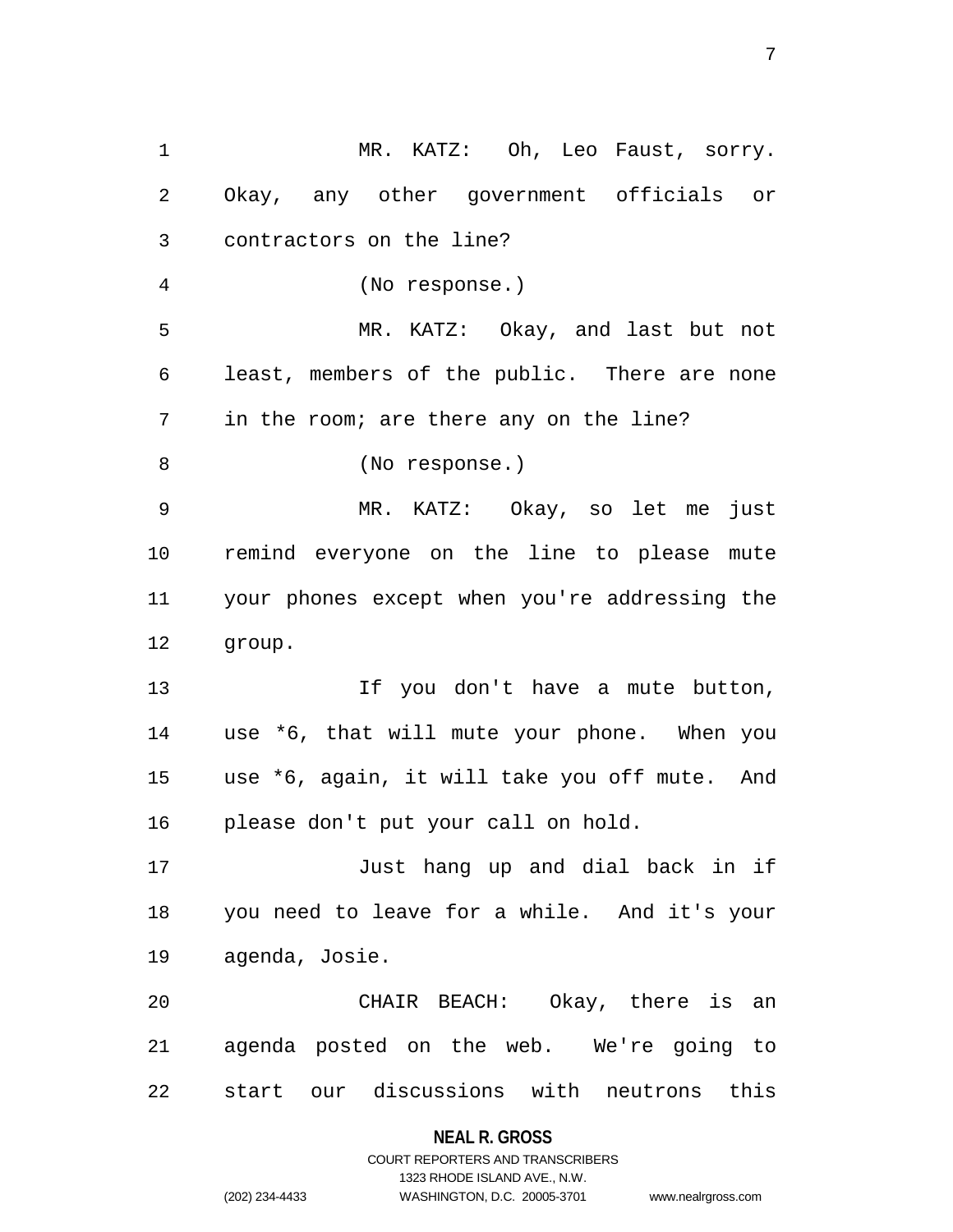1 morning and then we're going to go into 2 internal data discussions.

3 If you remember, this is our 4 second Work Group Meeting. Our first Work 5 Group Meeting was held in July on the 28th of 6 2010.

7 We are looking at the years from 8 1980 to 2007. We do have an Issues Matrix 9 that we're working from. That was put out in 10 July of 2010, and that's all I have for an 11 update.

12 Grady, I'm assuming that you're 13 going to want to start this morning with our 14 neutron discussion.

15 MR. CALHOUN: Well, I think that -16 - can I assume that everybody received the 17 response we got?

18 CHAIR BEACH: Yes.

19 MR. CALHOUN: And that was kind of 20 our go do, our list of items that we needed to 21 address after the first meeting. And it seems 22 to me that it would be easiest just to go

#### **NEAL R. GROSS**

### COURT REPORTERS AND TRANSCRIBERS 1323 RHODE ISLAND AVE., N.W. (202) 234-4433 WASHINGTON, D.C. 20005-3701 www.nealrgross.com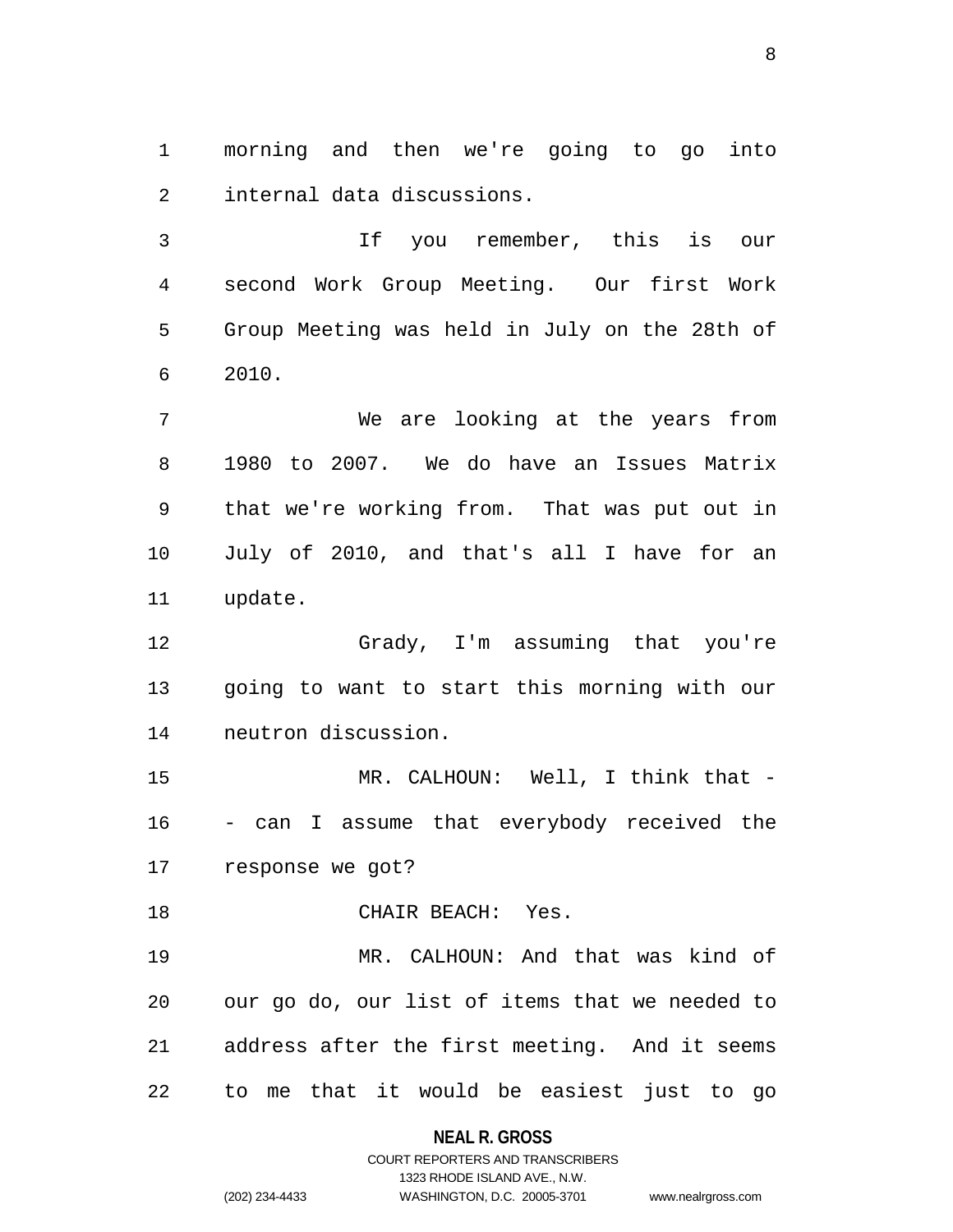1 through the actual questions and answers.

2 I'll rely a lot on Leo on the 3 phone there, but I don't know if -- it seems 4 silly just to read them, but I guess we could 5 read the responses, if that's what you want to 6 do.

7 Or if there's any particular 8 issues that we had. I know that during -- 9 gosh, it seems so long ago, the interviews 10 that we had. We had group interviews and SC&A 11 Team and Working Group Members and I was on 12 the phone for most of them. And I think Ron 13 Buchanan asked some questions of the folks 14 there that were knowledgeable about neutron 15 monitoring issues.

16 So do we know, are there any of 17 the, let's see, there's -- are there any 18 specific issues that we have with the 19 responses?

20 That seems like a better way to me 21 to address these rather than reading the 22 responses.

#### **NEAL R. GROSS**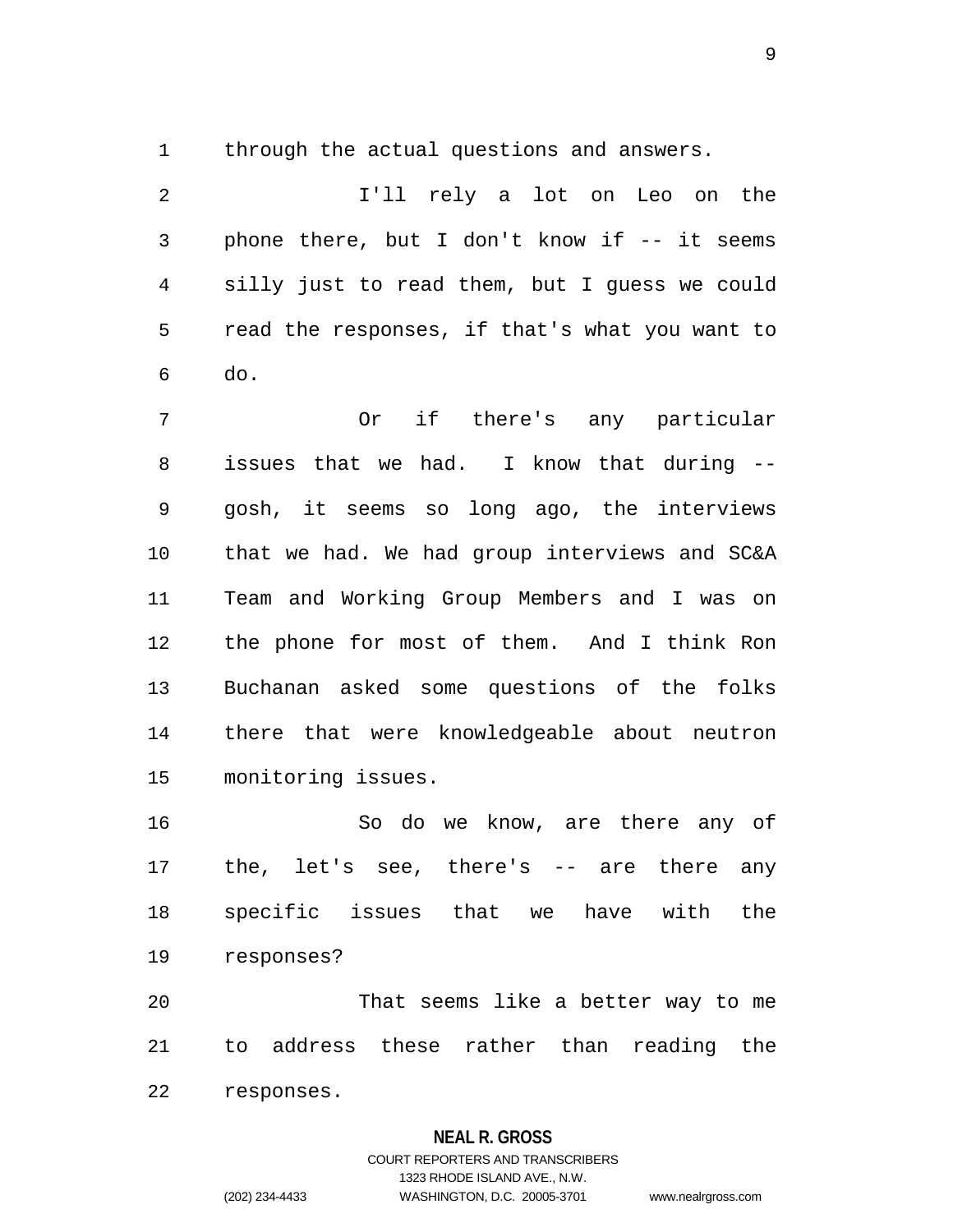1 MR. FITZGERALD: Yes, this is Joe, 2 let me pose this because this particular issue 3 I would characterize as one of more clarity. 4 Because I think when we went through the 5 Evaluation Report originally, last year, we 6 didn't find anything wrong.

7 But we didn't find a whole lot of 8 treatment of the neutron issue, 9 particularlygiven the fact that Brookhaven did 10 use NTA film.

11 And at all the other sites we have 12 gone through a number of issues, such as 13 fading and, you know, what not, with NTA film, 14 and we wanted to understand better exactly how 15 that was going to be handled with dose 16 reconstruction.

17 So a number of the issues we 18 raised were in that context. And what my 19 suggestion is, and I don't disagree 20 with5Grady, it might be kind of laborious to 21 go through the question and answers per se, we 22 all have the response.

#### **NEAL R. GROSS**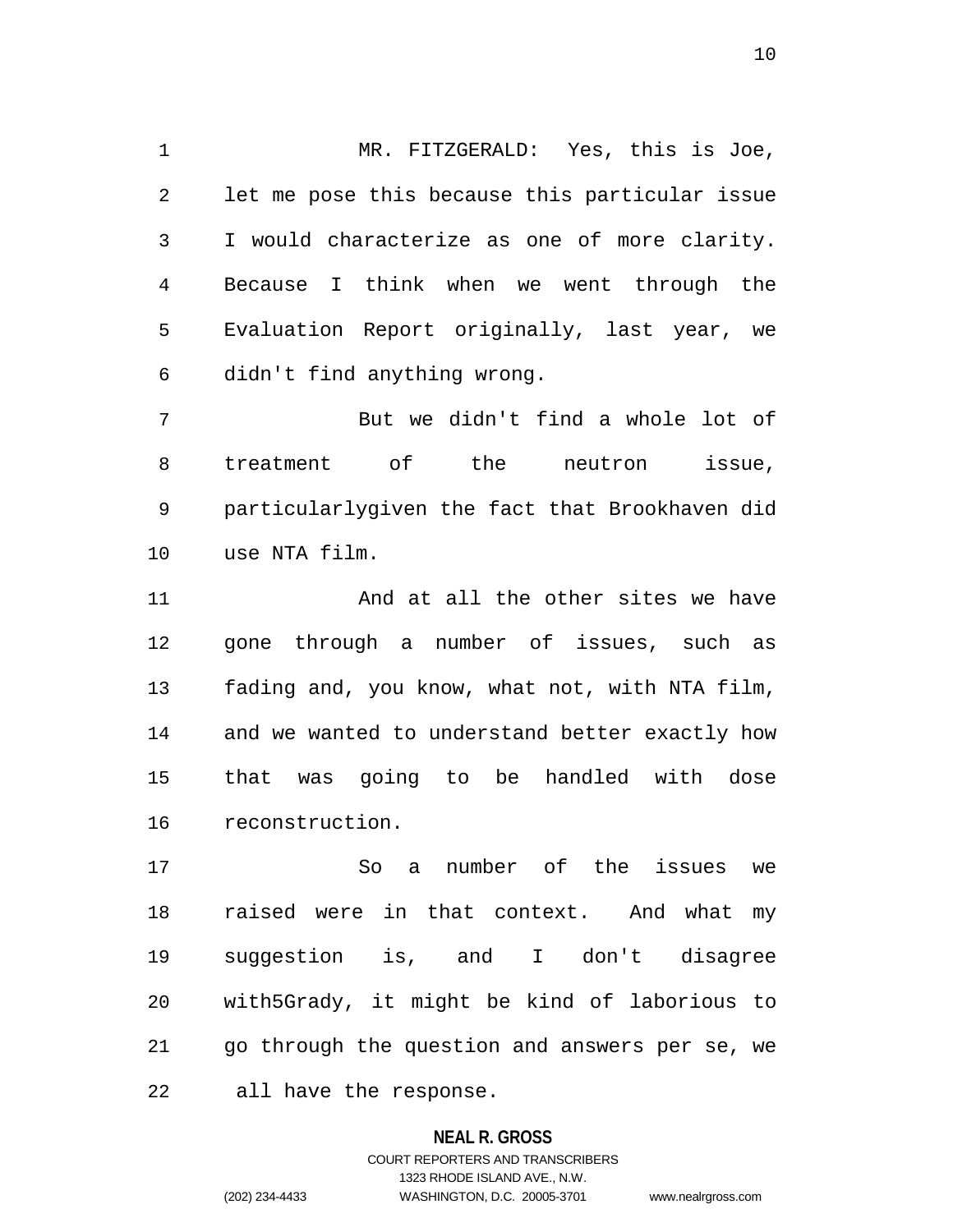1 But I've talked to Ron and I 2 think, sort of similar to what you're saying, 3 we can go through this and highlight where we 4 still may have questions or an opportunity to 5 engage Leo in some, you know, clarification of 6 what was said in the response. That might be 7 more useful. Does that sound good? 8 CHAIR BEACH: And that would be 9 helpful to me. I know there were six 10 questions on neutrons. Maybe when Ron is 11 going through it, if he'd kind of pinpoint

12 which ones he's focusing on.

13 MR. FITZGERALD: Yes, even more so 14 that, I think, you know, given the passage of 15 time, I've also asked him to kind of provide a 16 little bit of a back story.

17 Okay, you know, why did we raise 18 this question and just sort of bring us back 19 to where we were discussing this in the last 20 Work Group Meeting, so a little context.

21 Ron?

22 DR. BUCHANAN: Yes, I'm here, this

**NEAL R. GROSS** COURT REPORTERS AND TRANSCRIBERS 1323 RHODE ISLAND AVE., N.W. (202) 234-4433 WASHINGTON, D.C. 20005-3701 www.nealrgross.com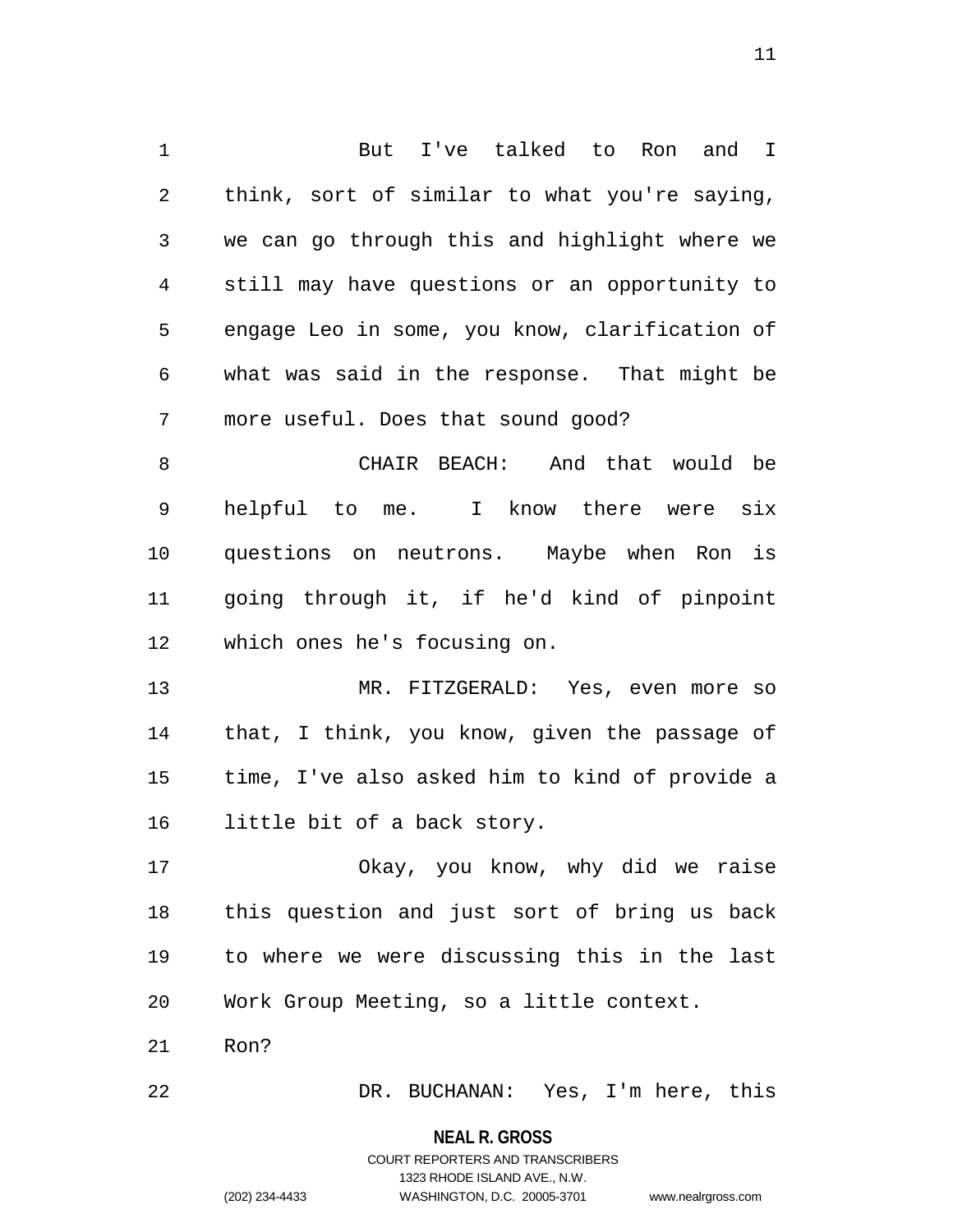1 is Ron Buchanan, SC&A. Yes, I realize we've 2 all slept in since we went through this in 3 July, and so I think what would be beneficial 4 for the group is to go through what has taken 5 place and I will go through the main issues 6 and where SC&A stands as far as seeing them as 7 Site Profile or SEC issues at this point.

8 And then we can, perhaps, discuss 9 the path forward for the items that need to be 10 addressed, if that's okay with everyone.

11 So let's start back at the 12 beginning and kind of look at what's been 13 done. The TBD-6 for Brookhaven was issued 14 originally in August of '06.

15 SC&A did a Site Profile review on 16 that, and turned that in September of '09. 17 And, of course, this applies both to the 18 neutron issues and the bioassay data.

19 NIOSH did an ER Report in the same 20 month, September of '09. And then NIOSH did a 21 revised TBD-6 in April of 2010. So a little

22 less than a year ago.

#### **NEAL R. GROSS**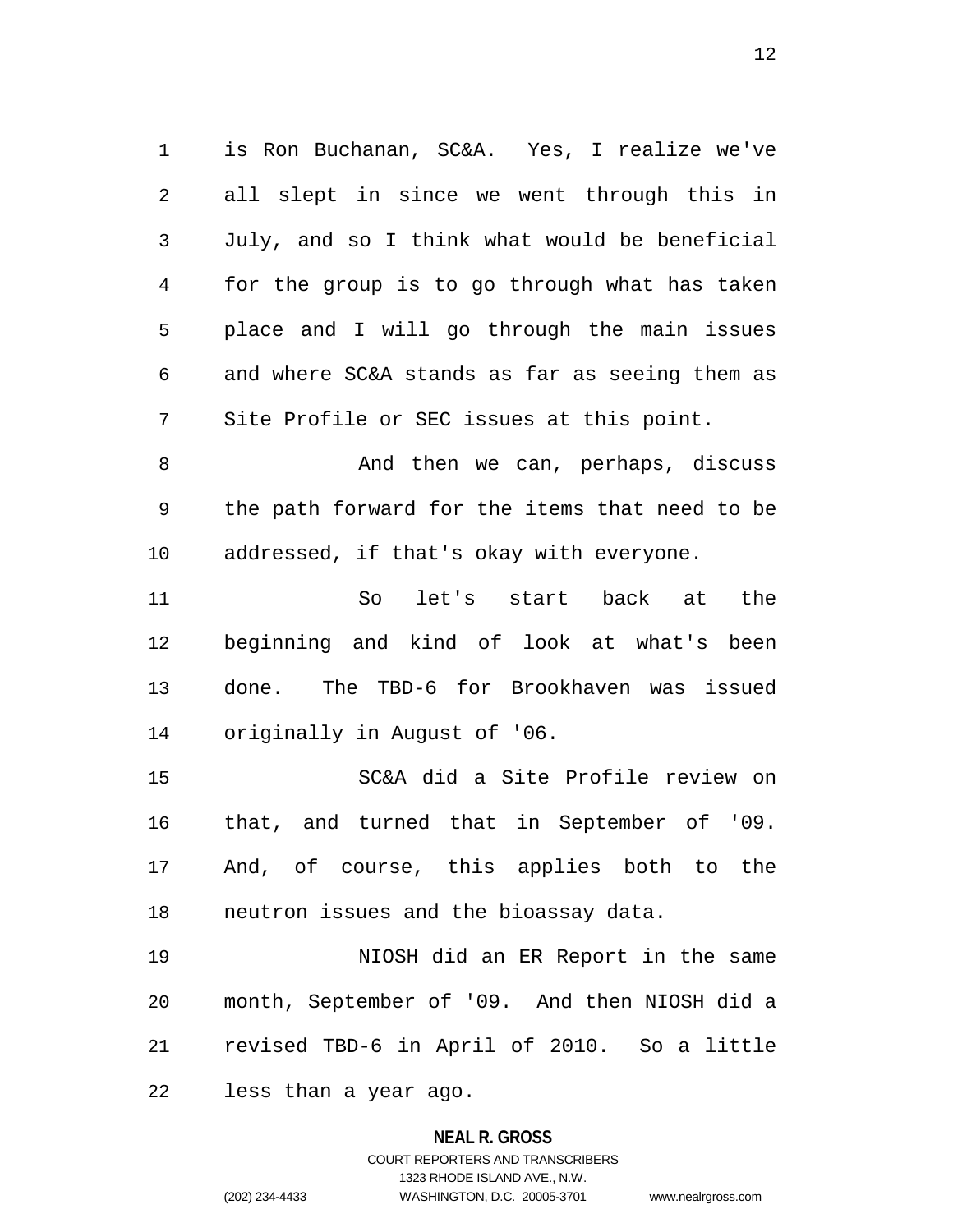1 SC&A replied to the ER in the 2 first of July 2010, and I don't know if you 3 all have that in front of you, but I want to 4 kind of use that as a guide today, because 5 that leads us into NIOSH's response, which was 6 issued in the 17th of December of 2010, about 7 a month ago.

8 In between the meeting and NIOSH's 9 issue of their reply, we did have an Action 10 Item List that went out in August of 2010. 11 And then we did group interviews with some of 12 the older workers at Brookhaven in September 13 of 2010.

14 And this was a NIOSH and an SC&A 15 group discussion with them on the phone that 16 lasted from, oh, 20 minutes to an hour each. 17 And so what we was trying to get them to do 18 was recall what happened 25, 30 years ago, in 19 some detail for both the bioassay and for the 20 neutron issue.

21 And, of course, we're having this 22 group meeting today to discuss where we stand

> **NEAL R. GROSS** COURT REPORTERS AND TRANSCRIBERS

1323 RHODE ISLAND AVE., N.W. (202) 234-4433 WASHINGTON, D.C. 20005-3701 www.nealrgross.com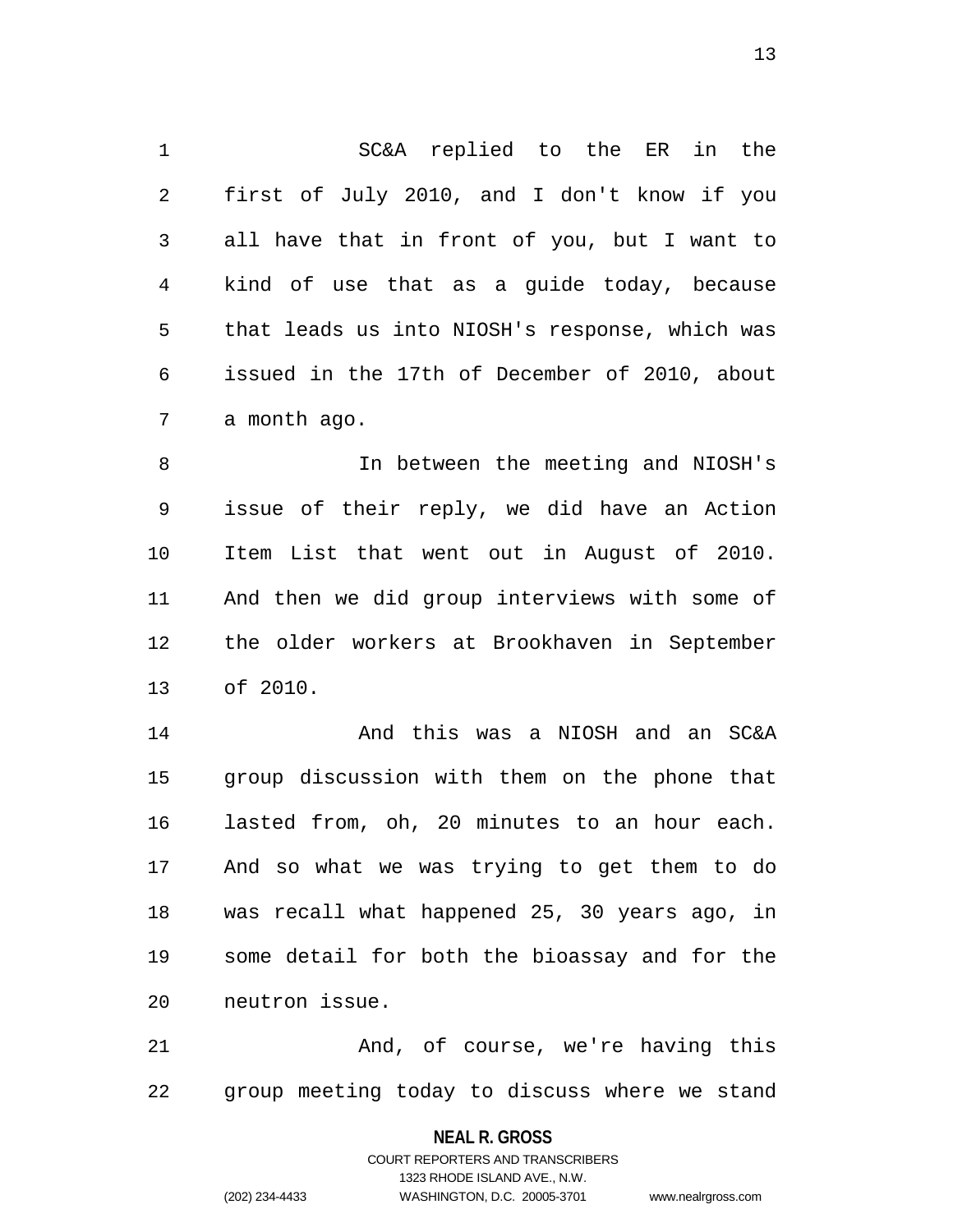1 and what we need to do. And so, what I'd like 2 to do is to bring everybody up a little bit to 3 date of why there are neutron issues.

4 In our Evaluation Report of last 5 summer, that we discussed somewhat at the July 6 meeting, we see that Brookhaven was a research 7 lab so it has many different neutron 8 possibilities. They have the reactor, they 9 had the old reactor, they had the recent 10 reactors, that were shut down in the '90s.

11 They had, one of the pioneers in 12 accelerators and so they did quite a bit of 13 neutron measurements in the early years, and 14 around '65, when they were bringing the 15 accelerators up, did a lot of experimental and 16 exploratory-type shielding and dosimetry work.

17 They did increase, the 18 accelerator, they did increase both the 19 intensity and the energy as time went on.

20 And so this increases some of the 21 neutron dose and makes the spectrum different. 22 And so they did then go into a more of a

#### **NEAL R. GROSS**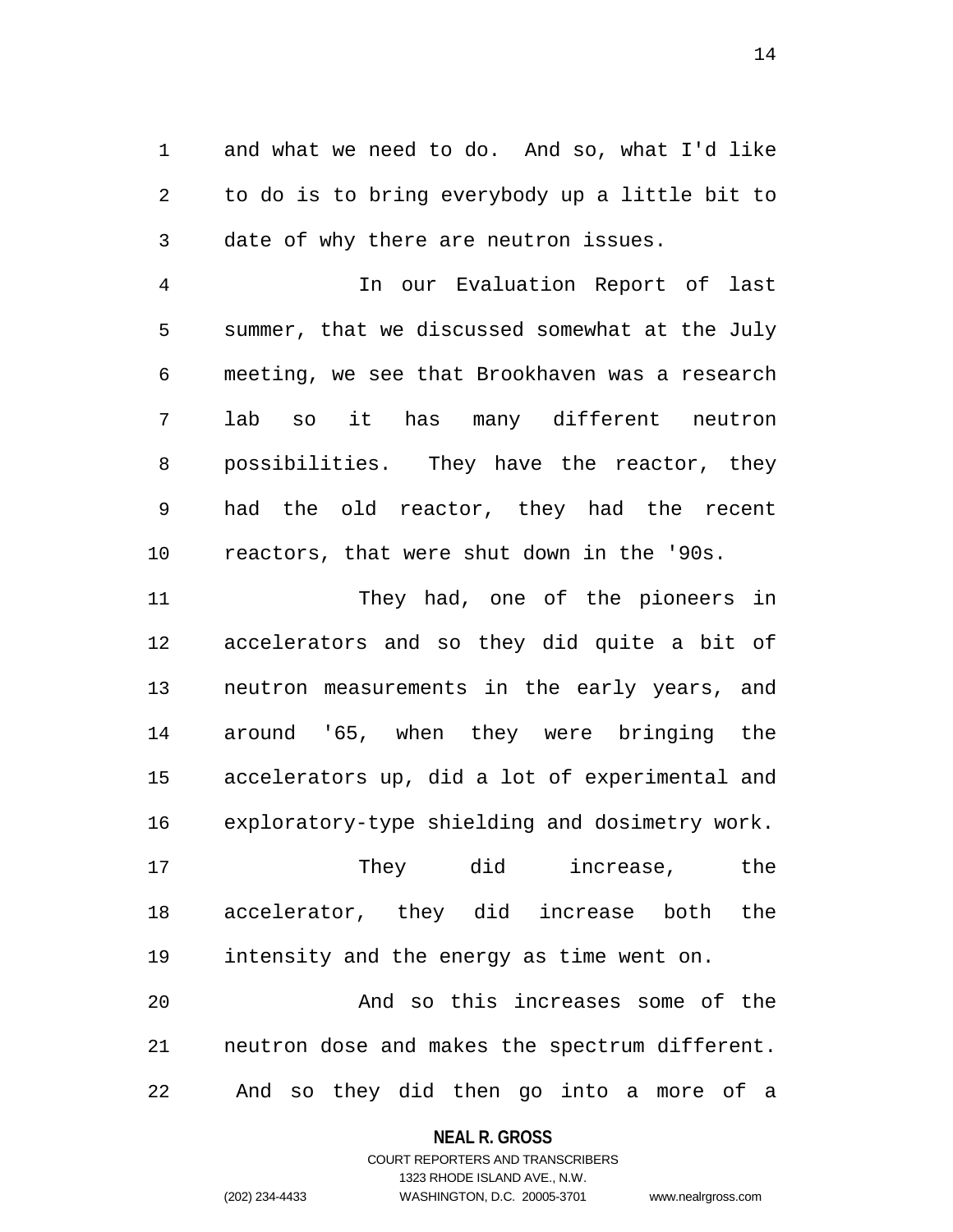1 heavy ion and collider-type scenario in the 2 '90s, the way I understand it.

3 And so what we're looking at, 4 perhaps, is a period between '65, when they 5 really started looking at the neutron fields 6 in '95, 2000 era, when they went into the 7 heavy ion collider, which decreases your 8 neutron field.

9 Now, mixed in with that is the 10 fact that dosimetry changed during that 11 period, the technology changed and also the 12 fields changed at their facility, so they were 13 looking for a different type of detector.

14 So I don't know how many of you 15 have our response to the ER. We list in there 16 that the NTA film, of course, as we have 17 discussed at other sites, it was used from the 18 '50s to 1995, and of course the main issue 19 there is low and higher-energy neutrons, 20 because it sees them good from about half, 21 about 20 MeV.

22 The TLDs, thermoluminescent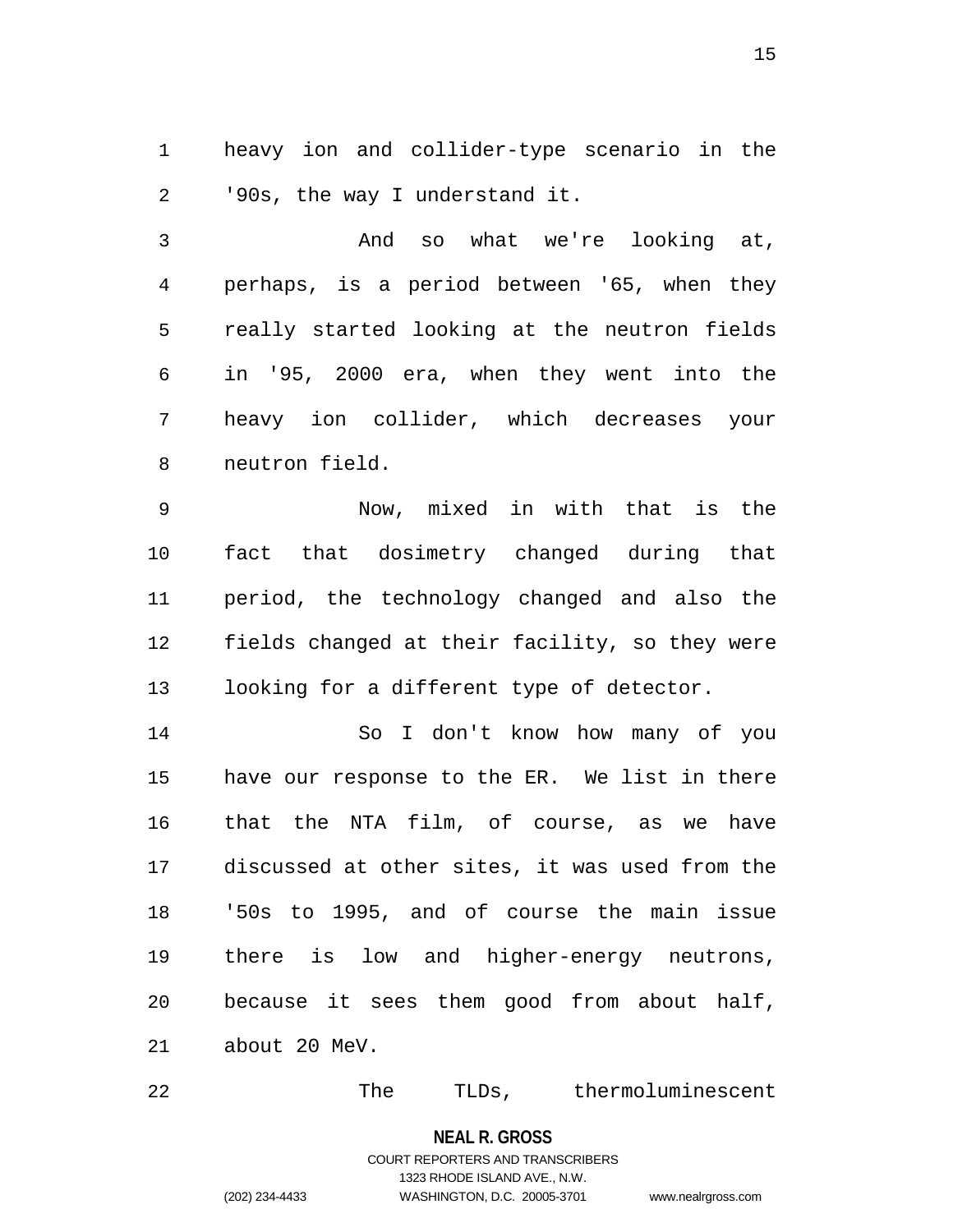1 dosimeters for neutrons, was used from 1996 to 2 present. The CR-39 was used '85 to present. 3 And the Lexan, it was used from '85 to June of 4 '97.

5 So, now, generally speaking, 6 Brookhaven was conservative in that they did 7 use the radiological affecting as a quality 8 factor which converts the dose to rem 9 equivalent at a factor of ten.

10 Now, there are four main areas 11 that we want to look at was, does the 12 dosimeter respond, what do we do about the 13 dosimeter's lack of response below a half, .7 14 MeV?

15 What about its lack of response to 16 greater than 20 MeV? So that was an issue 17 that we have to look at. That's one, the 18 lower and higher energy.

19 The neutron, the NTA fading, what 20 would we do about that? And the angular 21 dependency of the dosimeter, and then what 22 about the switch over and how problems develop

#### **NEAL R. GROSS**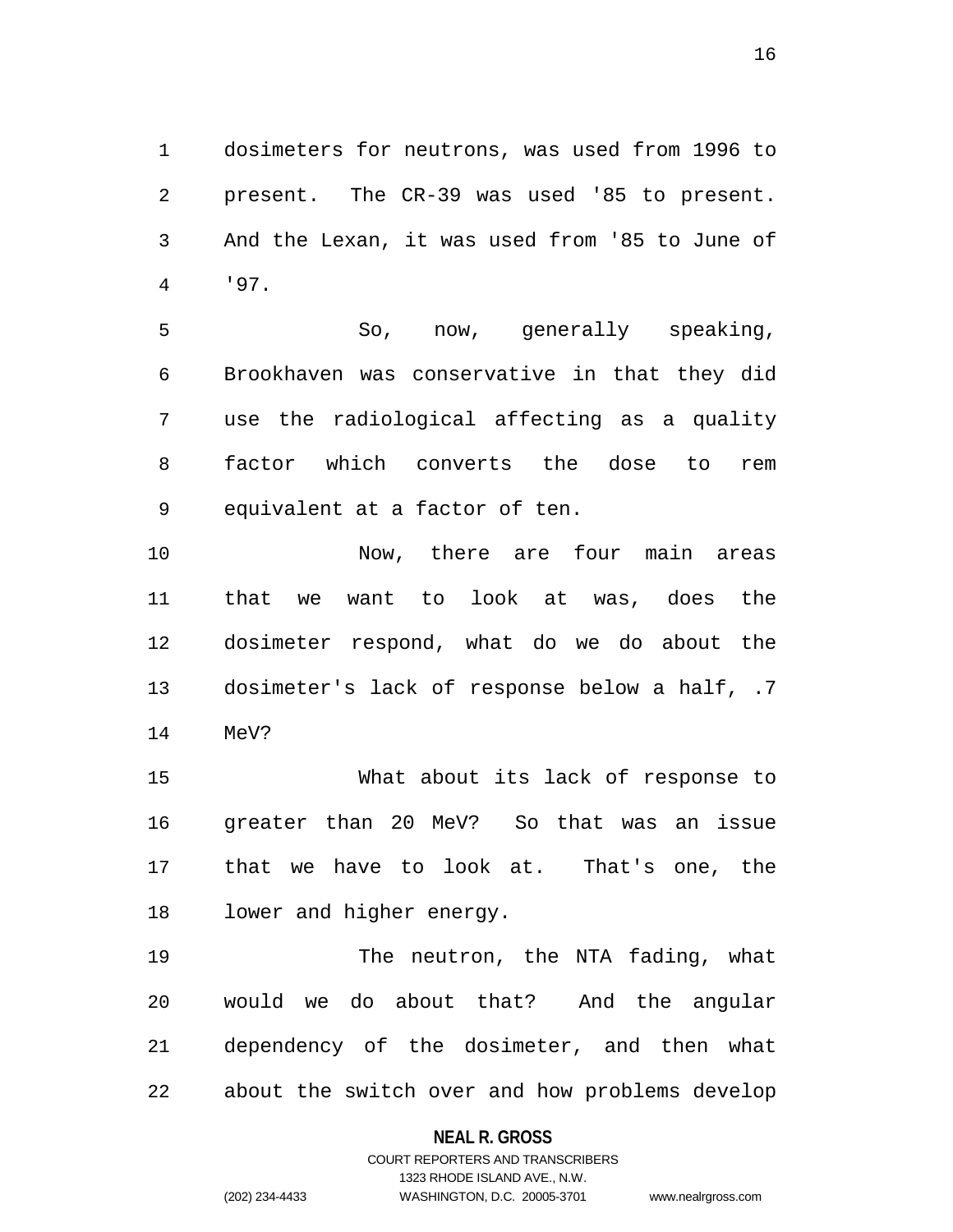1 there from about '85 to '95.

| 2              | So those are the four areas<br>we              |
|----------------|------------------------------------------------|
| $\mathfrak{Z}$ | want to look at, and determine how we want to  |
| $\overline{4}$ | address them. And so these were brought out    |
| 5              | in somewhat detail in our July report.         |
| 6              | And then NIOSH responded to those              |
| 7              | in December, in the second part of their       |
| 8              | paper. And it says there's neutron monitoring  |
| 9              | issues and that's numbered one through six.    |
| 10             | And so what I did, what had not                |
| 11             | been done was to actually go back and do some  |
| 12             | kind of like semi-quantitative analysis of how |
| 13             | the dosimeters were calibrated and so, were    |
| 14             | they compensated for the lower and higher      |
| 15             | energies and fading and angular response?      |
| 16             | And so what I did is I went back               |
| 17             | and I got the references that I dug up, the    |
| 18             | references NIOSH had provided and looked at    |
| 19             | those and tried to do a semi-quantitative look |
| 20             | at the calibration of the system and how it    |
| 21             | would respond and whether it was missing any   |
| 22             | dose.                                          |

**NEAL R. GROSS**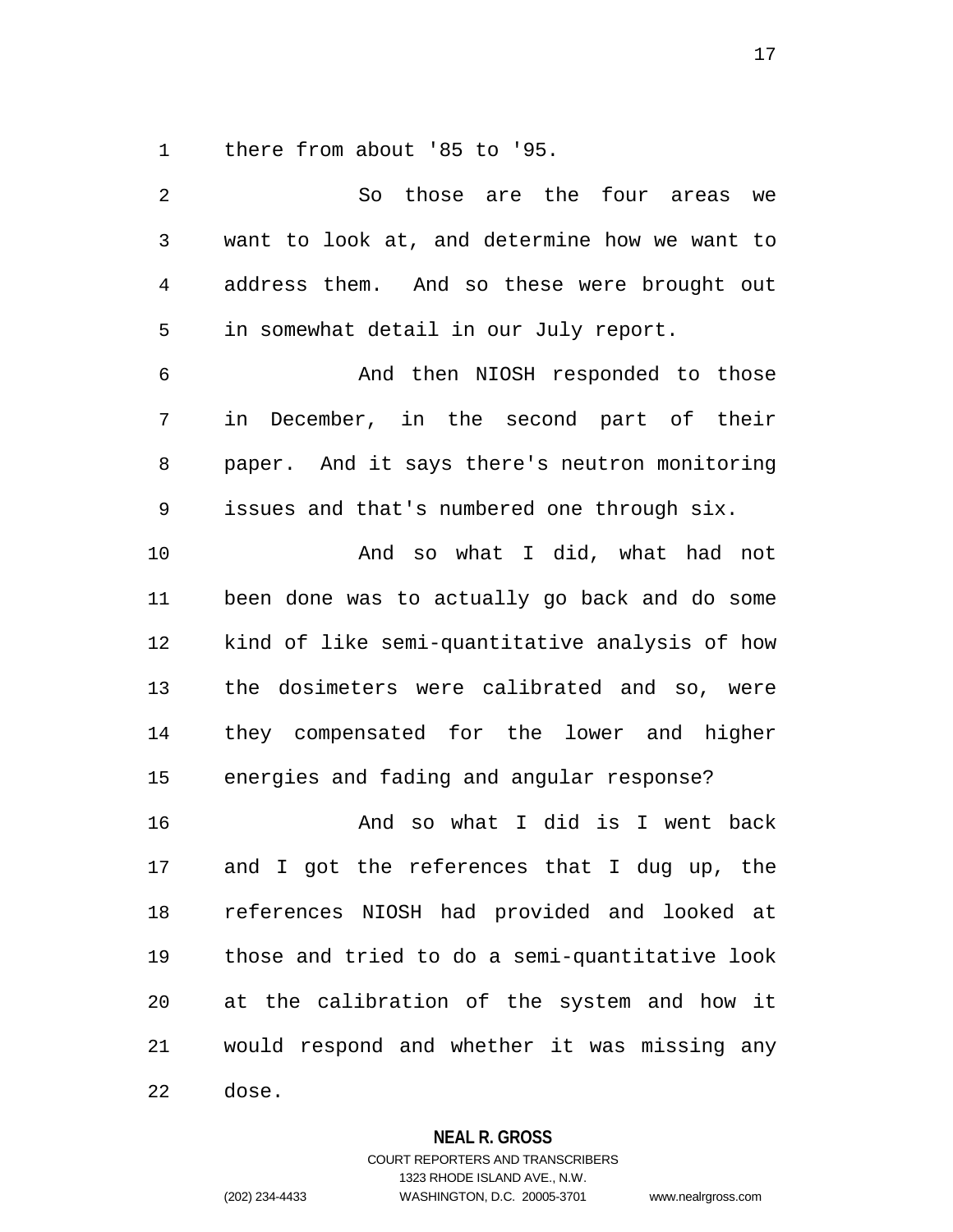1 And so what I have concluded, of 2 those four issues, is that the lower energies 3 and the higher energy neutrons, they were 4 present.

5 But the calibration method that 6 they used at Brookhaven would, was meant to 7 compensate for those. If there is an issue 8 there, it would be a Site Profile issue as 9 opposed to an SEC issue, because they did use 10 ion chambers, Bonner spheres, and carbon-12 11 plastic scintillator activation to look at the 12 neutron energy spectrums.

13 And so those points, I think that 14 we can agree would be Site Profile issues. 15 Now the two issues which I do not feel 16 comfortable with, and I don't think have been 17 addressed fully, are the NTA Fading and the 18 angular response.

19 Now, and also the Landauer 20 problem, '85 to '95. Now I think that the 21 fading and the angular response can be 22 addressed and could be a Site Profile issue if

#### **NEAL R. GROSS**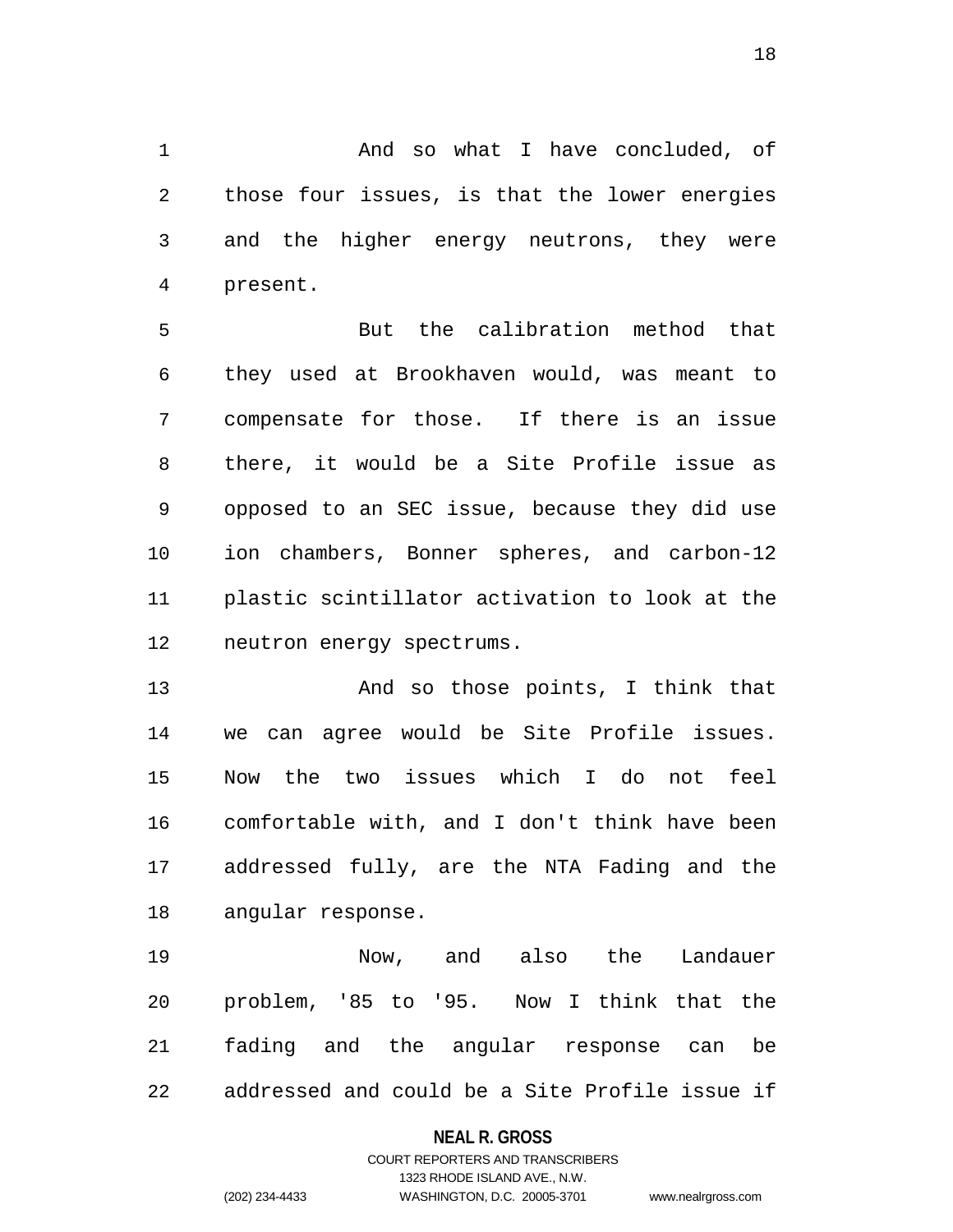1 it was properly addressed.

| 2  | Now TBD-6 was revised in April of              |
|----|------------------------------------------------|
| 3  | 2010, and on Page 86, it does give a sentence  |
| 4  | in there. It says a fading correction for NTA  |
| 5  | film is nine percent per week, taken from      |
| 6  | Myers 1994, which was a Mound document.        |
| 7  | And the angular dependency                     |
| 8  | correction factor of 1.3, which is Kathren     |
| 9  | 1965. Okay, so, now SC&A's problem with this   |
| 10 | is that the fading factor of nine percent is   |
| 11 | the low value from Mound, and we have the same |
| 12 | discussion with Mound and with Pantex.         |
| 13 | You know, actually Mound, they had             |
| 14 | a health physicist there said use the 33 per   |
| 15 | week and the 56 percent fading per week for    |
| 16 | their dosimetry.                               |
| 17 | So SC&A feel that nine percent is              |
| 18 | low for this fading and we're not sure if BNL  |
| 19 | did any corrections.  Now they did some        |
| 20 | publications on fading, they have several      |
| 21 | documents on fading, but we don't know if they |
| 22 | cycled their dosimeters, if they sealed them.  |

**NEAL R. GROSS** COURT REPORTERS AND TRANSCRIBERS

1323 RHODE ISLAND AVE., N.W.

(202) 234-4433 WASHINGTON, D.C. 20005-3701 www.nealrgross.com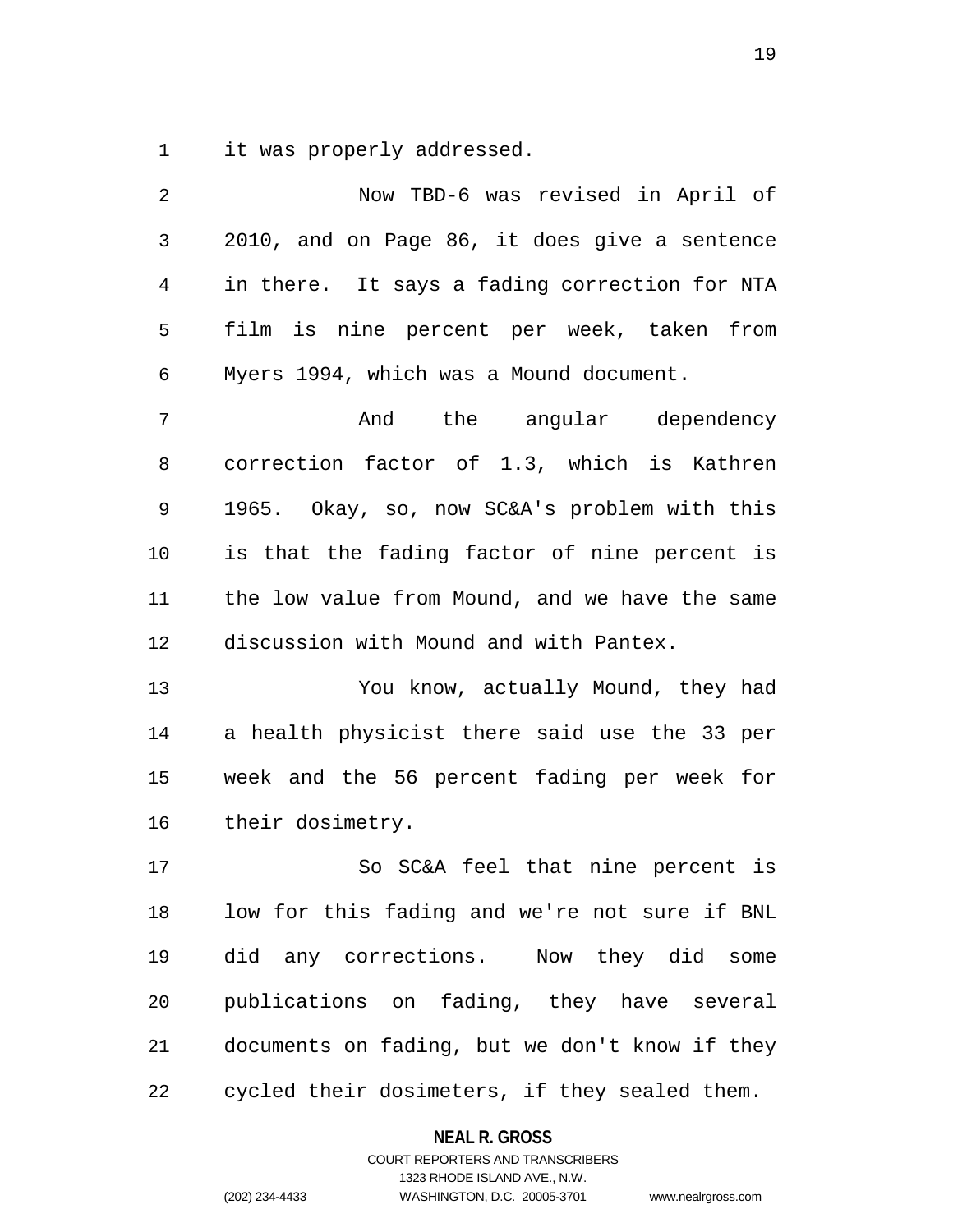1 Fading is caused by lower energy 2 neutrons fade faster, the interactions from 3 them on NTA film. But in addition, the heat 4 and humidity has a big factor and some of the 5 experiments done at Brookhaven and Mound, show 6 that it's very sensitive to humidity and the 7 temperature. So we cannot determine whether 8 the actual dose of record reflects any fading 9 corrections or not. 10 10 I mean, would they use a cycle 11 that they corrected for? Did they apply 12 anything to it before they recorded it? So

13 we're not satisfied with the fading factor.

14 The angular factor of 1.33: 15 generally, NTA film, it depends on energy 16 spectrum, but as a rule of thumb, decreases in 17 sensitivity as you increase the angle of 18 incidence.

19 So we feel that's probably a 20 reasonable number. However, I went through 16 21 claims that had possible neutron exposure, 22 found neutron exposures at BNL, and none of

#### **NEAL R. GROSS**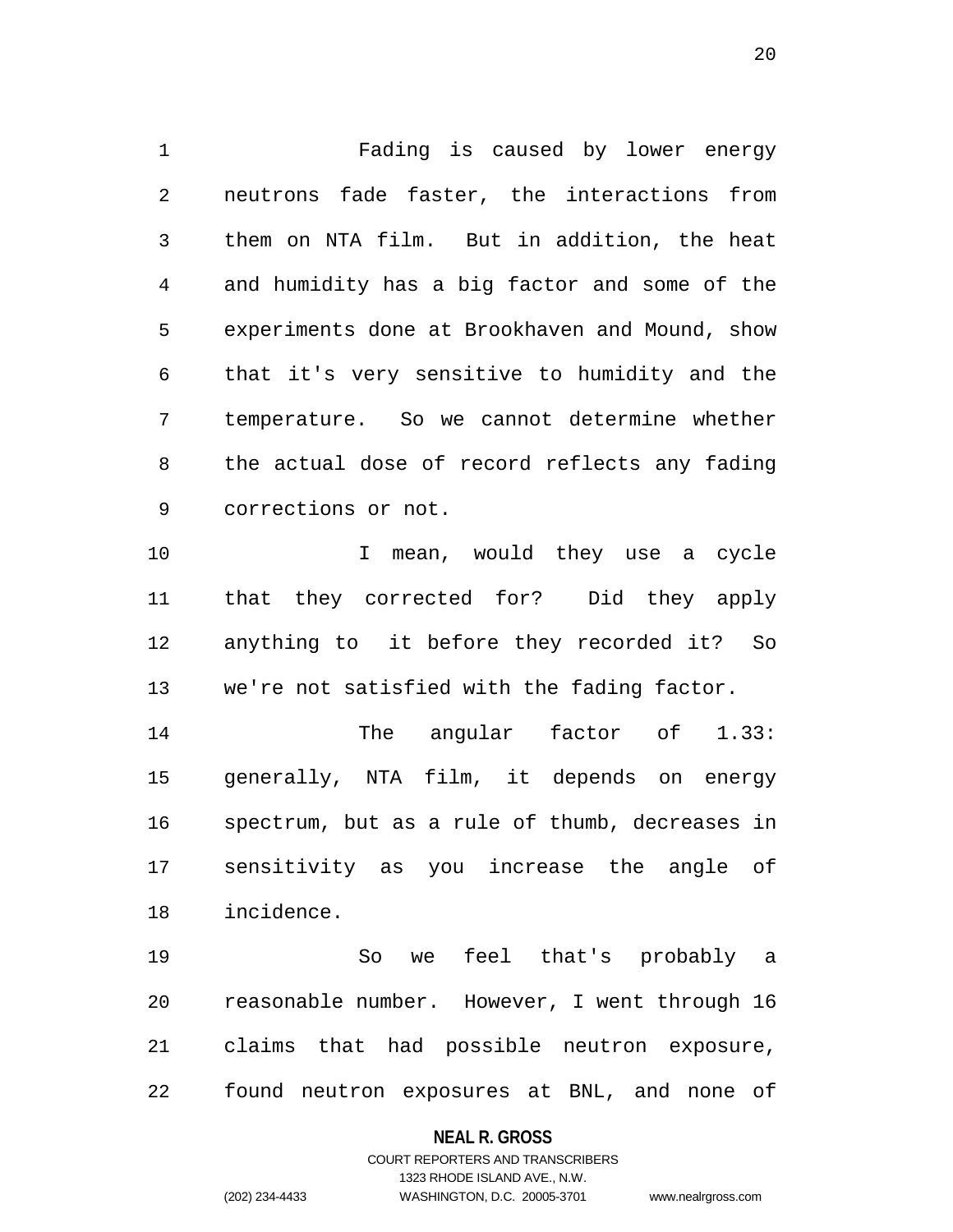1 them had any correction for fading or angular 2 dependency.

3 And this was after, six of those 4 were before the new TBD was issued and ten 5 were after. And so we don't feel that angular 6 dependency and fading is being actually 7 incorporated into the DR Reports. So that's, 8 that brings us to the last issue, and that's 9 the Landauer problem.

10 And there, as the energy 11 intensities are increasing, they were looking 12 for dosimeters to replace the NTA. And we 13 went over this last time, so I won't go into 14 detail.

15 But essentially, they were using 16 NTA film plus a combination of CR-39 and 17 Lexan. Supposedly the Lexan was used in 18 combination with NTA for people that worked in 19 accelerators and CR in combination with NTA 20 for people that worked around reactors or 21 sealed sources of the neutrons.

22 And so I went to the -- again, I

**NEAL R. GROSS**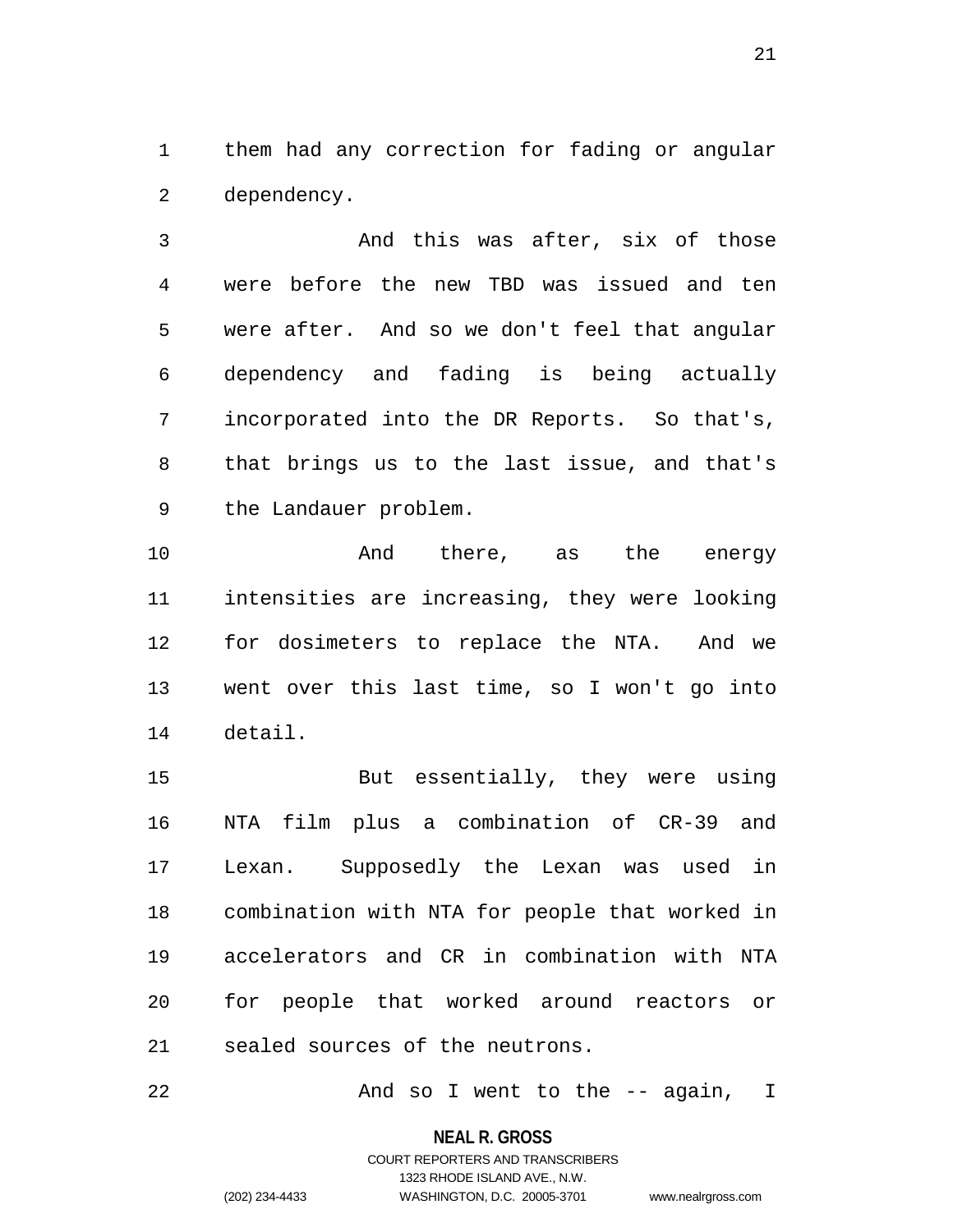1 looked at those 16 claims and I could not seem 2 to find any. Now this is a small sampling, of 3 course. I could not find any that had any CR 4 results on it.

5 In the claims file, if you pull 6 out individual claims, they'll have --

7 MEMBER ANDERSON: This is Andy, I 8 got disconnected and I dialed back in.

9 DR. BUCHANAN: Okay. If you go to 10 the claims file, they say NTA film and they 11 have a flag that shows whether it's TLD or 12 Lexan. And so you can go in and find out 13 where the person worked and go in and see what 14 their dosimetry record read.

15 And it is showing whether it's 16 NTA, Lexan or CR-39, but I could not find any 17 CR-39 listed in the ones I looked at. And so, 18 it does not look like they added the NTA and 19 the Lexan together when they did use it. 20 And so we are still concerned

21 about the problem that existed in '85 to '95 22 concerning the dosimetry and Landauer's

#### **NEAL R. GROSS**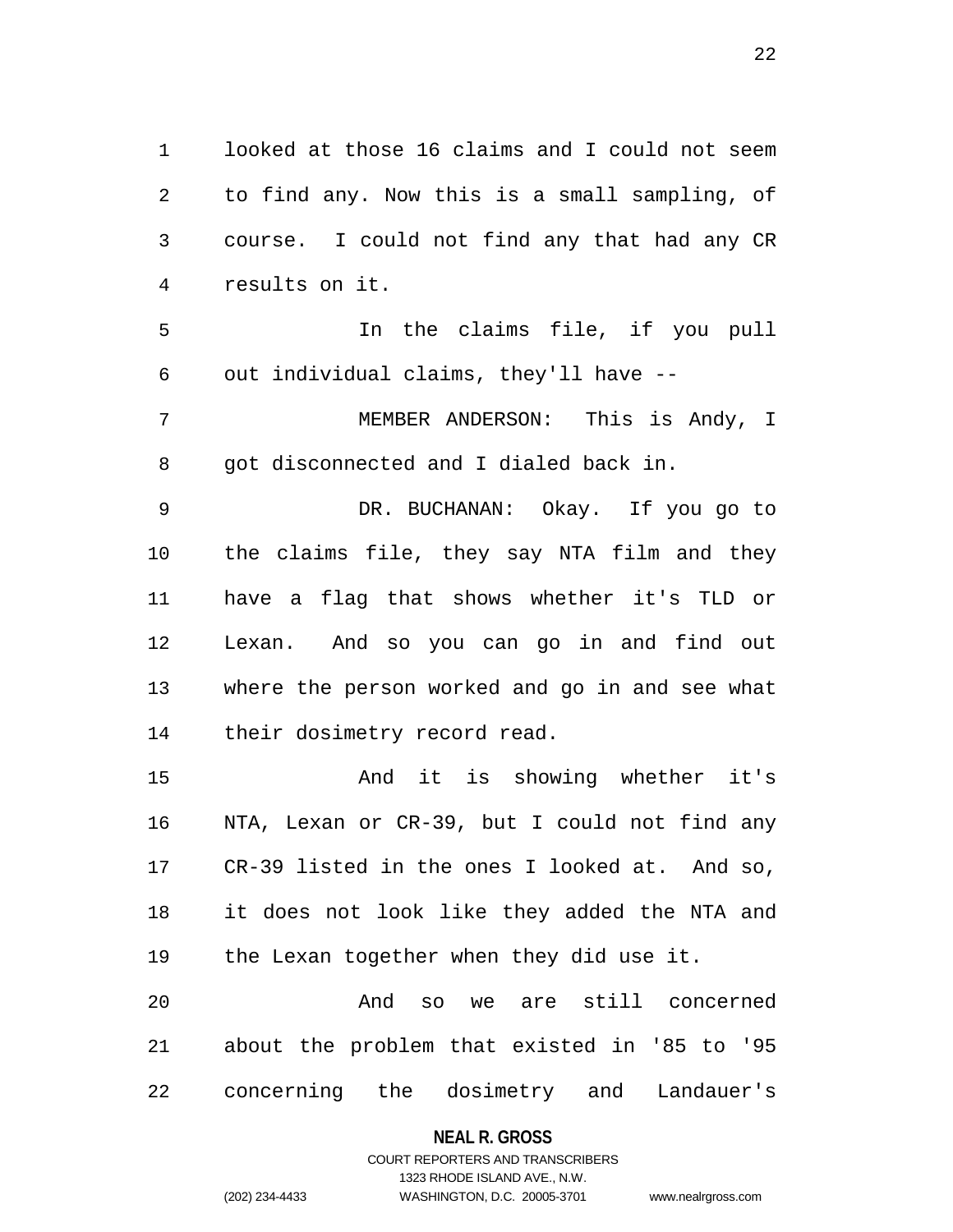1 response.

| 2      | so that is the three areas<br>And                                                                                                                                                                                                                                                                                   |
|--------|---------------------------------------------------------------------------------------------------------------------------------------------------------------------------------------------------------------------------------------------------------------------------------------------------------------------|
| 3      | that we feel still need addressed, is the                                                                                                                                                                                                                                                                           |
| 4      | fading, the angular response and the '85 to                                                                                                                                                                                                                                                                         |
| 5      | '95 dosimetry record issue. Now, is there any                                                                                                                                                                                                                                                                       |
| 6      | questions that anybody has that we need to go                                                                                                                                                                                                                                                                       |
| 7      | over before we start discussing this?                                                                                                                                                                                                                                                                               |
| 8      | MEMBER ANDERSON: This is Andy, I                                                                                                                                                                                                                                                                                    |
| 9      | just wanted to let -- I didn't want to                                                                                                                                                                                                                                                                              |
| 10     | interrupt while you were presenting -- I                                                                                                                                                                                                                                                                            |
| 11     | wanted to let you know I'm on the line.                                                                                                                                                                                                                                                                             |
| 12     | MR. KATZ: Yes, thanks, glad to                                                                                                                                                                                                                                                                                      |
| 13     | have you, Andy.                                                                                                                                                                                                                                                                                                     |
| 14     | MR. CALHOUN: I don't know if Leo                                                                                                                                                                                                                                                                                    |
| 15     | has anything or Tim. It seems like we                                                                                                                                                                                                                                                                               |
| 16     | discussed this with one of the guys about,                                                                                                                                                                                                                                                                          |
| 17     | that we interviewed.                                                                                                                                                                                                                                                                                                |
| 18     | And there were some questions                                                                                                                                                                                                                                                                                       |
| 19     | brought up about what they did and how they                                                                                                                                                                                                                                                                         |
| 20     | compensated for any differences during the                                                                                                                                                                                                                                                                          |
| 21     | switch from Landauer.                                                                                                                                                                                                                                                                                               |
| $\cap$ | $\frac{1}{2}$ $\frac{1}{2}$ $\frac{1}{2}$ $\frac{1}{2}$ $\frac{1}{2}$ $\frac{1}{2}$ $\frac{1}{2}$ $\frac{1}{2}$ $\frac{1}{2}$ $\frac{1}{2}$ $\frac{1}{2}$ $\frac{1}{2}$ $\frac{1}{2}$ $\frac{1}{2}$ $\frac{1}{2}$ $\frac{1}{2}$ $\frac{1}{2}$ $\frac{1}{2}$ $\frac{1}{2}$ $\frac{1}{2}$ $\frac{1}{2}$ $\frac{1}{2}$ |

22 It seemed like those questions

**NEAL R. GROSS**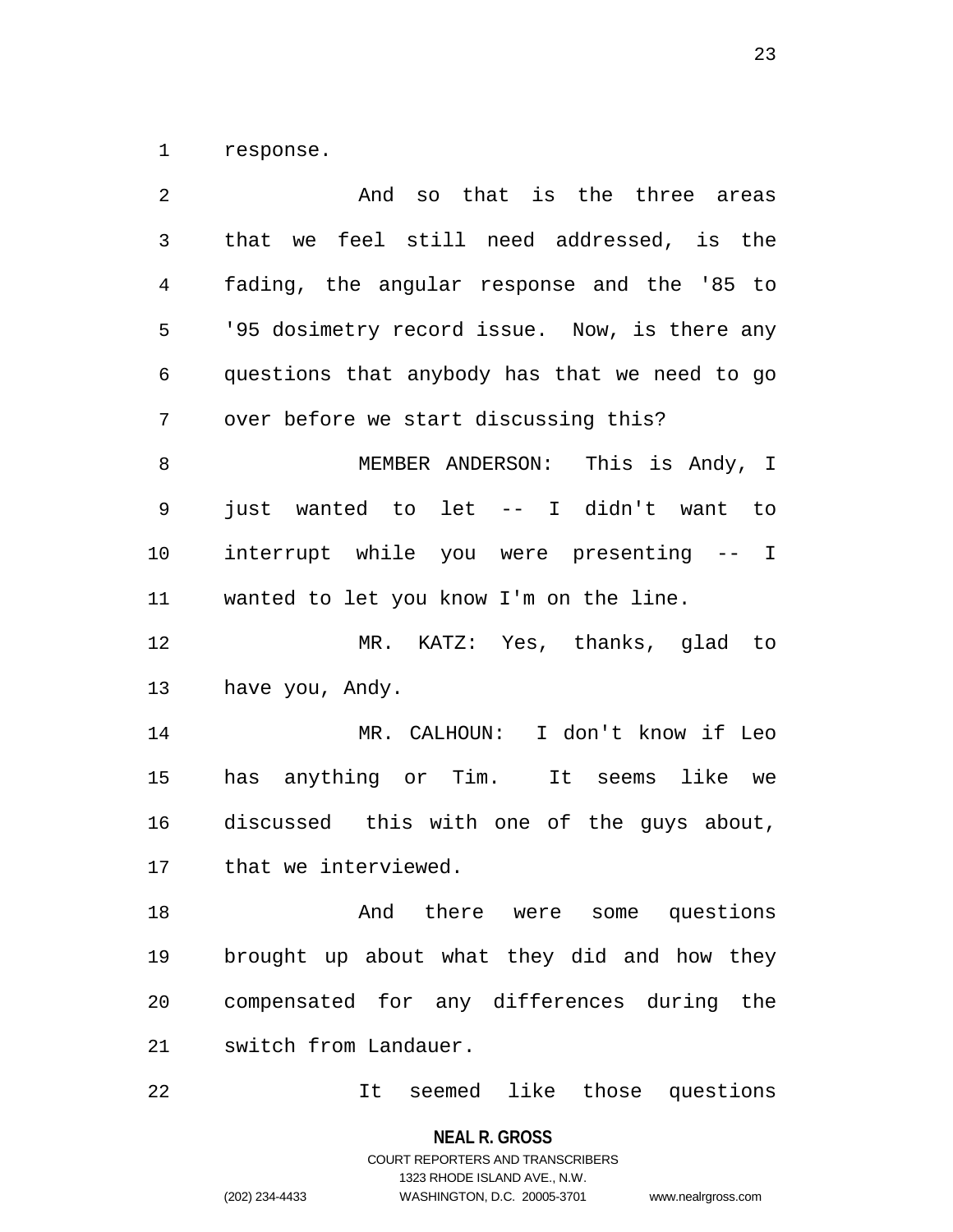1 were at least answered to most people's 2 satisfaction on the phone at the time. I 3 think, Ron, you were on the phone? 4 DR. BUCHANAN: Yes, I was. 5 MR. CALHOUN: And I don't know if 6 we need to ask some follow-up questions to 7 that, but it's my recollection that he thought 8 that the responses that they were getting were 9 conservatively high. 10 But I may be wrong, I haven't 11 looked at that interview for a while. 12 DR. BUCHANAN: Well, this is Ron 13 again and SC&A again. No, I didn't feel that 14 the interview answered the question. It was a 15 general response, I felt, a person that wasn't 16 really directly involved with this perhaps. 17 17 I don't recall exactly who or what 18 but I remember the interview sessions. And I 19 know that it did not answer the question as 20 far as SC&A is concerned. 21 And then, when you look back in 22 the files, you know, the data does not list

> **NEAL R. GROSS** COURT REPORTERS AND TRANSCRIBERS

> > 1323 RHODE ISLAND AVE., N.W.

(202) 234-4433 WASHINGTON, D.C. 20005-3701 www.nealrgross.com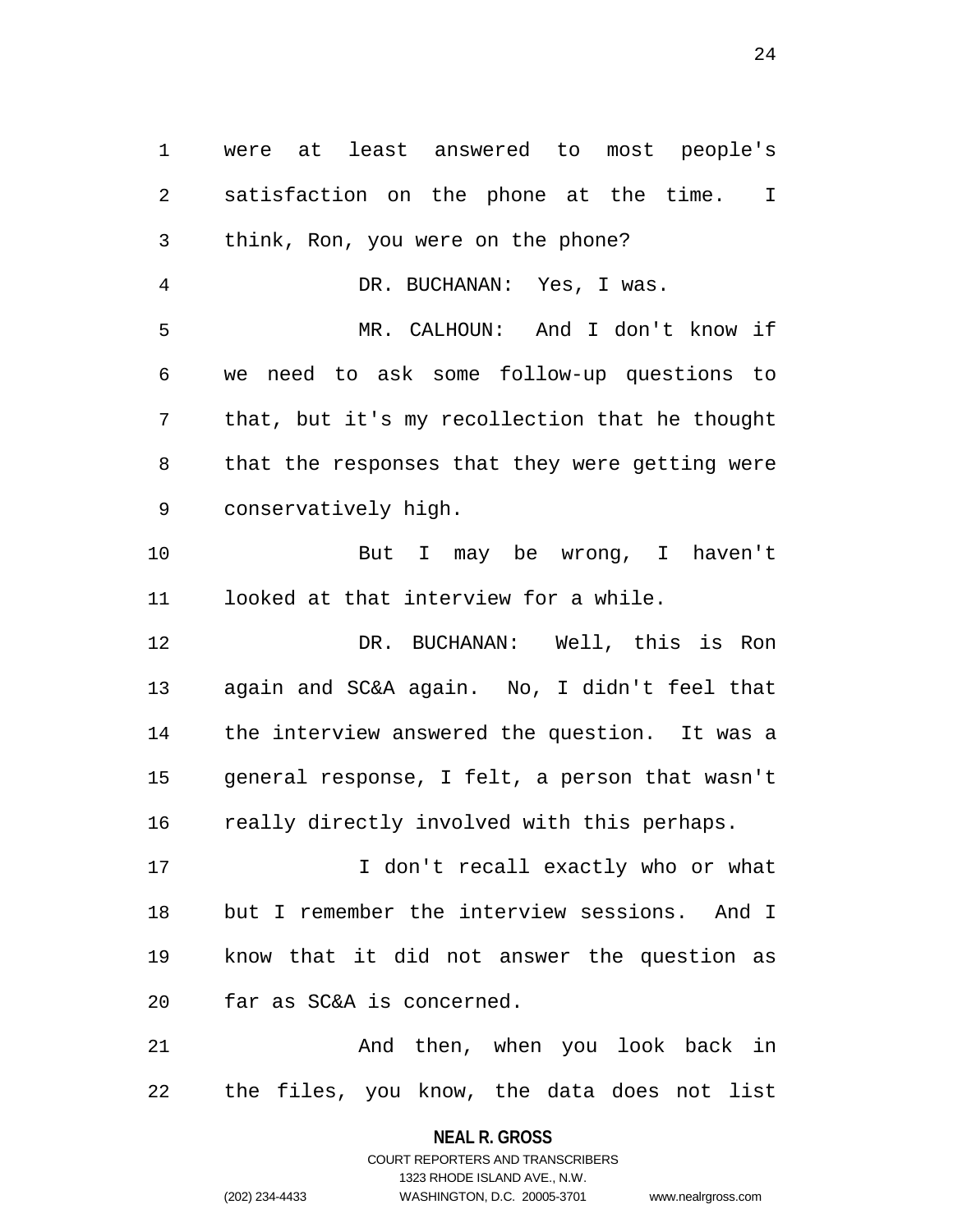1 enough information. For example, if it lists 2 just Lexan, what did we do, what happened to 3 the NTA film?

4 If it lists just NTA, what 5 happened to the Lexan and the CR-39? And so, 6 you know, that issue is in the data and then, 7 again, the emails went back and forth. I 8 don't feel that that's been resolved because 9 these, some of these emails came out, one that 10 you pointed out in your response.

11 It came out in like '95 or 12 something. It says, okay, don't use Lexan, 13 use something else, or vice versa. In fact, 14 within a couple of months they switched from 15 using Lexan, not using Lexan and such.

16 But that was about eight years 17 after the first memo that told them to use 18 Lexan. So I don't feel that that has been 19 satisfactorily addressed.

20 MR. FITZGERALD: Yes, this is Joe. 21 That was my recollection as well, that we 22 were trying to find somebody in the follow-up

#### **NEAL R. GROSS**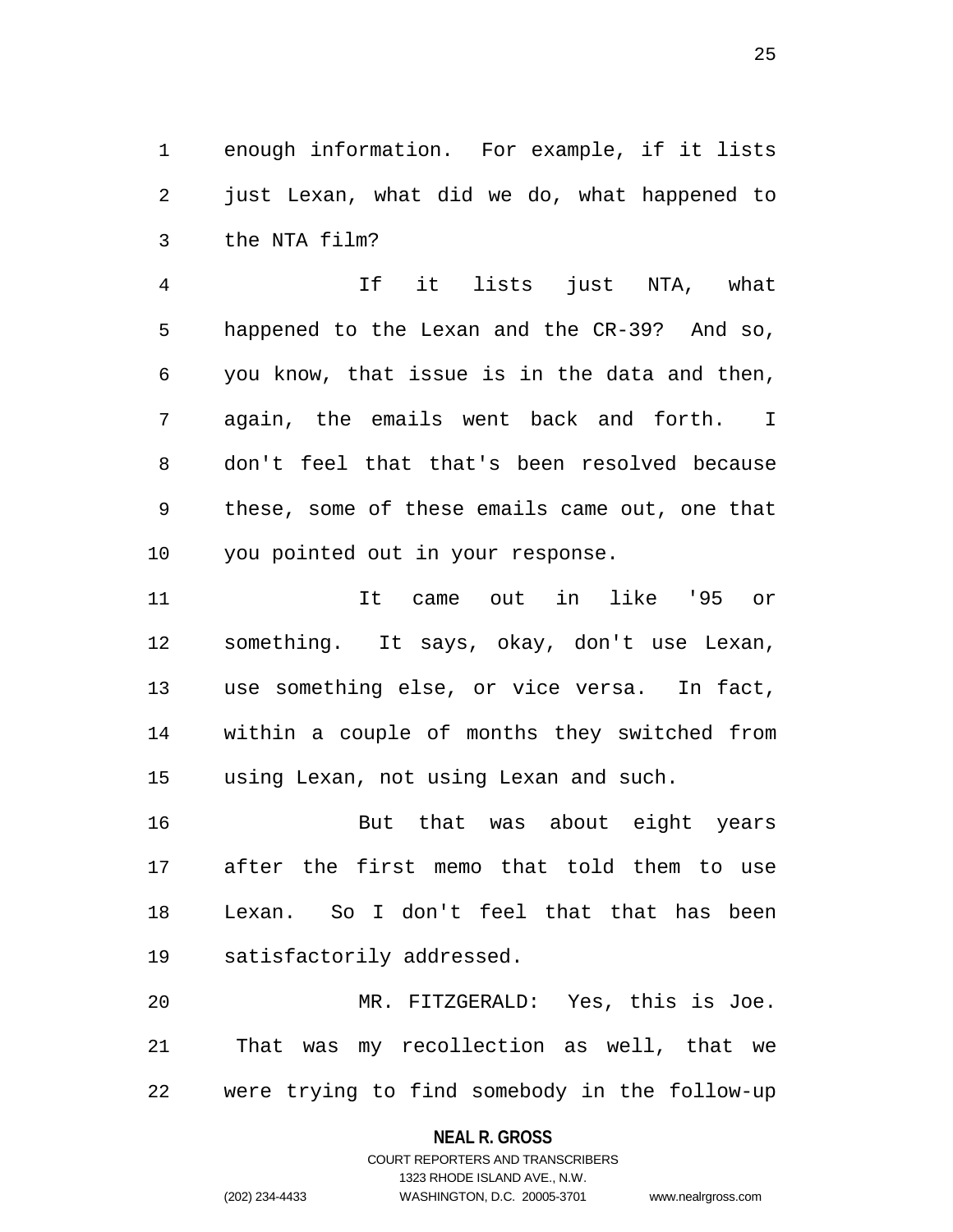1 interviews we did that could shed some light 2 on the outcome more than the memos. We had the 3 memos, but the outcome of all that debate.

4 I want to read an interview which 5 actually was, perhaps, a little more 6 illuminating, that we did as part of the Site 7 Profile Review which we made available some 8 time ago to NIOSH as well, which touches on 9 this issue.

10 And it also touches on the 11 question of what they end up doing as a 12 resolution. We were interviewing some health 13 physicists from that era, and this is one, 14 this is the question that we were asking:

15 Is there any additional 16 information concerning the problems with NTA, 17 CR-39 and Lexan neutron dosimetry that would 18 be helpful?

19 And this is the response: 20 The discrepancies were the most 21 critical at the low-level doses. There was a 22 wide discrepancy between the NTA, CR-39 and

#### **NEAL R. GROSS**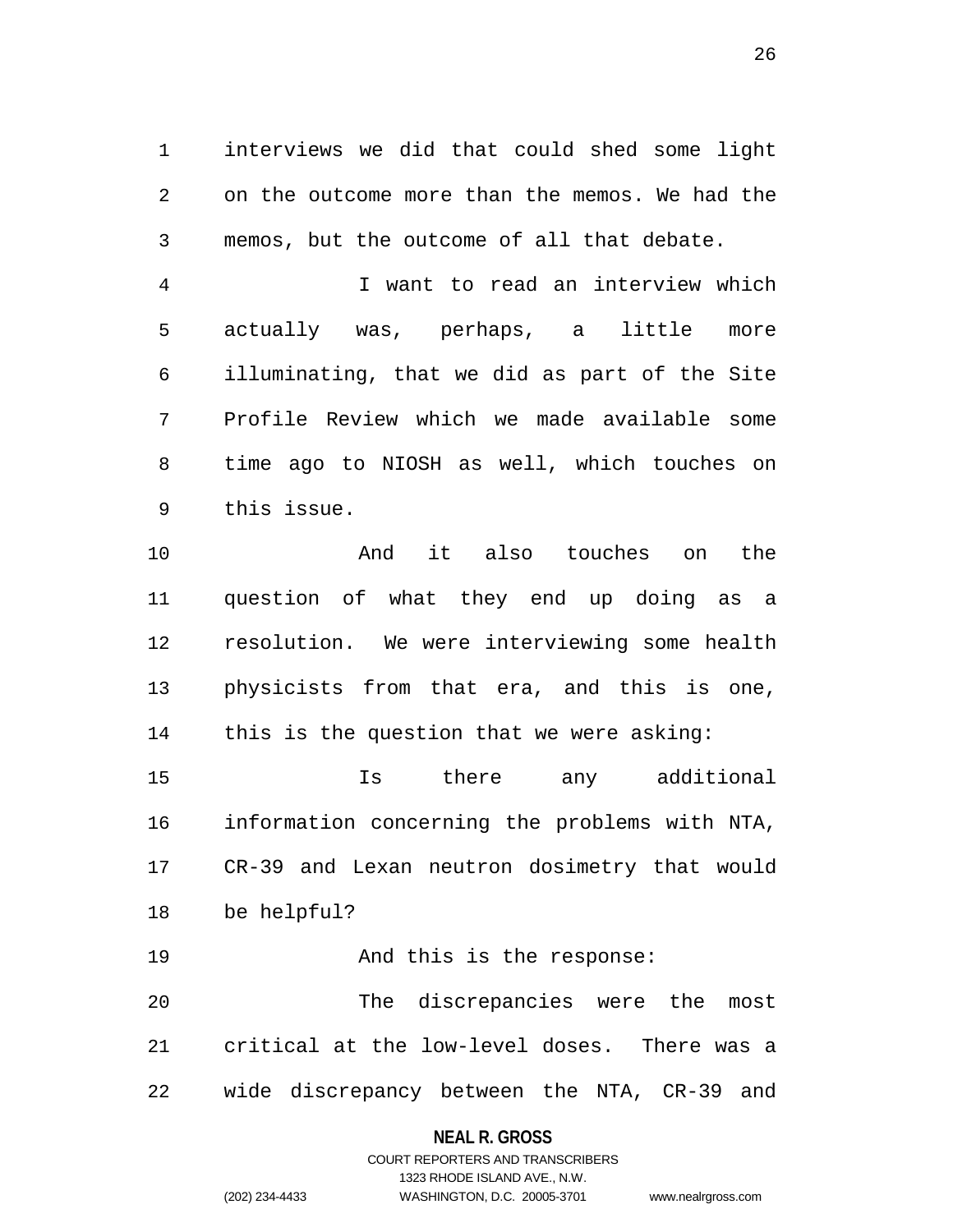1 Lexan system.

| $\overline{2}$ | We could see a disparity up to at              |
|----------------|------------------------------------------------|
| $\mathfrak{Z}$ | least 150 millirem. As the dose increased,     |
| 4              | the disparity narrowed. In general, the CR-    |
| 5              | 39 read lower for low dose.                    |
| 6              | The stated LLD, lower limit of                 |
| 7              | detectability, was frequently missed. There    |
| 8              | were numerous times these issues were brought  |
| 9              | to the attention of Landauer, but there wasn't |
| 10             | ever a consistent improvement.                 |
| 11             | Our follow-up question was: given              |
| 12             | the discrepancies in the different methods,    |
| 13             | how was the dose of record assigned?           |
| 14             | The response: the process was to               |
| 15             | assign the highest dose to the dose of record. |
| 16             | The CR-39 has a threshold of 500 keV, the      |
| 17             | TLD-6 would cede this 500 keV and below.       |
| 18             | And then the other health                      |
| 19             | physicists added, there was a memorandum       |
| 20             | generated telling them how to assign the dose. |
| 21             | I can only tell you, we searched high and low  |
| 22             | for that memorandum or some documentation that |

**NEAL R. GROSS**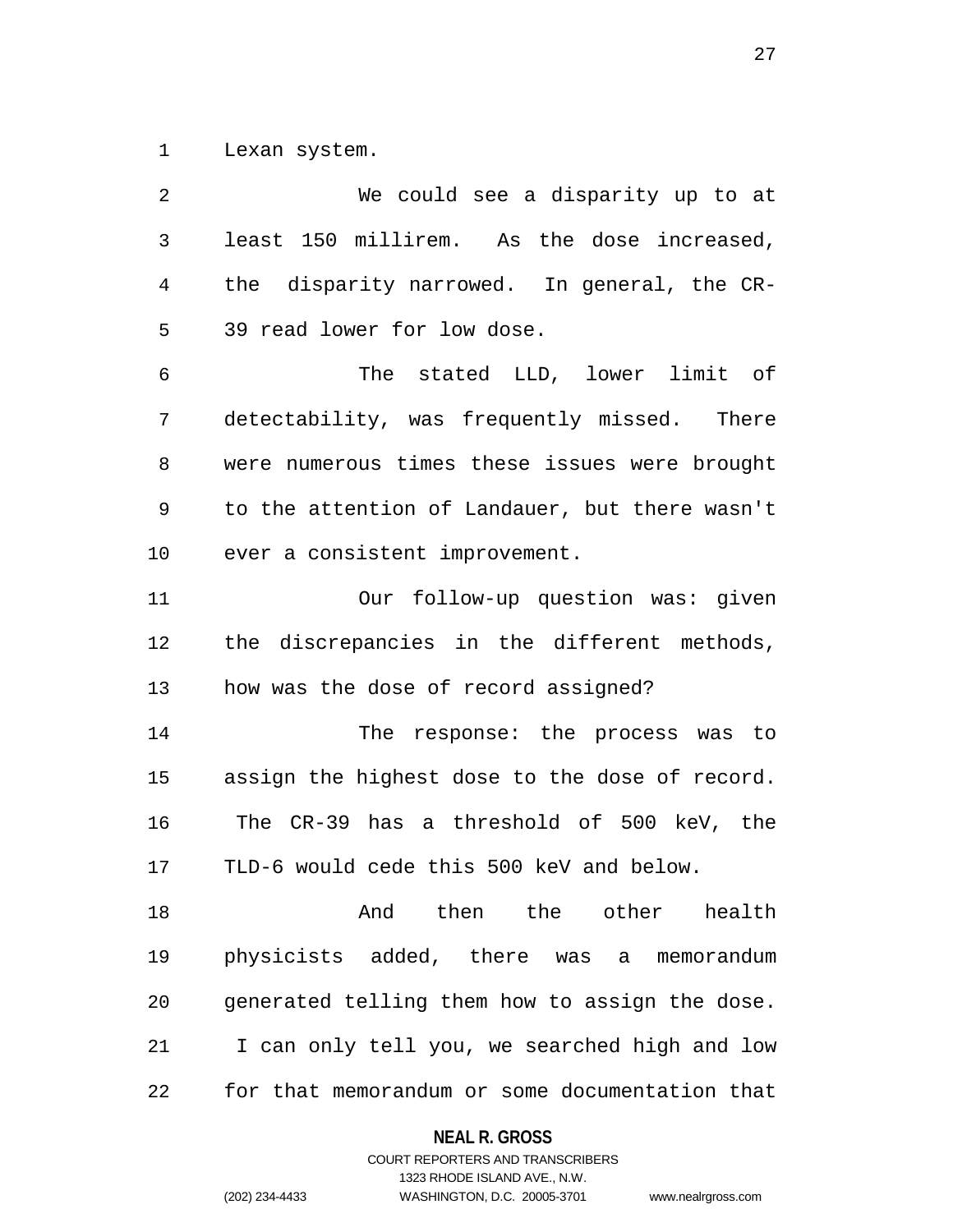1 would kind of put this in perspective.

2 We could not find it. But that 3 was probably, you know, the most telling. And 4 I guess, Grady, it's not inconsistent with 5 what was in your response. 6 I mean, I think it suggests that, 7 you know, they were pretty much aware of the 8 issue and were trying to reconcile the 9 disparity. 10 But we could not find any 11 documentation which pinned down how they 12 adjusted the dose of record and whether the 13 dose of record was always adjusted. 14 And, as Ron was pointing out, it's 15 not clear from looking at the actual dose 16 records exactly what was done. So there's a 17 level of uncertainty. 18 Although, from the health physics 19 commentary that we have heard, it seems like, 20 you know, these are smart people and they knew 21 that had to come up with some adjustment. We 22 just can't quite find it.

**NEAL R. GROSS**

COURT REPORTERS AND TRANSCRIBERS 1323 RHODE ISLAND AVE., N.W. (202) 234-4433 WASHINGTON, D.C. 20005-3701 www.nealrgross.com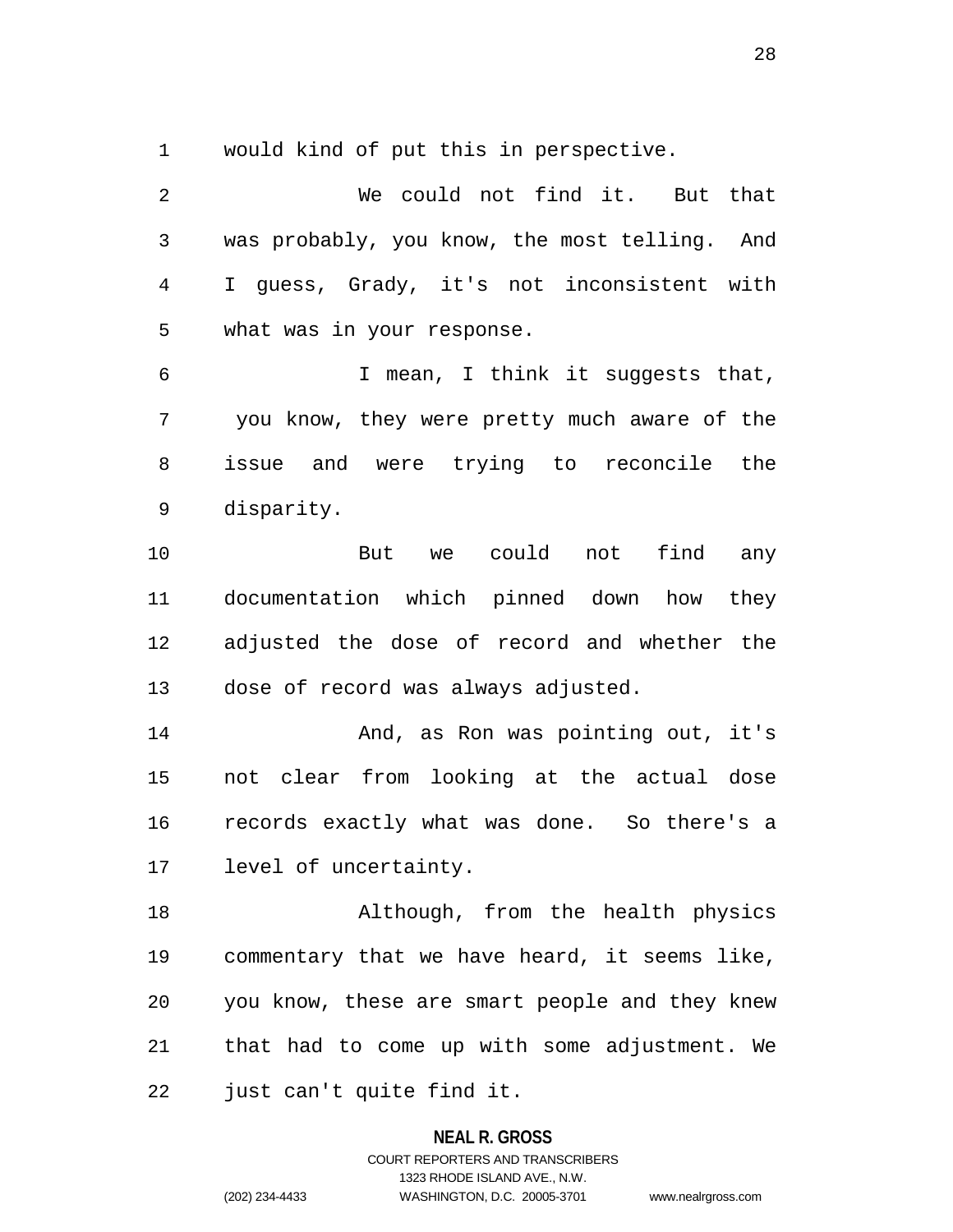1 And this is 30 years, so to be 2 fair about it, you know, it's not necessarily 3 going to be easy to find out the A to B to C 4 that was done in the record.

5 But that's something I think it's 6 worth trying to cross the T on, because you 7 know, again, as it was allowed in this 8 interview, 150 millirem certainly is an 9 adjustment that would be useful to have 10 included in any dose reconstruction process.

11 So, that's the only thing I want 12 add, that I thought, you know, going back over 13 all of our interviews since Day 1, I thought 14 that was the closest to getting a little bit 15 more perspective on that.

16 We didn't get much on the follow-17 up interviews we did in September.

18 MR. FAUST: This is Leo. I don't 19 -- I was not a party to any of the 20 interviews, so I can't speak about that. But 21 I do know from all of the material that I've 22 gone through, at least, that they did a whole

> **NEAL R. GROSS** COURT REPORTERS AND TRANSCRIBERS

1323 RHODE ISLAND AVE., N.W. (202) 234-4433 WASHINGTON, D.C. 20005-3701 www.nealrgross.com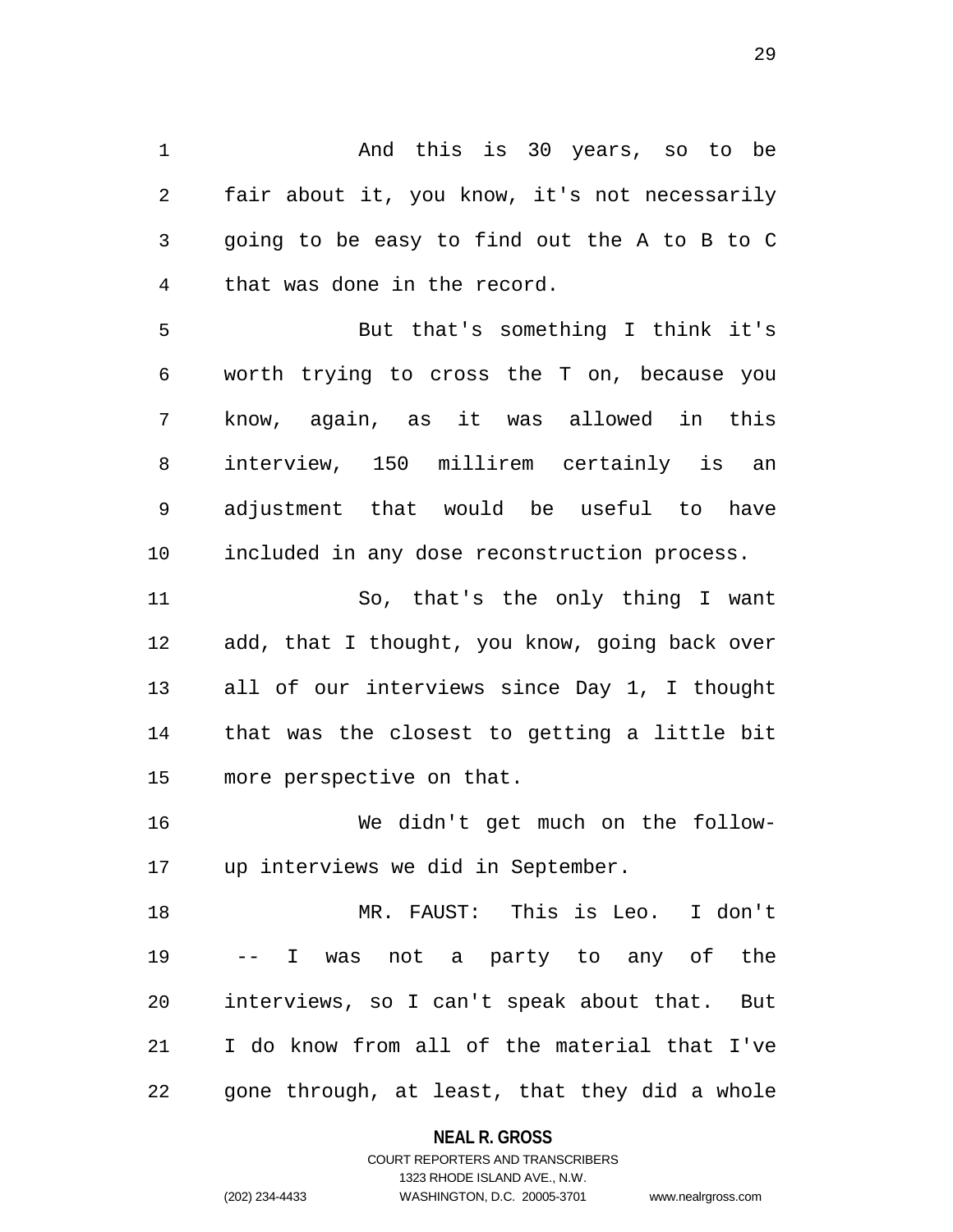1 series of additional measurements besides 2 their dosimetry using Bonner spheres and 3 Snoopys and carbon-14 and I don't know what 4 else.

5 But they did a whole series of 6 additional measurements and they concluded 7 that all of them, the maximum error between 8 the measurements and what the dosimeters read, 9 it seems to me was like 20 percent was the 10 maximum error that they found, covering the 11 whole energy ranges, up to and including 20 12 MeV.

13 There's also that note concerning 14 the discrepancies between CR-39 and Lexan. 15 And they ordered the stoppage of use of Lexan 16 because of that.

17 And how they corrected, if they 18 did, in the doses of record, other than 19 recording the highest exposure, I'm not 20 certain.

21 Because neither Paul nor I have 22 found any place where a correction was made.

#### **NEAL R. GROSS**

COURT REPORTERS AND TRANSCRIBERS 1323 RHODE ISLAND AVE., N.W. (202) 234-4433 WASHINGTON, D.C. 20005-3701 www.nealrgross.com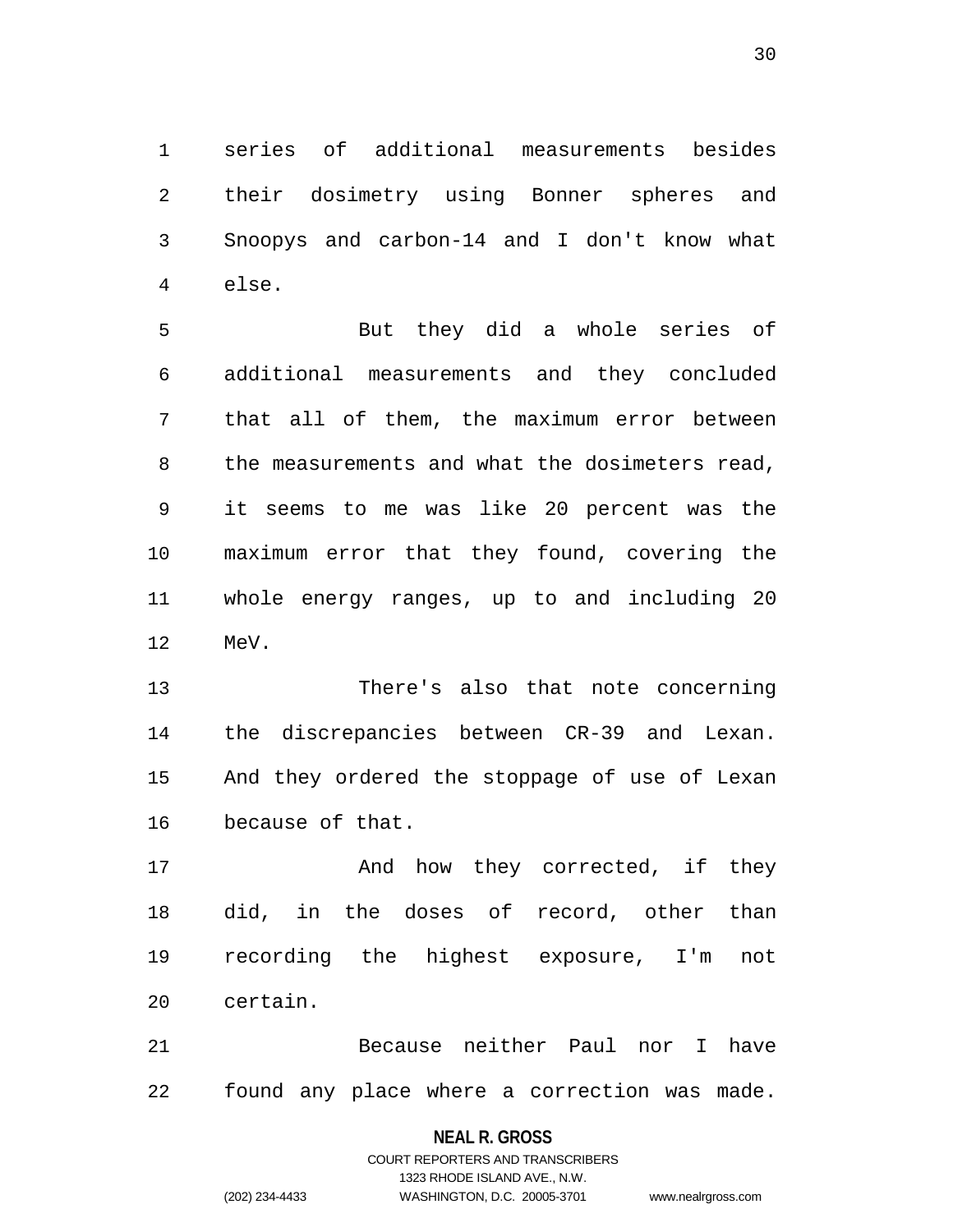1 Fading, they insisted on a two-week maximum 2 use period for NTA film to tend to reduce the 3 impact of the fading.

4 And if I'm correct, they did a 5 considerable fading study, particularly in a 6 relative humidity atmospheres upwards of three 7 or four months, if I recall correctly.

8 And they found that if they used 9 either a desiccant or wrapped that film in 10 some kind of a plastic, they reduce that 11 fading down to where 90 percent was probably a 12 conservative value.

13 DR. BUCHANAN: This is Ron 14 Buchanan, SC&A. Leo, yes, that's correct. 15 What you say is correct. However, we don't 16 know whether they did seal it. We hadn't 17 found any documents saying they sealed it or 18 used a desiccant or when that started.

19 And if they didn't, the two week 20 exchange period, obviously from the Mound 21 Study, shows you can lose up to 56 percent, so 22 that's a factor of two, which is significant

## **NEAL R. GROSS** COURT REPORTERS AND TRANSCRIBERS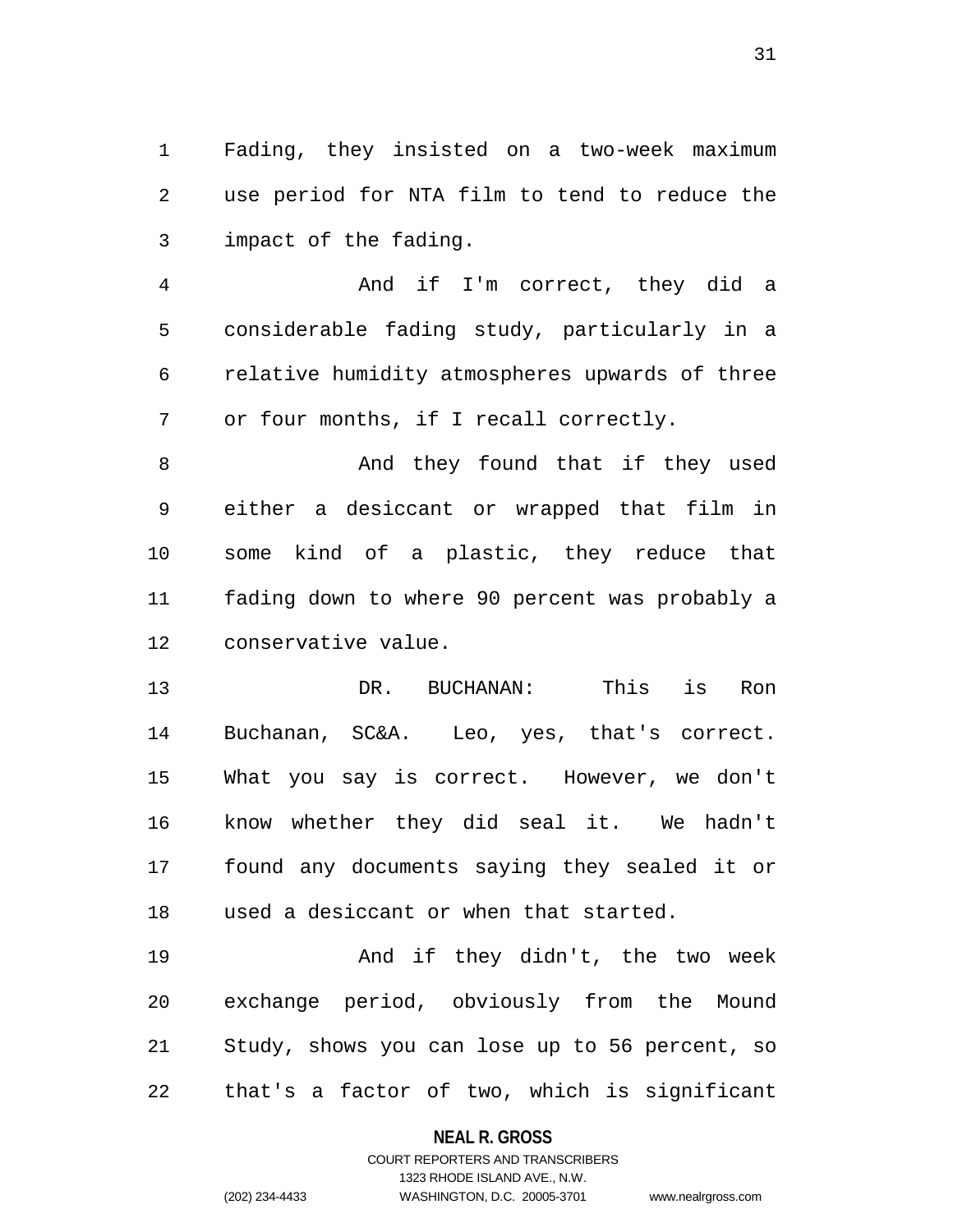1 in the dose reconstruction.

| $\overline{2}$ | So we have not found anything that            |
|----------------|-----------------------------------------------|
| $\mathfrak{Z}$ | documents what they did to their actual NTA   |
| 4              | film that the users wore. We did, you know,   |
| 5              | they did do the studies and they did some     |
| 6              | fairly good studies, but we don't know what   |
| 7              | was implemented from that.                    |
| 8              | MR. FAUST: Yes, I can't -- that               |
| 9              | study actually that we're talking about, was  |
| 10             | done in May of -- well, the report anyway was |
| 11             | dated May 1975. And unfortunately, it does    |
| 12             | not say what they ended up employing. So I    |
| 13             | can't answer. I don't know.                   |
| 14             | DR. BUCHANAN: Yes, I don't                    |
| 15             | either, that's the reason that we brought it  |
| 16             | up as an issue. And I agree the Bonner        |
| 17             | spheres and such were used, ionization        |
| 18             | chambers, Bonner spheres, and carbon-12       |
| 19             | activation.                                   |
| 20             | But when there's a discrepancy --             |
| 21             | and so when we look in the records, we don't  |
| 22             | know really, you know, this is Lexan and a    |

**NEAL R. GROSS**

COURT REPORTERS AND TRANSCRIBERS 1323 RHODE ISLAND AVE., N.W. (202) 234-4433 WASHINGTON, D.C. 20005-3701 www.nealrgross.com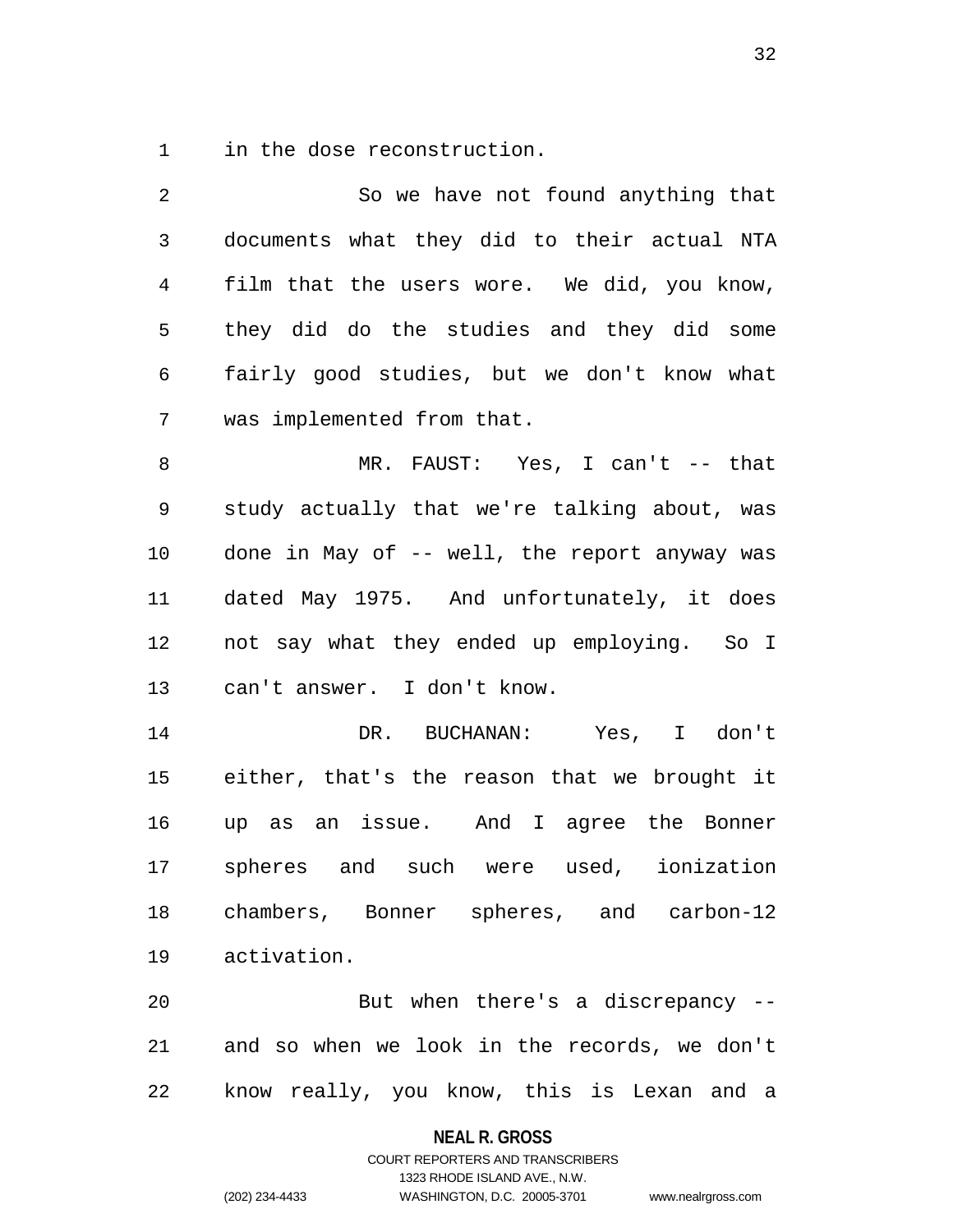1 dose, we don't know if that was the 2 combination.

3 Because at some points they were 4 adding them, the doses, and according to some 5 of those memos, the NTA and the Lexan or all 6 three or two out of the three, and we don't 7 know which that includes.

8 And so if some of them were 9 missing some of the neutrons, we don't know if 10 that was included or not. And so, we're not 11 sure what the dose of record actually 12 reflects.

13 And, like Joe says, if we could 14 find that memo that would help.

15 MEMBER MUNN: Well, this is Wanda. 16 As having been pointed out here that these 17 are fairly bright people that we're talking 18 about, not your average bear.

19 And given the philosophy of health 20 physics from the outset, the tendency to be as 21 conservative as possible has always been a 22 basic tenet.

## **NEAL R. GROSS**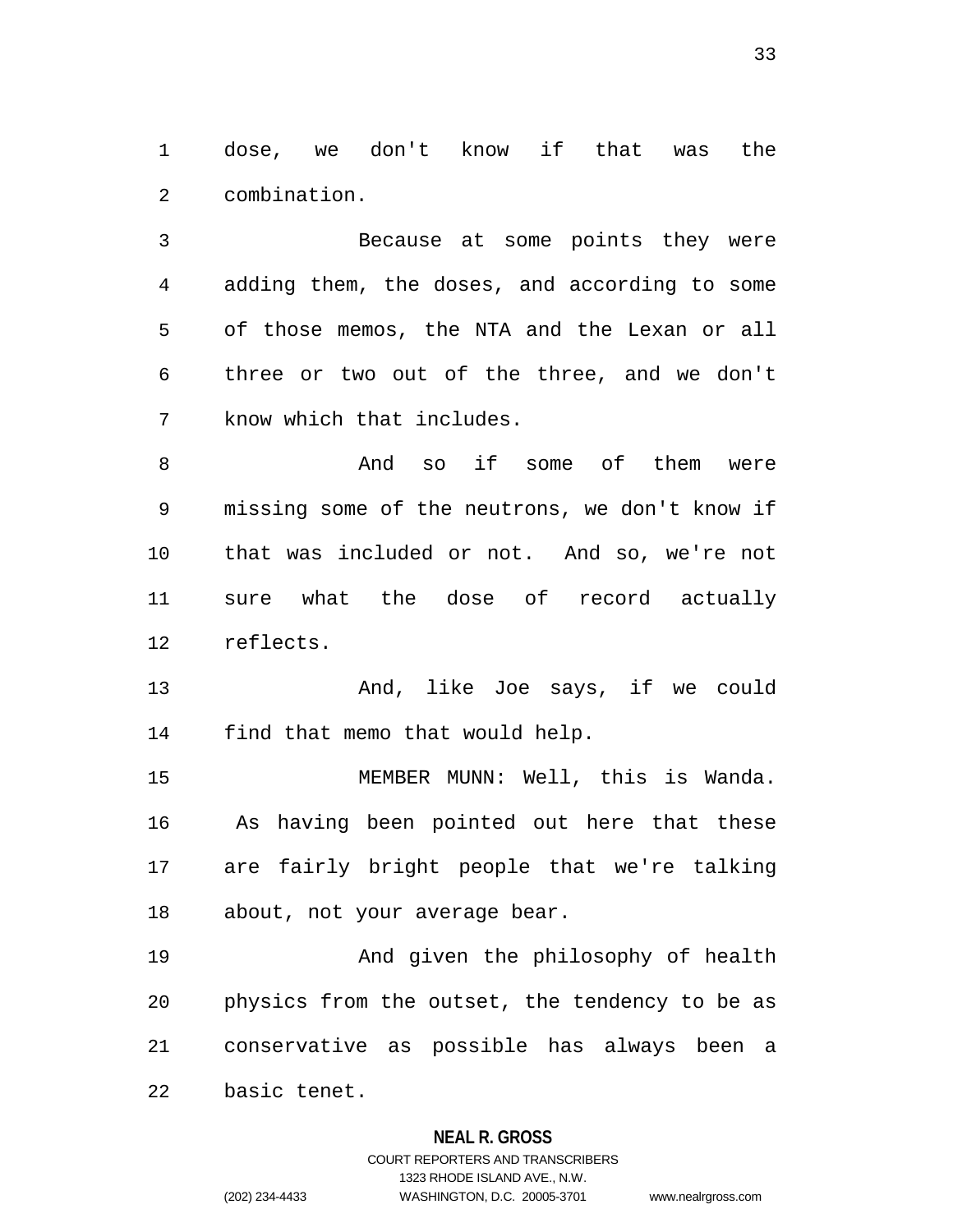1 When you have statements that more 2 than one reading, the conservative one was the 3 one that was accepted, it would seem to me 4 that that simply follows the normal 5 philosophy.

6 Questioning it may be a good 7 academic exercise, but in terms of 8 practicality, in all possibility -- in all 9 probability, the general philosophy would have 10 been followed. Which is, use the most 11 conservative number, which would be the 12 largest number.

13 CHAIR BEACH: But you also have to 14 see the proof of that. Which is, I think, the 15 problem, we're not finding that.

16 MEMBER CLAWSON: This is Brad. In 17 following a lot of this, the problem that I'm 18 having following this is that we're going off 19 of memos that have gone back and forth.

20 But, as Josie has said, there's no 21 proof of what was put in there. And as these 22 individuals being the best and brightest,

# **NEAL R. GROSS** COURT REPORTERS AND TRANSCRIBERS

```
1323 RHODE ISLAND AVE., N.W.
(202) 234-4433 WASHINGTON, D.C. 20005-3701 www.nealrgross.com
```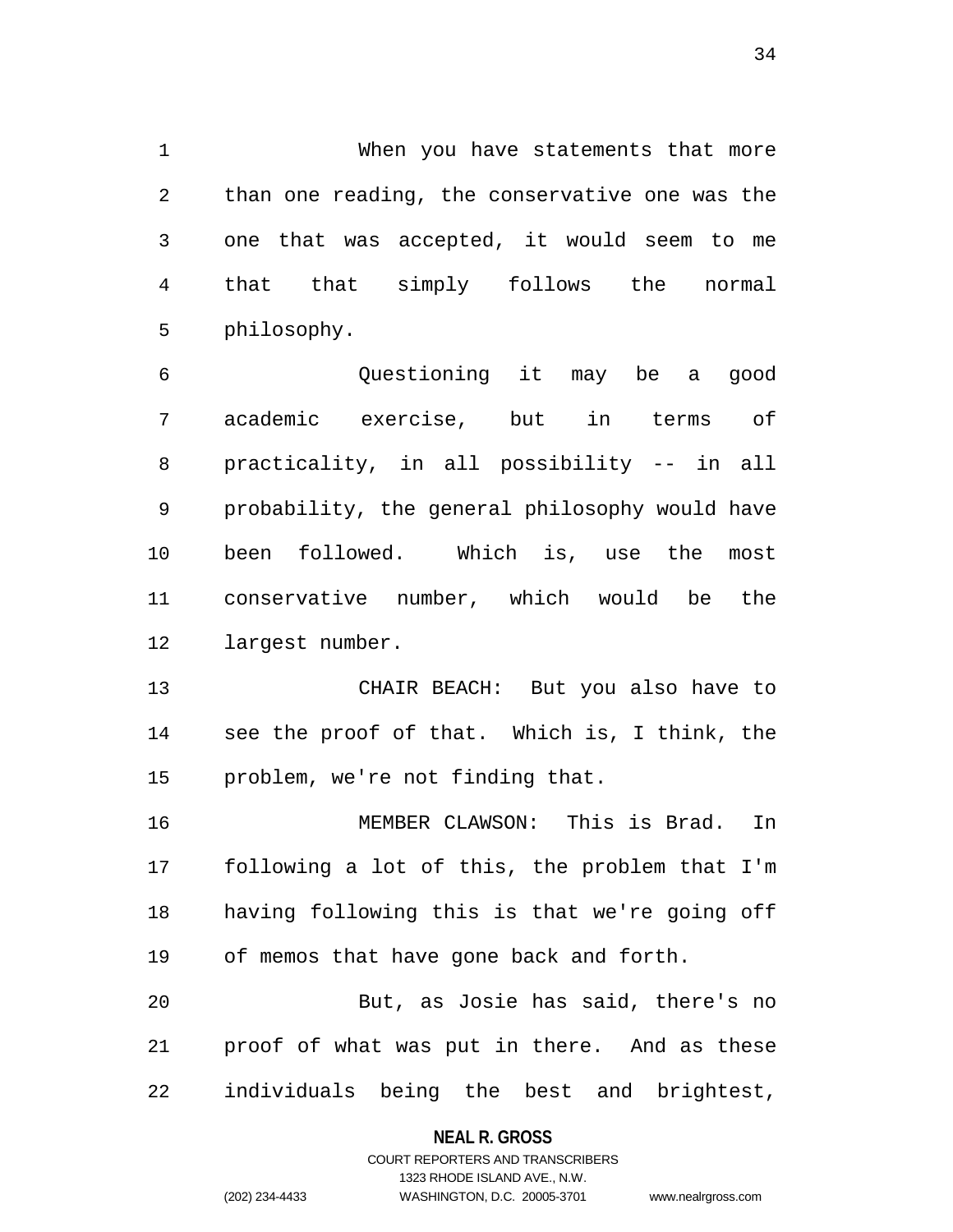1 there's no doubt to that.

| $\overline{2}$ | But this is also why we're in this             |
|----------------|------------------------------------------------|
| $\mathfrak{Z}$ | program, is because through the years we have  |
| 4              | learned things, but the bottom line is, we     |
| 5              | need proof of what they did do, because this   |
| 6              | is why we've had to implement programs that    |
| 7              | everybody would do all these processes the     |
| 8              | same and monitor people the same.              |
| 9              | I guess my problem in reading this             |
| 10             | is, these are just memos back and forth,       |
| 11             | there's nothing there that shows us what they  |
| 12             | really did do.                                 |
| 13             | I think that they<br>MR. FAUST:                |
| 14             | never used, when they were playing around with |
| 15             | Lexan, in particular in CR-39, also, they also |
| 16             | used NTA film. And I think that they used      |
| 17             | either one or the other, depending upon the    |
| 18             | facility, in addition to the NTA.              |
| 19             | from the<br>And<br>instrument                  |
| 20             | measurements that were made, dating back to at |
| 21             | least 1965, they found that they were, the     |
| 22             | maximum error that they found was about 20     |

# **NEAL R. GROSS**

# COURT REPORTERS AND TRANSCRIBERS 1323 RHODE ISLAND AVE., N.W. (202) 234-4433 WASHINGTON, D.C. 20005-3701 www.nealrgross.com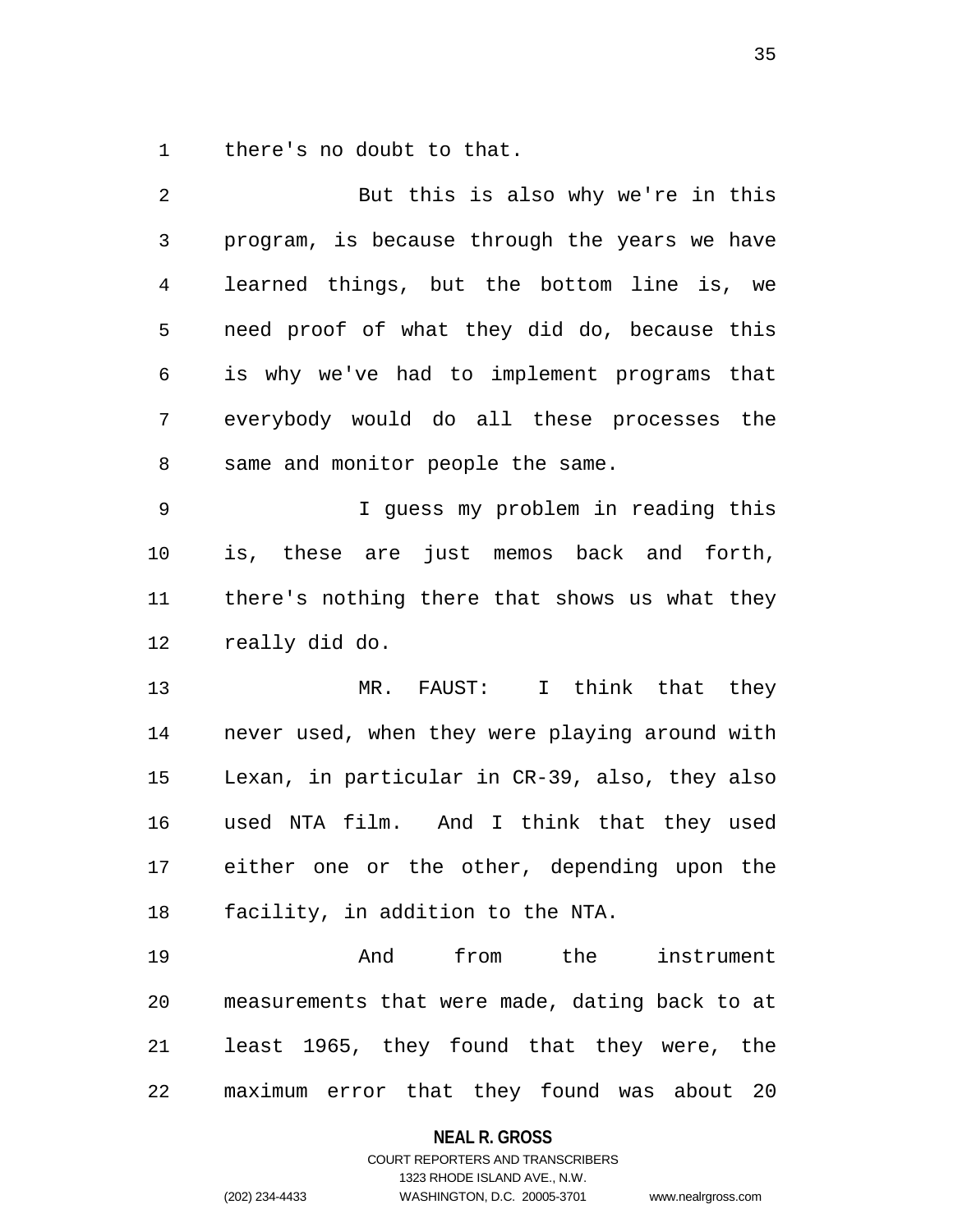1 percent between what the instrument readings 2 were and what the dosimetric readings were. 3 And the fact that they used ten 4 for an RBE, later a Q, was certainly 5 conservative. So, all in all, and also we do 6 know that they do record the highest dose, 7 which is the dose of record. 8 But when you look at it all, it 9 seems to me like no matter what the plastic 10 was used in, or in the dosimetry, that it's 11 always been claimant-favorable, the result. 12 I mean, that's the conclusion I 13 have to reach. 14 MEMBER CLAWSON: So, Leo, this is 15 Brad. You're telling me that you've got 16 record of how they did this? 17 MR. FAUST: No, but all of the 18 data, all of the data from their activities is 19 indicative of what they ended up doing. I 20 can't put my fingers on a document that says

21 this is exactly what we did, I can't do that.

22 At least I haven't found it yet.

**NEAL R. GROSS** COURT REPORTERS AND TRANSCRIBERS

1323 RHODE ISLAND AVE., N.W.

(202) 234-4433 WASHINGTON, D.C. 20005-3701 www.nealrgross.com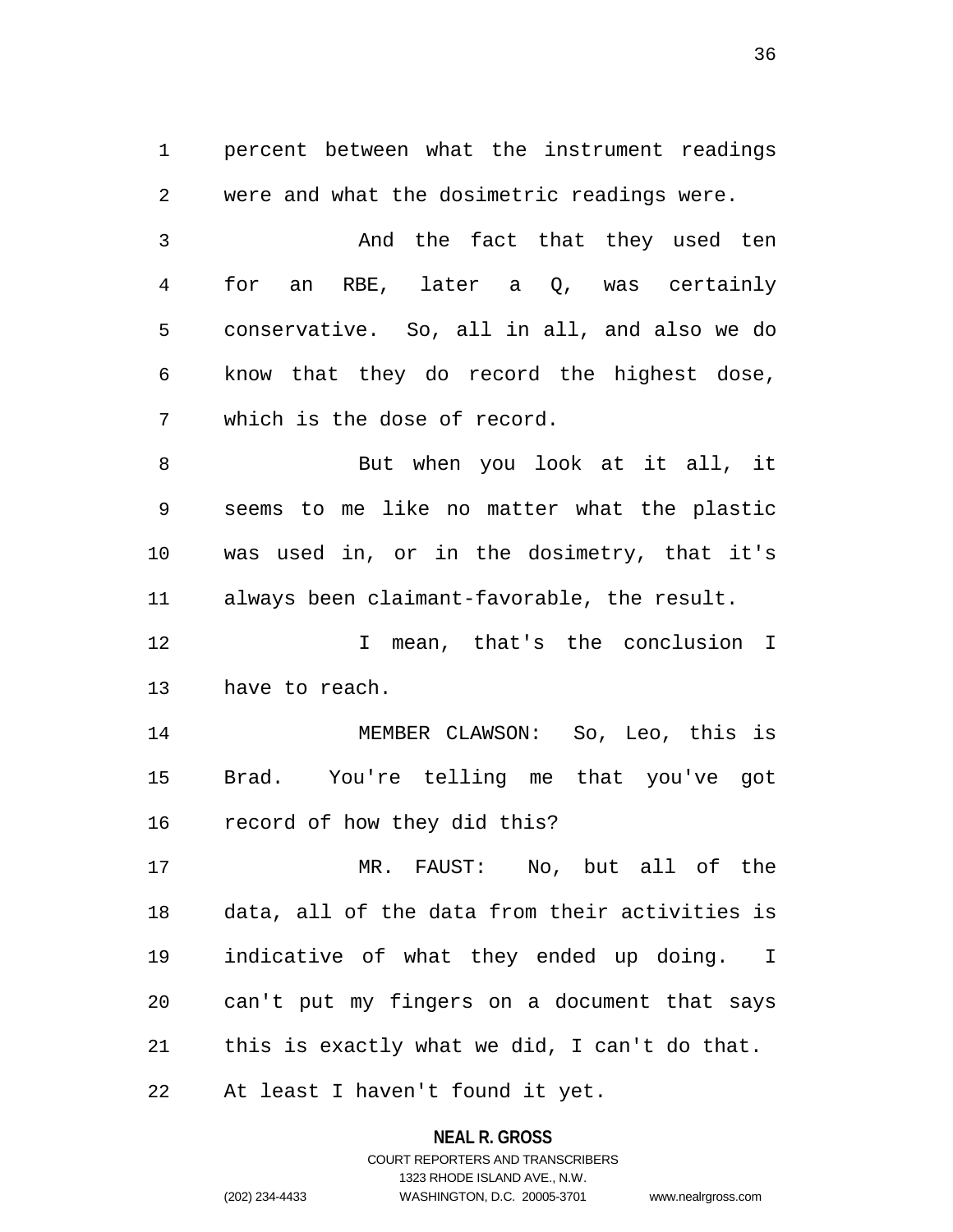1 DR. BUCHANAN: This is Ron 2 Buchanan with SC&A. Now, I'd like to clarify 3 a point here. It is true that when they did 4 the experimental setup and they did Bonner 5 spheres, ion chambers and carbon activation 6 and put NTA film or Lexan or CR-39 in there, 7 at that particular point, and then had it 8 read, then they came within 20 percent.

9 But then we look at the memos that 10 went back and forth, in the real world, from 11 the wearers and the process -- the vendor, in 12 everyday work, they were getting factors of 13 two and three different -- in reading, some 14 would read minimum and some would read like 15 1,000 millirem and then later on it would be 16 reversed.

17 Lexan would read more, NTA would 18 read less, vice versa. So the 20 percent 19 wasn't across the board. This was in a 20 particular experimental setup when they had 21 controlled conditions.

22 When it got into everyday

**NEAL R. GROSS** COURT REPORTERS AND TRANSCRIBERS 1323 RHODE ISLAND AVE., N.W. (202) 234-4433 WASHINGTON, D.C. 20005-3701 www.nealrgross.com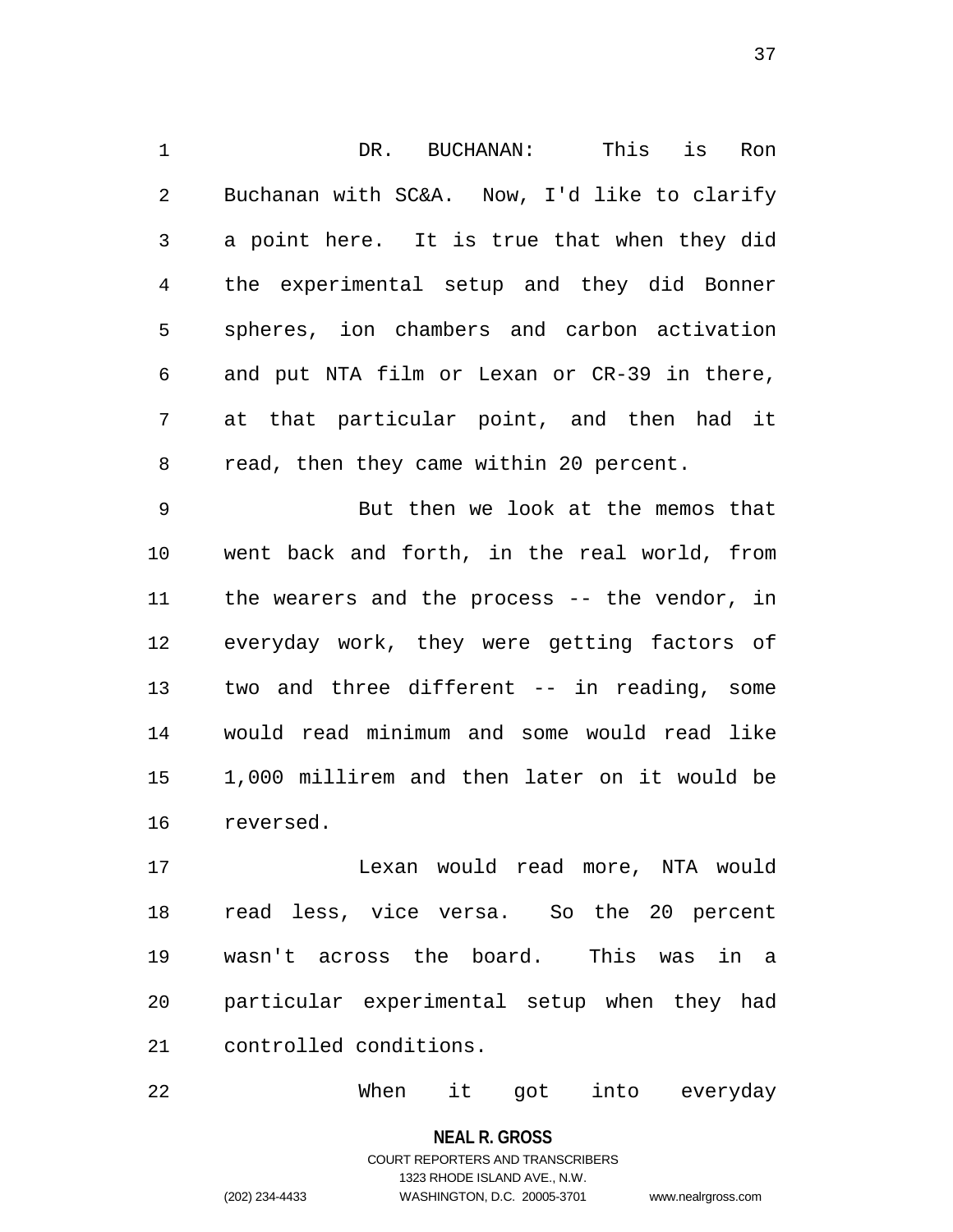1 practice, by what the memo said, there was 2 large discrepancies that people that were on 3 vacation, they got readings of 1,000 millirem. 4 And people that were working in 5 the field were getting minimal. And so it 6 was, we want to put the 20 percent in 7 perspective.

8 MR. FAUST: I read that too, but I 9 can't say somebody going on vacation and 10 ending up with a horrendous dose on his 11 dosimeter, hard -- you don't know what 12 happened. So, I don't look at that with any 13 favorability at all.

14 But what you said was in fact 15 correct. That also drove them to insist that 16 they quit using Lexan, which was kind of dumb 17 in the first place.

18 But, nonetheless, that's what they 19 did. And they got -- they quit using it and 20 rightly so.

21 DR. BUCHANAN: Yes, but we still 22 have some of the dose of record, if you go

#### **NEAL R. GROSS**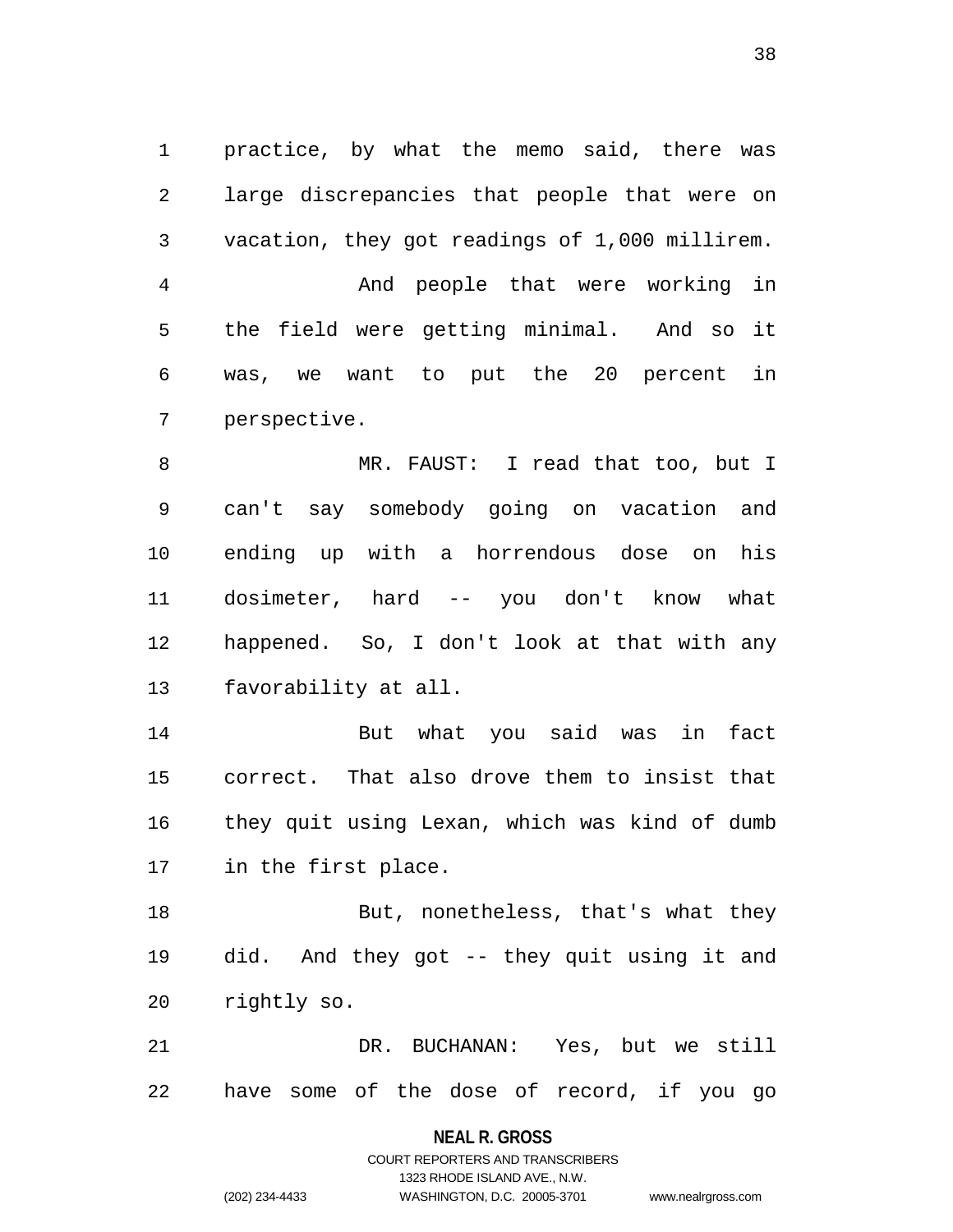1 through the claimant files, you'll see 2 numerous entries using Lexan.

3 MR. FAUST: That may be and 4 probably because it was the highest dose that 5 they got between the two. Because they always 6 did have NTA film there also.

7 DR. NETON: This is Jim. I'd just 8 like to go back to the fading issue. From 9 what I've heard, it seems like there's been a 10 fairly well-designed study to evaluate the 11 degree of fading on these dosimeters. And, 12 given that we know that, I don't know why this 13 would not be a Site Profile issue because it's 14 just a matter of whether we apply that 15 correction factor or not.

16 Why is that being discussed in 17 this context? I guess I don't understand.

18 CHAIR BEACH: The other issue I 19 had with the study Ron discussed, the 16 20 people that he polled, six of them they found 21 -- and Ron, correct me if I'm wrong on any of 22 this -- the six people were fine, but were

**NEAL R. GROSS**

COURT REPORTERS AND TRANSCRIBERS 1323 RHODE ISLAND AVE., N.W. (202) 234-4433 WASHINGTON, D.C. 20005-3701 www.nealrgross.com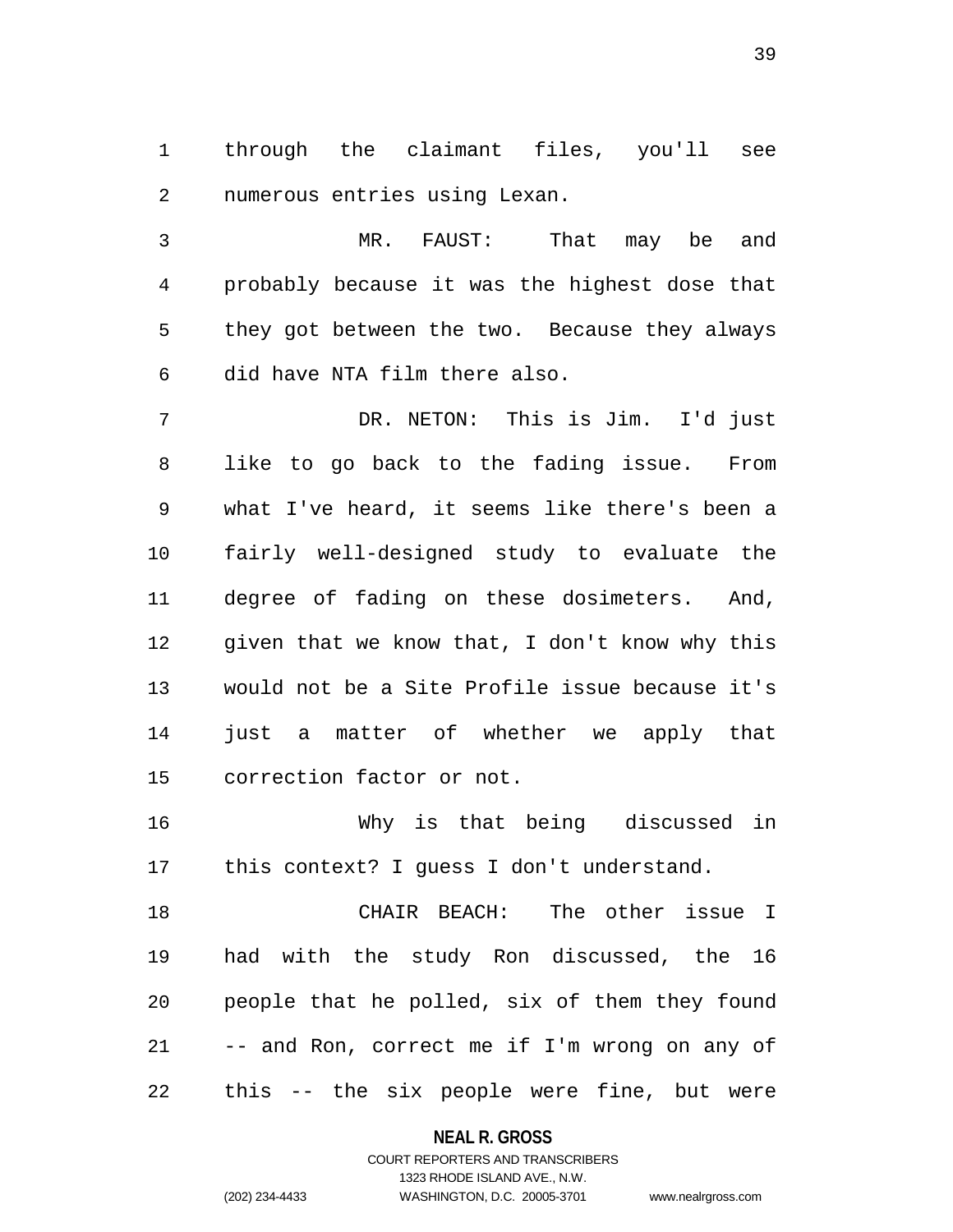1 before the new TBD, the ten were after, and he 2 found that they weren't using the new method, 3 so that's another issue, for me too, is how 4 that's -- what's happening with the TBD that 5 dose reconstructors aren't using that?

6 MR. CALHOUN: This is Grady. I'll 7 take that one on. I need, if Ron at some point 8 could email me those 16 case numbers, that 9 would be great, and I'll take a look at that 10 and see what happened there.

11 MR. FITZGERALD: As a matter of 12 context, I'll disagree with where you're going 13 with that. It's just that the treatment on 14 these issues in the ER were slight, and we 15 raised them from the standpoint, as I started 16 the conversation, as a matter of clarification 17 as to what was going to be used.

18 And I think that's where I see the 19 train headed, but we need some clarification. 20 On the other issues, the discrepancies in the 21 Landauer issue, I think there's been a good-22 faith effort, on everybody's part, to try to

> **NEAL R. GROSS** COURT REPORTERS AND TRANSCRIBERS

> > 1323 RHODE ISLAND AVE., N.W.

(202) 234-4433 WASHINGTON, D.C. 20005-3701 www.nealrgross.com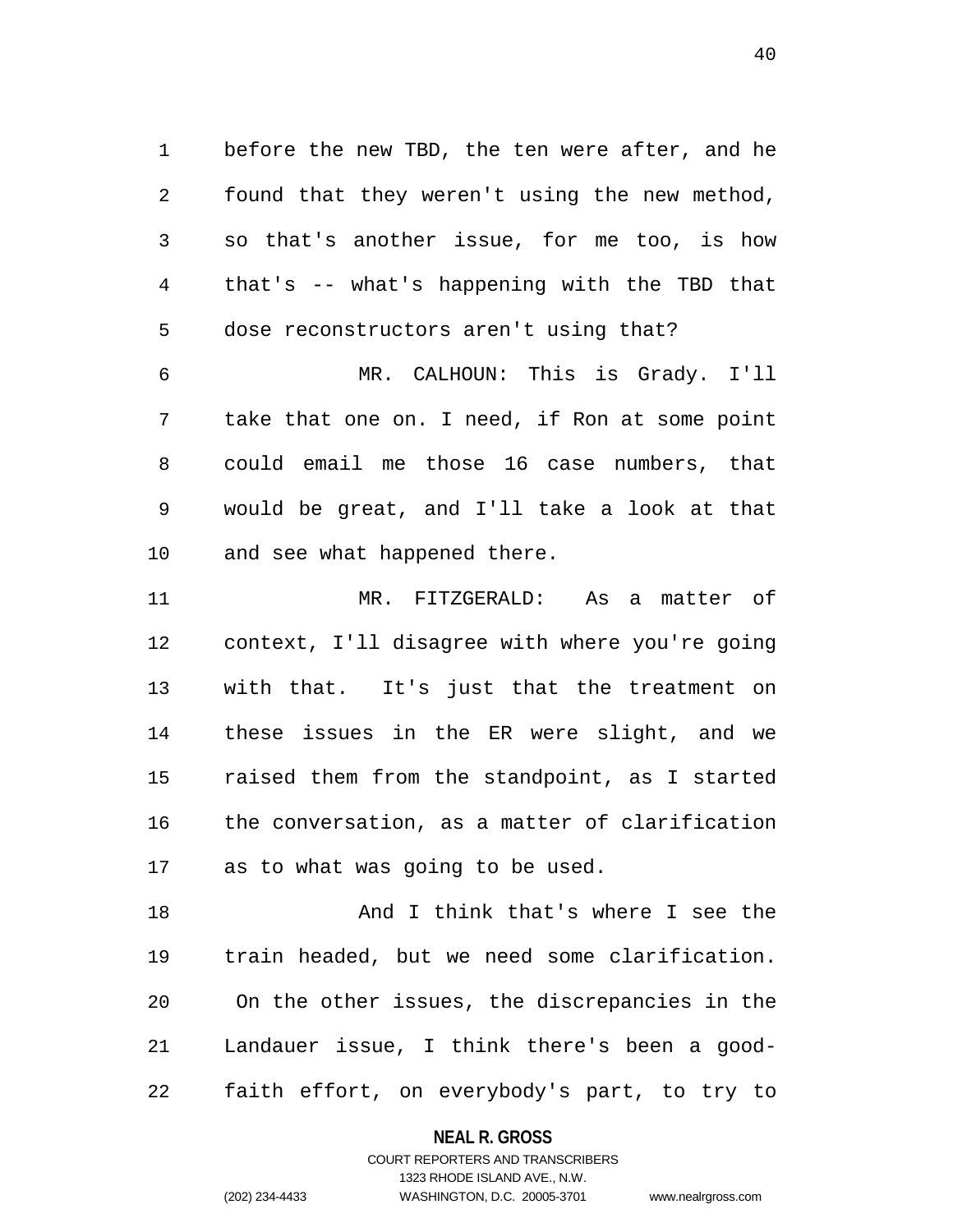1 nail that one down.

2 I tried to find documentation and, 3 you know, after going through thousands of 4 pieces of paper, I mean, we just can't find 5 it. 6 What would be helpful, I think, 7 is, and I was thinking about this as Leo was 8 talking, what is the, you know, what is the

9 variance that we're talking about? Because it 10 does get less as you go higher in energy.

11 And really it may just be a 12 relatively minor, you know, you add ten 13 percent or something to certain energy levels, 14 lower energy levels, and if one can't 15 substantiate in any way, shape or form, 16 whether or not the dose of record was 17 adjusted, it might make more sense and be more 18 cost-efficient.

19 Say, well, okay, really we're 20 talking ten percent or whatever, 12 percent, I 21 don't know what the number is. Maybe it would 22 just be helpful saying, okay, for

#### **NEAL R. GROSS**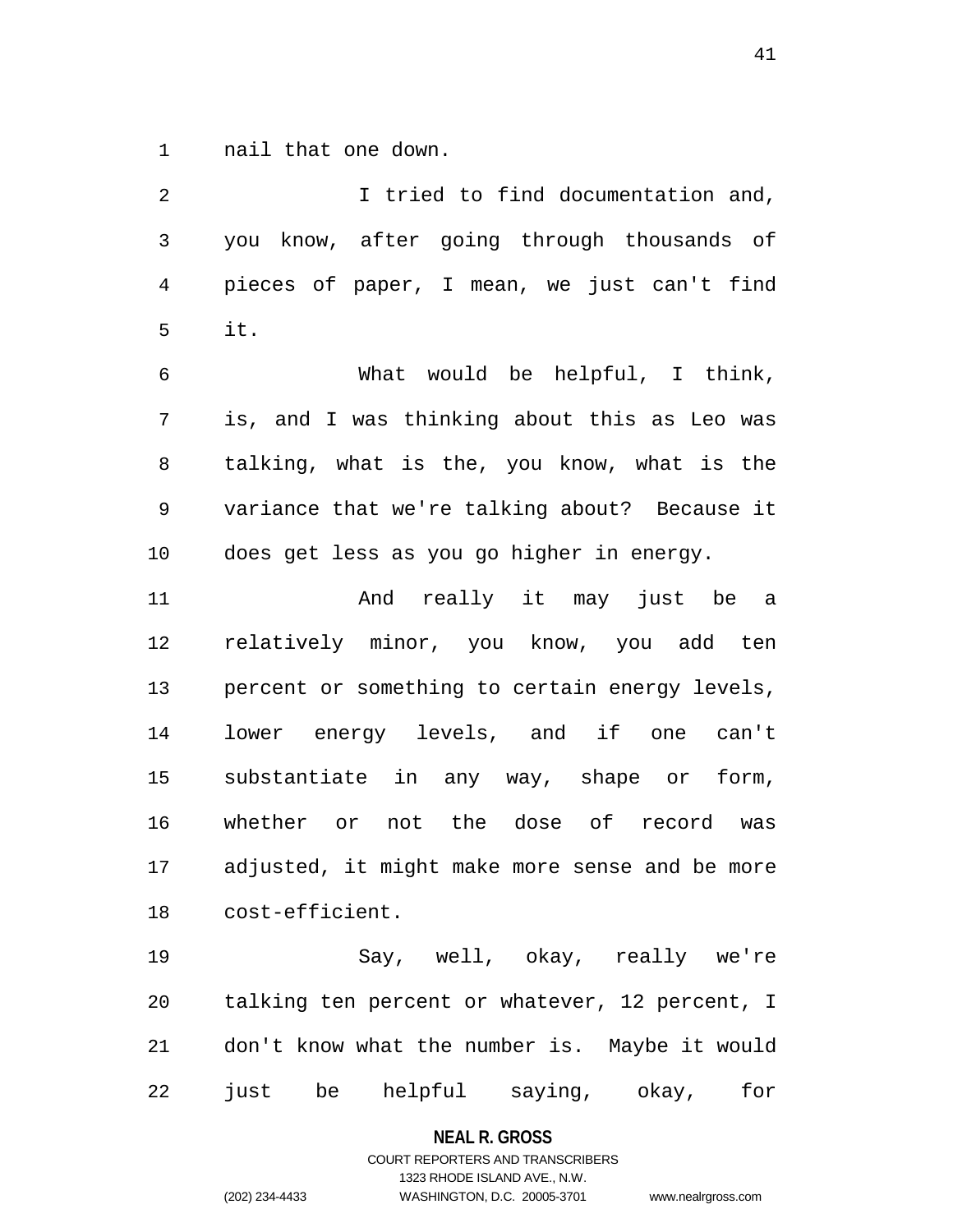1 conservatism's sake and not to dig any deeper, 2 I think we've dug as deep as we can. Maybe 3 that would be a reasonable way to go.

4 I mean, I was kind of hoping that 5 the interviewees would be more specific, but I 6 think what we got was similar to what Wanda 7 was saying.

8 Everybody sort of said, well, you 9 know, of course health physics practice, you 10 would take the higher dose. But it was sort 11 of a little speculative in the sense that, you 12 know, of course that was good health physics 13 practice, we're all smart people.

14 But nobody knew for sure and there 15 was no documentation. When he said there was 16 a memo, that was sort of like the Holy Grail 17 that we were trying to find and we couldn't 18 find it.

19 So, in that context, that would be 20 something that might be helpful to do. Just 21 figure out, you know, in the end, what are we 22 talking about?

### **NEAL R. GROSS**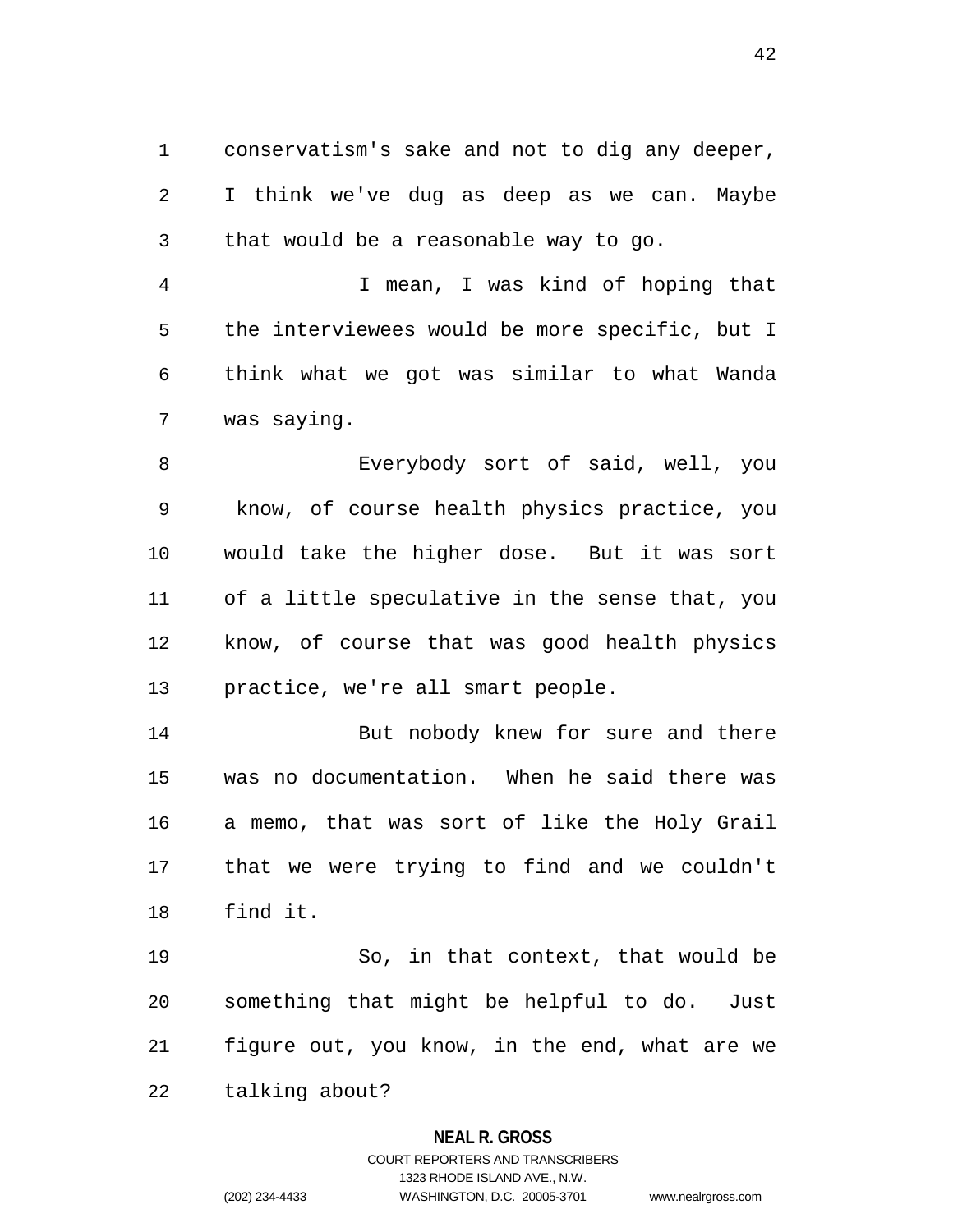1 We're talking ten percent. Maybe 2 it's, you know, it's worth just saying, not to 3 beat a dead horse at this point, but perhaps 4 that would be one way to get to this thing. 5 CHAIR BEACH: So is that an action 6 item for NIOSH to -- 7 MR. FITZGERALD: Well, that's, the 8 Work Group has to consider that. 9 CHAIR BEACH: Well, I'm just 10 writing down -- 11 MR. CALHOUN: I have like six 12 right now. 13 CHAIR BEACH: Oh, really? 14 (Laughter.) 15 MR. FITZGERALD: I just don't see 16 any real resolution on that issue, because 17 that's a matter of trying to find some 18 evidence beyond, you know, sort of the more 19 speculative thing. 20 And rather than try to keep 21 looking for paper, it might be useful just to 22 find out what does it mean, in the end?

> **NEAL R. GROSS** COURT REPORTERS AND TRANSCRIBERS

> > 1323 RHODE ISLAND AVE., N.W.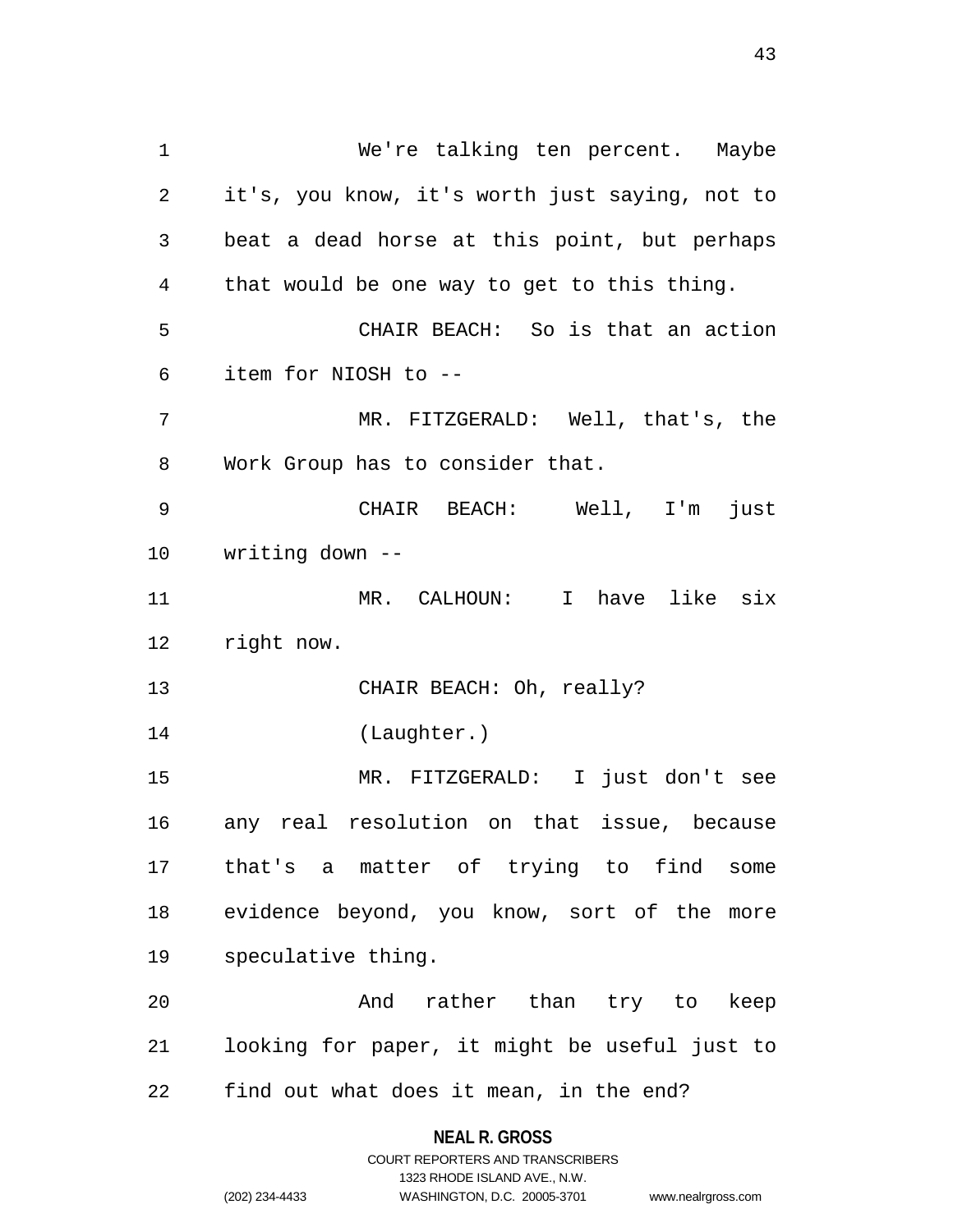1 CHAIR BEACH: Right. 2 MR. FITZGERALD: Does it really 3 matter that much? If it doesn't, maybe just 4 let it go. 5 MEMBER MUNN: It probably doesn't. 6 MR. FITZGERALD: Well, I'm 7 thinking if it's 20 percent at, you know, the 8 higher levels, then maybe it's something in 9 the order of ten or 12 percent, at the levels 10 we're talking about in most operations, energy 11 levels. 12 MEMBER MUNN: Or even lower. Ten 13 and 12 percent would be -- 14 MR. FITZGERALD: Well, maybe even 15 lower, I don't know. But it just seems like 16 you could figure that out and if it were -- 17 MEMBER MUNN: Well, it would 18 certainly be claimant-friendly. 19 MR. FITZGERALD: It would be 20 claimant-friendly. Just to assume that, you 21 know, we can't really nail it down. On the 22 other hand, if they did not, then this is how

> **NEAL R. GROSS** COURT REPORTERS AND TRANSCRIBERS

1323 RHODE ISLAND AVE., N.W. (202) 234-4433 WASHINGTON, D.C. 20005-3701 www.nealrgross.com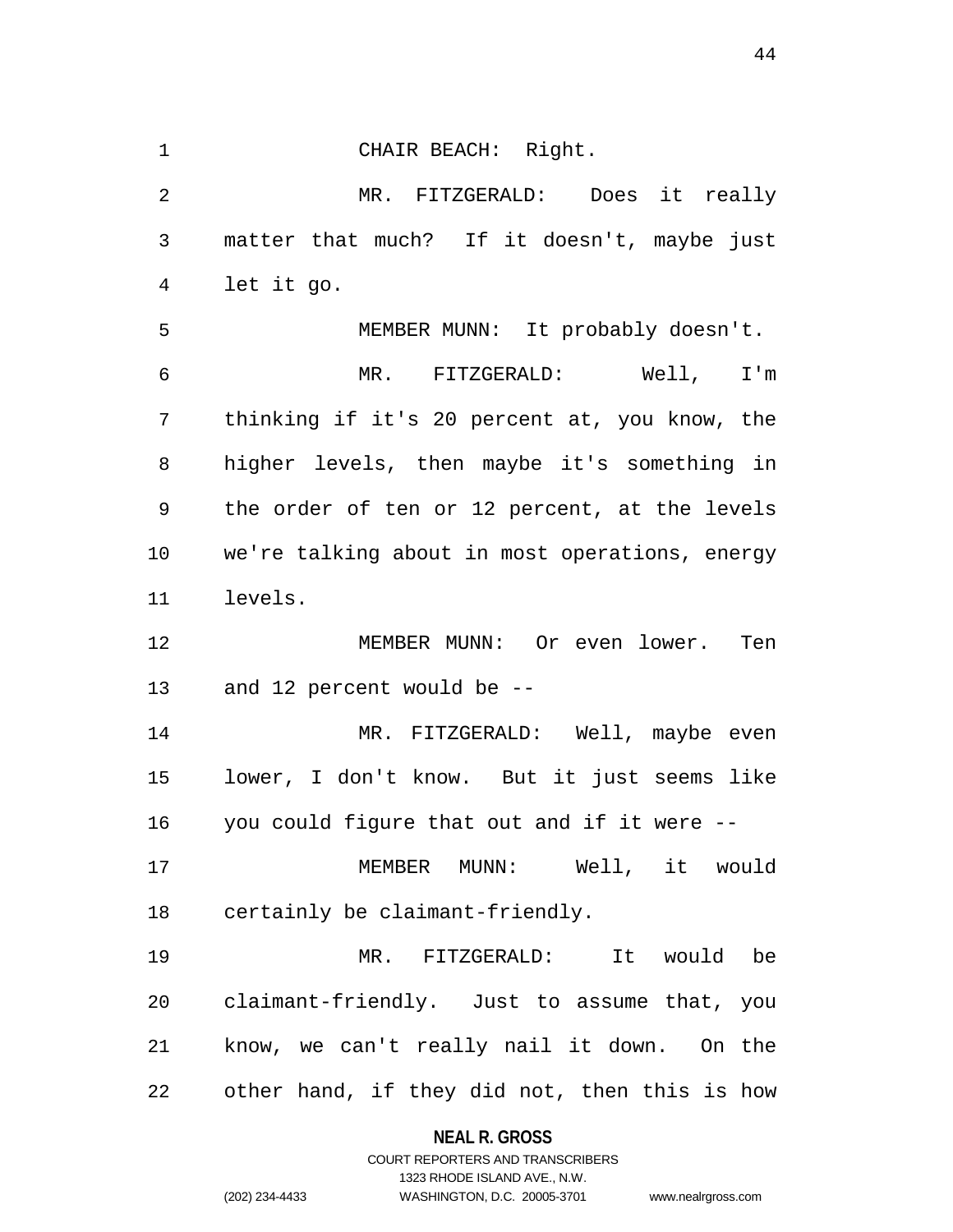1 much it would come to.

2 DR. BUCHANAN: Yes, this is Ron 3 with SC&A again. I think, Jim, that what SC&A 4 would like to see is that these items be 5 addressed so that they can be taken off the 6 SEC issue because I think fading is 7 addressable and I think that angular is 8 addressable and even this suggestion that Joe 9 made addresses that issue. 10 It's just that if fading was a 11 problem, and if you look at 56 percent, that 12 increases your neutron dose by two, if they 13 didn't use any sort of compensation program in 14 their NTA film. 15 And so that is a large dose 16 factor, a factor of two and then 1.3 on top of 17 that and then, say, 20 percent on top of that. 18 That's leading to, you know, two or three 19 times the original recorded dose, and so 20 that's pretty significant. 21 But if those issues could be

22 addressed, then that would be under Site

**NEAL R. GROSS**

COURT REPORTERS AND TRANSCRIBERS 1323 RHODE ISLAND AVE., N.W. (202) 234-4433 WASHINGTON, D.C. 20005-3701 www.nealrgross.com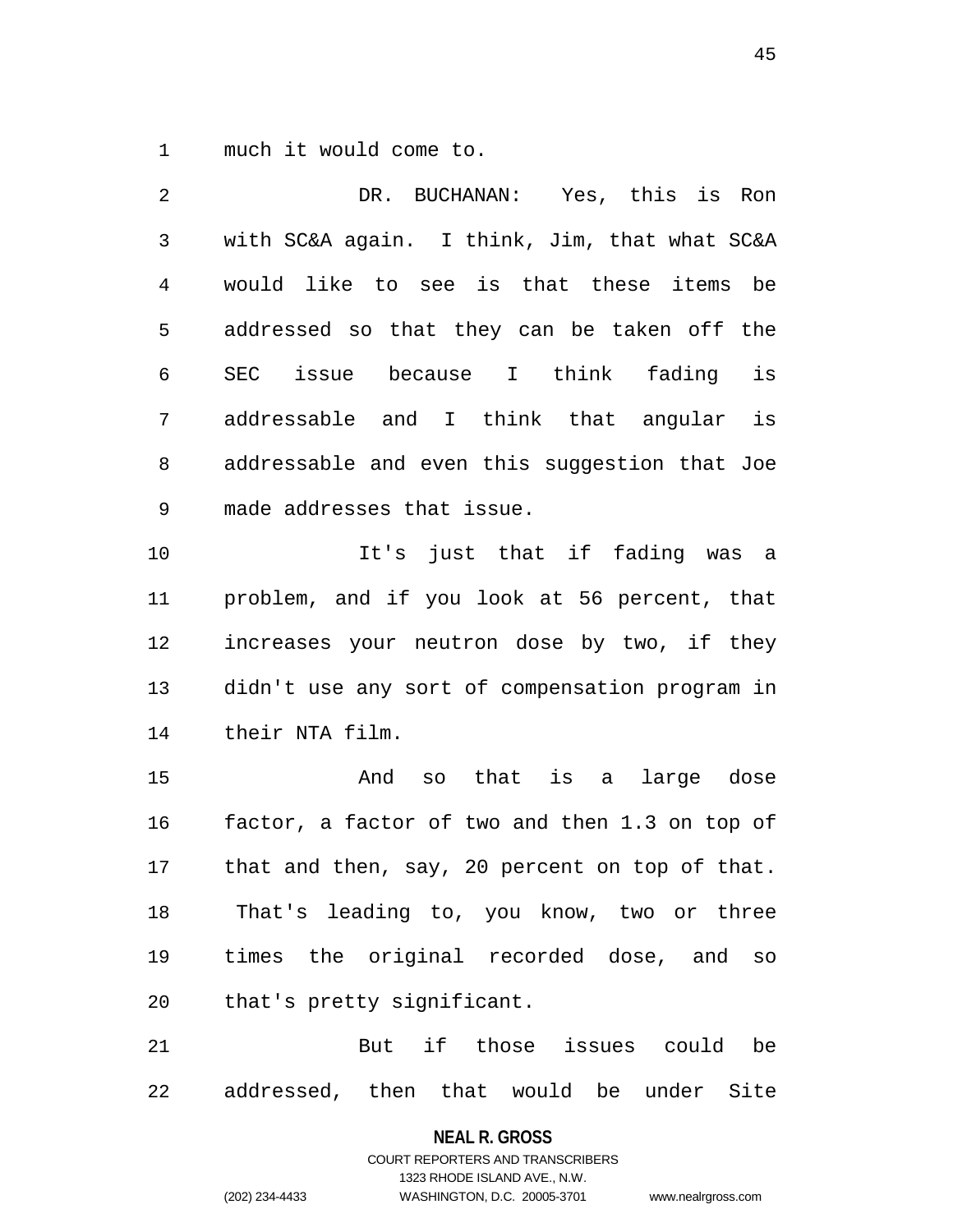1 Profile.

2 MR. FAUST: We -- this is Leo 3 again. We're under the, I mean, we're in the 4 process of trying to find a reference that was 5 actually made by Ernie Piesch over at 6 Karlsruhe, I believe, on fading. 7 My information tells me that it's 8 probably one of the best fading studies that 9 was ever done. We're trying to locate a copy 10 of that to see just exactly what he ended up 11 with. 12 It may take us a few days yet to 13 get that, but we're in the process of doing 14 it. Hopefully, from that, we can put this 15 fading issue to bed. 16 Everybody knows that we had a 17 fading problem, but nobody knows how we went 18 about trying to alleviate that problem. One 19 other thing, there is a note, again dated 20 1965, that suggests that regardless of what 21 dosimeter -- well, this is NTA film, 22 obviously.

**NEAL R. GROSS**

COURT REPORTERS AND TRANSCRIBERS 1323 RHODE ISLAND AVE., N.W. (202) 234-4433 WASHINGTON, D.C. 20005-3701 www.nealrgross.com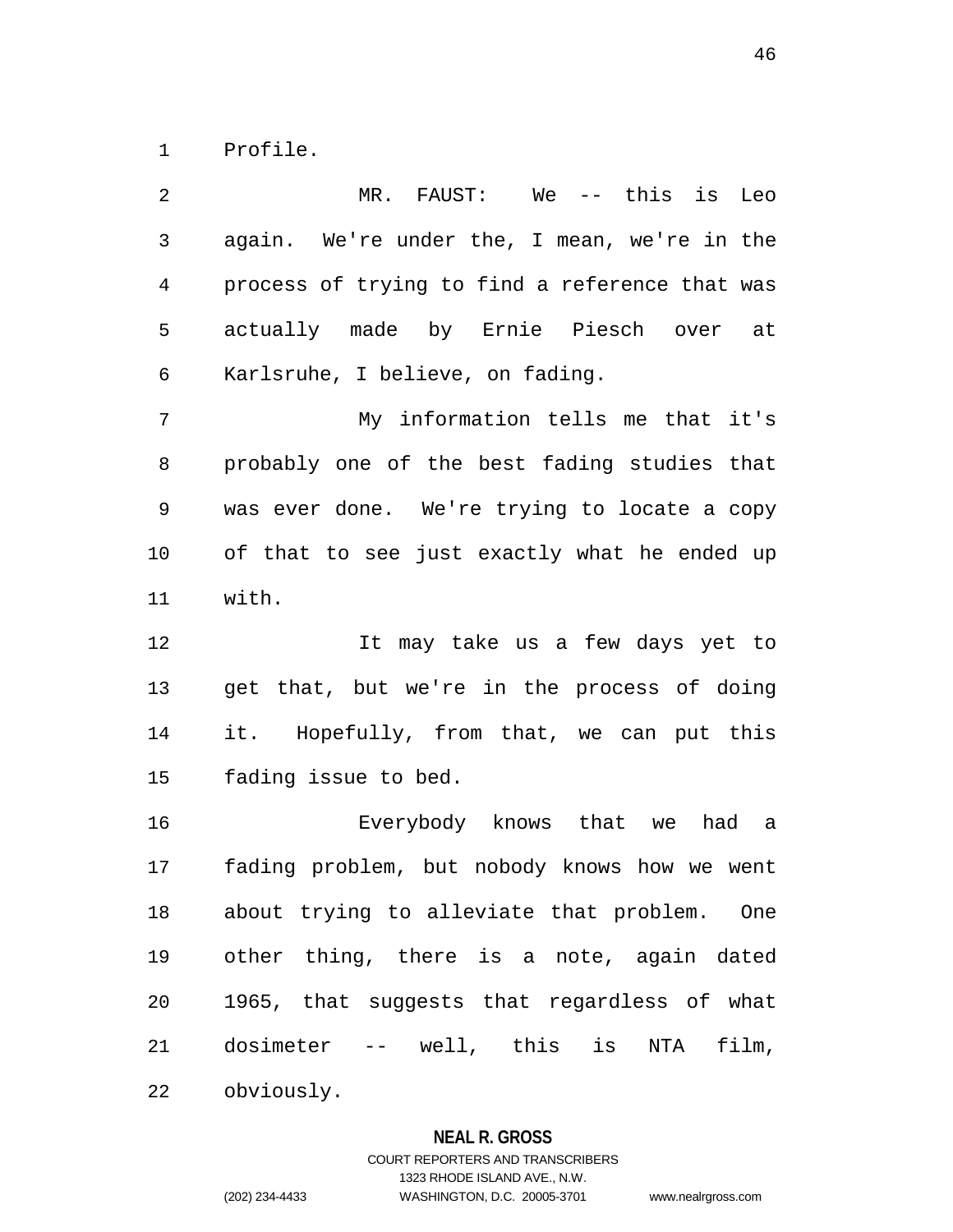1 Regardless, they say the technique 2 is always overestimated exposure by between 30 3 percent in a factor of about five.

4 So, you know, when you read all 5 this stuff, you've got to conclude that their 6 dosimeter program ended up with an 7 overestimation of what actual exposures were 8 encountered.

9 And I can only assume that that's 10 what was reported was, whatever exposure was 11 measured is what was recorded.

12 Anyway, it seems like we're 13 conservative regardless of what we do.

14 DR. BUCHANAN: Leo, this is Ron 15 with SC&A again. Now, the fading study, I 16 missed out, who did this that you're referring 17 to, that you're hunting?

18 MR. FAUST: Ernie Piesch.

19 DR. BUCHANAN: And was he with 20 BNL?

21 MR. FAUST: No, no, no, he's with 22 Karlsruhe, Germany. His last name, you spell

> **NEAL R. GROSS** COURT REPORTERS AND TRANSCRIBERS

> > 1323 RHODE ISLAND AVE., N.W.

(202) 234-4433 WASHINGTON, D.C. 20005-3701 www.nealrgross.com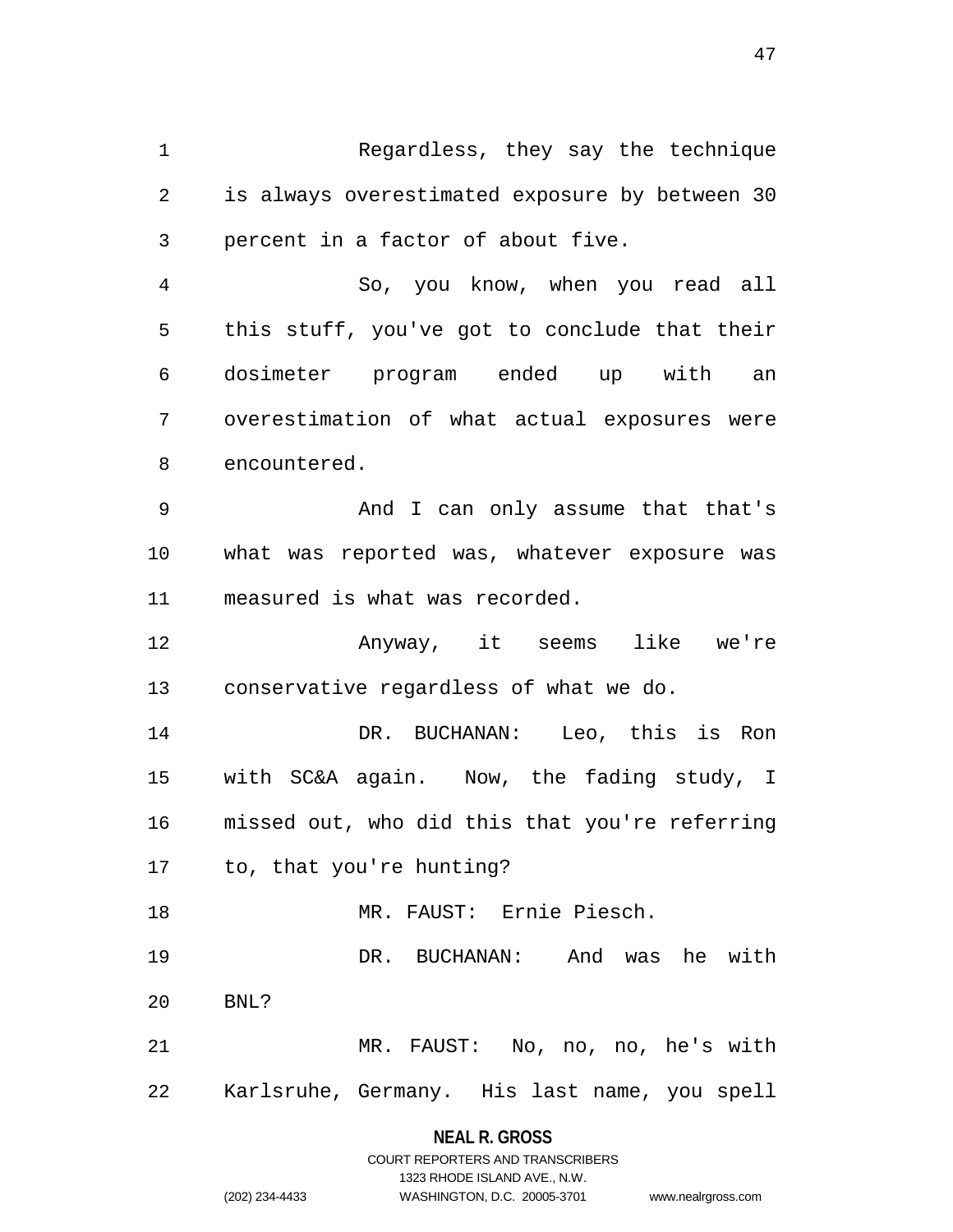1 it P-i-e-s-c-h.

2 DR. BUCHANAN: And do you know when 3 that study was done? 4 MR. FAUST: About 1975 is when the 5 journal was issued, but I can't tell you if 6 that's when the study was done or not. But it 7 probably was done prior to '75, not too much 8 before that. 9 DR. BUCHANAN: This is Ron again. 10 Okay, well, what we need to know, you know, 11 what BNL did, if we can find anything that BNL 12 did about fading. 13 If not, then we have to use a 14 conservative approach and assume they didn't 15 and apply some factor. On the 1965 note about 16 30 percent the five times, I agree at that 17 time that was probably true. 18 Now, as they increased in energy 19 and they had higher-energy neutrons, I think 20 that that conservative factor probably 21 narrowed but it still probably was 22 conservative.

#### **NEAL R. GROSS**

# COURT REPORTERS AND TRANSCRIBERS 1323 RHODE ISLAND AVE., N.W. (202) 234-4433 WASHINGTON, D.C. 20005-3701 www.nealrgross.com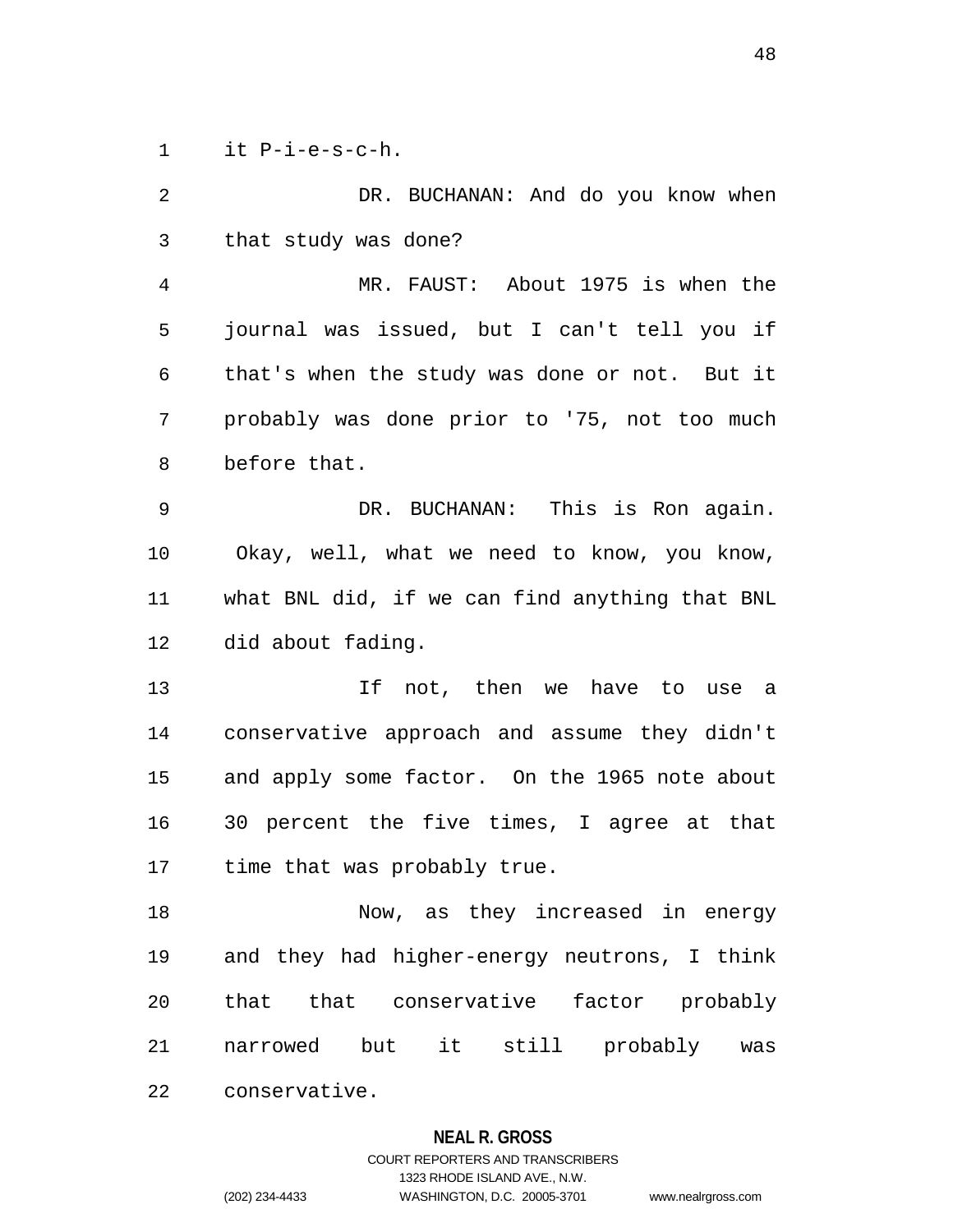1 We don't know that for sure. And 2 so that's the reason we have concerns about 3 the '85 to '95 error, because of the memos 4 that went back and forth.

5 So I agree, in '65, they were 6 pretty conservative at that point.

7 MR. FAUST: Yes, that value goes up 8 as high as 30 MeV neutrons. Does that -- that 9 certainly covers the energy ranges in 10 existence at Brookhaven at that time, and 11 probably later also.

12 CHAIR BEACH: Yes, I have one more 13 question before we review the action items. 14 How about badge -- people that didn't wear 15 their badges. Is there any -- how will you 16 handle that? Is there coworker modeling done? 17 MR. CALHOUN: We actually do have 18 a bit of a coworker model that we're using, 19 but I would have to see if, there's got to be 20 an ambient, there may be an ambient neutron 21 dose assigned.

22 I don't know, I'd have to go back

**NEAL R. GROSS**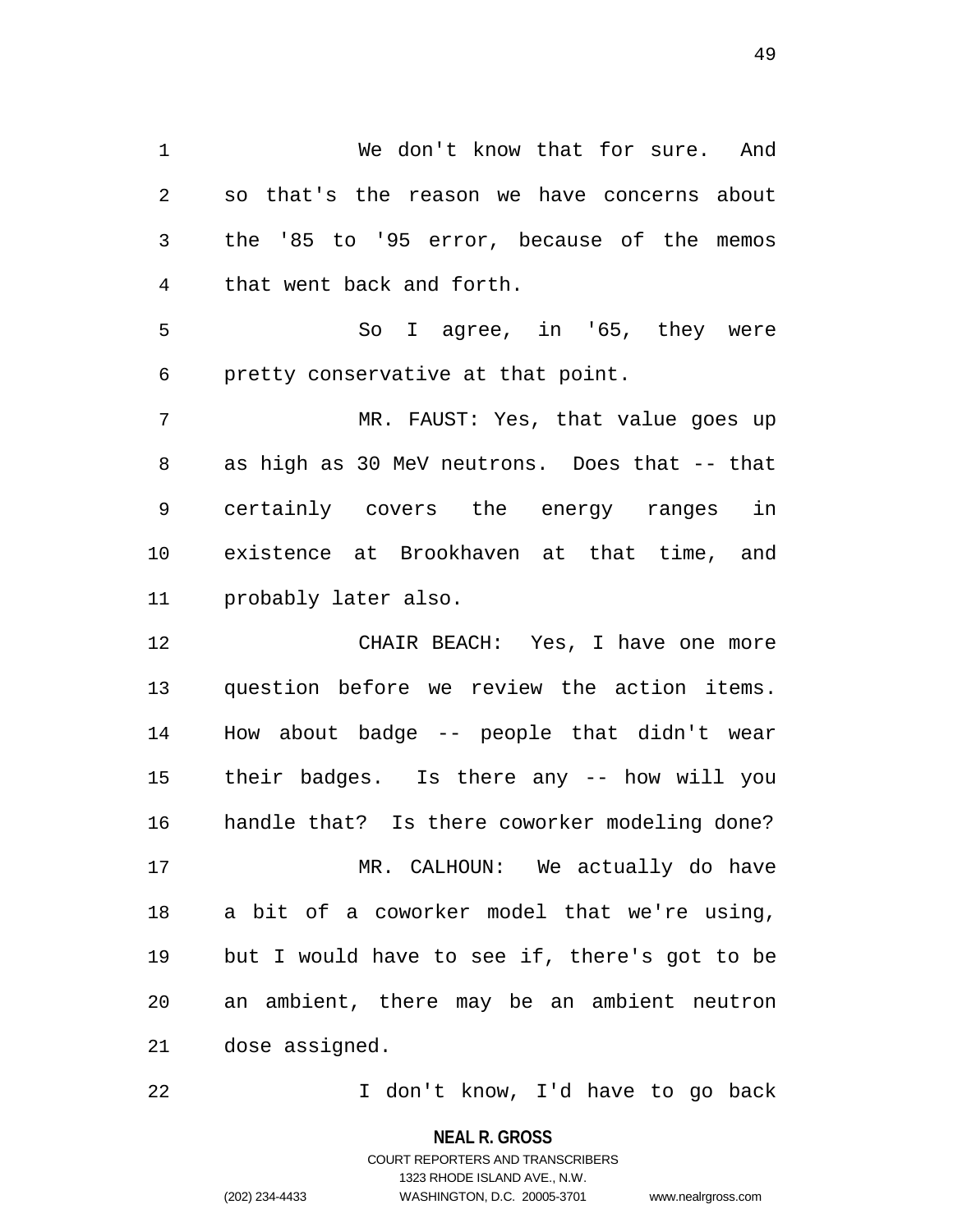1 and look at the TBD, I don't know off the top 2 of my head. 3 CHAIR BEACH: And that's the same 4 TBD-6? 5 MR. CALHOUN: Yes. 6 CHAIR BEACH: Has SC&A reviewed 7 TBD-6 by any chance? 8 MR. FITZGERALD: Well, Ron, we 9 haven't provided written responses. 10 MR. CALHOUN: No, I'm talking 11 Technical Basis Document 48. 12 MR. FITZGERALD: Oh, 48. 13 CHAIR BEACH: Forty-eight. 14 MR. CALHOUN: Yes, that's the 15 Brookhaven TBD. 16 CHAIR BEACH: Okay, so is there 17 any other items to cover on neutrons, before 18 we go into that -- hello? 19 MEMBER ANDERSON: I don't have any 20 comments. 21 CHAIR BEACH: Thanks, Henry. 22 Okay, Grady, you said you had six and then you

## **NEAL R. GROSS** COURT REPORTERS AND TRANSCRIBERS

1323 RHODE ISLAND AVE., N.W.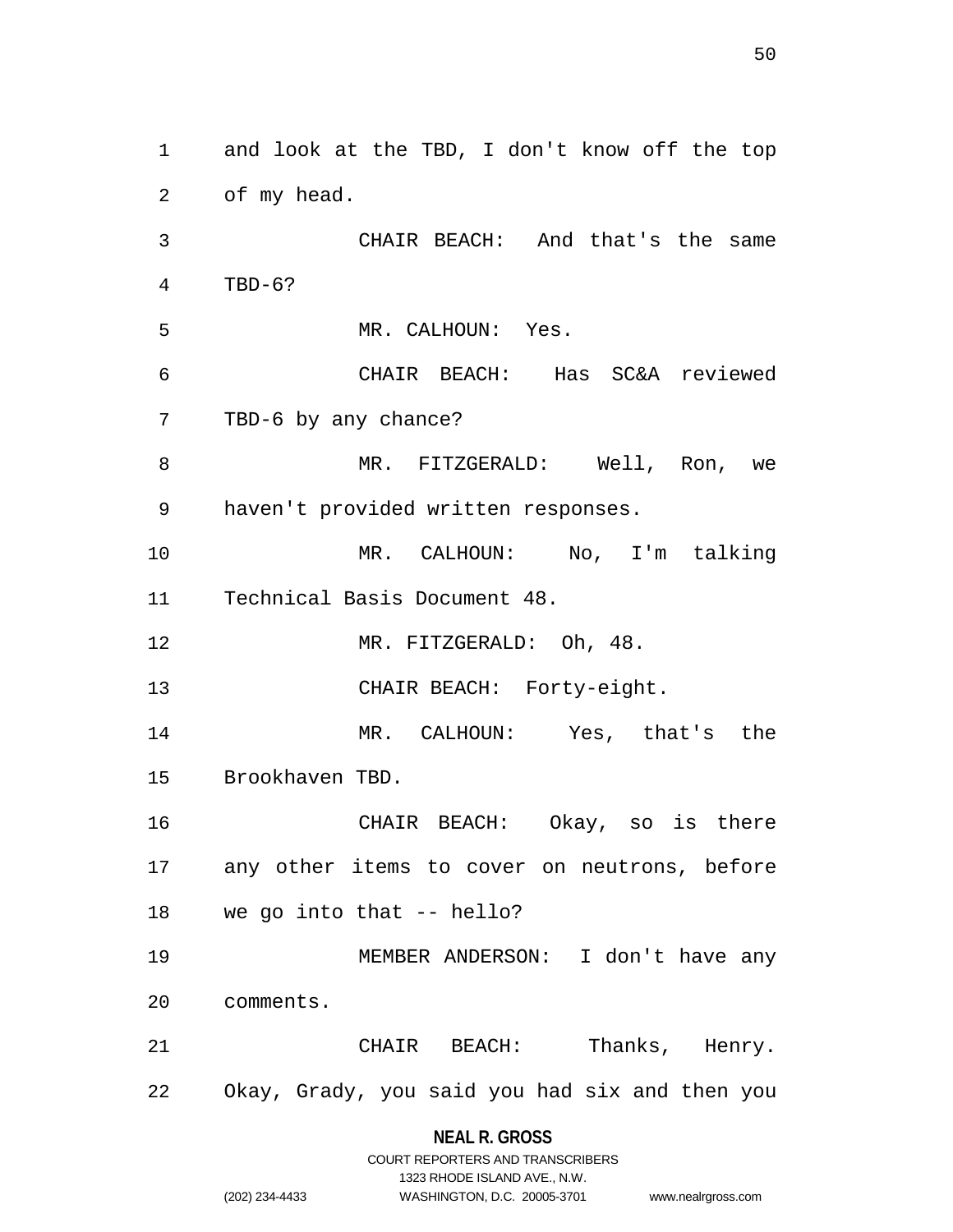1 lowered it to three.

2 MR. CALHOUN: Well, let's see, I 3 just had a little, some notes written down. 4 Let's see, I'll see what I've got here. 5 MR. KATZ: While you're looking, 6 one is that Ron is going to email these 16 7 cases to Grady. 8 MR. CALHOUN: Yes, that's one 9 thing. 10 MR. KATZ: At SC&A. 11 MR. CALHOUN: I'm going to take a 12 look at that. And then I have: need to find 13 out if BNL did any fading corrections prior to 14 issuing the dose of record. Probably a TBD 15 issue, is what I have written there. 16 Most of these others are just 17 bullets under the Lexan/NTA issue. So I think 18 that we're going to look for any additional 19 documentation, memorandum, whatever, that may 20 discuss further what was done or if there was 21 any instruction on how to assign the higher of 22 the two doses.

#### **NEAL R. GROSS**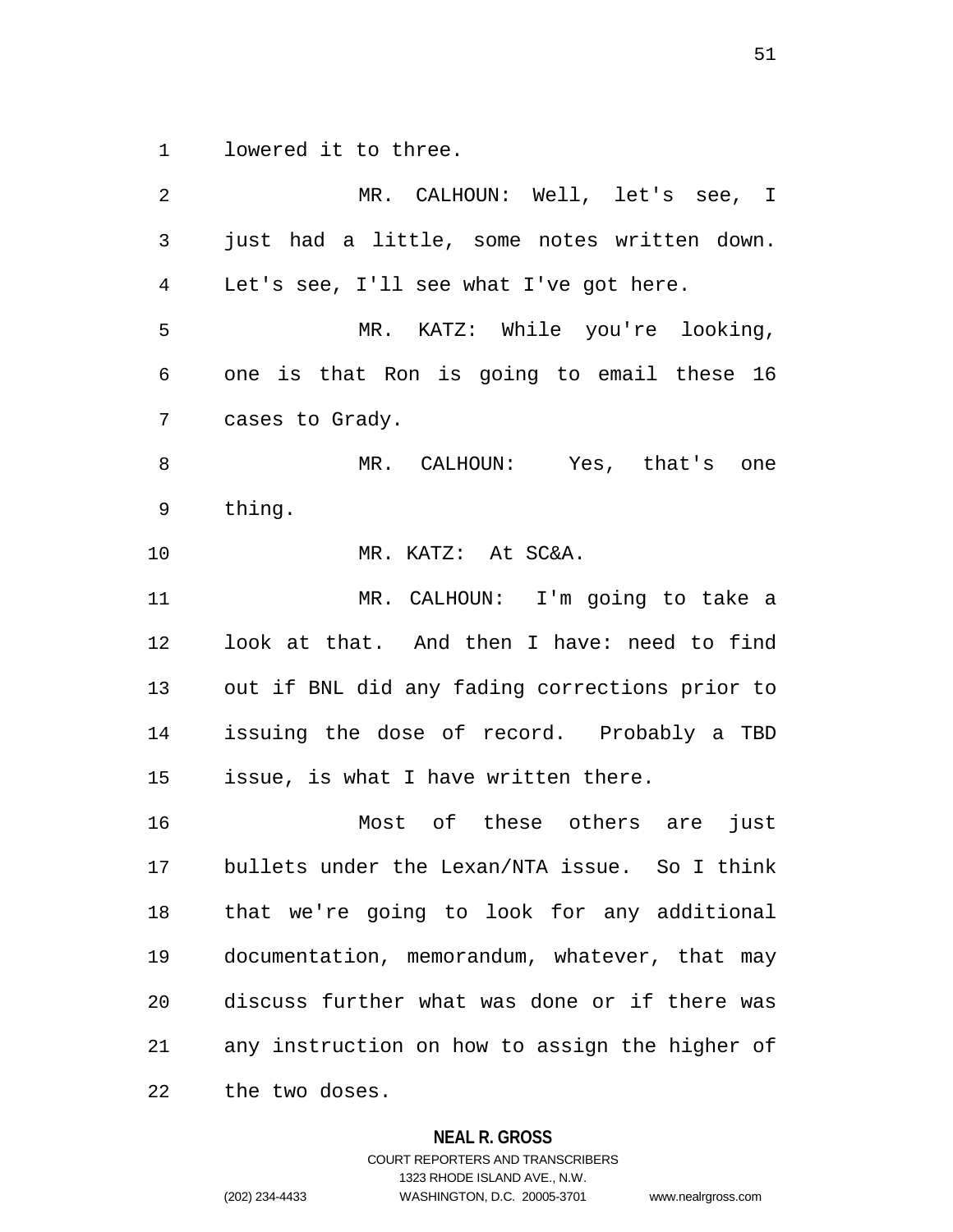1 CHAIR BEACH: Okay, and then Joe 2 talked about a variance?

3 MR. FITZGERALD: Well, no, I was 4 saying if that didn't bear fruit, it was a 5 two-part thing. If that doesn't bear fruit, 6 because we did look for that, then maybe the 7 Work Group would benefit from knowing what the 8 variance would be. The range, and whether that 9 was seen by NIOSH as something that could be 10 accommodated.

11 CHAIR BEACH: So is that 12 something, Grady, that you can just do as a 13 secondary, if the first one doesn't bear 14 fruit, as Joe indicated?

15 So that we don't -- that we can 16 just keep moving forward?

17 MR. CALHOUN: What was the actual 18 specific issue?

19 MR. FITZGERALD: Well, the issue 20 is that we've been looking for that, I call it 21 the Holy Grail.

22 MR. CALHOUN: Yes, sure.

#### **NEAL R. GROSS**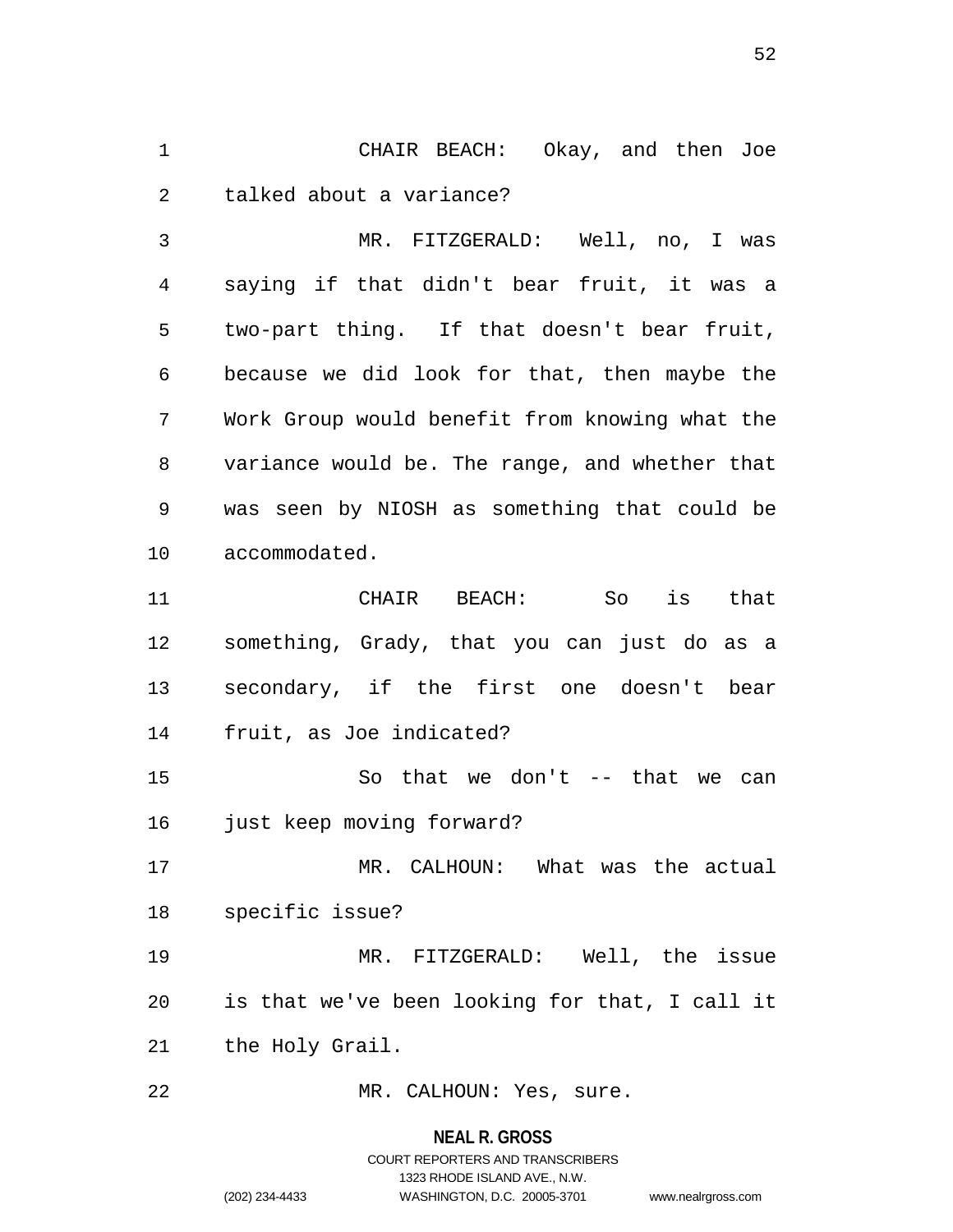1 MR. FITZGERALD: The documentation 2 on what they actually did, in terms of 3 adjusting the dose of record. If you don't 4 have any luck finding some documentation to 5 that effect, the fallback position is just, 6 you know, does it really matter, what's the 7 variance of all of -- 8 MR. CALHOUN: What would be

9 helpful is a discussion of the variance over 10 range, maybe we can just adopt a correction 11 factor and does it really matter?

12 MR. FITZGERALD: Range of energy. 13 And can it be accommodated, just add it in 14 just for the sake of claimant-favorability and 15 we'll be done with it.

16 MEMBER MUNN: I think if we have 17 the claimant-favorable boundaries, then --

18 DR. NETON: Yes. At some point we 19 have to acknowledge the records aren't 20 findable and we're going to have to move 21 forward one way or the other.

22 MEMBER MUNN: Is claimant-

**NEAL R. GROSS**

## COURT REPORTERS AND TRANSCRIBERS 1323 RHODE ISLAND AVE., N.W. (202) 234-4433 WASHINGTON, D.C. 20005-3701 www.nealrgross.com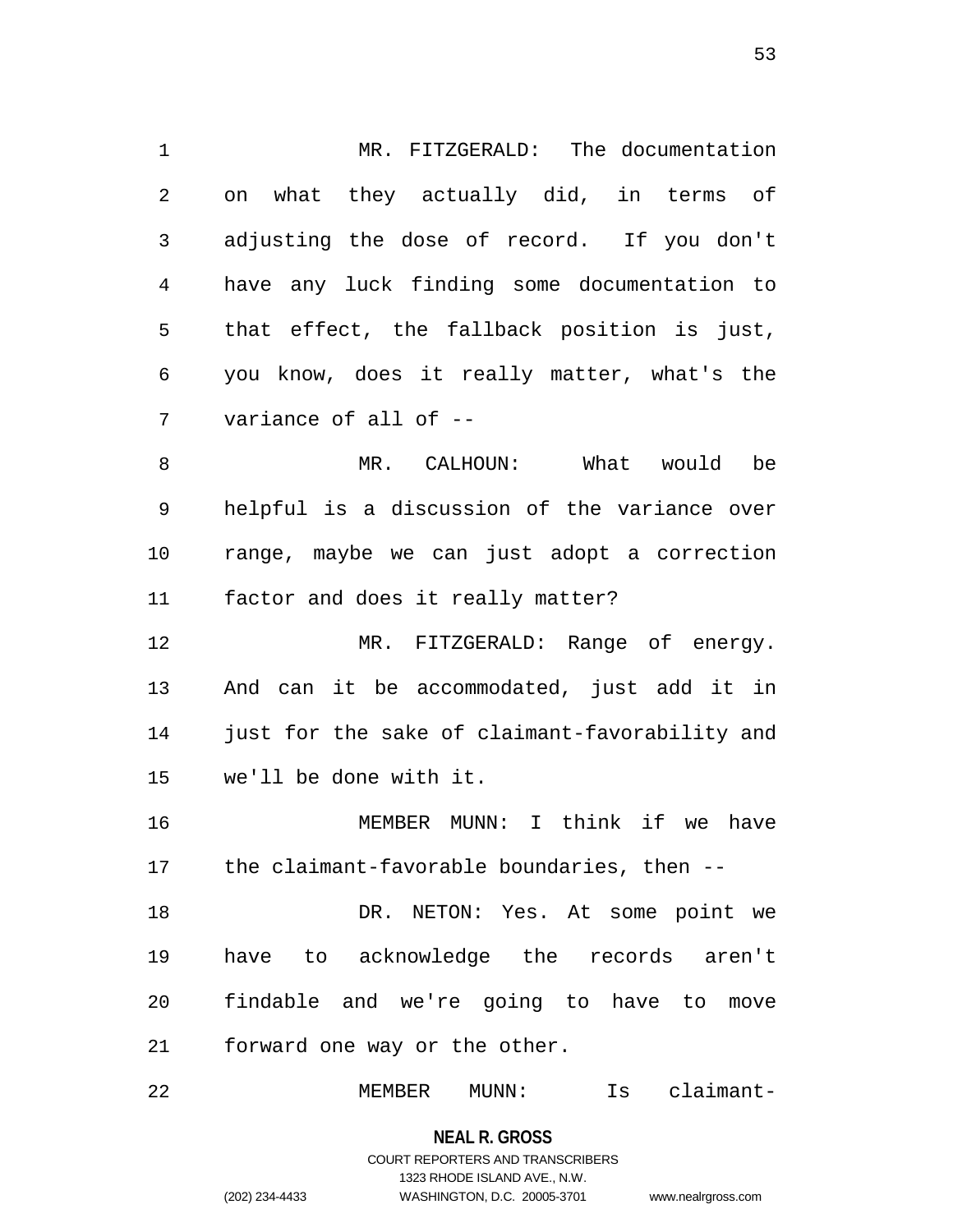1 favorable in the findings? That ought to 2 certainly cover any problems with any issues 3 that would arise.

4 CHAIR BEACH: Okay, and Ernie 5 mentioned the Ernie P. study. Are you 6 actively looking for that, Leo?

7 MR. FAUST: Yes, we are.

8 CHAIR BEACH: And if you obtain 9 that, would you make that copy available to 10 the Work Group, SC&A?

11 MR. FAUST: Sure.

12 MR. KATZ: That's the study on 13 fading.

14 CHAIR BEACH: Fading, yes.

15 DR. BUCHANAN: This is Ron 16 Buchanan, if I could interject one thing --

17 CHAIR BEACH: Yes, please.

18 DR. BUCHANAN: -- on the issue of 19 correction factor.

20 I guess a starting point would be 21 that if, under controlled conditions, they 22 said that they can measure within plus or

**NEAL R. GROSS**

## COURT REPORTERS AND TRANSCRIBERS 1323 RHODE ISLAND AVE., N.W. (202) 234-4433 WASHINGTON, D.C. 20005-3701 www.nealrgross.com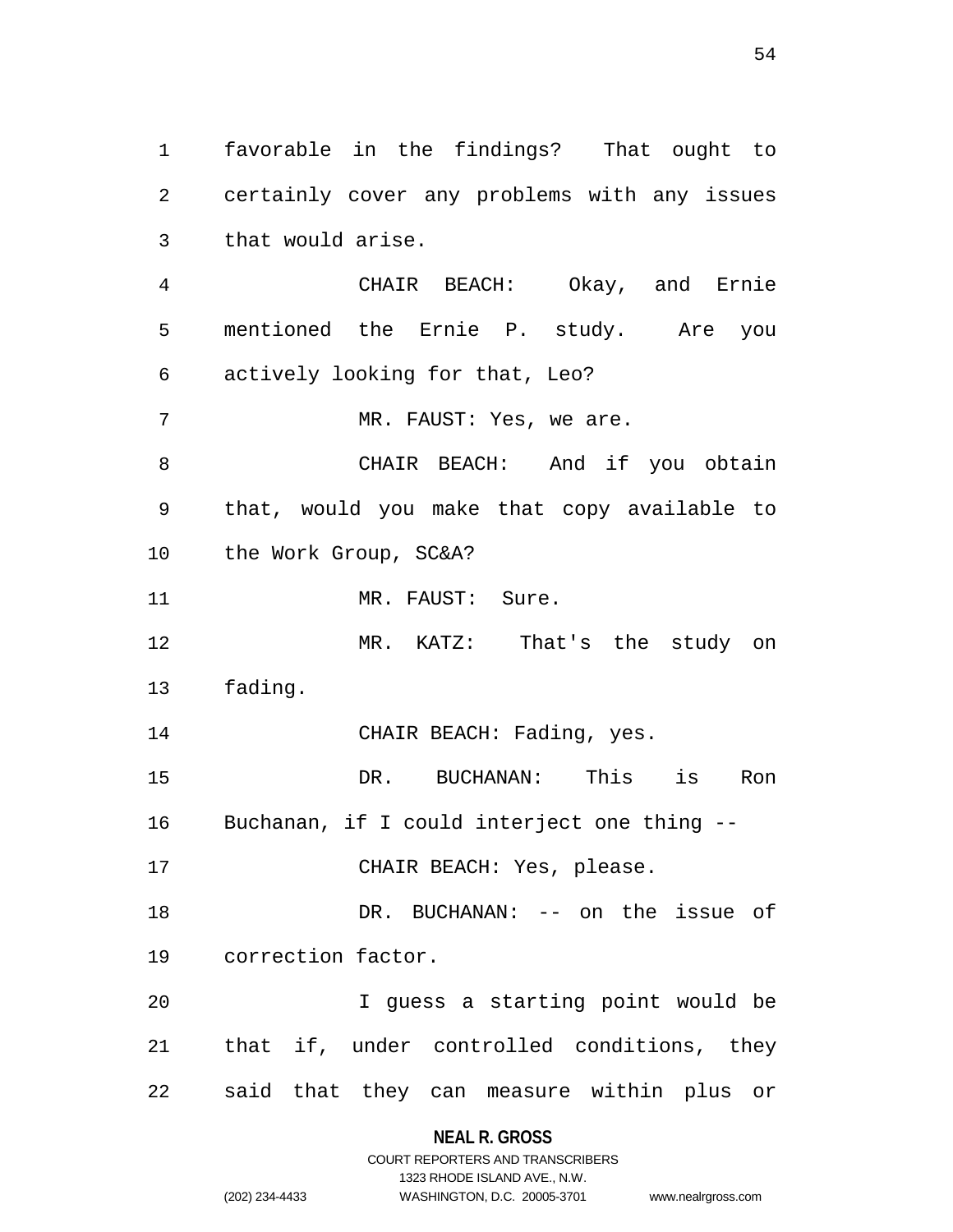1 minus 20 percent. And honestly, the minimum 2 claimant-favorable figure would be 1.2, 3 because that would be 20 percent.

4 So that would be a starting point. 5 We need to look at that and go on from there. 6 CHAIR BEACH: Okay. Is there 7 anything else on neutrons? And I'd like to 8 ask, are there any petitioners on the line at

- 9 this time?
- 10 (No response.)

11 CHAIR BEACH: So I would suggest 12 that we go ahead and take our break, before we 13 get into the internal. Is everybody agreeable 14 to that? Ten minutes? 15 MEMBER MUNN: Sure.

16 MR. KATZ: Sure.

17 MR. FAUST: How long are you going 18 to be on break?

19 CHAIR BEACH: Ten minutes.

20 MR. KATZ: Just ten minutes.

21 MR. FAUST: Okay, I'll call back

22 in.

# **NEAL R. GROSS**

COURT REPORTERS AND TRANSCRIBERS 1323 RHODE ISLAND AVE., N.W. (202) 234-4433 WASHINGTON, D.C. 20005-3701 www.nealrgross.com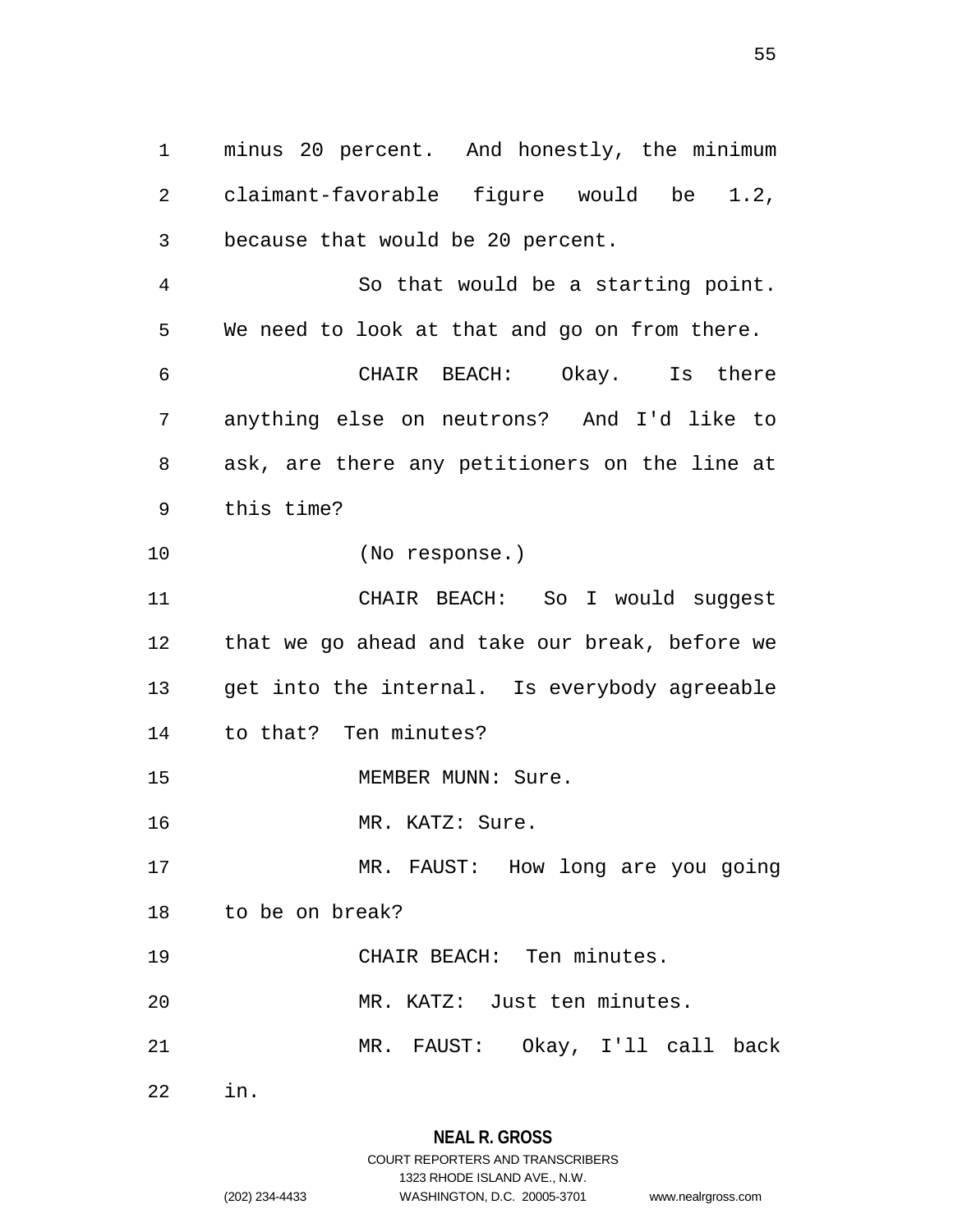1 MR. KATZ: Thanks. 2 (Whereupon, the above-entitled 3 matter went off the record at 10:02 a.m. and 4 resumed at 10:14 a.m.) 5 MR. KATZ: Okay, we're reconvening 6 after a short break. This is the BNL Work 7 Group, Advisory Board on Radiation and Worker 8 Health. Andy, do we have you back, and Gen? 9 MEMBER ROESSLER: I'm here. 10 MR. KATZ: Hi, Gen. How about 11 Andy? Okay, I'm sure he'll join us soon. 12 CHAIR BEACH: Okay, so what we're 13 going to get started on now is the internal 14 data issues, it was actually Issue Number 1 in 15 our Matrix that came out last July. 16 I think what we'll do is go ahead 17 and let Grady, NIOSH start with responses to 18 those questions. 19 MR. CALHOUN: Okay, basically, 20 everybody knows this but the reason that we 21 established 1980 -- or the reason that we have 22 said that we can't do dose reconstructions

**NEAL R. GROSS**

COURT REPORTERS AND TRANSCRIBERS 1323 RHODE ISLAND AVE., N.W. (202) 234-4433 WASHINGTON, D.C. 20005-3701 www.nealrgross.com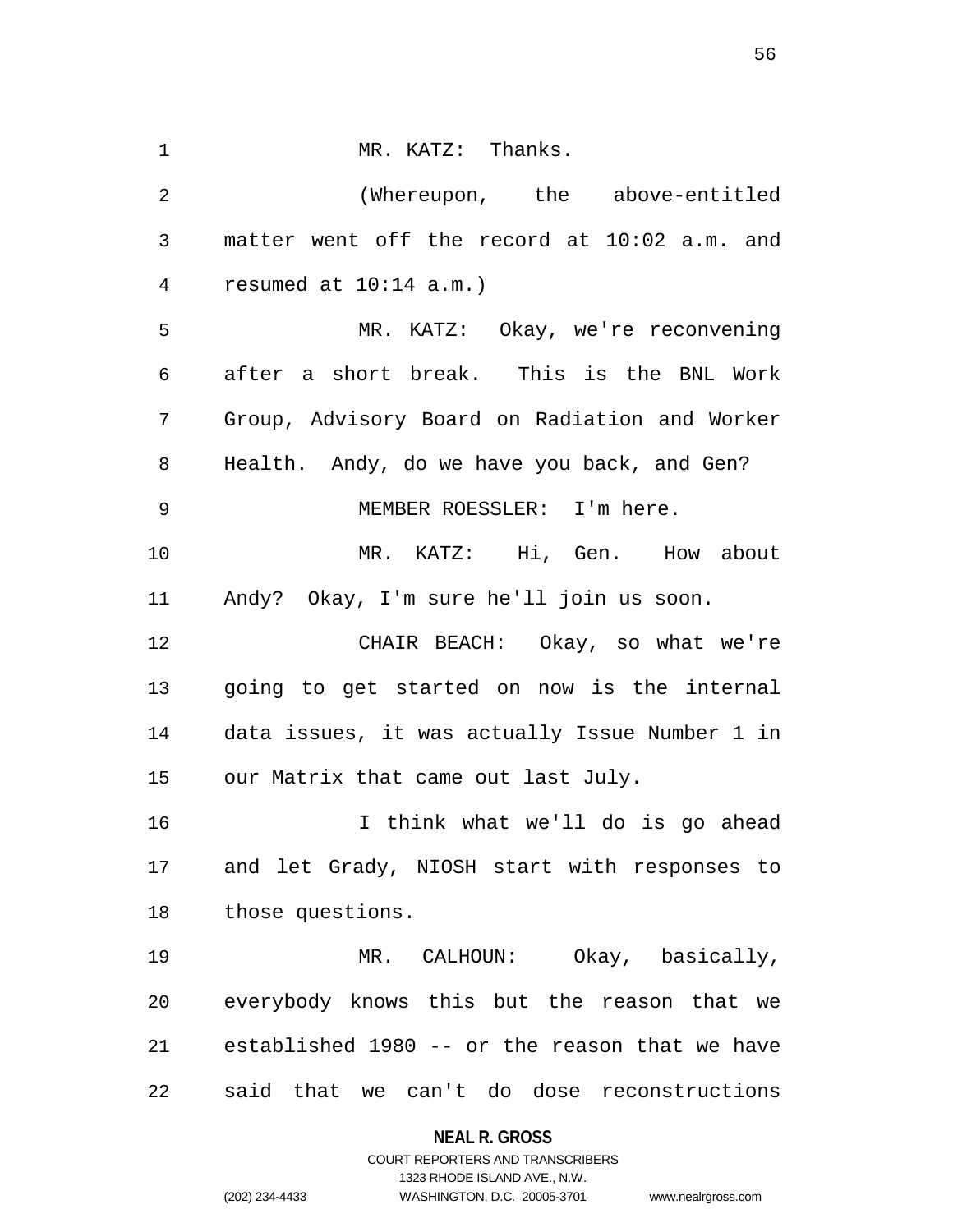1 prior to that, had to do with records 2 retrievability. They did not keep their 3 records, BNL did not keep their records in a 4 very readily retrievable manner.

5 So, anyway, one of the go dos that 6 we had was to interview some individuals, 7 well, actually, it was interview the 8 individual currently compiling records and ask 9 his opinion on what he has, when the records 10 are complete, et cetera.

11 Well, there's actually not a single 12 individual that does that. When we make a 13 records request, BNL goes through two or three 14 different record sources and looks for the 15 records and compiles them and then sends them 16 on to us.

17 One of the, I don't know if it's in 18 this first one or not, but Department of 19 Energy was tasked with -- there it is, it's C 20 -- was tasked with coming up with a nice 21 description of how they, in a step-by-step 22 manner, look for records before they give them

### **NEAL R. GROSS**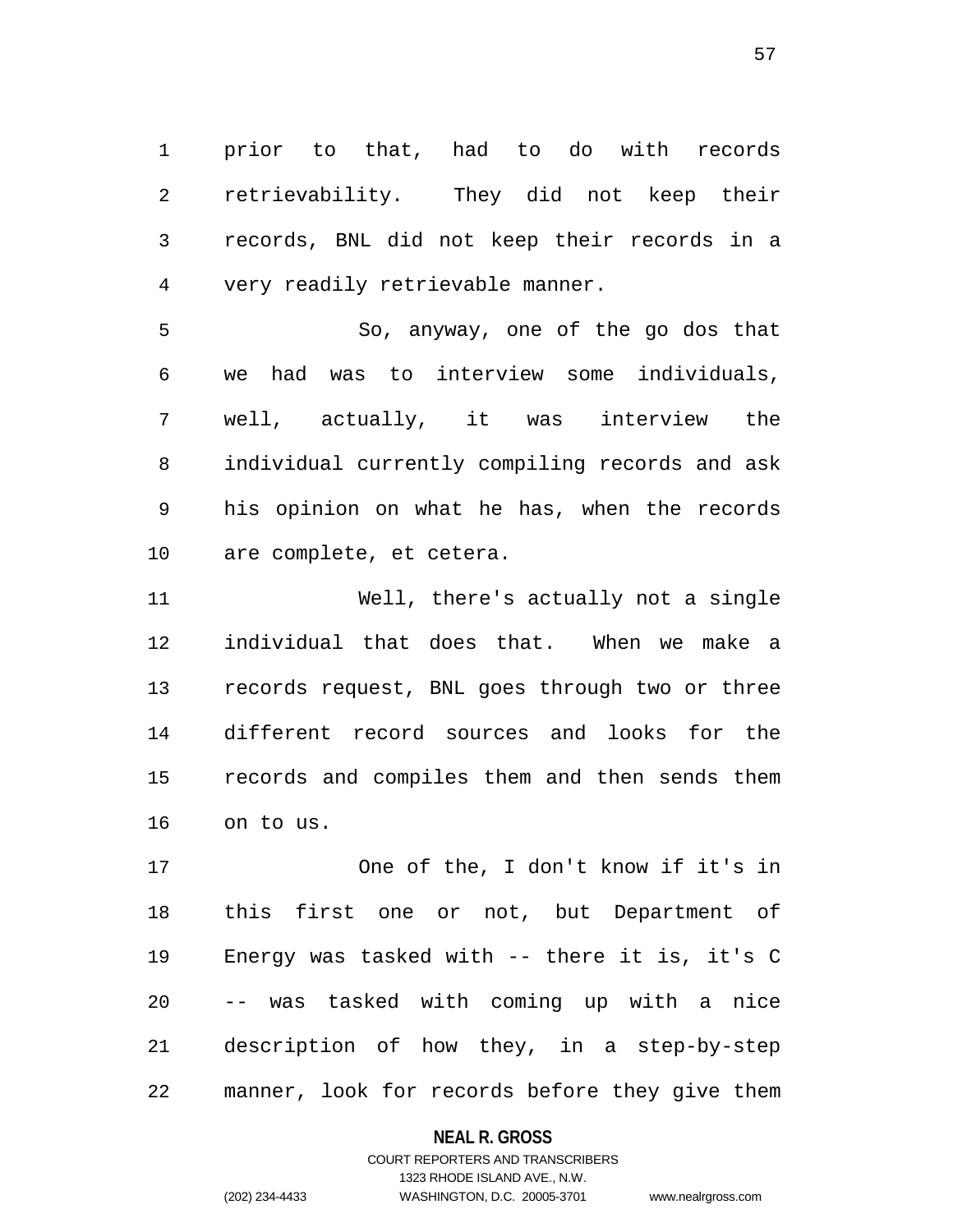1 to us.

2 And, as of today, they've still not 3 provided that to us. So, anyway, but 4 basically we did talk to a few people that 5 were involved in records, as part of our 6 interview. 7 It seems like everybody is on board

8 with the fact that there was an effort in the 9 late '70s to try to consolidate records. Our 10 Evaluation Report was based on what records 11 were actually retrievable.

12 So what we did is we had this 69- 13 person study, is what we call it. We had 14 maybe ten or so people per decade. Now these 15 are random folks, these were not necessarily 16 claimants. We asked the -- all of these 17 individuals were people that we had found 18 memos for that said, you need to go get a 19 whole body count.

20 So what we did was we requested all 21 the dosimetry data as we would, as if it was a 22 dose reconstruction request from Brookhaven

#### **NEAL R. GROSS**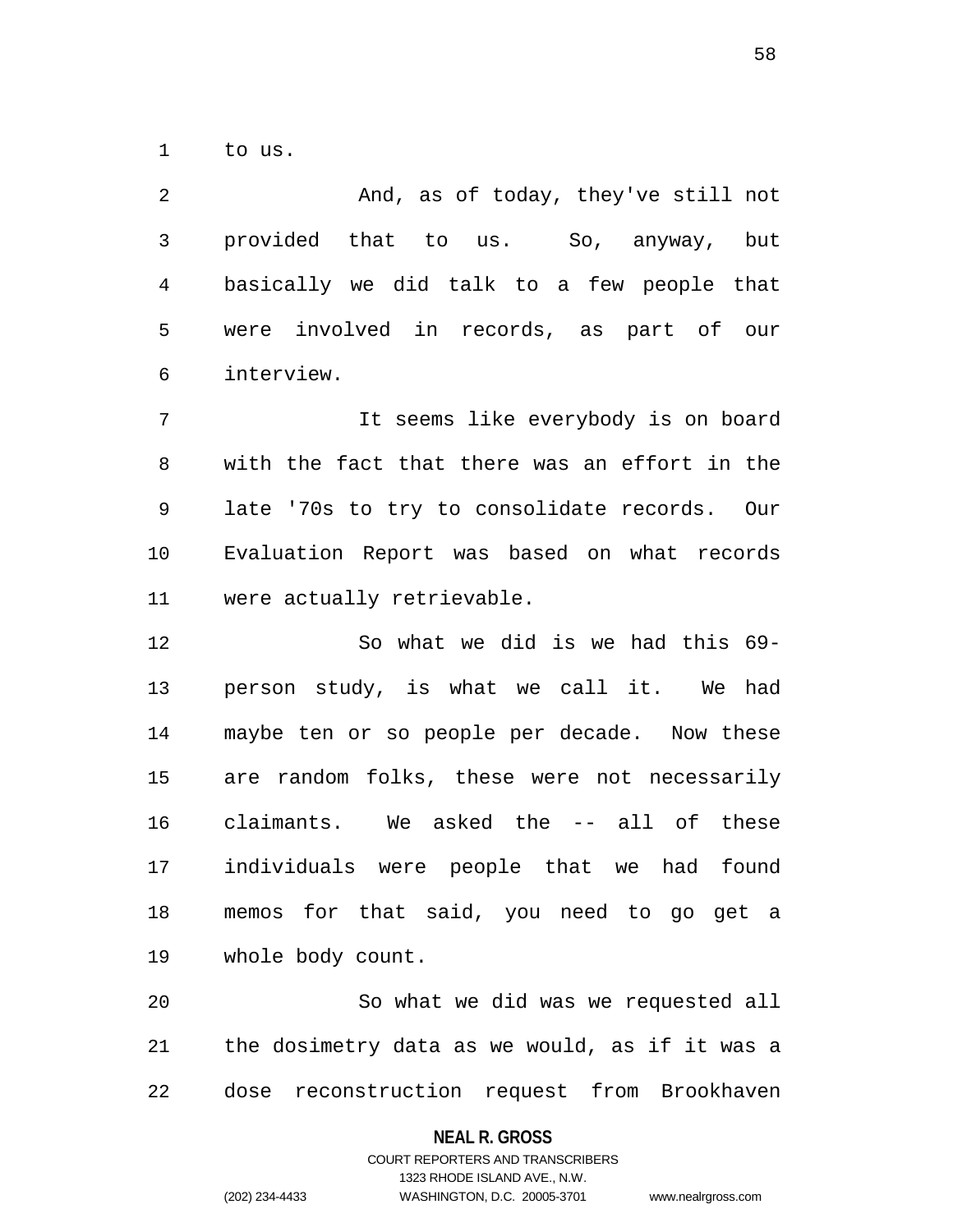1 National Lab, for all of those individuals. 2 And we kind of grouped them to see what we got 3 back, because we know that these individuals 4 were determined to have needed some type of 5 bioassay and they were told to get that 6 bioassay.

7 So we wanted to find the records 8 and see did they get the bioassay. And the 9 way it fell out and this table is in the ER, 10 is that in the '70s, and this was only from 11 '73 to '79, we got 75 percent of the records.

12 Beginning in 1980, we got 92 13 percent, which was, one record was missing. 14 We subsequently found that record, but it was 15 18 months after the request date, so we didn't 16 count it.

17 So we have a whole body count for 18 that, for that guy, but it was 18 months after 19 the request date so we didn't count it.

20 In the '90s, we had 11 people. 21 They were all in 1992, actually, and we got 22 100 percent of all of the records from whole

#### **NEAL R. GROSS**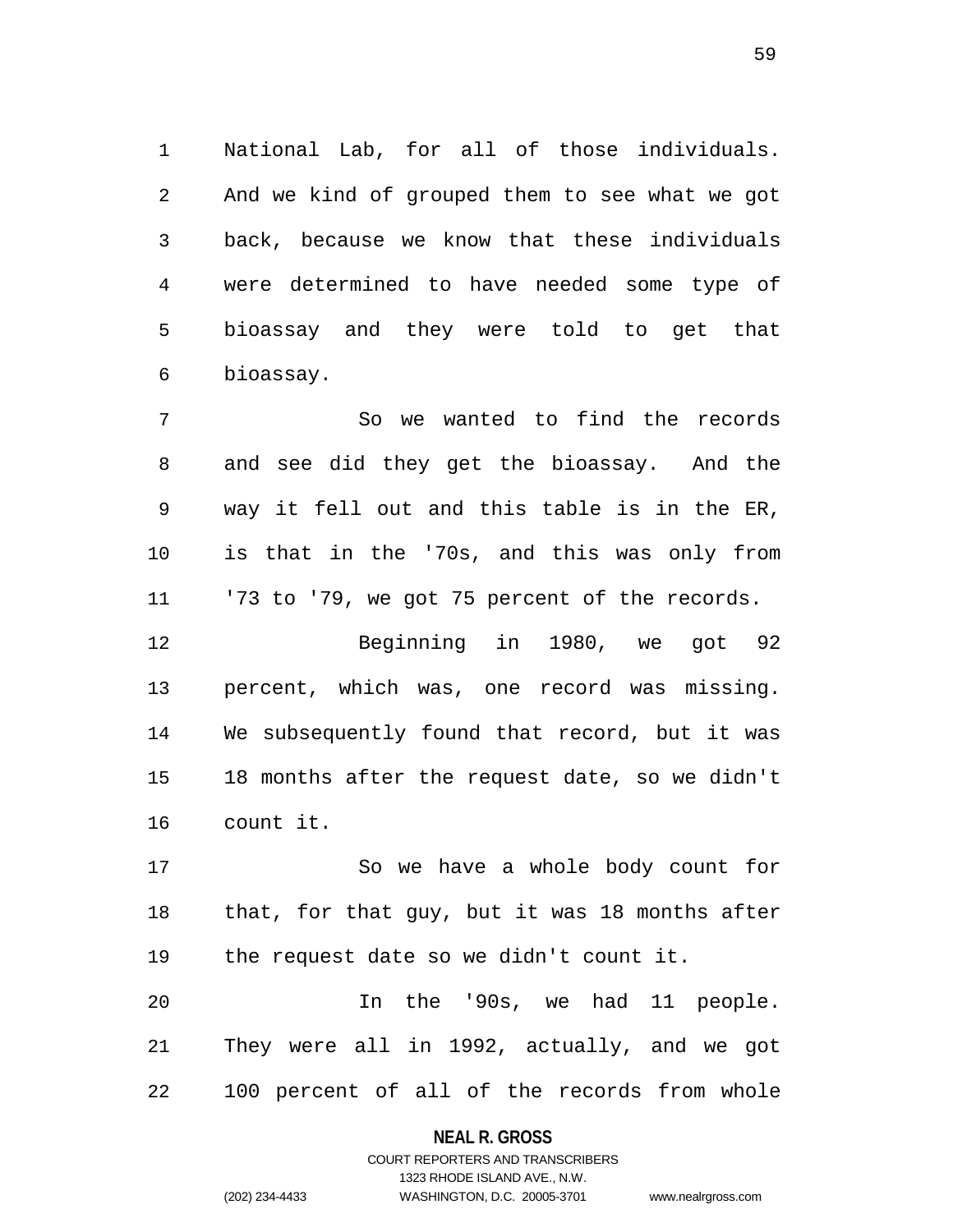1 body counts. So that's how we came up with 2 1980. Now, as part of this re-review, I guess 3 I'll call it, I was going through some 4 documents and I evidently failed miserably in 5 this table that I put in here. 6 Because I don't think I explained

7 it well enough for Josie to understand it, you 8 know. This was not my work. There was a memo 9 ivehat was out there that requested missing 10 whole body count data.

11 And I don't know who the person is, 12 I've got the SRDB number --

13 MR. FITZGERALD: Milt. Oh, I'm 14 sorry.

15 MR. CALHOUN: It was Miltenberger? 16 Okay, good.

17 MR. FITZGERALD: I'm not sure --

18 MR. CALHOUN: Oh, sorry. But 19 anyway, we had that, he made a request and 20 said, hey, I'm missing these records from 21 these individuals, can you give them to us? 22 And this was in May of 1980.

#### **NEAL R. GROSS**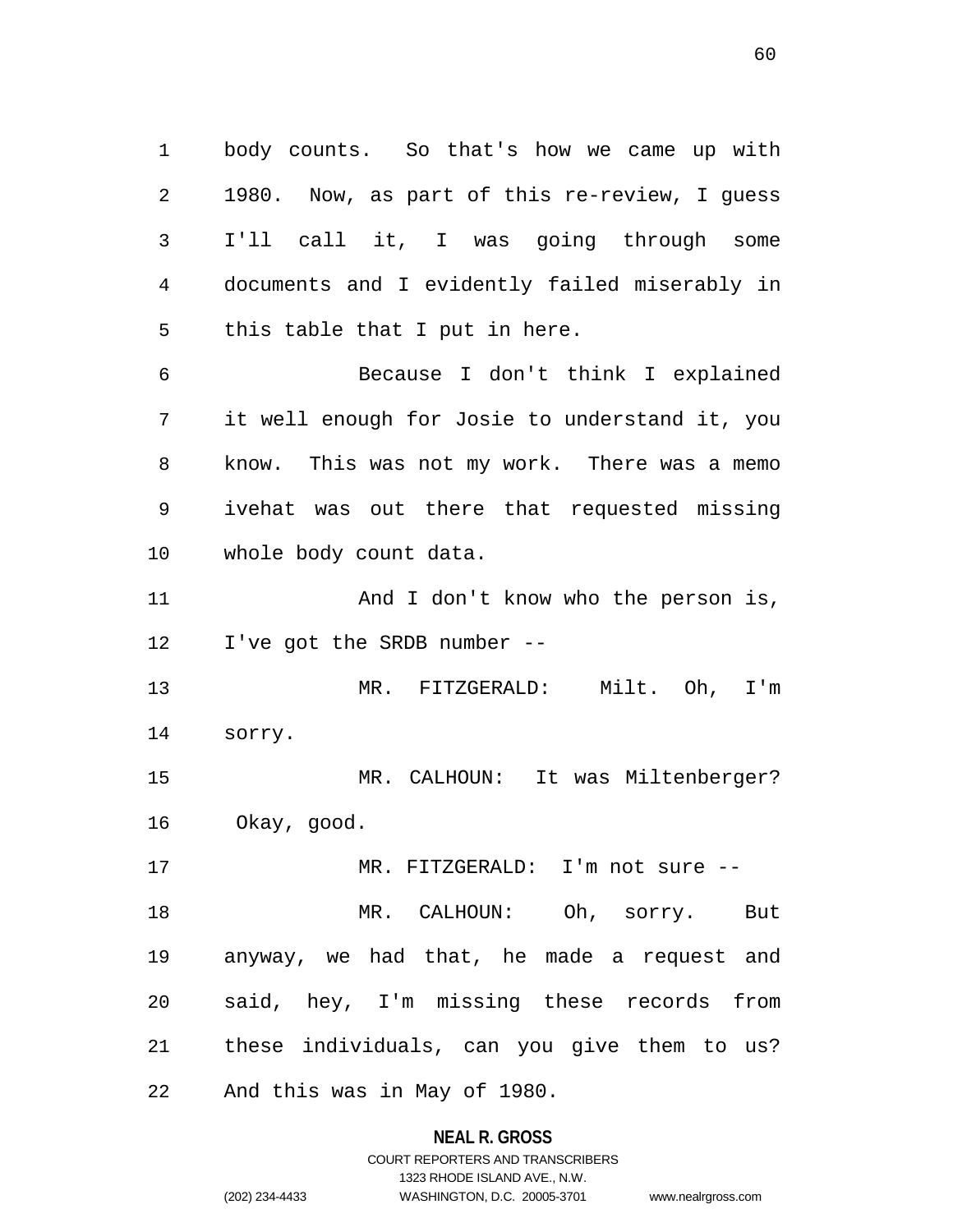1 And it went back from '73, all the 2 way from 1973, by year, and the number 3 reported I put in this table. Now this is 4 what he had asked for. 5 I went through the records that we 6 have. Now, keep in mind, we don't have every 7 single record that was ever generated at 8 Brookhaven. 9 And the vast majority of these 10 individuals are not claimants, these are just 11 records that we have found in our data 12 capture. 13 And what we found is that there's 14 actually a very significant drop off here, but 15 the percent that I could not find, you can see 16 that on the far, right-hand corner, ranged 17 basically from zero percent to 80 percent. 18 And in '79, 80 percent of them were 19 still missing. Now that's only four out of 20 five cases, that was a small sample number. 21 This memo was put out in May of 1980, so there

22 were only two whole body counts that he

**NEAL R. GROSS**

COURT REPORTERS AND TRANSCRIBERS 1323 RHODE ISLAND AVE., N.W. (202) 234-4433 WASHINGTON, D.C. 20005-3701 www.nealrgross.com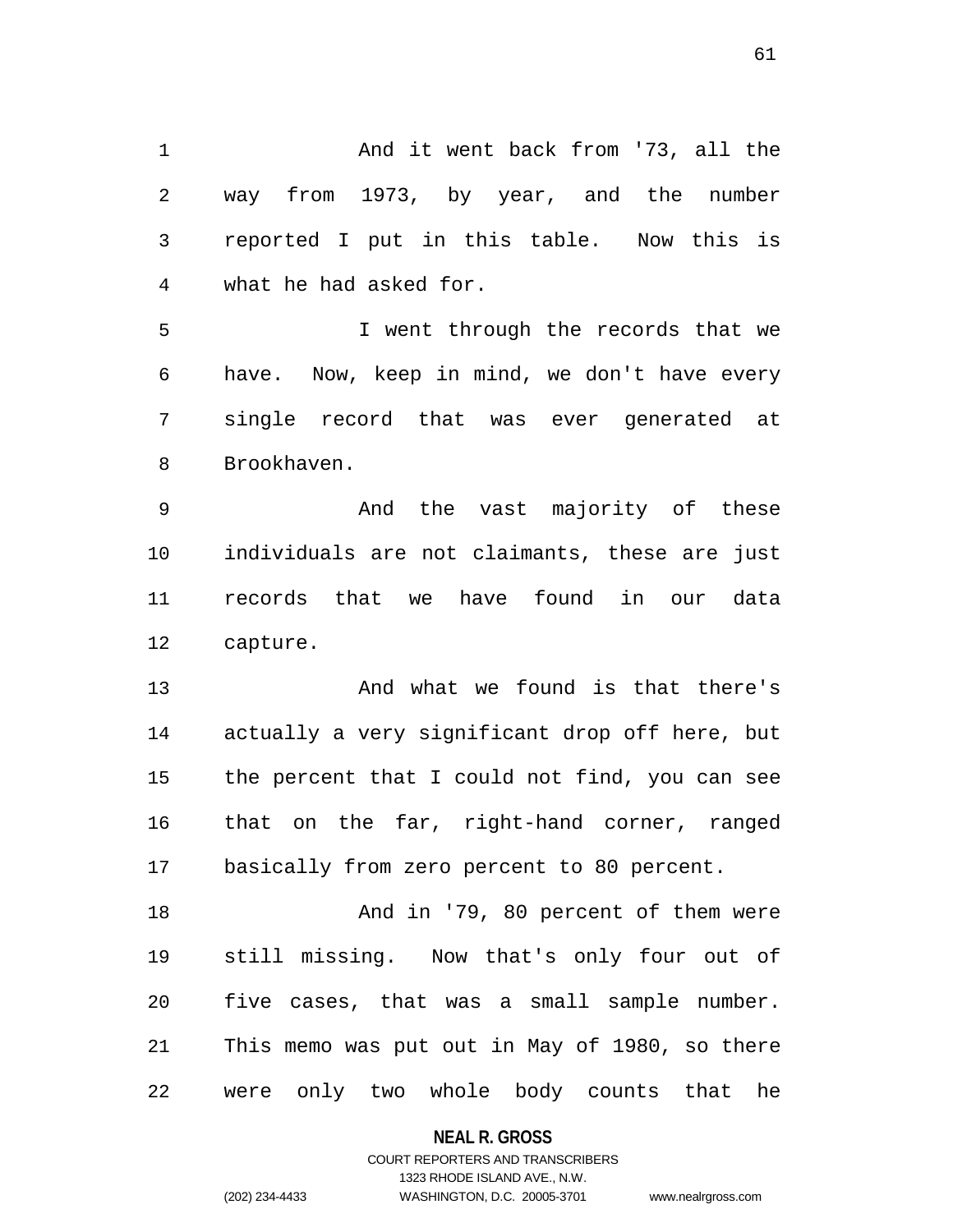1 determined were missing in 1980, when he made 2 the request to, what I'll call the project 3 managers of different divisions.

4 And I have both of those whole body 5 counts, I found those in the data. So this 6 was not an independent review that I did, this 7 was based on a memo that he put out in 1980, 8 and I just tried to follow that up.

9 So, I did poorly in explaining that 10 table that I put in there, I should have done 11 better on that. I guess another part of my 12 response here is that we, in part of our 13 interviews that we had, I guess Ron mentioned 14 it was September.

15 Gosh, it seems like a long time 16 ago. You know, we did ask the question of 17 folks and, as I said earlier, you know, 18 everybody there that we talked to that had an 19 opinion about the records, thought that, you 20 know, right around 1980 and or late '70s, 21 things were getting together.

22 We were starting to get

**NEAL R. GROSS**

## COURT REPORTERS AND TRANSCRIBERS 1323 RHODE ISLAND AVE., N.W. (202) 234-4433 WASHINGTON, D.C. 20005-3701 www.nealrgross.com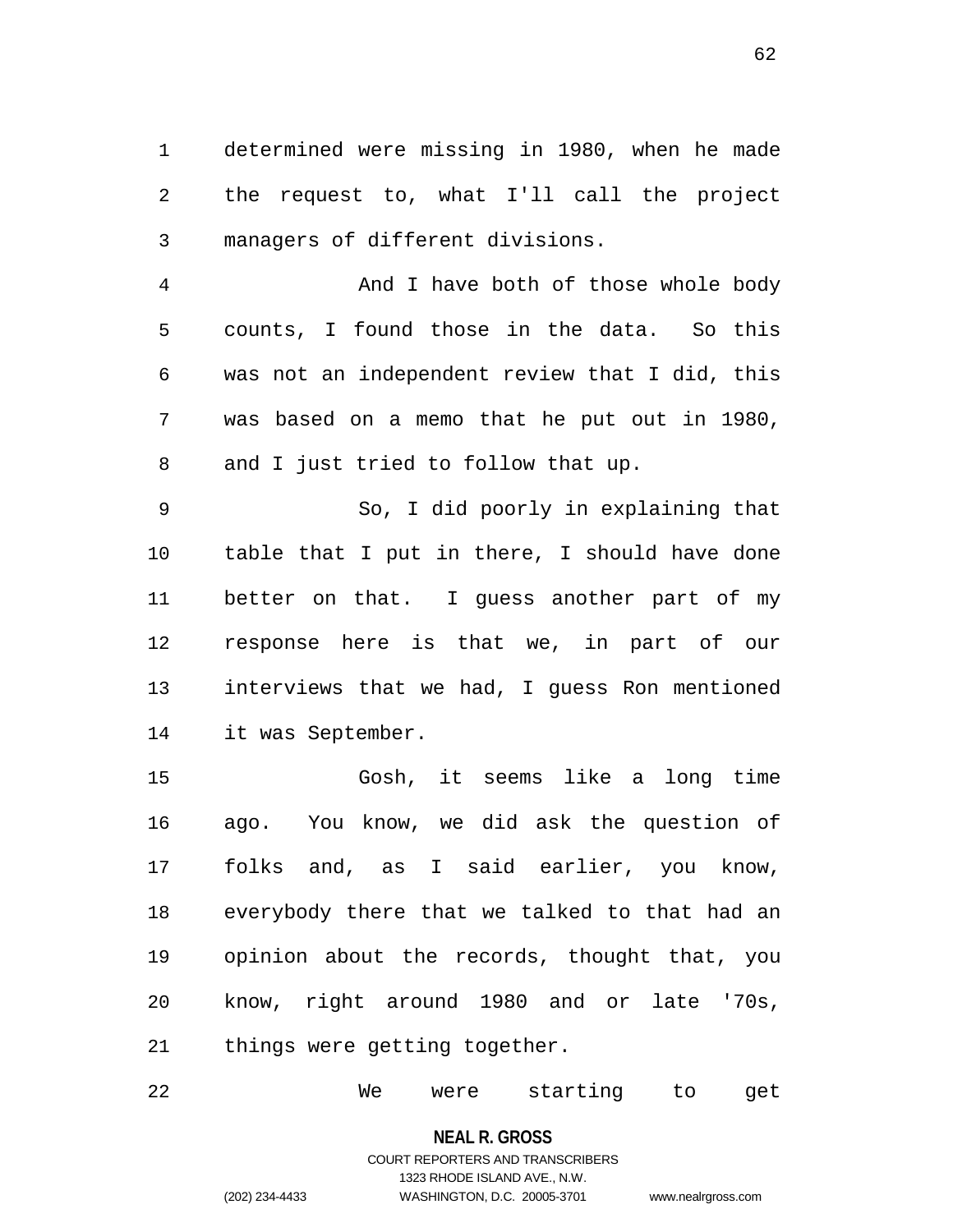1 consolidated records. Nobody really had any 2 strong feeling that records should not be 3 available. That's all I have on 1-A, if we 4 want to talk about that before we move on to 5 1-B? 6 CHAIR BEACH: Yes, let's do that. 7 MR. CALHOUN: Okay. 8 MS. ROBERTSON-DEMERS: This is 9 Kathy DeMers. I have a couple of questions 10 about the table. 11 MR. CALHOUN: Okay. 12 MS. ROBERTSON-DEMERS: Okay, I know 13 you referenced an SRDB number. But if I, 14 first of all, that makes this 1980 memo was 15 to Rothman from Miltenberger, so I don't know 16 if that constitutes Department Heads. 17 But the data that immediately

18 follows it is called Missing Results for Whole 19 Body Analysis. And I could not reconcile the 20 numbers in your table with the data provided 21 in those two pages.

22 And I'm wondering if you can be

**NEAL R. GROSS** COURT REPORTERS AND TRANSCRIBERS 1323 RHODE ISLAND AVE., N.W. (202) 234-4433 WASHINGTON, D.C. 20005-3701 www.nealrgross.com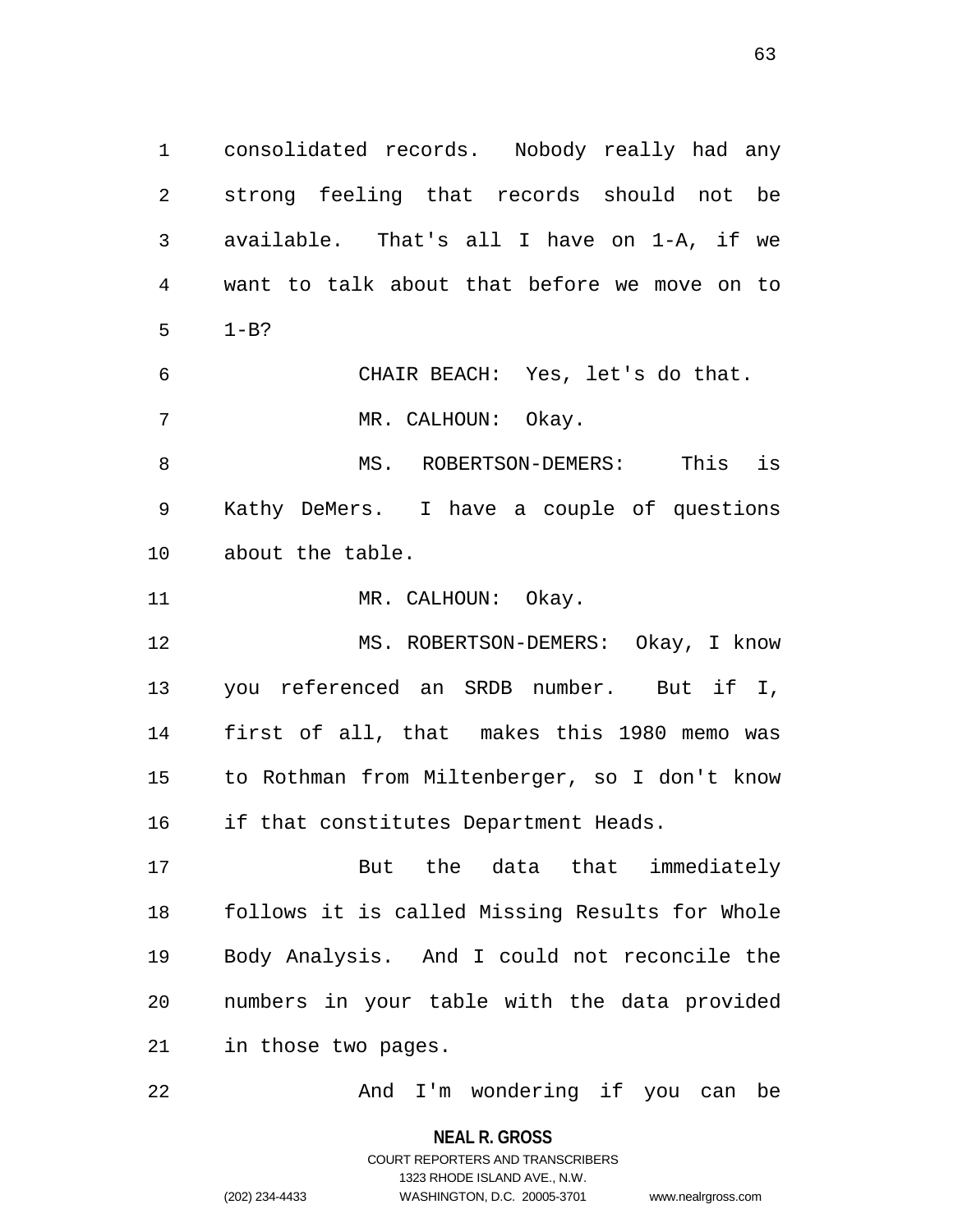1 more specific about where you got the data for 2 each of these columns? 3 MR. CALHOUN: I can, I can't do it 4 right now, because it's going to be in 5 multiple, multiple documents, but I can. 6 MS. ROBERTSON-DEMERS: Okay, so you 7 can give us the page numbers? 8 MR. CALHOUN: Yes. 9 MS. ROBERTSON-DEMERS: Within that? 10 MR. FITZGERALD: It's a derivation 11 of that table? 12 MR. CALHOUN: Yes. 13 MR. FITZGERALD: Okay. 14 MR. CALHOUN: It's just going to 15 be, yes, Column 3 and Column 5. 16 MS. ROBERTSON-DEMERS: Okay, and I 17 wasn't sure how you determined what was found 18 amongst the missing records? 19 MR. CALHOUN: That I found records 20 for those individuals. 21 MS. ROBERTSON-DEMERS: So you have, 22 separate from this SRDB number --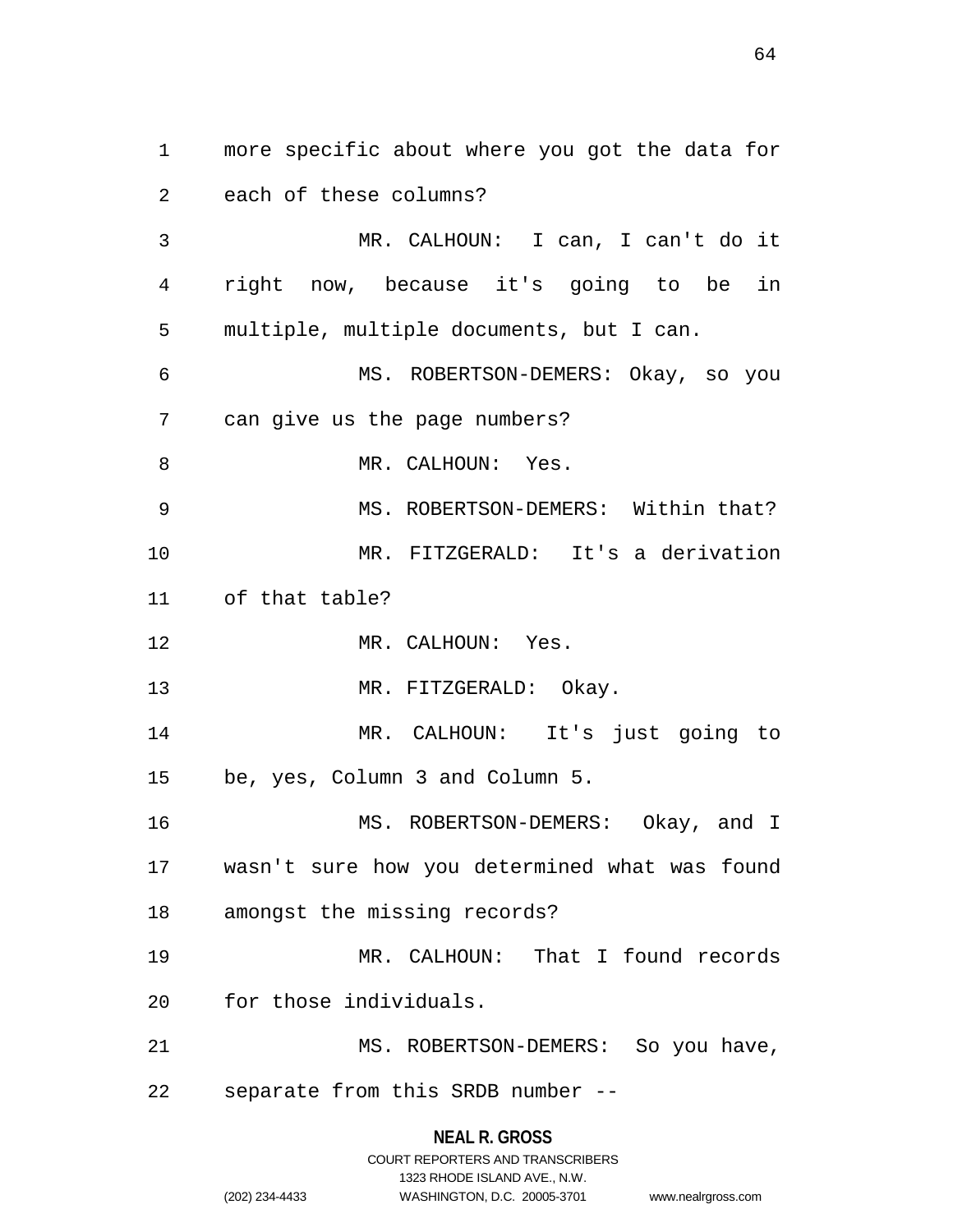1 MR. CALHOUN: Yes. 2 MS. ROBERTSON-DEMERS: You have 3 data? 4 MR. CALHOUN: Yes. 5 MS. ROBERTSON-DEMERS: For example, 6 in your set of 69 or -- 7 MR. CALHOUN: No, it's completely, 8 this is completely different. This was just, 9 I saw that he made this request, you can see 10 that some of them are checked off, but I 11 couldn't put a whole lot of faith in that. 12 So, I went back to the other 13 documents that I had and looked them up, name 14 by name, to find if there was a whole body 15 count. 16 And they are in, I promise they're 17 in at least five or six different documents. 18 But I can look that up. I think it's going to 19 take a while. I should have wrote them down. 20 MS. ROBERTSON-DEMERS: Well, if we 21 had the page numbers, it would be more helpful 22 because that SRDB document is over 100 pages.

> **NEAL R. GROSS** COURT REPORTERS AND TRANSCRIBERS

> > 1323 RHODE ISLAND AVE., N.W.

(202) 234-4433 WASHINGTON, D.C. 20005-3701 www.nealrgross.com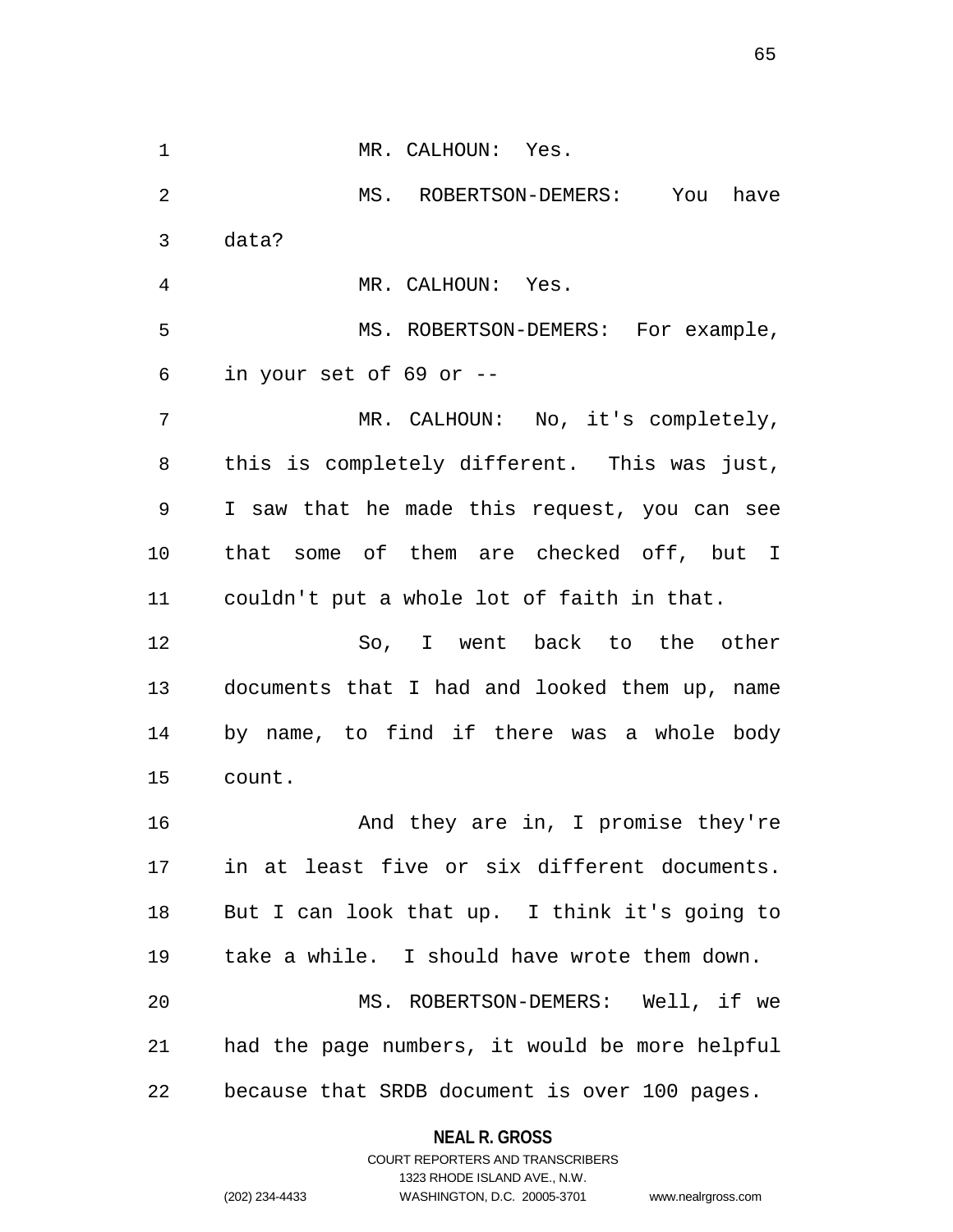1 MR. CALHOUN: Right, and really, 2 really the only one that matters is 1980. 3 CHAIR BEACH: Well, 1980 and 4 beyond. 5 MR. CALHOUN: But this specific one 6 was issued in March or May, because I can't go 7 any further than that. So what I'll do, is 8 I'll just focus on 1980, because prior to that 9 doesn't matter. 10 MS. ROBERTSON-DEMERS: I also 11 wanted to say something about the interviews 12 that we did. It wasn't clear to me that they 13 were coming out and absolutely saying that it 14 was reasonable to assume that everything was 15 centralized by 1980. 16 They weren't coming out with a 17 concrete declaration that that's what was 18 happening. 19 MR. CALHOUN: I agree. 20 MS. ROBERTSON-DEMERS: It was more

22 And if you go down and you read the, well,

21 of a, yes, it was right about around then.

### **NEAL R. GROSS**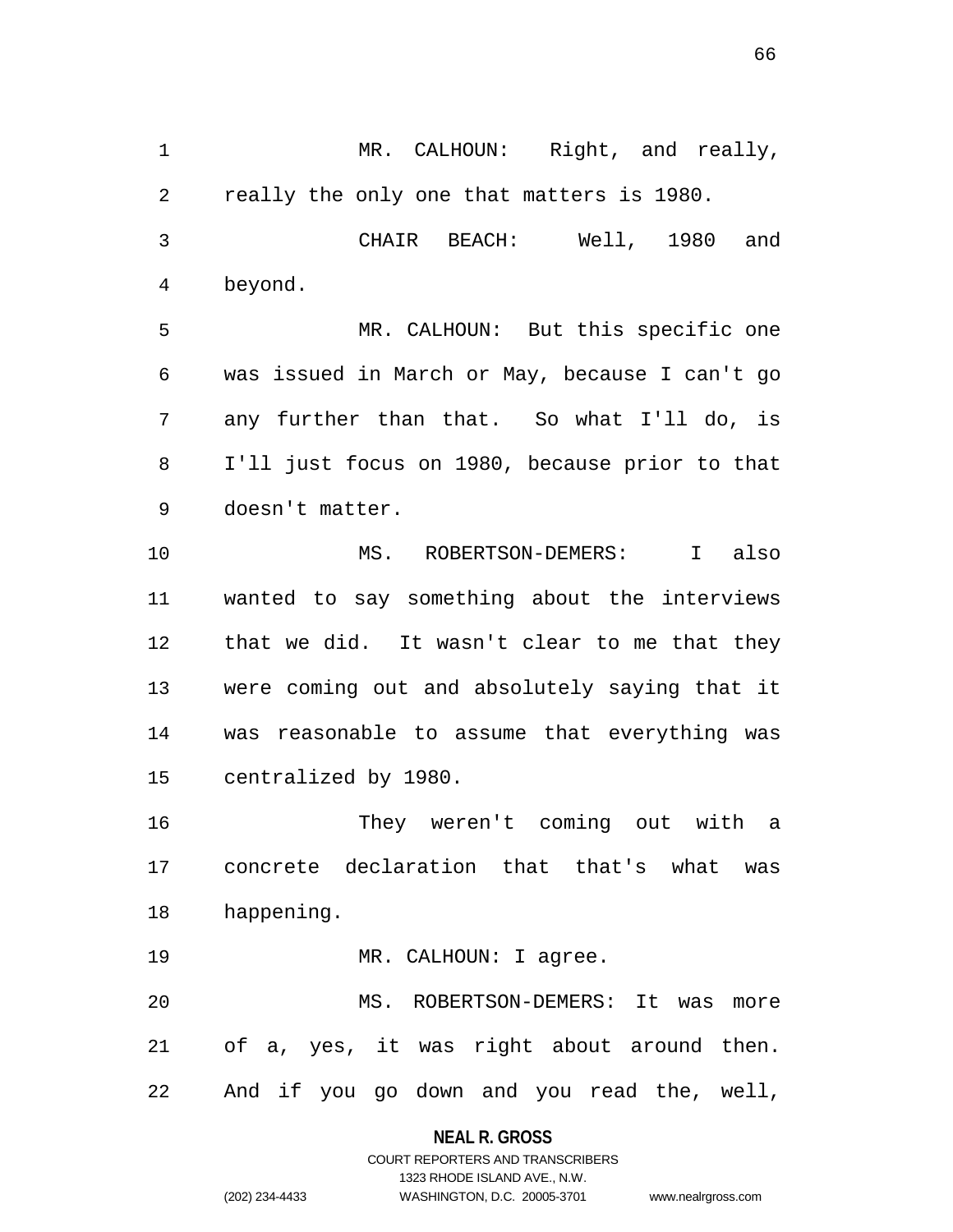1 this is under Section C, really.

| 2  | And read how you summarize these               |
|----|------------------------------------------------|
| 3  | interviews, you kind of get that feeling. So   |
| 4  | they never came out and said, yes, this is a   |
| 5  | concrete date. And, in fact, I actually got    |
| 6  | the feeling that they were saying, yes, it was |
| 7  | reasonable sometime within the early '80s.     |
| 8  | One of my concerns about these                 |
| 9  | interviews and stating so concretely what      |
| 10 | these interviewees believe, is that they have  |
| 11 | not undergone review by the interviewee.       |
| 12 | And you provided us with a phone               |
| 13 | number, so we're going to give those out.      |
| 14 | MR. CALHOUN: Okay.                             |
| 15 | MS. ROBERTSON-DEMERS: And allow                |
| 16 | them the opportunity to validate what we have  |
| 17 | summarized.                                    |
| 18 | MR. CALHOUN: I in no way meant to              |
| 19 | imply that they said a concrete date, because  |
| 20 | they certainly did not. They just, nobody      |
| 21 | thought that that was unreasonable.            |
| 22 | We wouldn't<br>MEMBER<br>MUNN:<br>be           |

**NEAL R. GROSS** COURT REPORTERS AND TRANSCRIBERS 1323 RHODE ISLAND AVE., N.W.

(202) 234-4433 WASHINGTON, D.C. 20005-3701 www.nealrgross.com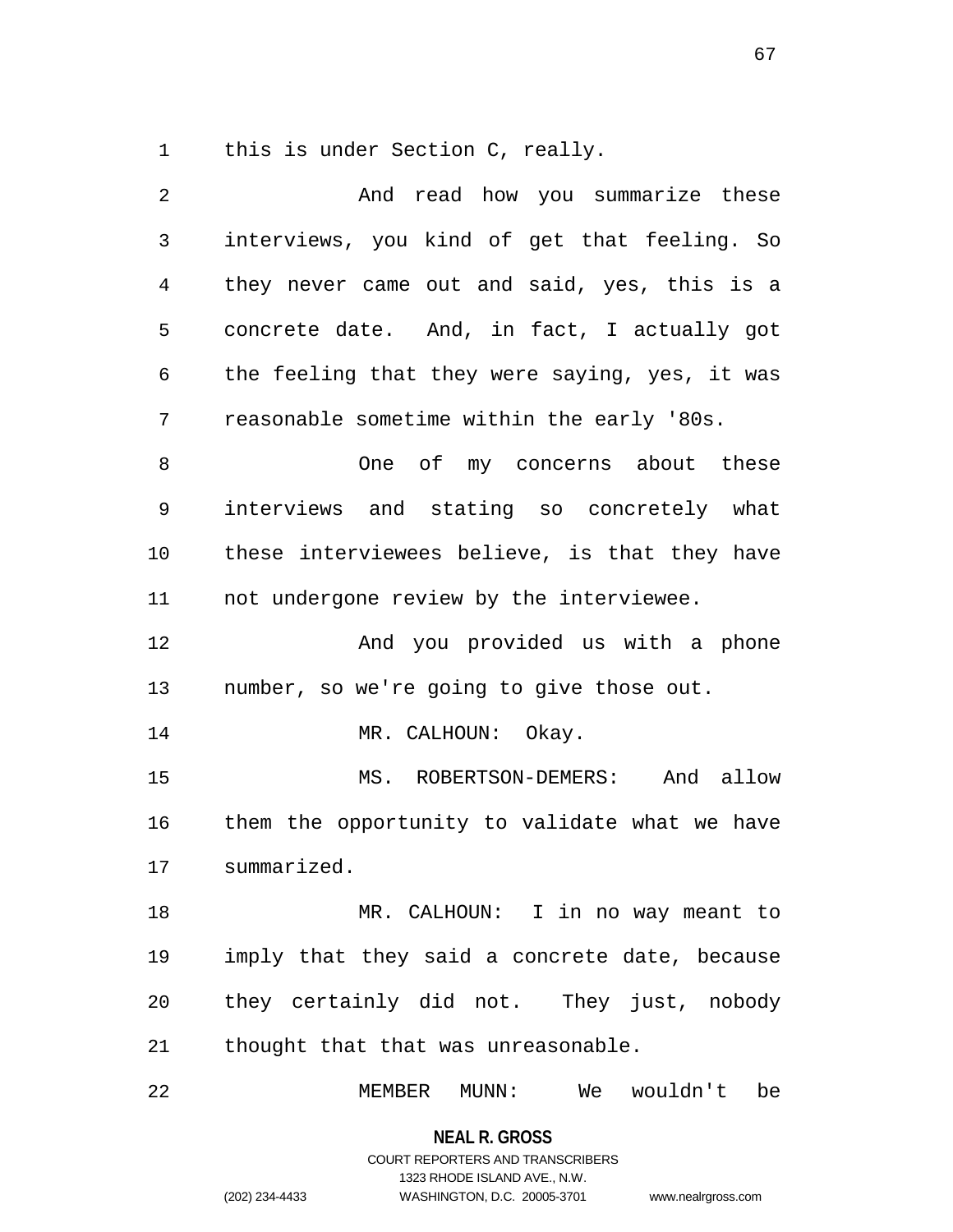1 talking about this now if they had.

2 (Laughter.)

3 MR. FITZGERALD: Well, you know, 4 this is Joe. I think it's important to 5 remember the context. I think it was Dr. 6 Roessler who felt it would be important to, 7 you know, revisit the question of the 8 [identifying information redacted] memorandum, 9 since that was cited in the Evaluation Report, 10 and see if we can find some of his 11 contemporaries that could speak to, first hand 12 knowledge of what happened and maybe what he 13 meant in the memos, since we only have that 14 one memo.

15 That memo, again, to put it in 16 perspective, was a proposal to his management 17 that it made sense to do this, to centralize 18 into his division, the whole body counting 19 responsibility.

20 But, you know, that was the only 21 sliver of information we have. And so we went 22 back and started talking to some of the same

#### **NEAL R. GROSS**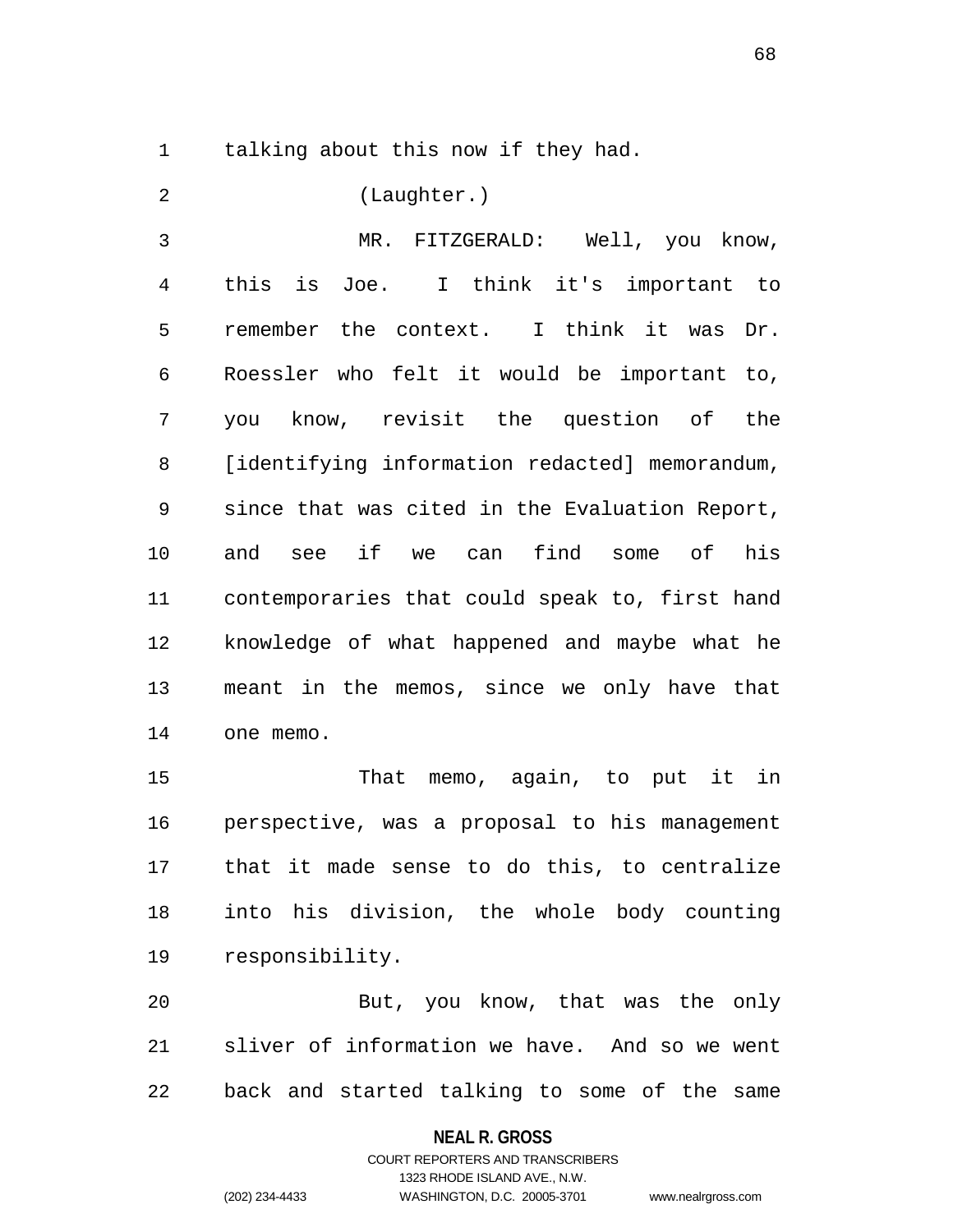1 people that we had talked to earlier, and to 2 be very fair about this, if anyone asked me to 3 think back 30 years, to what I was doing in 4 one year 30 years ago, and did I know about, 5 you know, what one of my coworkers was up to.

6 I mean I think generally the 7 response is, you know, I have no idea what I 8 was doing 30 years ago. And, yes, I knew 9 [identifying information redacted], but, you 10 know, I don't know about that memo, I don't 11 know about any specific attempted to 12 centralize, but no.

13 You know, certainly it would, it 14 would make sense that things were getting 15 better in the early '80s, that's kind of in 16 general what I kind of recall.

17 But, you know, when we were 18 pressing their memories to come up with 19 something, I thought that was, it wasn't 20 something that could substantiate the original 21 question that Dr. Roessler raised.

22 I think it was just their

**NEAL R. GROSS** COURT REPORTERS AND TRANSCRIBERS

1323 RHODE ISLAND AVE., N.W.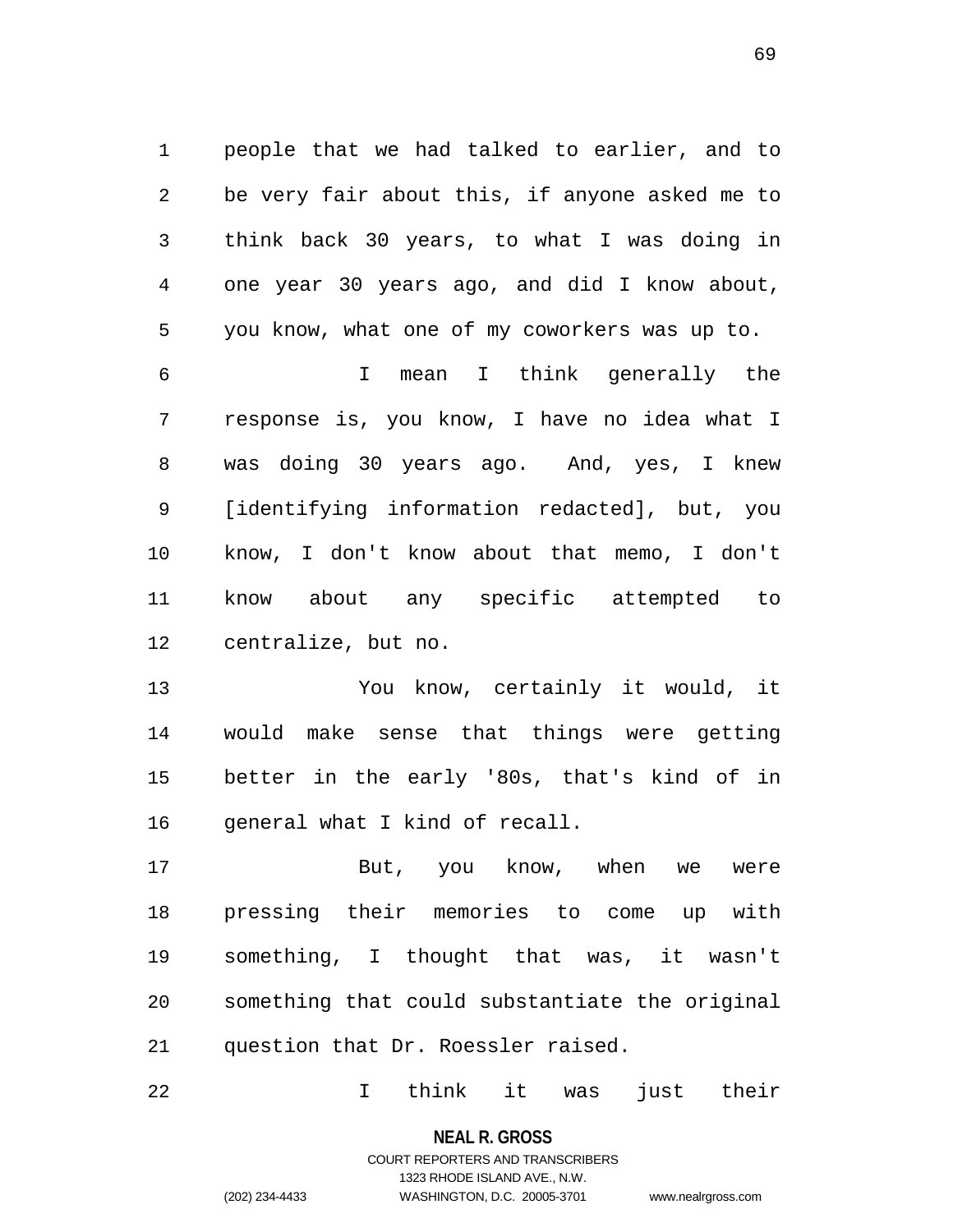1 acknowledging, in a general sense, no specific 2 knowledge, no specific, you know, information 3 that, yes, you know, certainly in the '80s, 4 things got better.

5 That was the context that we got 6 that with. The only thing I would take 7 exception, Grady, I don't think they were on 8 board. I think they were reflecting that, 9 yes, general things got better during the 10 '80s, but that wasn't enough to give us, I 11 think, the specific information that would 12 allow us to feel more comfortable, that it was 13 January 1st, 1980.

14 So, you know, again I think it was 15 a good faith effort by all of us to try to 16 find somebody who could say, yes, I remember 17 the memo, I remember when that went in, I 18 remember what happened.

19 That would have been perfect, but 20 that did not happen. So, I think it was 21 important to do that. My comment on this 22 thing, you know, I think everybody agrees the

#### **NEAL R. GROSS**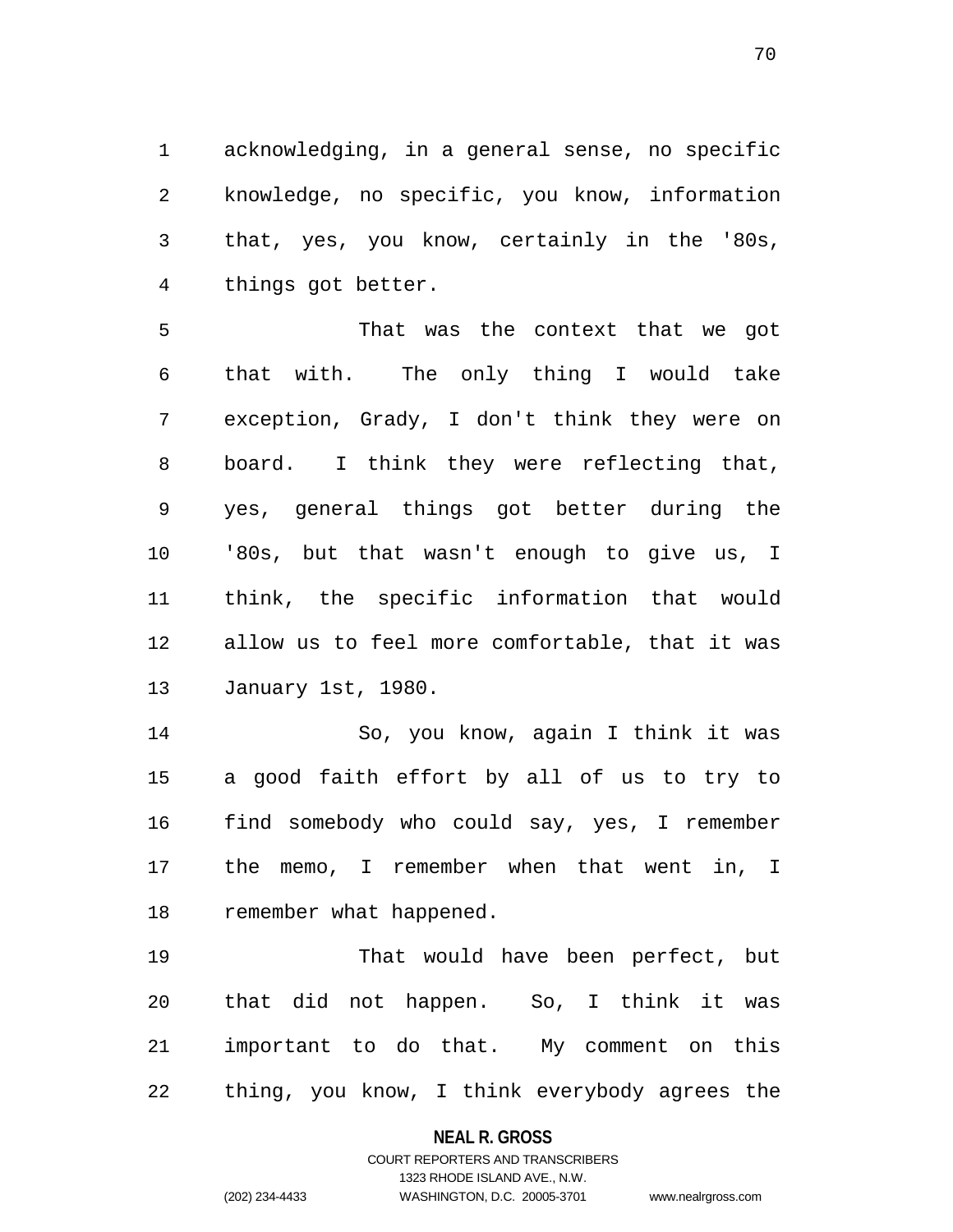1 records at Brookhaven, even in the '80s are 2 very sketchy.

3 I mean it's just the nature of the 4 beast. And part of what I hear Grady talking 5 about is, given that, and we normally do sort 6 of a database analysis.

7 Well, in this case, we already know 8 the data is in different places and different 9 forms and hard copy, you know, it's just in 10 rough shape.

11 So, I think NIOSH, and 12 appropriately so, looked at a retrievability 13 process saying, okay, we're not going to look 14 at this thing as a whole, but we're going to 15 see, empirically.

16 It makes sense. Empirically sample 17 by decade, by year and see, you know, when we 18 start feeling more comfortable that we can 19 actually recover data.

20 And, given the circumstances, that 21 makes perfect sense. And to see if there's 22 any documentation where, almost in the same

#### **NEAL R. GROSS**

COURT REPORTERS AND TRANSCRIBERS 1323 RHODE ISLAND AVE., N.W. (202) 234-4433 WASHINGTON, D.C. 20005-3701 www.nealrgross.com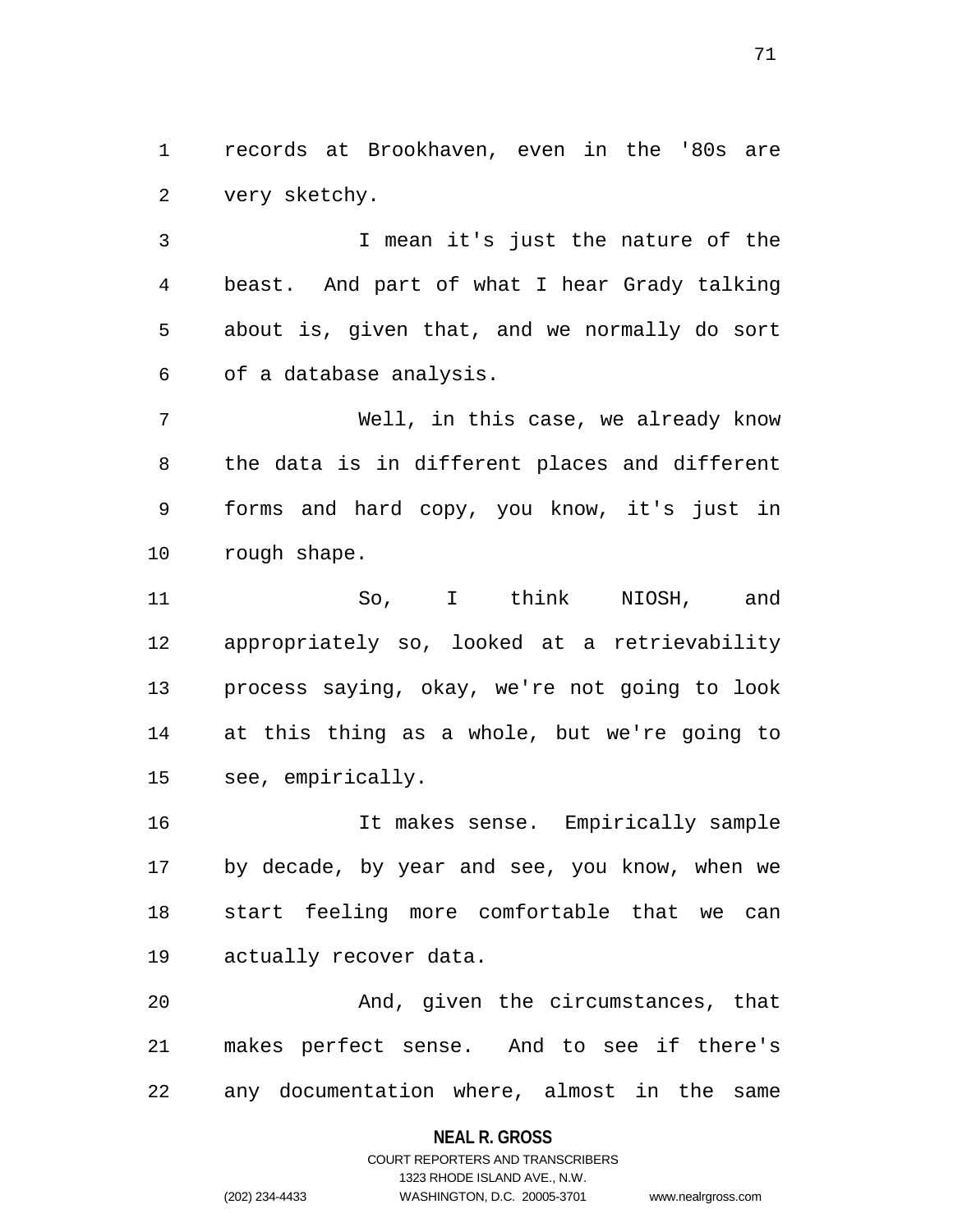1 vein that, where somebody like this individual 2 was making a special request.

72

3 He was getting more success in 4 getting or seeing that the bioassays were 5 done. So, in a way, that was almost an 6 empirical test that was done at that time, by 7 an individual.

8 So, same issue as retrievability. 9 But my concern is that when you base the 10 retrievability sampling or test, on these 11 memos requesting, I don't know whether it's 12 biasing the sample.

13 Because where someone is actually, 14 I think this is something I'd like to discuss. 15 When you're actually making a request by 16 memorandum that this Joe Blow needs to be 17 bioassayed.

18 That's a pretty, you know, that's a 19 special request. I mean there's routine 20 monitoring and then you really are asking for 21 somebody to be bioassayed because they 22 obviously must have been seen as exposed,

#### **NEAL R. GROSS**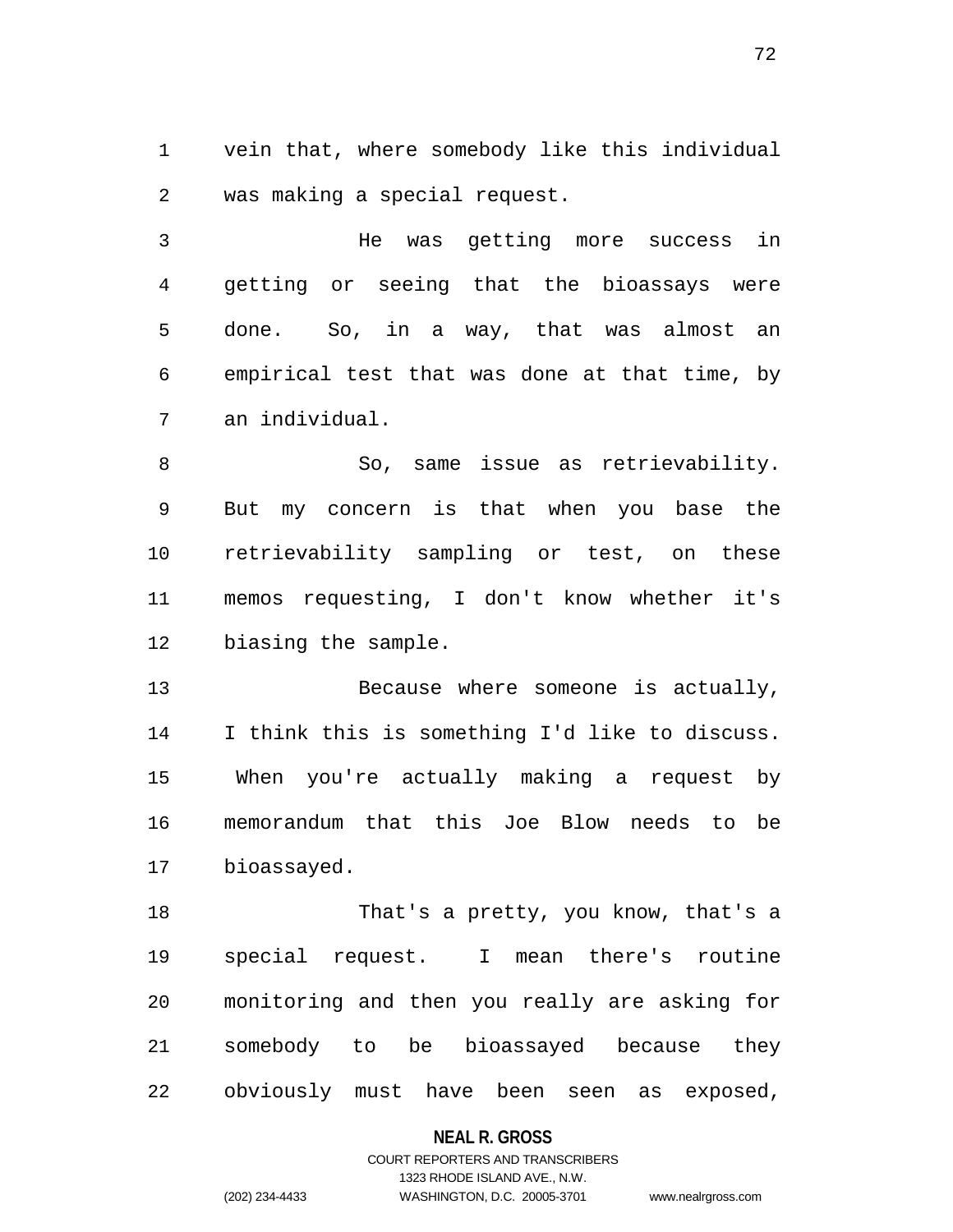1 above and beyond your normal program, routine 2 program.

3 So, you know, the 69 sampling that 4 was done, even the Miltenberger request. I'll 5 throw that out. I'm not sure if that's the 6 universe of bioassay sampling.

7 I think it's certainly the universe 8 of specially requested, you know, please 9 bioassay this person. So, that would be one 10 cautionary note, because I don't know what the 11 answer is.

12 But that's certainly is one 13 question in my mind. The other question gets 14 to more the state of the Brookhaven records.

15 I think we kind of agree that the 16 records aren't in good shape and they're 17 working hard to find records and get them 18 together and make them available and all that.

19 I don't know what the status is 20 now, but when we were out there, we met the 21 individual who was running around. And he was 22 still pulling records together. He wasn't

### **NEAL R. GROSS**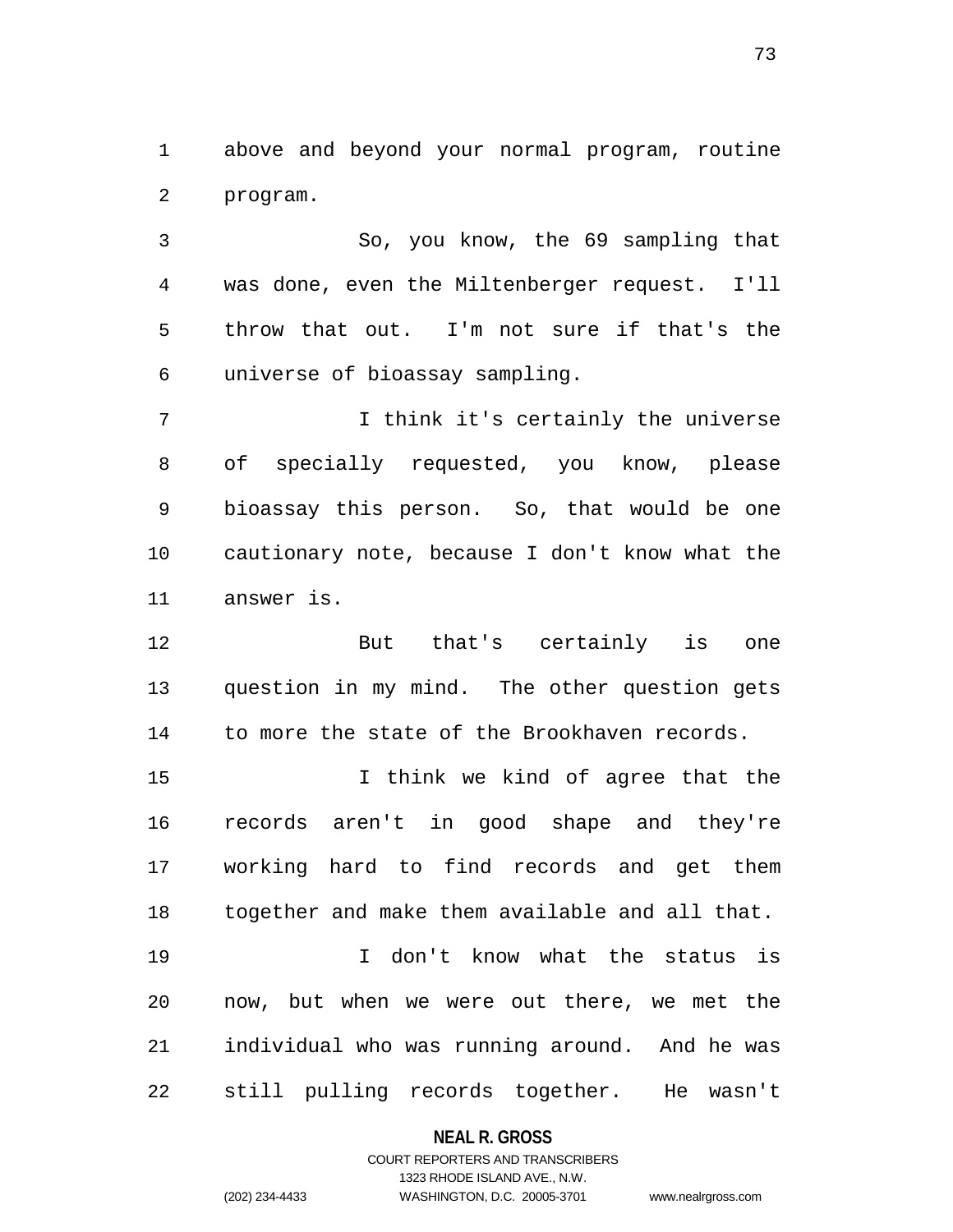1 sure exactly what the situation would be.

2 But when we step back from this, 3 there seems to me two real central questions. 4 One is retrievability, which is, can we even 5 do dose reconstruction? 6 Can we ask for records and get 7 them? And I think NIOSH has made a good faith 8 effort to figure out, you know, let's do some 9 sampling to see if that's even doable. 10 And the question I have for that is 11 how's it going? You're doing claimant, you 12 know, you're actually doing dose 13 reconstruction on claimant files and to us it 14 would be useful to know, in real time, whether 15 or not you're getting the records for the 16 active claims as they stand. 17 T mean the sampling is one issue, 18 but you're actually now in the real thing. So 19 that would be a helpful thing to know. The 20 second thing is, apart from the retrievability

21 question is the completeness and aptitude 22 question.

### **NEAL R. GROSS**

# COURT REPORTERS AND TRANSCRIBERS 1323 RHODE ISLAND AVE., N.W. (202) 234-4433 WASHINGTON, D.C. 20005-3701 www.nealrgross.com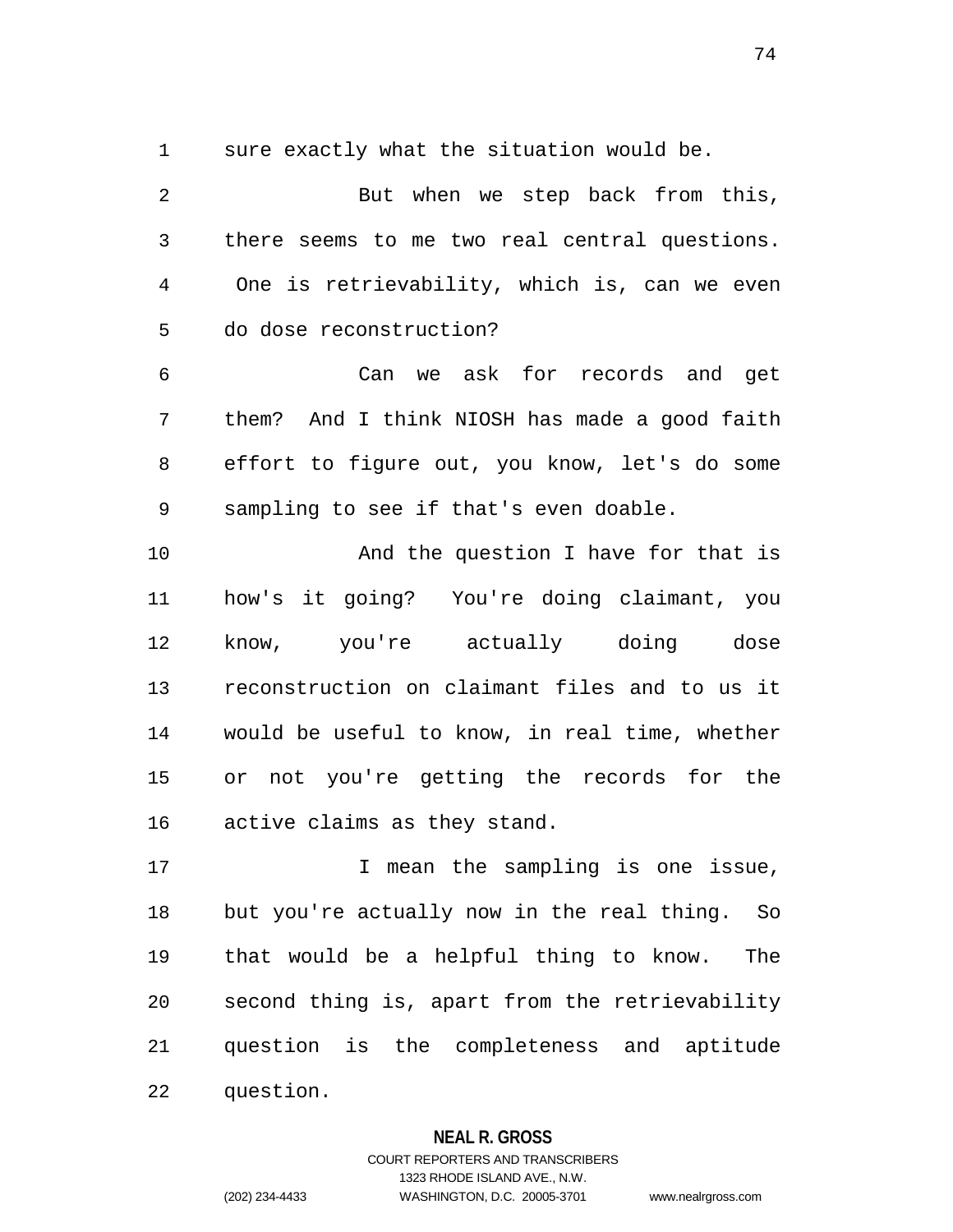1 This Work Group, this Board, has to 2 answer a question. Are the records complete 3 and sufficiently adequate? And that goes to, 4 you know, question of coworker.

5 Where you have individuals that 6 don't have a dose, how are you going to assign 7 that dose. And you have to have a complete 8 enough set of records that you get a 9 distribution that represents the site.

10 And it gave me great pause when we 11 were talking to -- in fact the individual who 12 was actually trying to get this stuff together 13 for NIOSH, and he was, you know, sort of like 14 going door-to-door, if I may, at the lab, 15 trying to see who had records.

16 And the first thing that crossed my 17 mind is that's going to be a heck of a 18 challenge, being able to feel you have a 19 complete enough set of records that you could 20 construct a coworker dose model that would be 21 representative, sufficient representative, if 22 you felt the distribution was there.

#### **NEAL R. GROSS**

COURT REPORTERS AND TRANSCRIBERS 1323 RHODE ISLAND AVE., N.W. (202) 234-4433 WASHINGTON, D.C. 20005-3701 www.nealrgross.com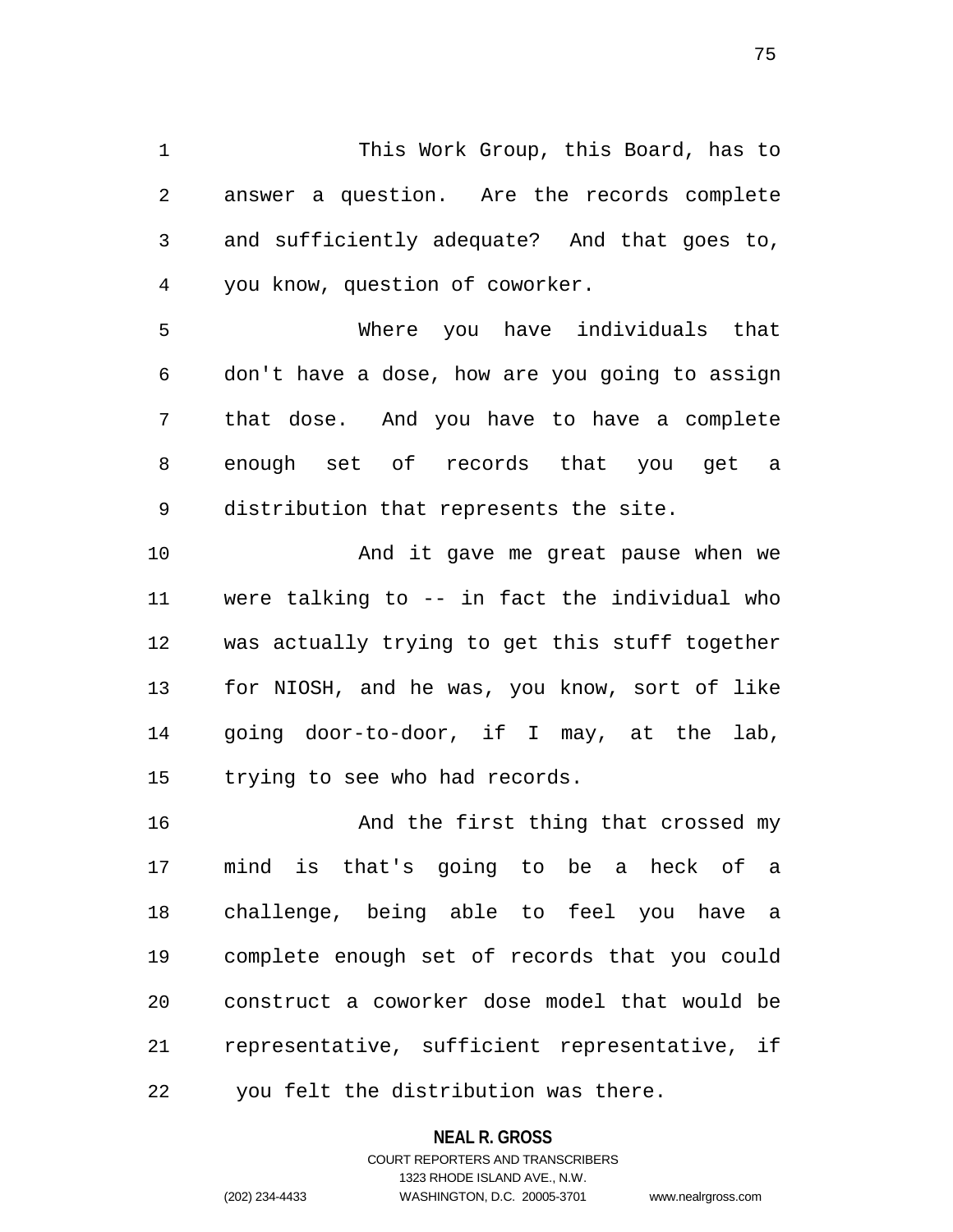1 1 I know the last time we talked you 2 said you hadn't had, put a coworker model 3 together, right?

4 MR. CALHOUN: Not completely. 5 MR. FITZGERALD: And, so the second 6 part of the question is, apart from 7 retrievability, are the records complete 8 enough that, in fact, a coworker model is 9 even feasible. And, as of today, I don't have 10 the answer and I don't think you do either.

11 Which is central to this Board's 12 decision on an SEC, I believe. And I think 13 that, I'm not sure how long you want to wait 14 until Brookhaven has searched, you know, for 15 records, but I think that assessment of what 16 we've got, is it complete enough that you 17 could have some confidence on distribution 18 that you could come up with a coworker model 19 or not? And if we don't either know or don't 20 think so, based on what we can understand is 21 the state of the records, then I think that 22 puts everybody in the same situation as, you

### **NEAL R. GROSS**

### COURT REPORTERS AND TRANSCRIBERS 1323 RHODE ISLAND AVE., N.W. (202) 234-4433 WASHINGTON, D.C. 20005-3701 www.nealrgross.com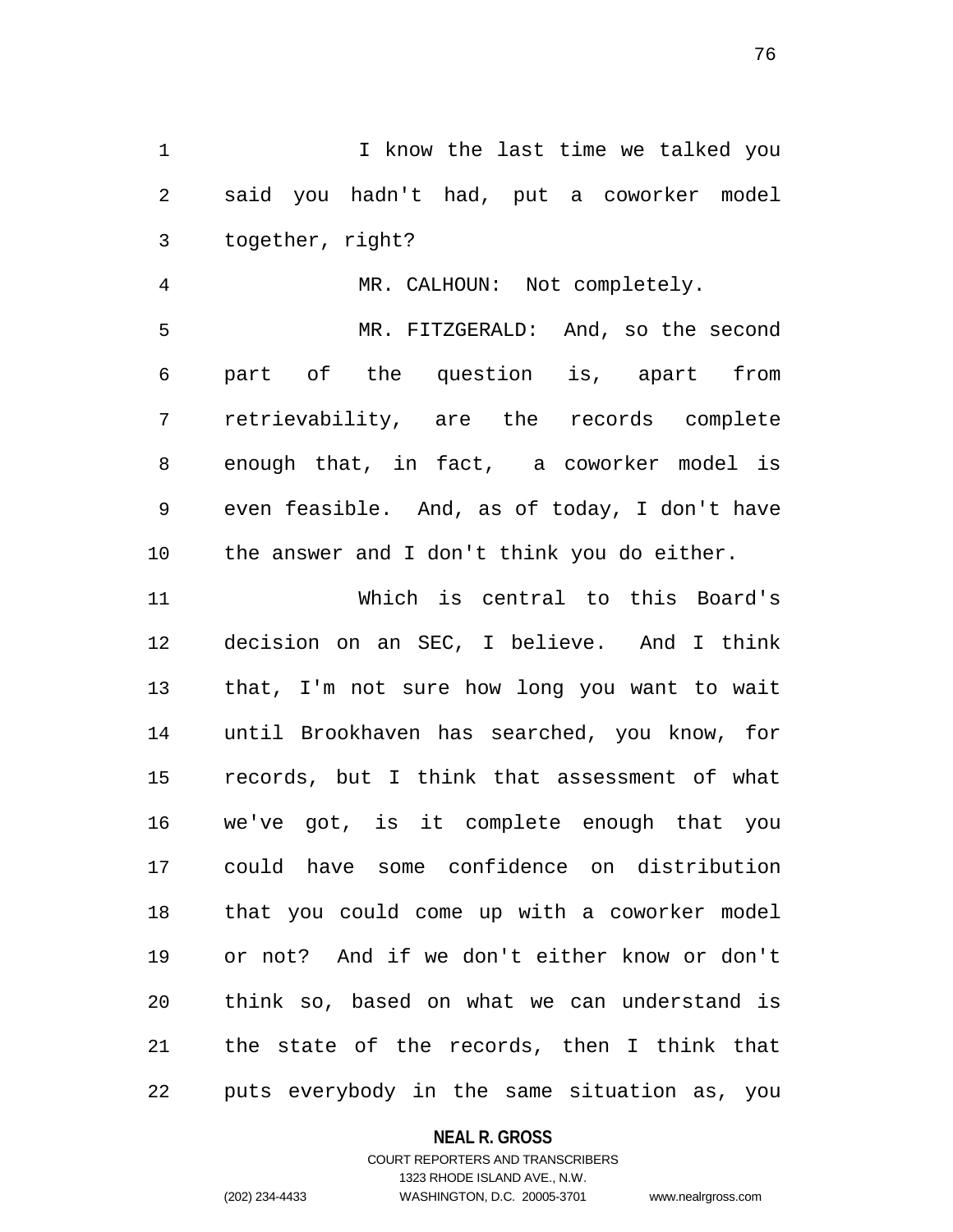1 know, what are we going to do for missing 2 doses?

3 So I can see that the issue in 4 those two parts, and I can emphasize on the 5 retrievability question, you have no choice. 6 You have to look at retrievability because you 7 can't go from A to B on dose reconstruction if 8 you can't be sure you're getting records.

9 But then you still have that second 10 question that has to be answered, if somebody 11 don't have a dose of record, and you're going 12 to assign something, how are you going to do 13 it.

14 So, I have some cautions on the 15 first, but I really am lost on the second. 16 And it would almost, you know, at some point, 17 one has to then go and do what we would call a 18 Data Adequacy and Completeness Review and just 19 say, what do we got?

20 Is there enough there it could 21 support the coworker dose model construction 22 and we don't have anything to look at, because

### **NEAL R. GROSS**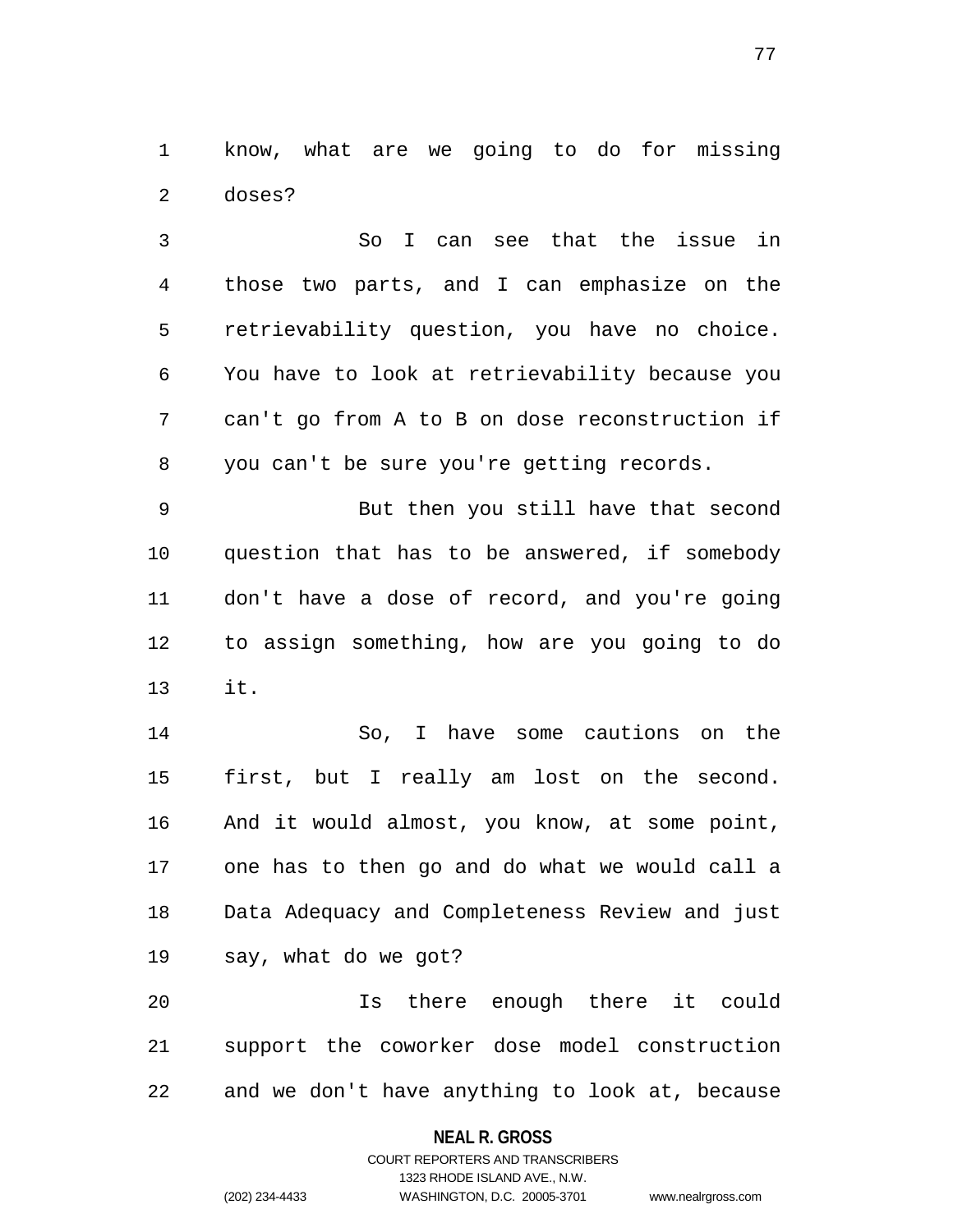1 I guess you haven't done it, but that, you 2 know, before we go too far, that certainly is 3 something that we have to look at.

4 MEMBER MUNN: Well, before we go 5 any further, why don't we have a reality check 6 here. We've gotten pretty esoteric about, 7 we're wandering around out there in the 8 general miasma of what might we have where?

9 The reality is this is one of the 10 nation's leading research and development 11 laboratories. By definition, it is not a 12 process.

13 13 It is not an organization. It is 14 not a site where a charge was given to what 15 was going to take place there and that charge 16 was followed through and developed over time.

17 That's not what --

18 CHAIR BEACH: May I ask a question? 19 Are you talking the charge being the memos 20 that we have read? Is that the charge?

21 MEMBER MUNN: No. I'm talking 22 about the basic charter of this -

> **NEAL R. GROSS** COURT REPORTERS AND TRANSCRIBERS 1323 RHODE ISLAND AVE., N.W. (202) 234-4433 WASHINGTON, D.C. 20005-3701 www.nealrgross.com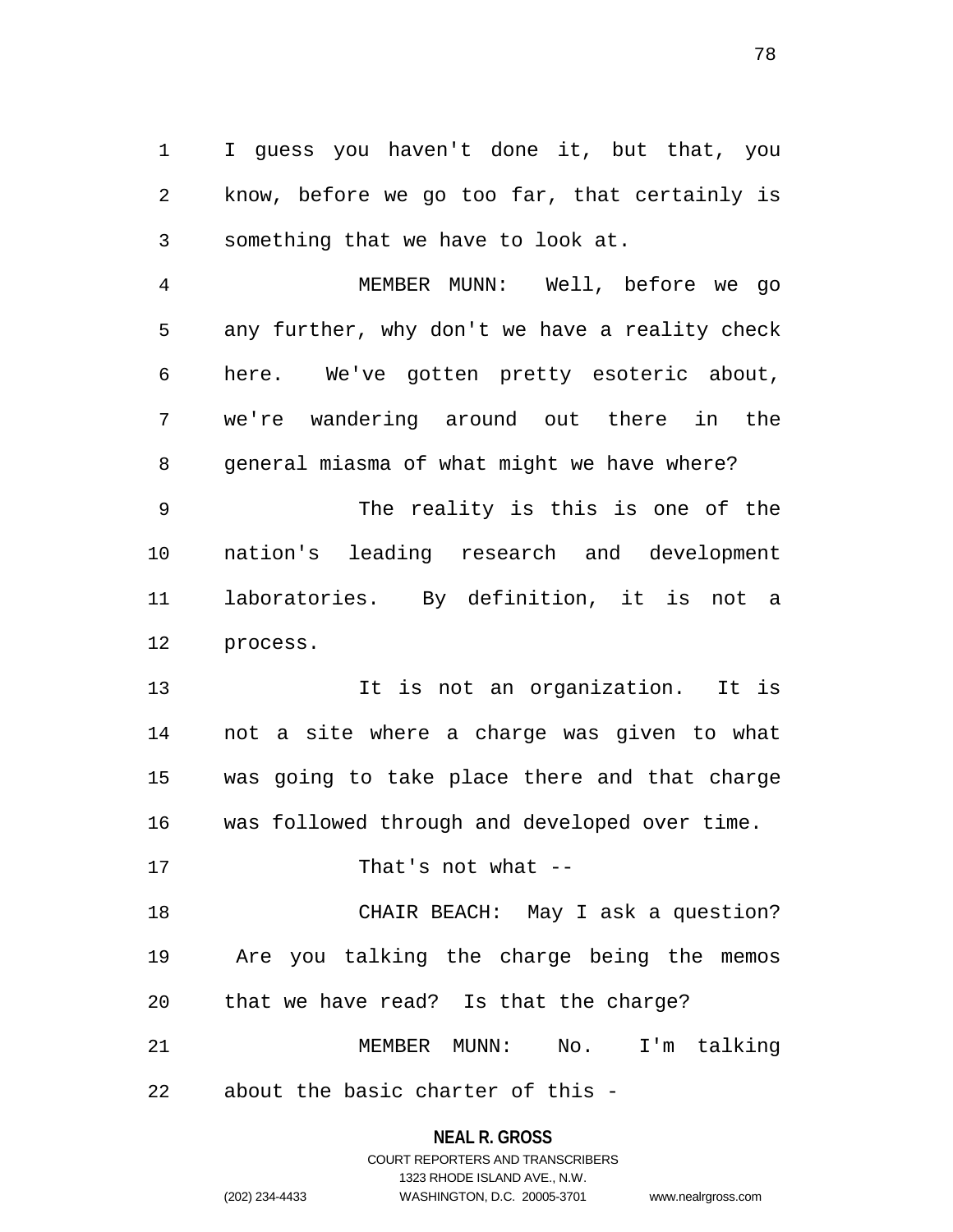1 CHAIR BEACH: Of the work at the 2 lab, okay.

3 MEMBER MUNN: The basic charter of 4 this site is not like the basic charter of 5 Mound, or Oak Ridge, of Hanford. This is not 6 the same kind of thing. And we, if we 7 approach this with the concept that we're 8 going to try find the same set of data, the 9 same set of records that we find at production 10 facilities, or pure development facilities, 11 then we're fooling ourselves because that's 12 not going to happen.

13 When we talk about coworkers, we're 14 not talking about coworkers who were on a 15 single site that did a single thing, and who 16 shared, even if they didn't have, they had 17 many different jobs, but they were all in the 18 same place, the end result, the goal for the 19 site was the same.

20 This is a site where there were two 21 dozen different activities going on at the 22 same time. And the need for record keeping in

### **NEAL R. GROSS**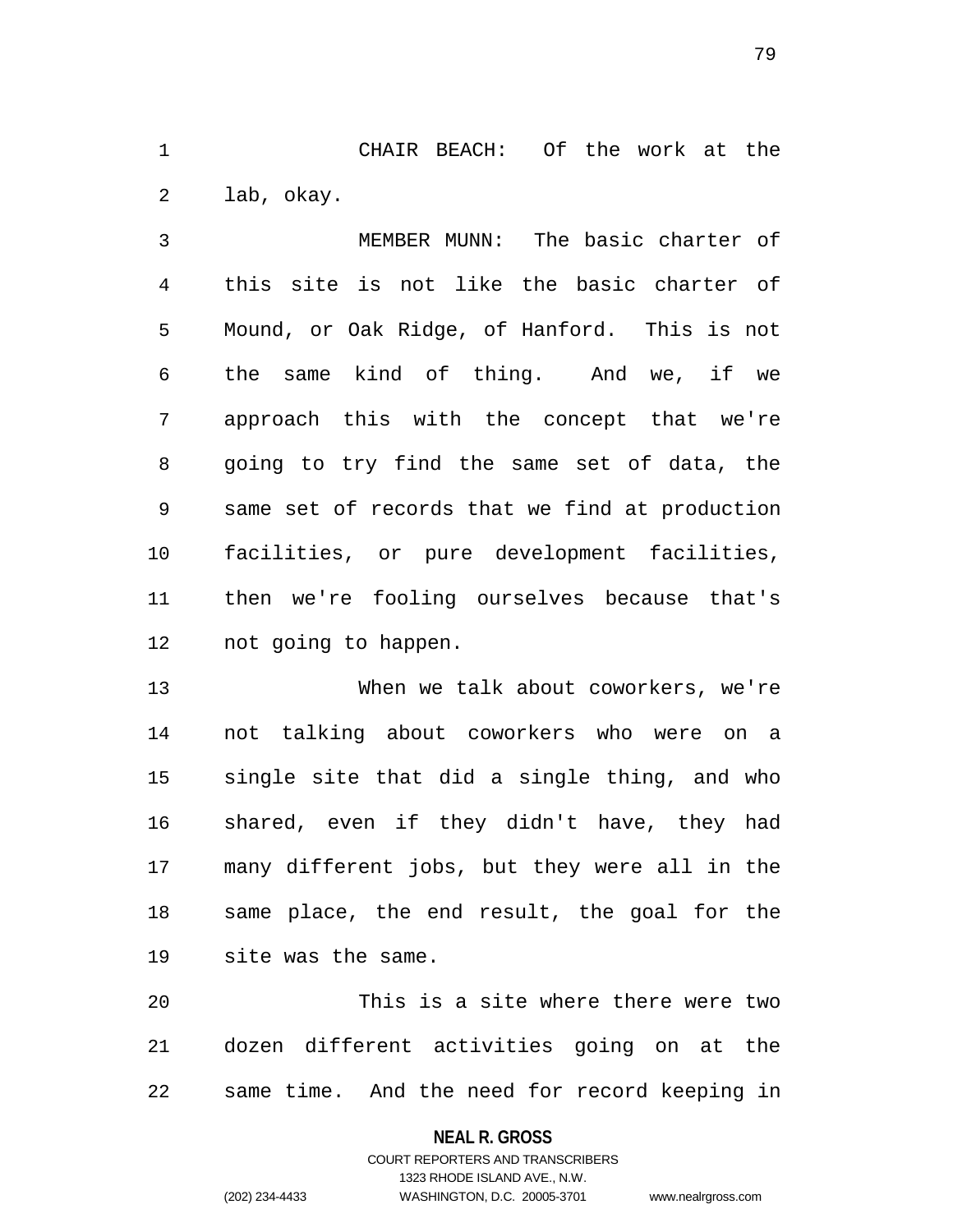1 each one of those projects, would be entirely 2 different, entirely different.

3 One can see how it would be 4 illogical to be having a strong dose 5 reconstruction activity going on for some 6 project where the level of exposure in that 7 project was minimal, as opposed to a project 8 where esoteric kinds of activities were going 9 on with unusual materials or with unusual 10 levels of energy.

11 11 It is an extremely diverse site 12 with extremely diverse projects and they've 13 changed over the years. So for us to even go 14 searching for the kinds of records that we 15 would like to have, that we've seen in other 16 DOE sites, may not be a realistic goal for us.

17 CHAIR BEACH: And that's what makes 18 this a potential SEC issue. Because the 19 workers still deserve to have those dose 20 records found and attributed to whatever dose 21 they may have received.

22 MEMBER MUNN: But that's a part of

**NEAL R. GROSS** COURT REPORTERS AND TRANSCRIBERS 1323 RHODE ISLAND AVE., N.W. (202) 234-4433 WASHINGTON, D.C. 20005-3701 www.nealrgross.com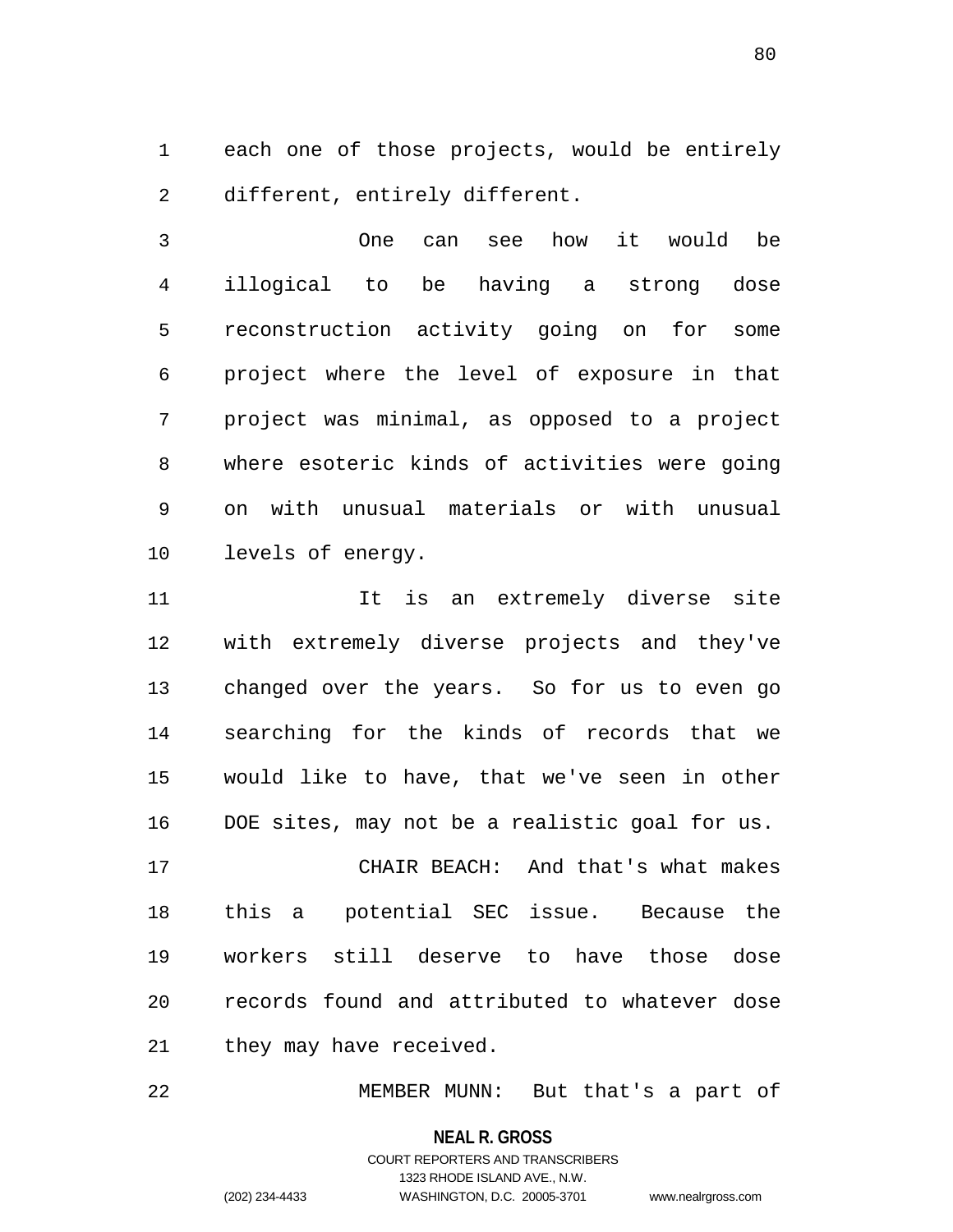1 my point, too. The part of my point is that 2 the probability, this is another one of those 3 can you prove a negative?

4 Can I prove that this worker was 5 involved in a project that did not require 6 close exposure monitoring. How can you ever 7 prove that?

8 I don't believe it can ever be 9 proved. I don't, there's no reason why it 10 should be proved, if the project -- but, of 11 course, that worker is not going to be with 12 that project only.

13 After 14 years, that worker is 14 probably going to be involved in some other 15 project. So, it would be expected that an 16 individual worker's record would not be 17 continuous, the way it is, or the way we would 18 like it to be in other kinds of -- I can see 19 I'm losing the audience.

20 DR. NETON: I think this speaks to 21 the issue of what we talked about in Santa Fe, 22 which is this, you know, what do you do with

**NEAL R. GROSS**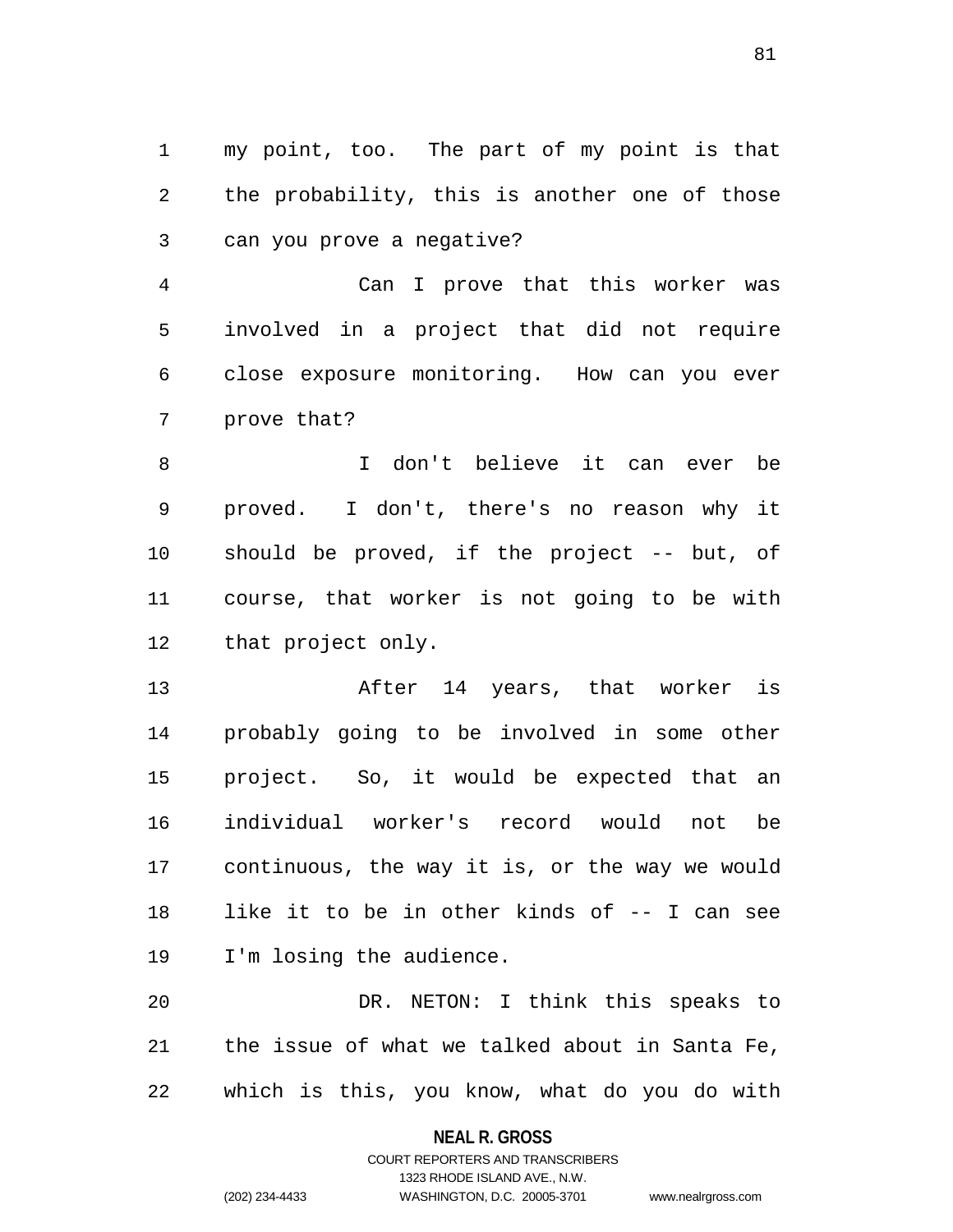1 these sort of low dose facilities where they 2 handle a lot, for lack of a better word, 3 exotic radionuclides, where in general there 4 is the, at least impression, that most people 5 didn't get exposed to very much.

6 They weren't, you're right, these 7 weren't factories. They were doing bench top, 8 for the most part, experiments working with 9 small amounts of radionuclides, so how does 10 one establish that these exposures were low 11 and put some upper bound on those doses.

12 And I think, as I mentioned in 13 Santa Fe, I think the approach that needs to 14 be taken is to look at the health physics 15 program that was in place, or the start of 16 one.

17 Were they consciously aware, were 18 the aware of the hazards and was there some 19 type of evaluation done, of the hazards, and a 20 decision made whether this constituted some 21 potential for exposure or not.

22 And I think, we're in the 1980s.

**NEAL R. GROSS** COURT REPORTERS AND TRANSCRIBERS 1323 RHODE ISLAND AVE., N.W. (202) 234-4433 WASHINGTON, D.C. 20005-3701 www.nealrgross.com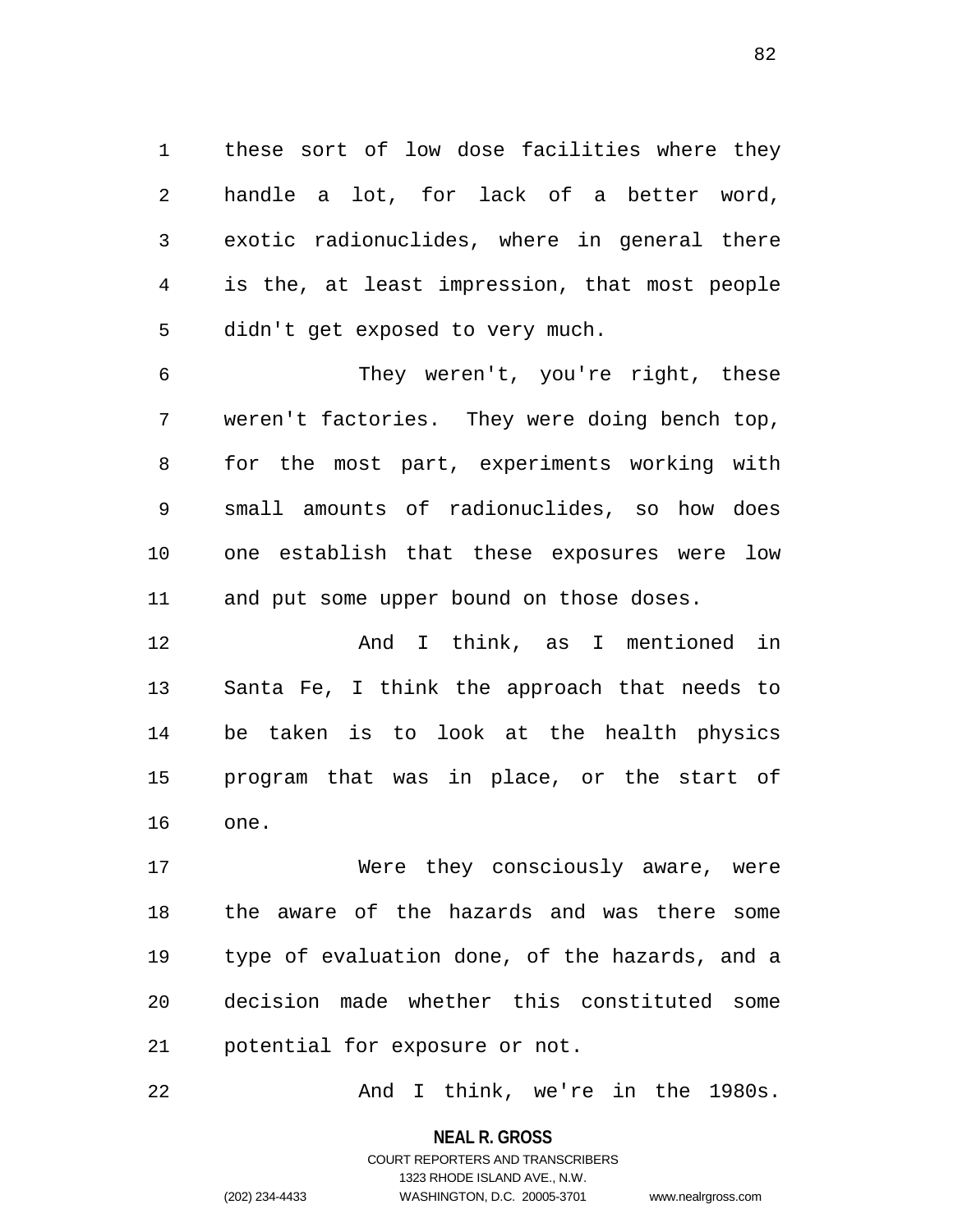1 And, I don't know, maybe Grady is going to 2 shake his head on this, but it seems like we 3 should be able to find some sort of program 4 documentation that substantiates that.

5 We've made some decisions, we've 6 looked at the hazards and we evaluated them. 7 And they were either small or large and here's 8 what we're going to do to either mitigate them 9 or monitor them.

10 MEMBER ANDERSON: Well, this is 11 Andy. And again I think we may not get 12 specific values, but I think what you're 13 saying is there ought to be some qualitative 14 evaluation made at some point.

15 And that should be recorded 16 somewhere.

17 DR. NETON: Well, exactly.

18 MR. FITZGERALD: Before we go too 19 far on giving credit to the program, you know, 20 we also talked about this in Santa Fe, that 21 the regulation calls for quantitative analysis 22 and I think quantitative in the broadest

### **NEAL R. GROSS**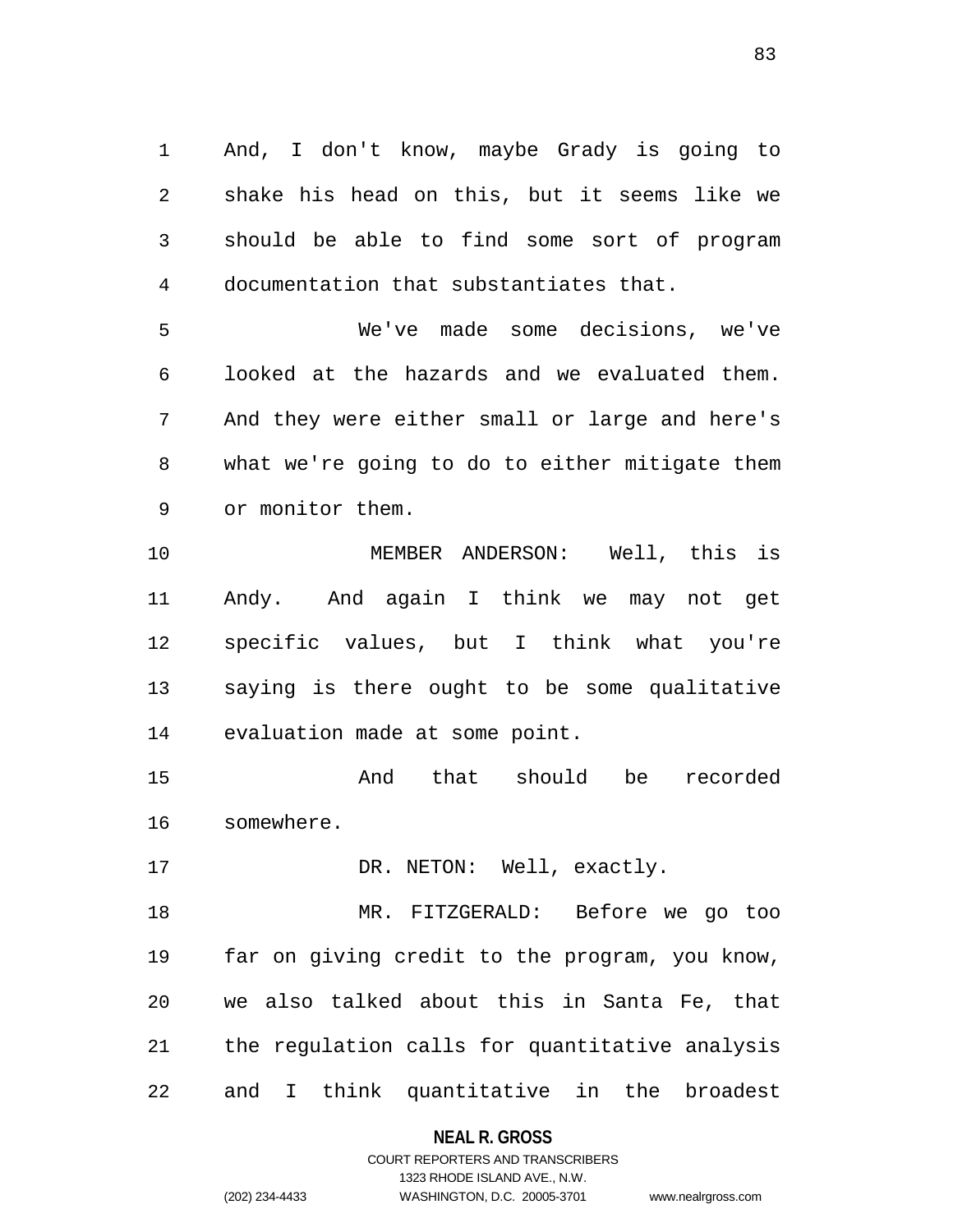1 sense, not just numbers.

2 But certainly it's something beyond 3 program performance. We would think the 1980s 4 would be the great awakening. But since I was 5 in DOE in the 1980s, I can tell you that 6 wasn't the case. 7 It was an evolution that started in 8 the mid '80s and culminated with Tiger Teams 9 in the early '90s. So, as far as the early 10 '80s, no, I don't think there was a great 11 wellspring of change in the Energy research 12 labs tending to lag behind everybody else. 13 Pretty much because of what you 14 said. They weren't really seen as facilities 15 with high source terms, so the spotlight 16 wasn't really on them. 17 And going back to your comment, I 18 agree that the diversity of the labs is a 19 challenge. And certainly the fact that they 20 didn't really have these kinds of production 21 facilities and the sources, you know, led to 22 situations where they did it activity-by-

**NEAL R. GROSS**

COURT REPORTERS AND TRANSCRIBERS 1323 RHODE ISLAND AVE., N.W. (202) 234-4433 WASHINGTON, D.C. 20005-3701 www.nealrgross.com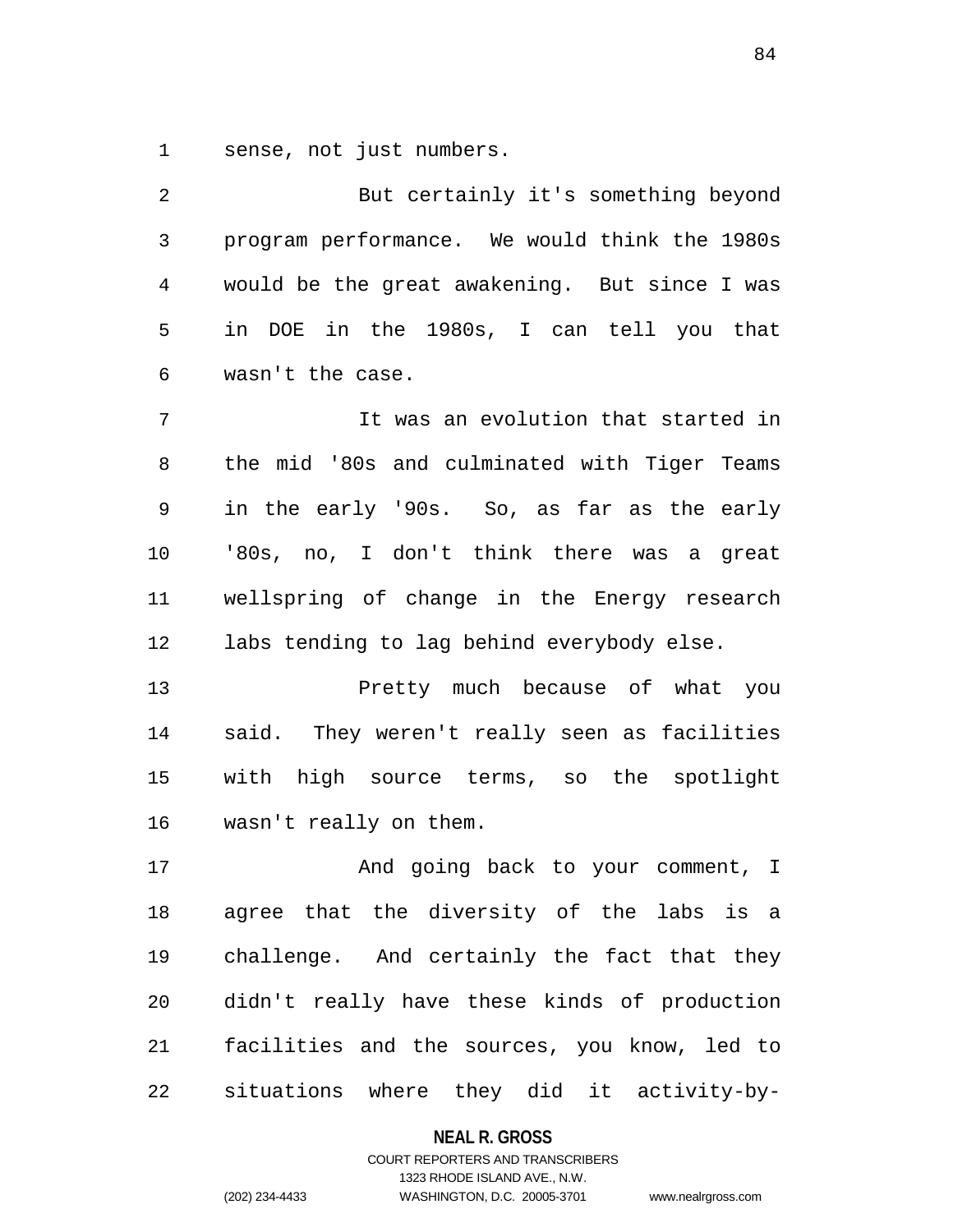1 activity more.

2 It wasn't an overall program. So 3 you had a decentralized approach. Now the 4 flip side of that is that's a real challenge 5 with this program. 6 And we've confronted the same 7 challenge at the other laboratories. This 8 isn't the only laboratory. We have the 9 defense labs, we have the other Energy 10 research labs at Berkeley and what have you. 11 And the issue is the same. And 12 what I'm saying is that, you know, you need 13 certainly the act recognized in the beginning 14 that, you know, you're going to find a rather 15 diverse situation on the part that some 16 facilities will have wonderfully centralized 17 and automated data records. 18 Dose records, so that it's going to 19 be readily, you know, much more feasible to do 20 those reconstruction. In other cases, you're 21 not going to have that good fortune.

22 You're going to have situations

**NEAL R. GROSS**

COURT REPORTERS AND TRANSCRIBERS 1323 RHODE ISLAND AVE., N.W. (202) 234-4433 WASHINGTON, D.C. 20005-3701 www.nealrgross.com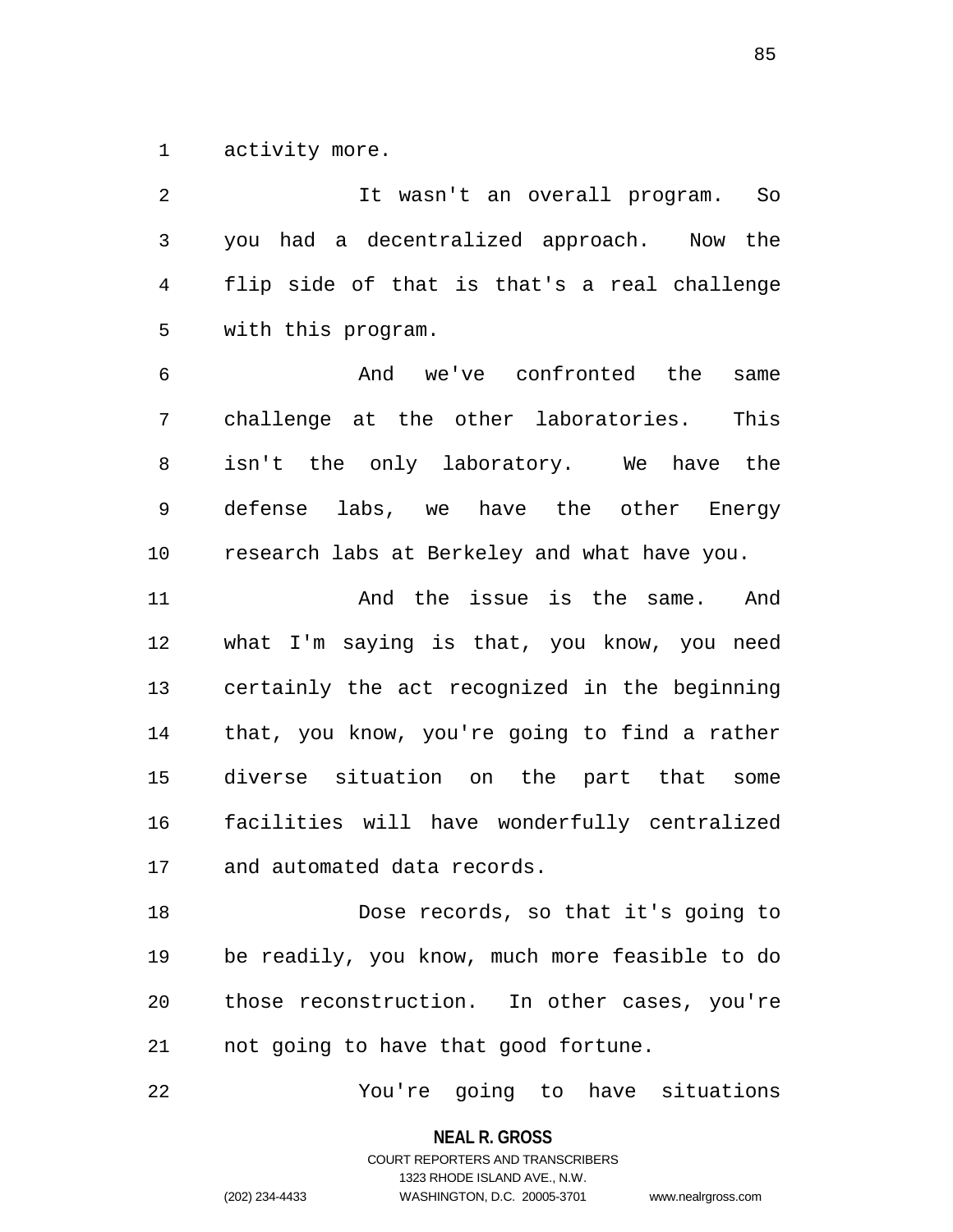1 where the records are not centralized, they're 2 not in good condition, are missing. And the 3 Act provides for the SEC process when you have 4 situations where the records are, in fact, you 5 know, just not really adequate.

6 And so what we're aiming toward is 7 saying, okay, given the reality, in this case 8 Brookhaven, how are you going to, in fact, do 9 dose reconstruction with sufficient accuracy.

10 **Is there a way to get there, from A** 11 to B? And, as I was saying earlier, I think 12 the approach that NIOSH has taken, starting 13 with retrievability, is about the only place 14 you can start on that question.

15 Because you're looking at a very 16 direct question, can we even, you know, 17 retrieve the records that would support dose 18 reconstruction for the time periods in 19 question.

20 That's more of an empirical 21 approach, that's why I'm saying, you know, 22 saying, okay, let's pulse the system and get

#### **NEAL R. GROSS**

# COURT REPORTERS AND TRANSCRIBERS 1323 RHODE ISLAND AVE., N.W. (202) 234-4433 WASHINGTON, D.C. 20005-3701 www.nealrgross.com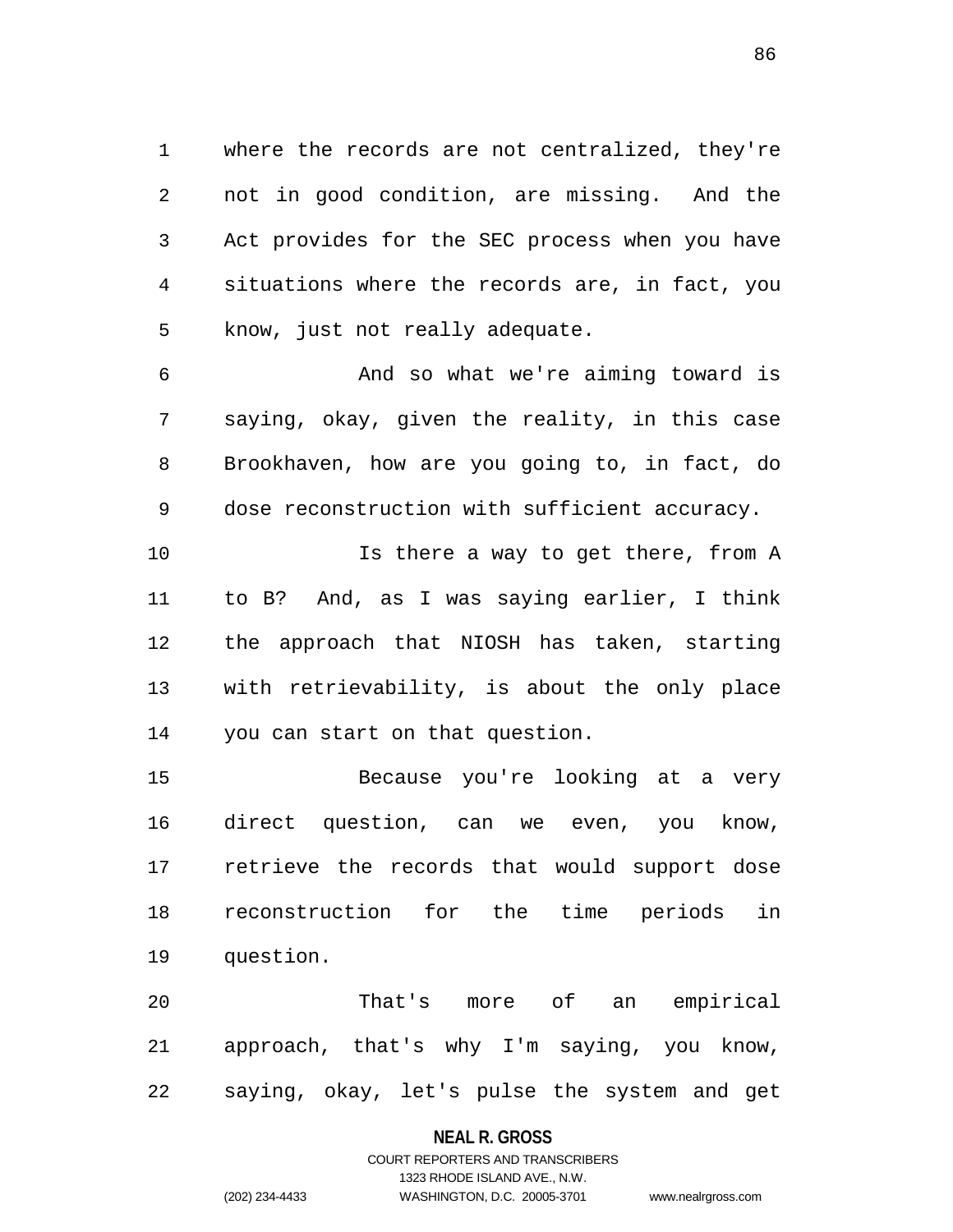1 some level of confidence that when you pulse 2 the system we get what we need.

3 But the other question I would 4 raise, is a broader question of, you're not 5 going to have, you know, when you have 6 claimants, you're not always going to have a 7 dose of record for that individual. And you 8 have to rely on some ability to assign a 9 coworker dose.

10 And it may just be facility-11 specific, and I think for a laboratory that's 12 very appropriate. And what we've done at 13 other sites, so you look at facility-specific 14 coworker doses, you don't do everybody.

15 You don't do the entire lab, you 16 just pick those places in those time periods. 17 Where clearly you have the potential, this 18 was what Jim was saying, the potential for 19 exposure.

20 And you use that data to assign a 21 coworker dose. But what I'm questioning is 22 1980 and beyond, do we in fact have adequate

### **NEAL R. GROSS**

# COURT REPORTERS AND TRANSCRIBERS 1323 RHODE ISLAND AVE., N.W. (202) 234-4433 WASHINGTON, D.C. 20005-3701 www.nealrgross.com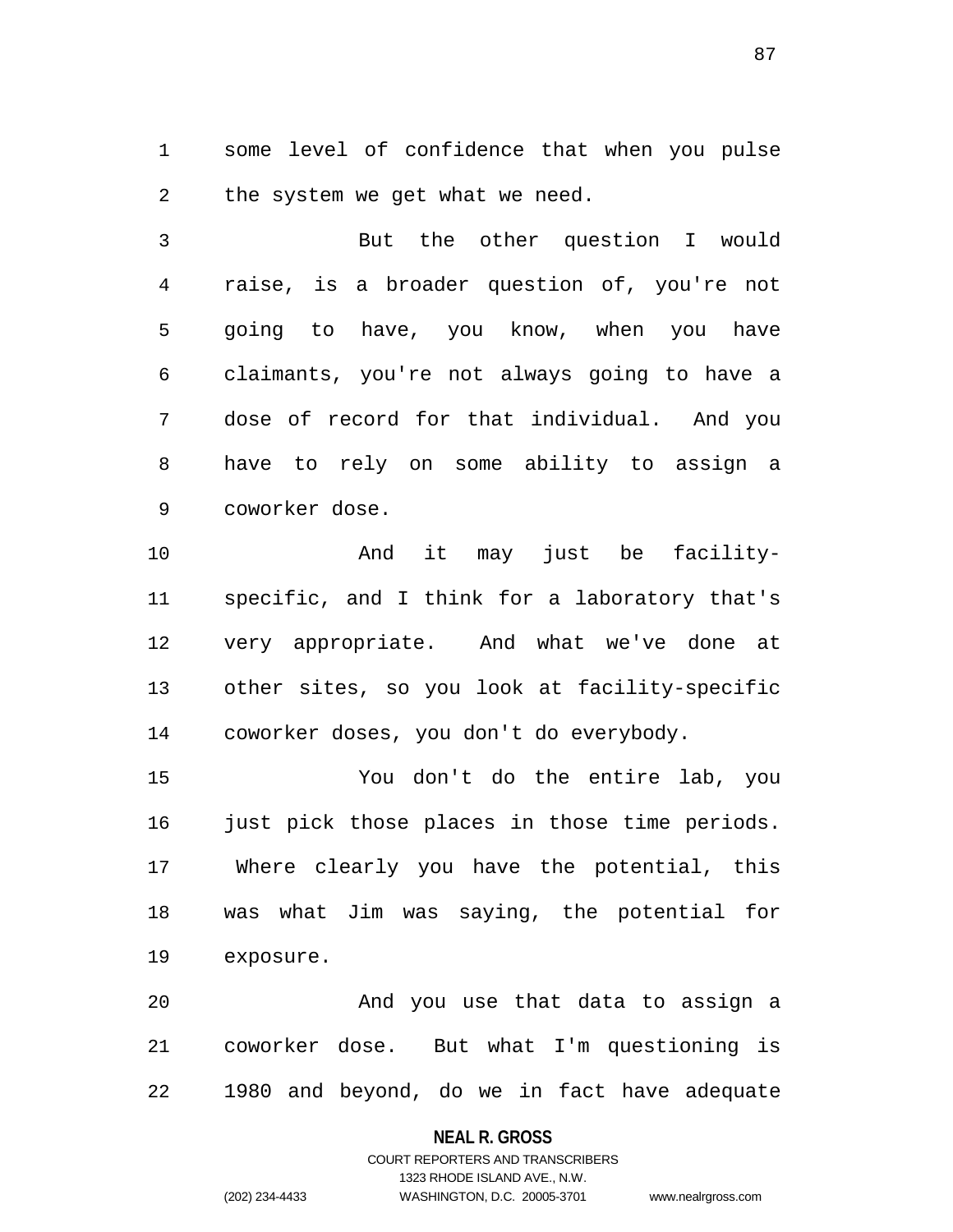1 records to provide that information for those 2 facilities.

3 And I don't think that question has 4 been answered, you know, in the process that 5 we've been through so far. And I think that's 6 got to answered before we have a level of 7 confidence on the SEC.

8 CHAIR BEACH: Well, one of the, can 9 I stop you just for a second?

10 MS. ROBERTSON-DEMERS: This is 11 Kathy DeMers, can I kind of remind you guys of 12 an interview that we did in 2009, with the 13 personnel monitoring group.

14 And one of the interviewees that we 15 talked to September, actually referred us to 16 one of the individuals who participated in 17 this interview.

18 I just wanted read this back to 19 you, because it conflicts with the information 20 that we were given in September. Which means 21 we have to go back and rely on the record.

22 They said BNL radiation exposure

**NEAL R. GROSS**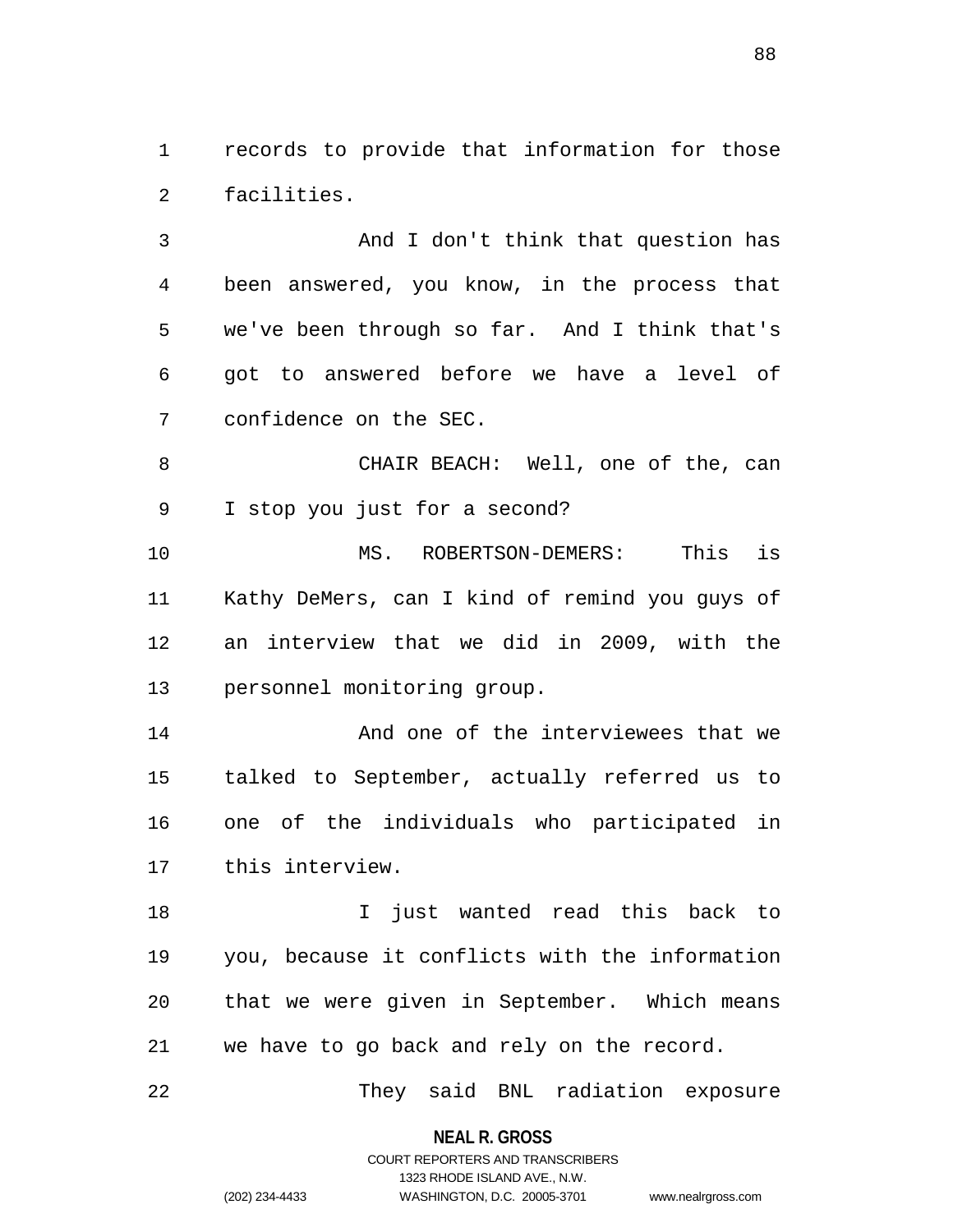1 records can be broken into three categories. 2 The later the person's start date, the more 3 complete the record for internal monitoring.

4 From the 1940s though the 1970s, 5 BNL maintained an individual folder by name. 6 From the 1970s through the 1980s, there was a 7 transition to electronic recording.

8 Unfortunately, the folders became 9 increasingly incomplete during this time frame 10 and data are missing. This is the period of 11 most concern.

12 From the '90s to the present, there 13 is a more systematic and complete electronic-14 based record keeping.

15 They also mentioned that one of the 16 problems they had was in the folders, they had 17 indications that someone had, for example, 18 bioassay, but they had no results. And at the 19 time, they were working on compiling a list or 20 a catalog of data, so that they would know all 21 the different places they had to go, to 22 compile a complete record.

### **NEAL R. GROSS**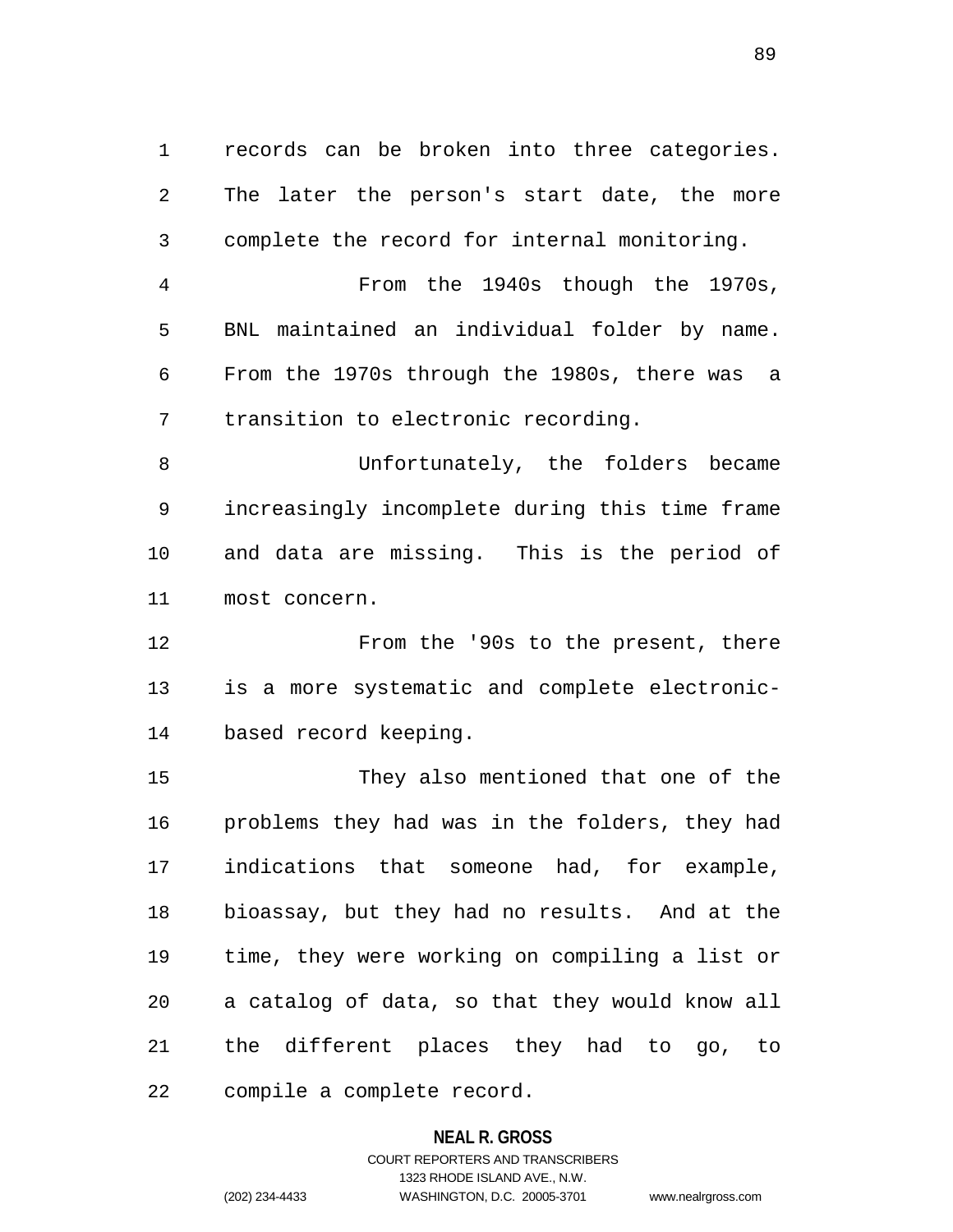1 Now those interviews were done, 2 like I said, in 2009. 3 CHAIR BEACH: What month was that 4 Kathy? 5 MS. ROBERTSON-DEMERS: Let's see, 6 the interview with these people was done on 7 May 19th, 2009. 8 CHAIR BEACH: Okay, thank you. I 9 remember reading that last night as I was 10 reviewing these older interviews. 11 The other thing I want to bring up 12 is, that I was going to say just before Kathy 13 spoke, is when I was looking at the interviews 14 that we did back in 2009, a lot of these were 15 considered event driven. 16 So, if there was an event, then 17 they would bioassay for that event. In some 18 cases, the event was brought to the attention 19 by the person that took, went home and 20 thought, oh, well maybe I have a problem. 21 1 J guess, the bottom line here for 22 me is what was considered an event at the lab?

### **NEAL R. GROSS**

COURT REPORTERS AND TRANSCRIBERS 1323 RHODE ISLAND AVE., N.W. (202) 234-4433 WASHINGTON, D.C. 20005-3701 www.nealrgross.com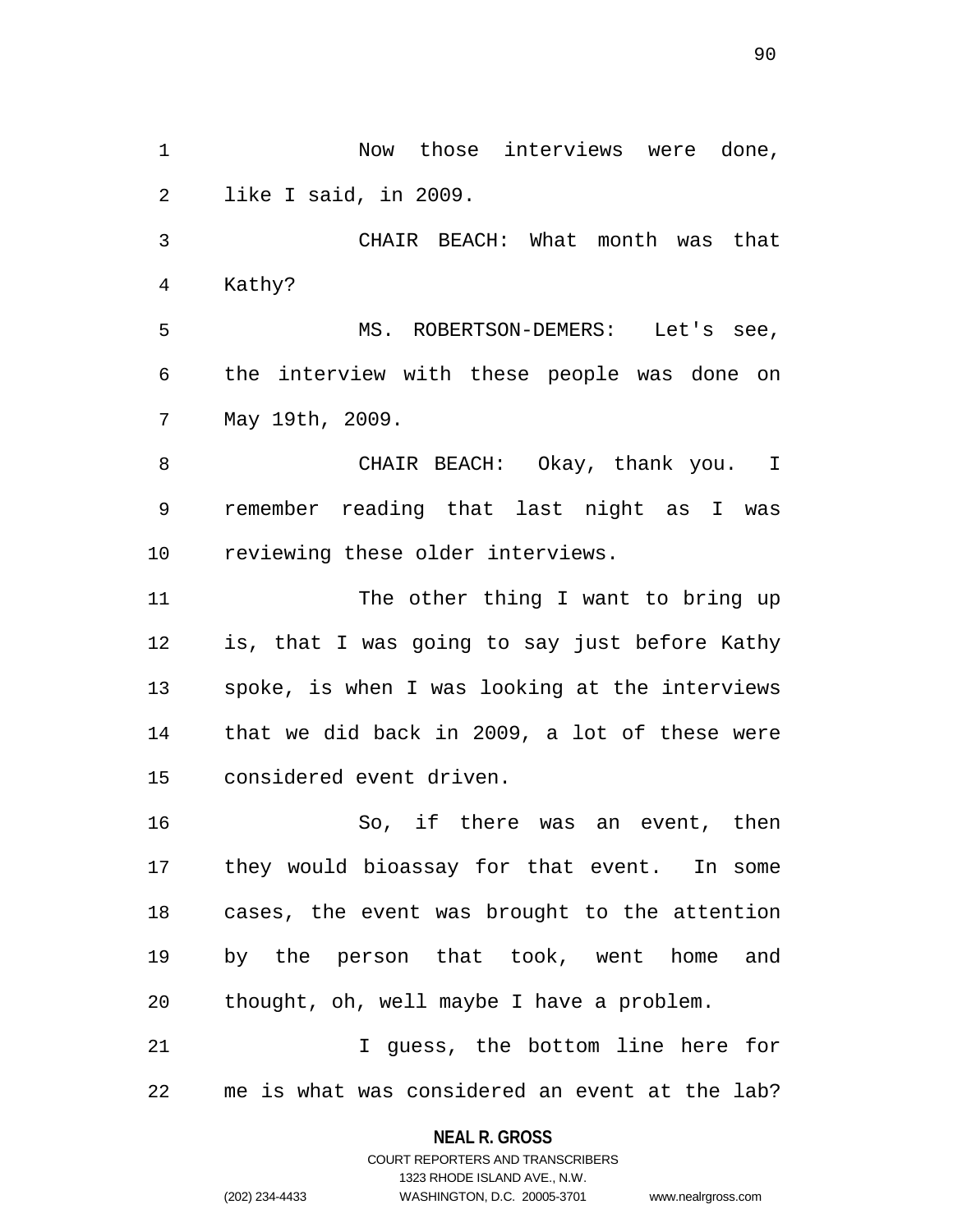1 I'm thinking when there was an interview I 2 read on whole body counting.

3 The interviewee or the whole body 4 counting folks would come in with contaminated 5 lab coats, so they would send them out and 6 have them change into Tyvek suits.

7 To me, that's an event, but it 8 seemed like, and Grady you mention that in 9 your response back. But it didn't seem like 10 it was considered an event at that time.

11 So, I guess I'm curious of what was 12 considered an event and what was not 13 considered an event.

14 MR. CALHOUN: That particular issue 15 is one that, you know, when you're working, 16 when you're working at a production facility 17 or a lab, when you're handling rad materials, 18 your lab coats are going to get contaminated.

19 They're going to get washed, but 20 they're never going to be free of 21 contamination that could be seen on whole body 22 counter.

### **NEAL R. GROSS**

# COURT REPORTERS AND TRANSCRIBERS 1323 RHODE ISLAND AVE., N.W. (202) 234-4433 WASHINGTON, D.C. 20005-3701 www.nealrgross.com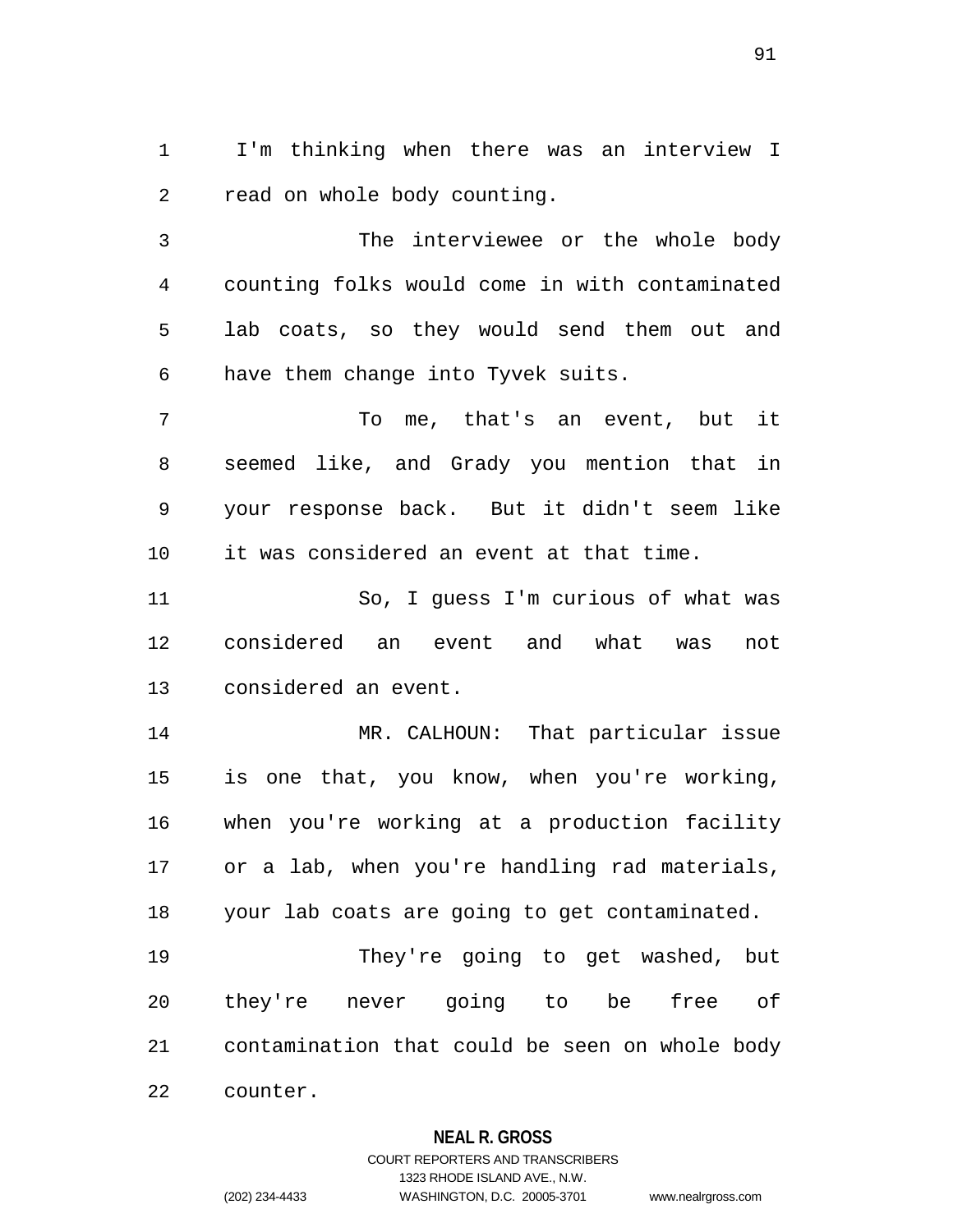1 You could hold it, you could wave a 2 wand over it all you want, and not see a 3 thing. But, as soon as you bring it into the 4 whole body counter, you see contamination and 5 you know that that's not inside.

6 But, aside from that, what I have 7 and I'm kind of jumping down to B, but it's 8 very much in line with what we're discussing 9 here.

10 I've looked at so many of the 11 documents, over the last couple of months. I 12 have found documents before 1980 and after 13 1980, that say that anybody with potential of 14 receiving 100 millirem internal dose, needs to 15 be monitored internally for that.

16 I have found documents that show 17 that prior to maintenance activities, things 18 were surveyed before the work could get done, 19 to make sure that proper precautions were 20 taken.

21 I have found documents that show 22 that bioassay for exotic nuclides was taken

**NEAL R. GROSS**

COURT REPORTERS AND TRANSCRIBERS 1323 RHODE ISLAND AVE., N.W. (202) 234-4433 WASHINGTON, D.C. 20005-3701 www.nealrgross.com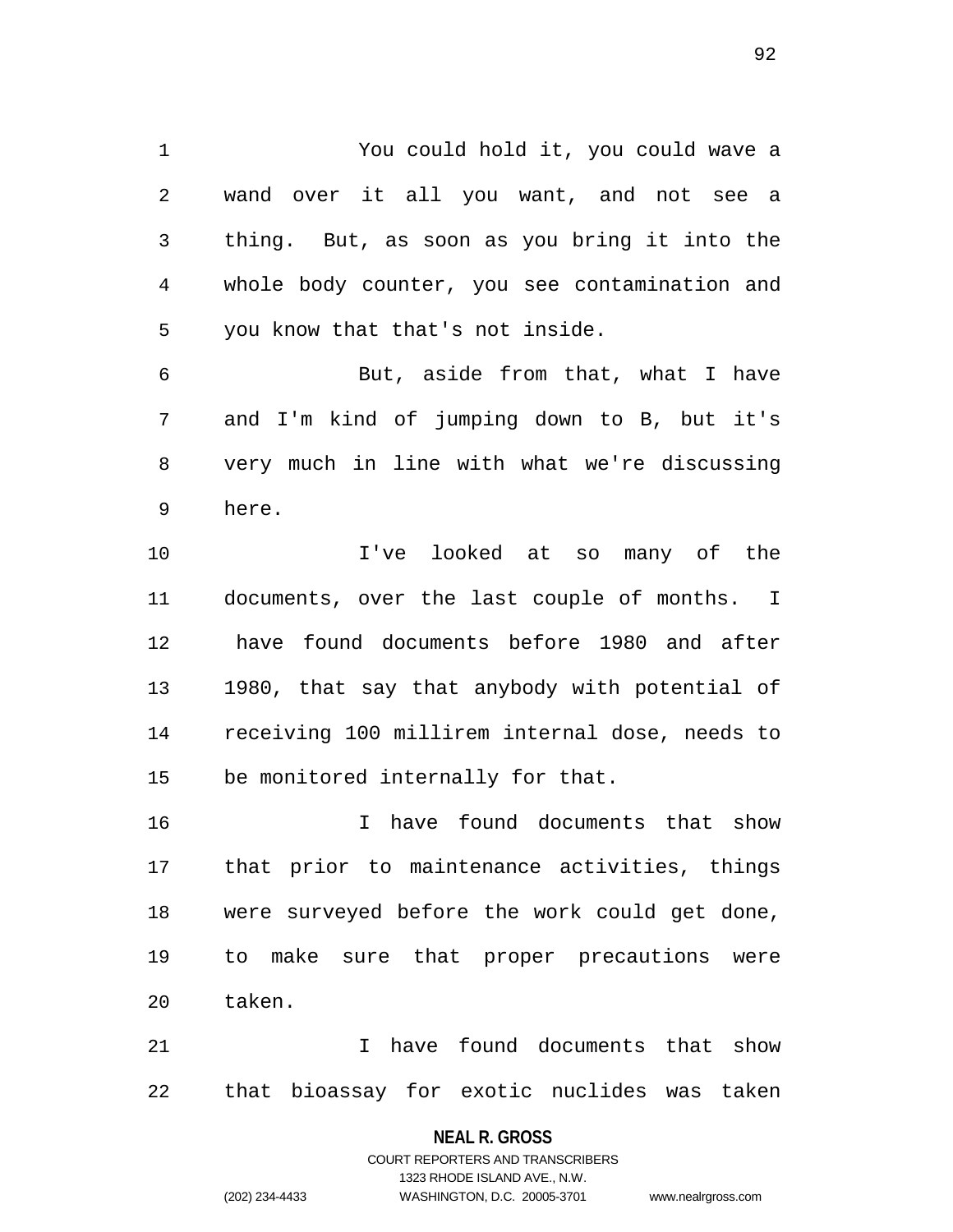1 because something didn't go as planned. I 2 found documents that list the thousands of 3 smears and air samples that were taken in 4 certain facilities.

5 So where I believe that we've got 6 a firm indication that a program was in place, 7 and that there was a threshold for monitoring. 8 Like Wanda said, and I've only, I've been to 9 the site multiple times, I haven't toured the 10 whole facility.

11 11 It's like a big university. And I 12 would say that more people were in jobs that 13 had no potential for exposure than were in 14 jobs that had potential for exposure.

15 So that pretty much necessitated 16 the activity-by-activity or department-by-17 department determination on, of who's going to 18 get bioassayed.

19 I don't believe that the bioassay 20 was generally incident driven. From the memos 21 that I've seen, they're like project specific. 22 You know, these people in your group need to

### **NEAL R. GROSS**

COURT REPORTERS AND TRANSCRIBERS 1323 RHODE ISLAND AVE., N.W. (202) 234-4433 WASHINGTON, D.C. 20005-3701 www.nealrgross.com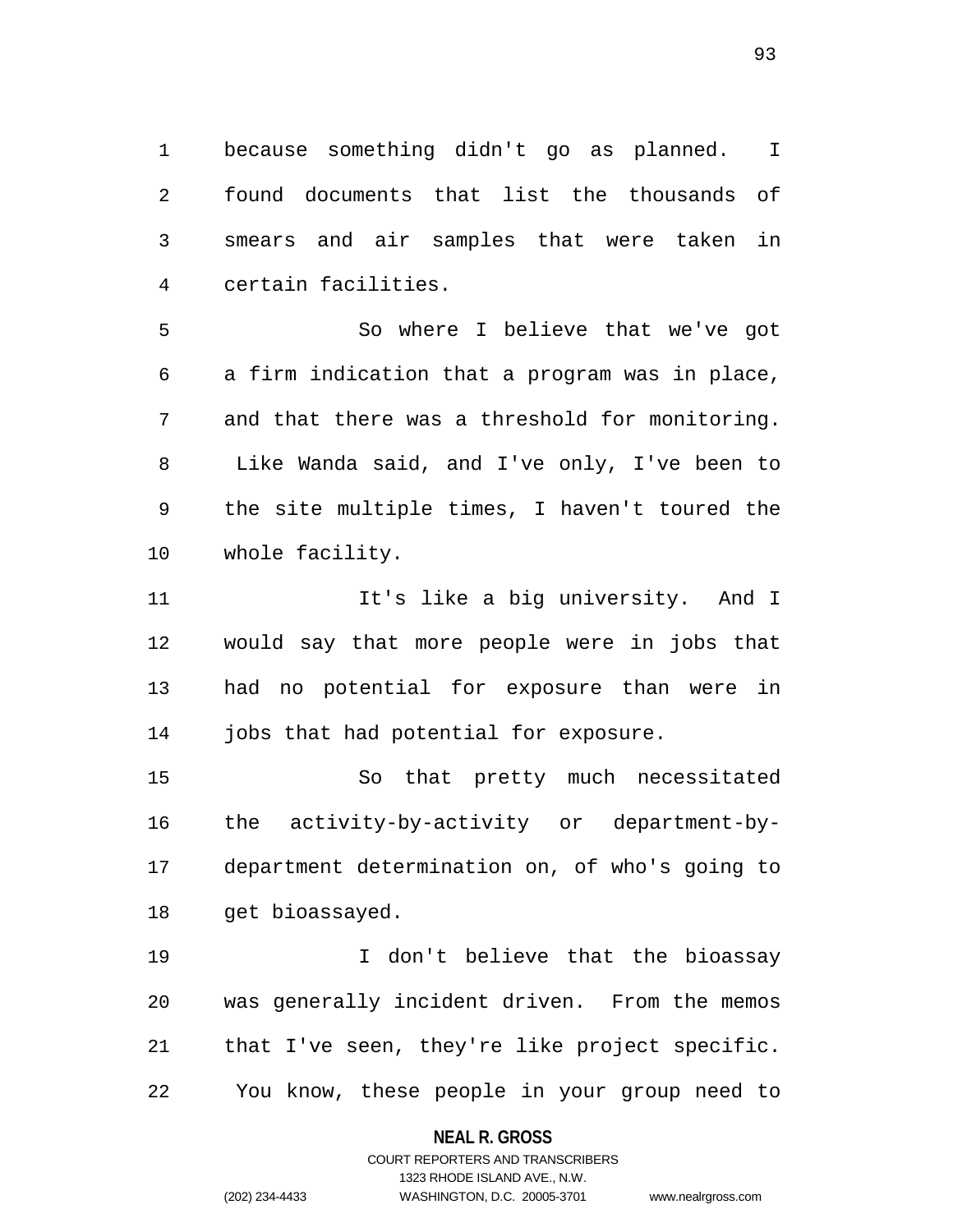1 be whole body counted.

2 It's not because it was an 3 incident, it's because these people need to be 4 whole body counted. And then we believe that 5 this monitoring was done, but I can't prove it 6 until 1980. 7 Nothing before then, even though I 8 believe that these people were monitored, I 9 just can't prove it because the documents just 10 weren't there. 11 So that's why I don't know of many 12 other options other than falling back on the 13 empirical data when somebody says they should 14 be monitored and then we find out that they, 15 in fact, were monitored. 16 That's where we are with, again, 17 that's just kind of just banging on that, but 18 coming up with a 1980, date. 19 MS. ROBERTSON-DEMERS: Grady, this 20 is Kathy DeMers, I had another request for 21 you, back under, I guess, Item B. 22 MR. CALHOUN: B as in boy?

**NEAL R. GROSS**

COURT REPORTERS AND TRANSCRIBERS 1323 RHODE ISLAND AVE., N.W. (202) 234-4433 WASHINGTON, D.C. 20005-3701 www.nealrgross.com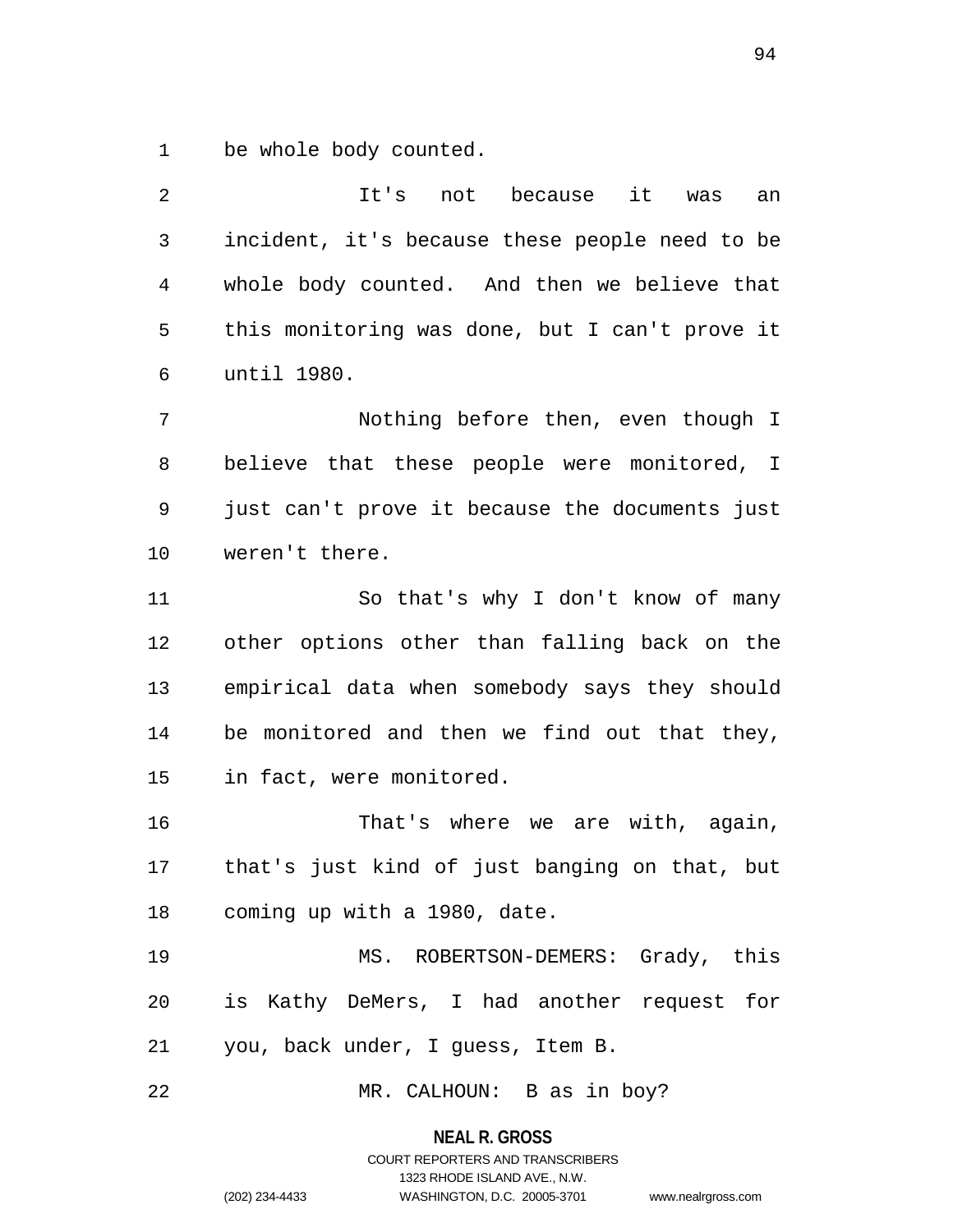1 MS. ROBERTSON-DEMERS: Yes. 2 MR. CALHOUN: Okay. 3 MS. ROBERTSON-DEMERS: You said 4 that you looked at eight employees? 5 MR. CALHOUN: Oh, okay, yes, I 6 didn't even get to there yet, but go ahead, 7 continue that. 8 MS. ROBERTSON-DEMERS: And you 9 looked at their CATI interview and determined 10 whether they had mentioned that, whether a 11 bioassay was collected or whether they had 12 participated in whole body counting. 13 MR. CALHOUN: Yes. 14 MS. ROBERTSON-DEMERS: And my 15 question for you was whether you could give us 16 the NIOSH ID number for those? 17 MR. CALHOUN: Sure. 18 CHAIR BEACH: We jumped ahead a 19 little bit to B. Is there anything else under 20 A that we have not covered? 21 MR. FITZGERALD: Well, again, I'd 22 like to have this discussion on the, how the

> **NEAL R. GROSS** COURT REPORTERS AND TRANSCRIBERS

> > 1323 RHODE ISLAND AVE., N.W.

(202) 234-4433 WASHINGTON, D.C. 20005-3701 www.nealrgross.com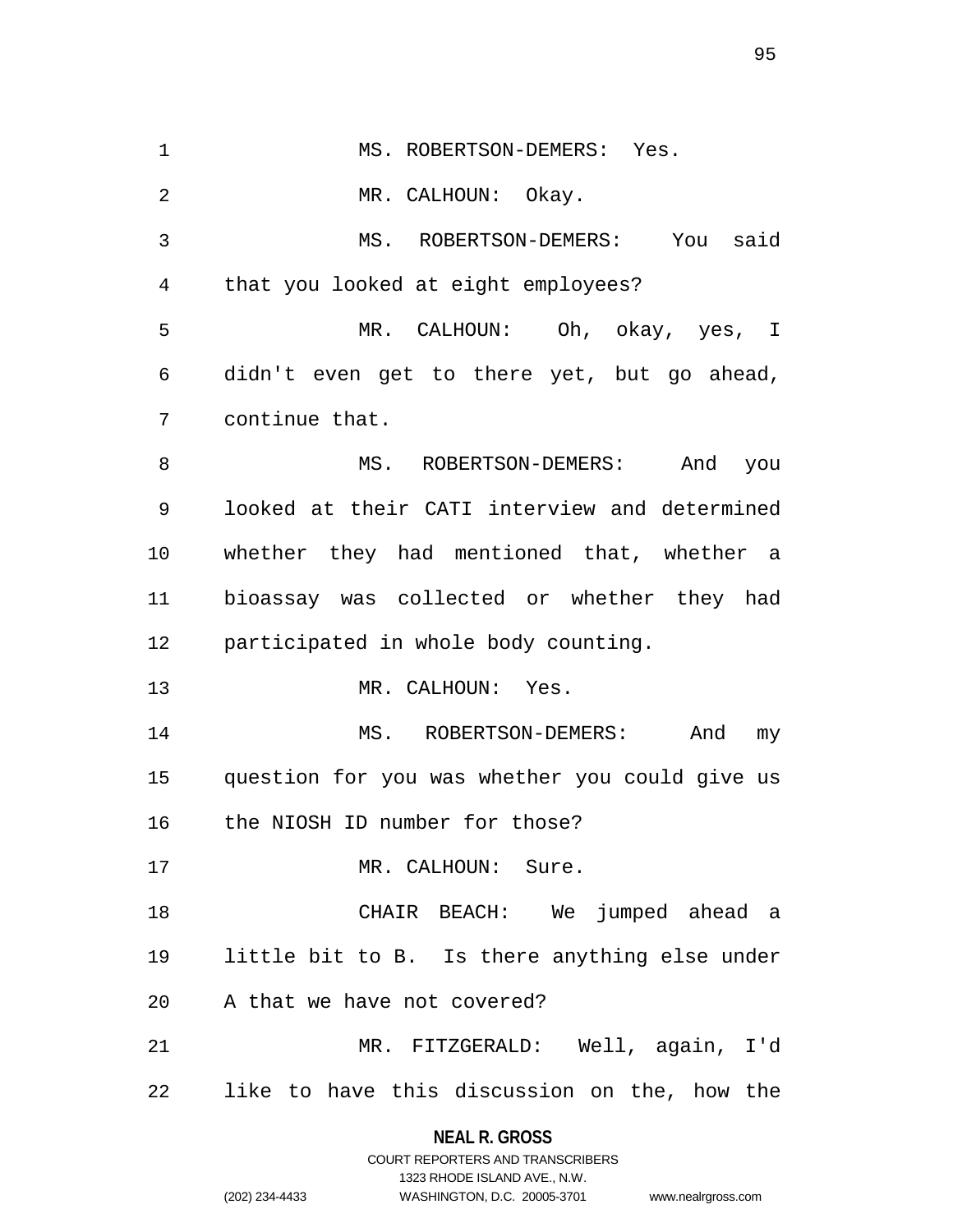1 coworker approach is going to be done at 2 Brookhaven. Just like it seems like it's a 3 threshold question that the worker has to 4 address at some point.

5 I know, based on the last Work 6 Group Meeting you had said, Grady, that you 7 have not addressed that, but I think just to 8 hear from you what the plans are, what your 9 sense of it is? Is it a matter of waiting for 10 Brookhaven to sort of get to some point of 11 records completeness before you look at it? 12 Or, are you looking at it now and 13 you have some initial thoughts on it? 14 MR. CALHOUN: It's on the list, but 15 it's pretty far down on the list. I know that 16 we've recently received a big bunch of tritium 17 data and other urinalysis data with thousands 18 and thousands and thousands of entries. 19 Those are for later years, though.

20 I want to say that those are like in the 21 '90s.

22 MR. FITZGERALD: Ninety's.

#### **NEAL R. GROSS**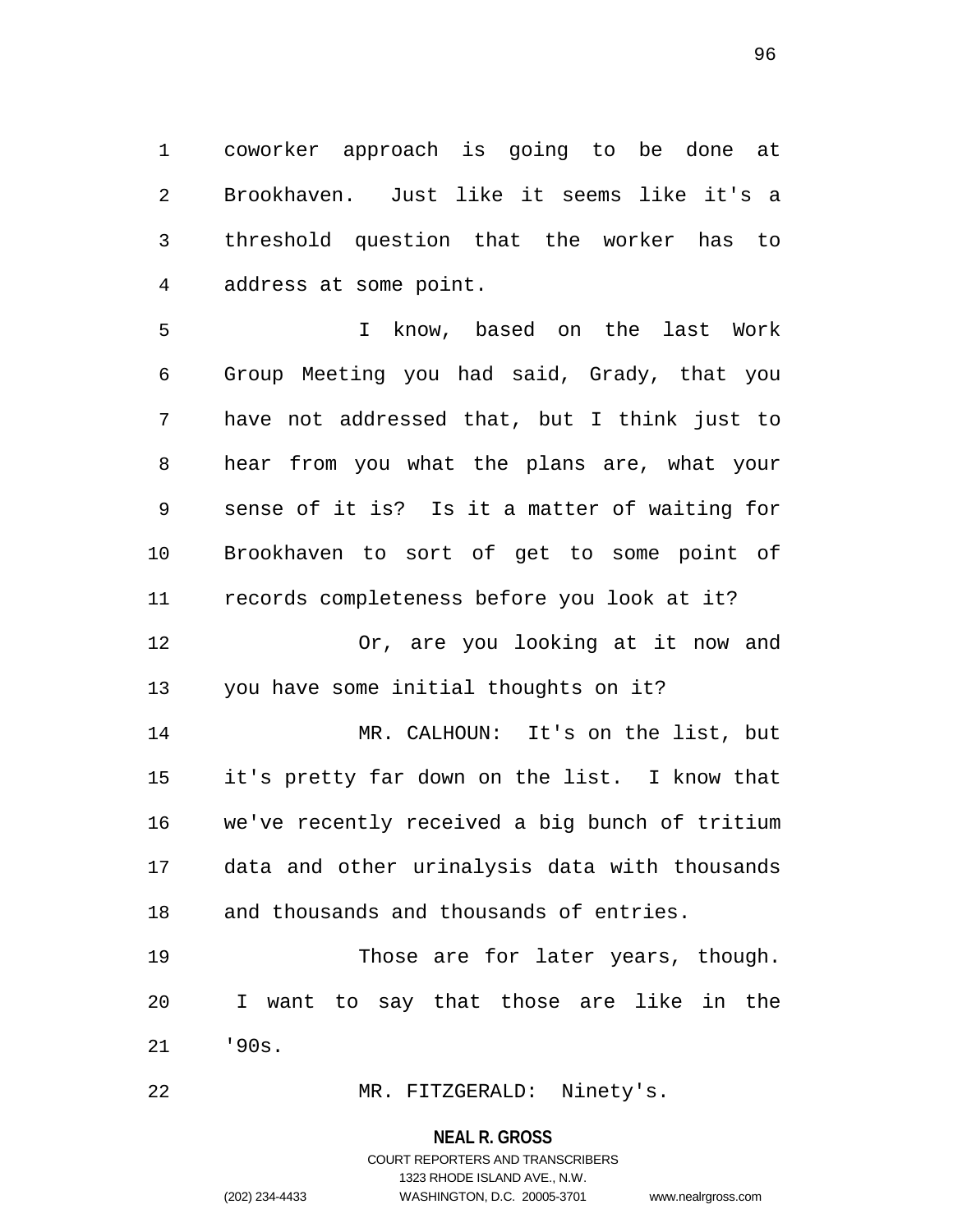1 MR. CALHOUN: Yes. But they were, 2 I'm told that using the term database is not 3 appropriate, it's a list of intakes and 4 results. So it's not as easy to wade through 5 as some other things.

6 But I think that we'll look at 7 that. Certainly, right now, if somebody that 8 worked past the '90s, or past the '80s, is 9 working in a job that doesn't seem to, they 10 don't have any dosimetry at all, we assign 11 ambient for internal and external.

12 I'll have to look back and see what 13 the thoughts are for coworker, I don't know 14 for sure on that one.

15 MR. FITZGERALD: Because, yes, the 16 other thing too, I guess based on the last 17 Work Group meeting, you know, the status of 18 the DOE efforts. DOE -- the Brookhaven Lab 19 efforts to bring these records together, you 20 weren't able to get a handle on, you know, how 21 they felt or even what their spreadsheet 22 looked like at this stage, because of their

### **NEAL R. GROSS**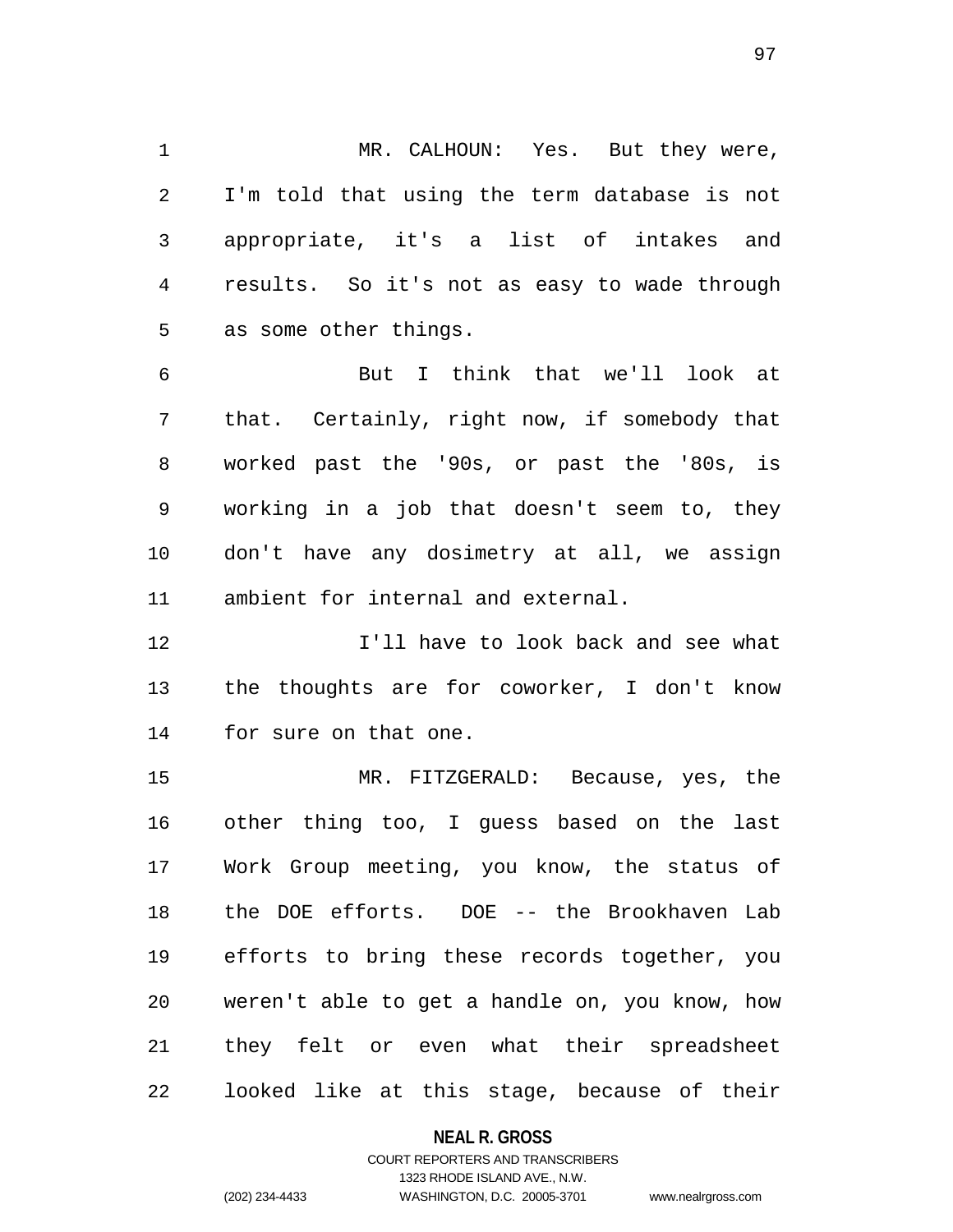1 Privacy Act concerns.

2 Which puzzled me a little bit, and 3 I guess, you know, as I understand it, 4 government-to-government, we're all one 5 government. That should not be an issue and 6 I'm kind of puzzled why they would be citing 7 Privacy Act to another federal agency. 8 MR. CALHOUN: Well, you know, on 9 the same thing they gave us all this data just 10 now, and that's not of claimant's either. So, 11 it's kind of -- 12 MR. FITZGERALD: I'm puzzled by 13 that. I think the notion of how complete do 14 they think it is and what their spreadsheet 15 looks like. It should be accessible by NIOSH 16 and I think Greg needs to address that. 17 Because, you know, I think this 18 whole question about what are we dealing with 19 as far as the body of records. This is so 20 central to this Work Group and what you're 21 doing, that you almost have to know that.

22 MR. CALHOUN: Right.

**NEAL R. GROSS**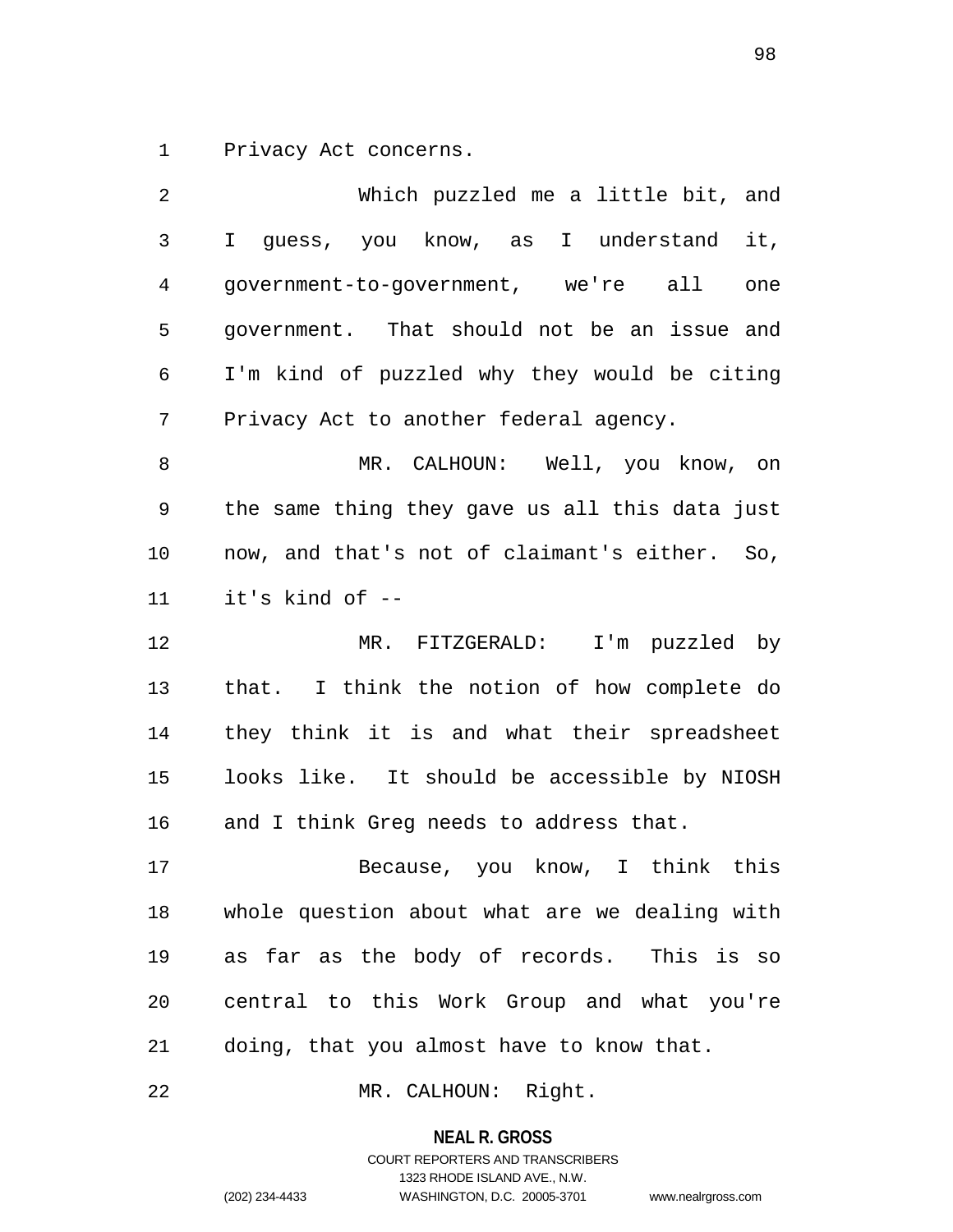1 MR. FITZGERALD: And that would 2 also inform this question about are we on 3 stable ground for a coworker thing, for those 4 facilities that really require it.

5 Again, I think it's going to be 6 facility specific and time period specific. 7 Because I think that the, you know, whether 8 it's the reactor, certain time periods, maybe 9 certain, maybe high flux beam reactor.

10 You know, there's certain 11 facilities where you would probably want to 12 have a pretty good sense that the distribution 13 of dose is such that you could use that for 14 workers that claimed they worked there during 15 that time period. But I don't know how you 16 can get there without knowing whether or not 17 the lab is, has what they have or, you know, 18 that part of it, I think.

19 So I would say that would be one 20 question as to reach resolution as to where 21 they stand as far as retrieving what records 22 they have --

### **NEAL R. GROSS**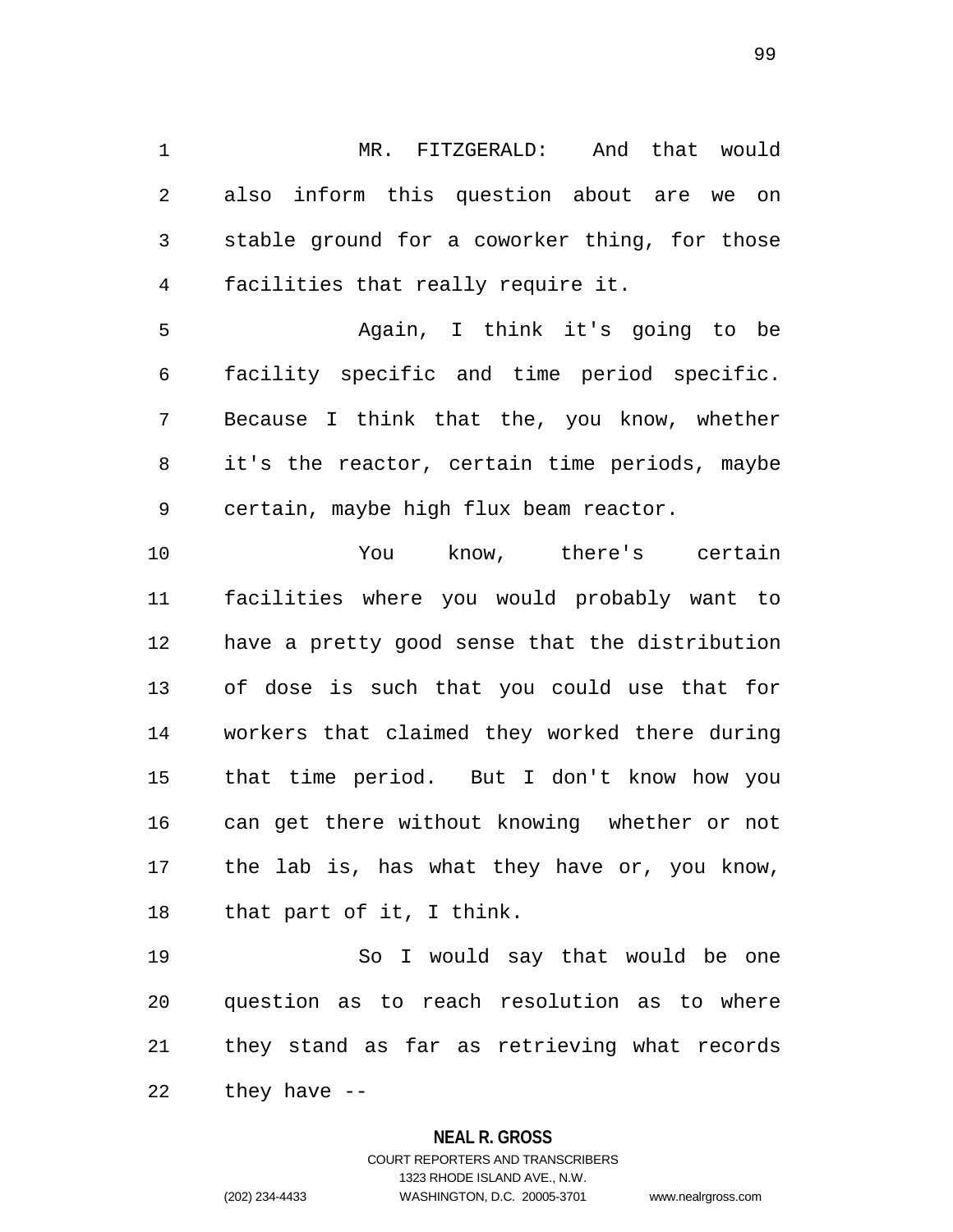1 MR. CALHOUN: Where BNL stands? 2 CHAIR BEACH: Well, and what have 3 you done to retrieve records and what are you 4 planning to do in the future?

5 MR. CALHOUN: There's, well, we've 6 gotten these two big data dumps recently, and 7 we've had our folks go through all of those, 8 in link, by name, any of the data. So, even 9 if Brookhaven weren't to give us that 10 information, we will have that link to those 11 individuals.

12 We're also going to go through the 13 process, like I just, just the other day I 14 found, it was 420 pages of termination 15 urinalysis over multiple years.

16 And we're going to link those by 17 name too, to any claimant that comes in, just 18 as a stopgap measure in case we're not getting 19 the right information.

20 That will help people prior to 21 1982, because we won't just say, oh, we can't 22 assign any dose. If we've got some dose for

> **NEAL R. GROSS** COURT REPORTERS AND TRANSCRIBERS

> > 1323 RHODE ISLAND AVE., N.W.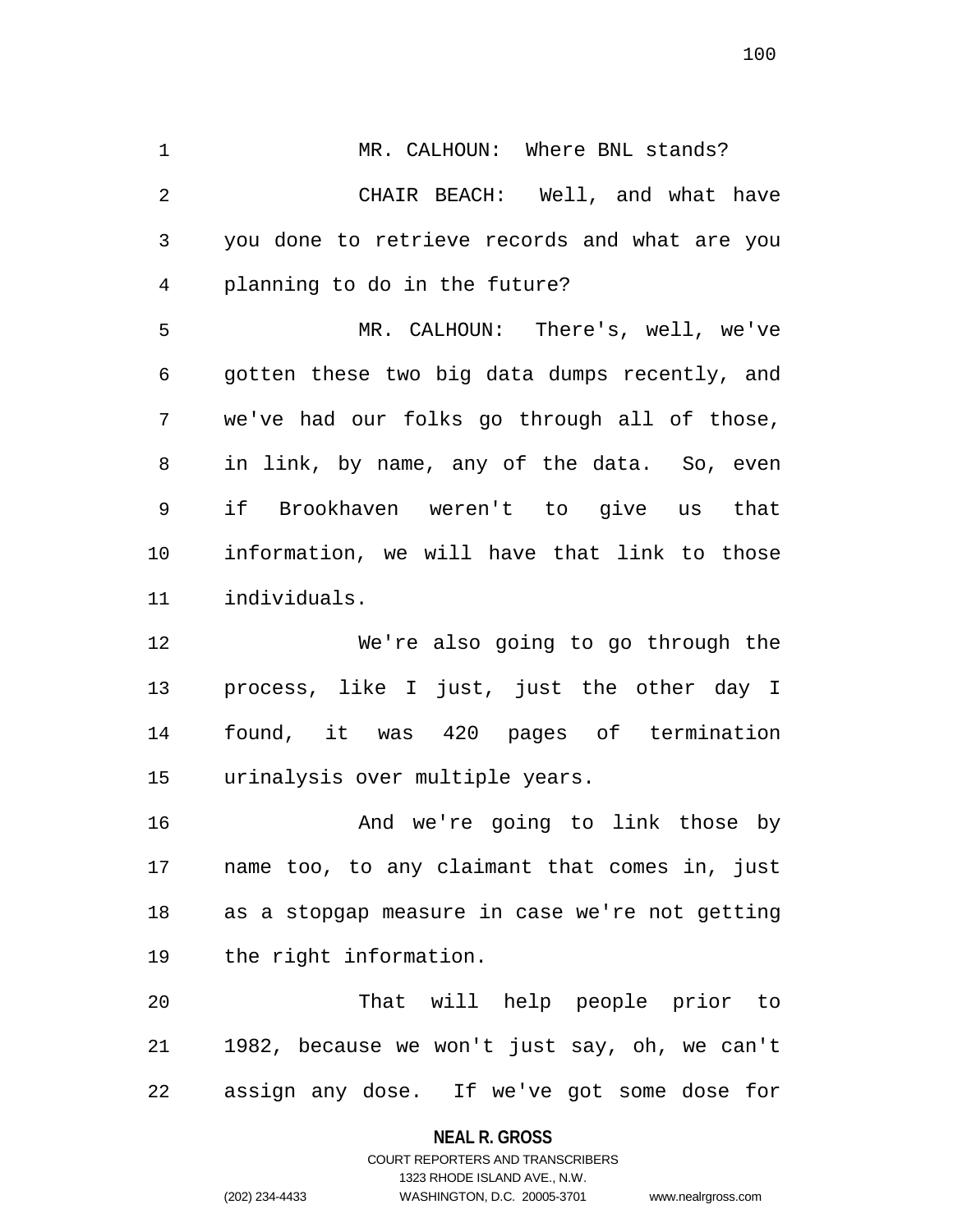1 people in the SEC period, and they've got skin 2 cancer or whatever, we'll be able to assign 3 some dose based on that, too.

4 So, it is certainly an evolving 5 process. But, you know, I do feel confident 6 and comfortable with 1980. Everything that 7 I'm looking at actually makes me more 8 comfortable with that. And I think Brookhaven 9 certainly needs to get on board with their 10 record retrieval, it will make it easier for 11 them.

12 CHAIR BEACH: So everything that 13 you've looked at, is that previous to the data 14 dump, stuff that we have had access to, or is 15 it stuff that you still --

16 MR. CALHOUN: The data dump is 17 after, so it doesn't --

18 CHAIR BEACH: That is not making 19 you uncomfortable.

20 MR. CALHOUN: Well, no, it's not 21 making me uncomfortable, it's just from 22 digging into this and writing my responses to

### **NEAL R. GROSS**

### COURT REPORTERS AND TRANSCRIBERS 1323 RHODE ISLAND AVE., N.W. (202) 234-4433 WASHINGTON, D.C. 20005-3701 www.nealrgross.com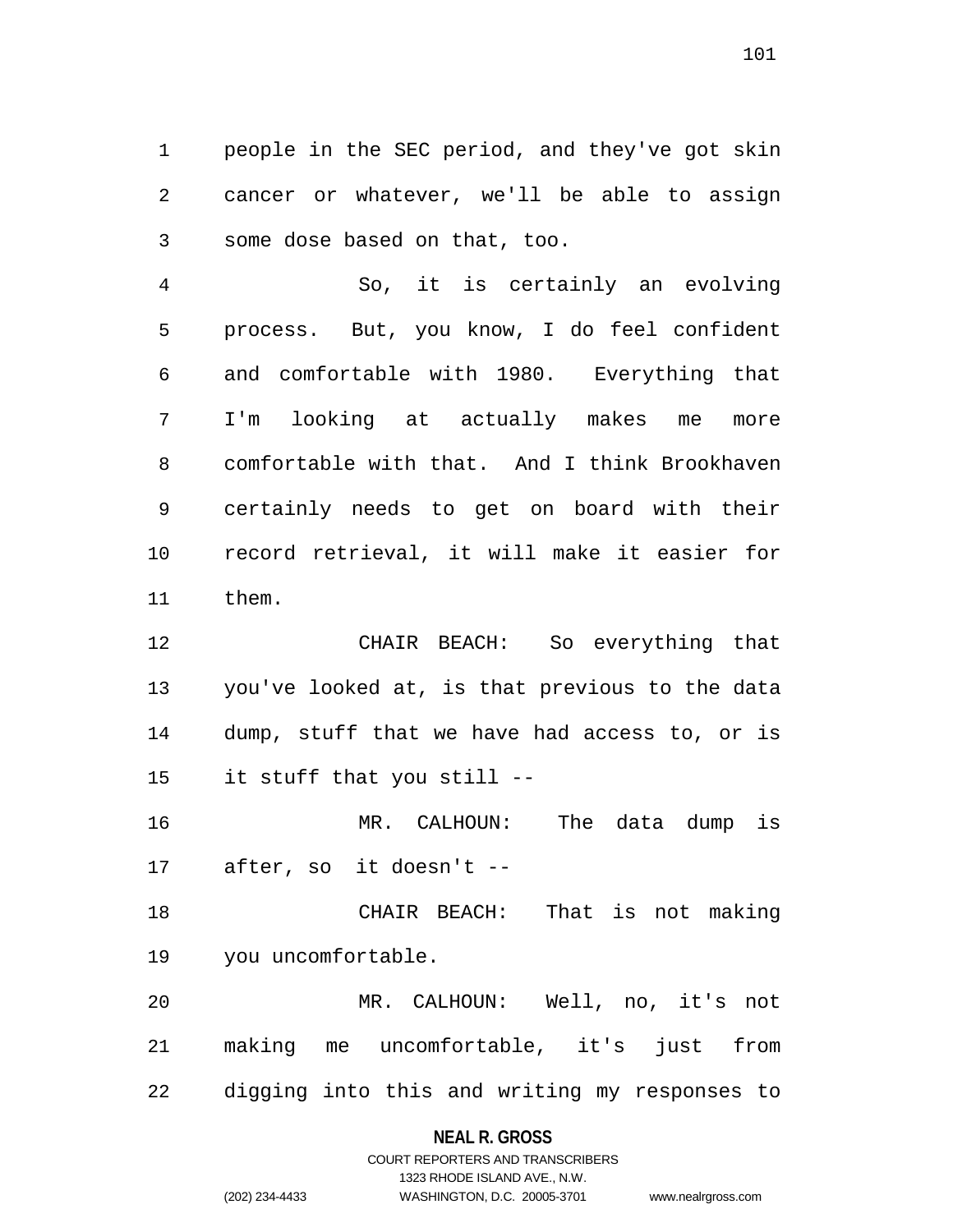1 these questions, it's just, I feel like we've 2 got the memos and things that say the process 3 is in place.

4 We've got numbers that say, you 5 know, monitor people if they have a potential. 6 We've got, you know, I've got another memo 7 that says if there's excess contamination, 8 monitor these people.

9 I've got memos that show that 10 somebody, because they had a high external 11 dose, we did a whole body count on them.

12 So, it seems like they were very 13 attentive in what they did and the whole 14 records retrieval thing is what we have to 15 evaluate.

16 And that's why, prior to 1980, I 17 just, you know, I can't say with as much 18 confidence that we have all of the records 19 available for those individuals, as I can 20 after.

21 CHAIR BEACH: Well, and I read 22 those same memos and I do agree they said we

# **NEAL R. GROSS** COURT REPORTERS AND TRANSCRIBERS 1323 RHODE ISLAND AVE., N.W.

(202) 234-4433 WASHINGTON, D.C. 20005-3701 www.nealrgross.com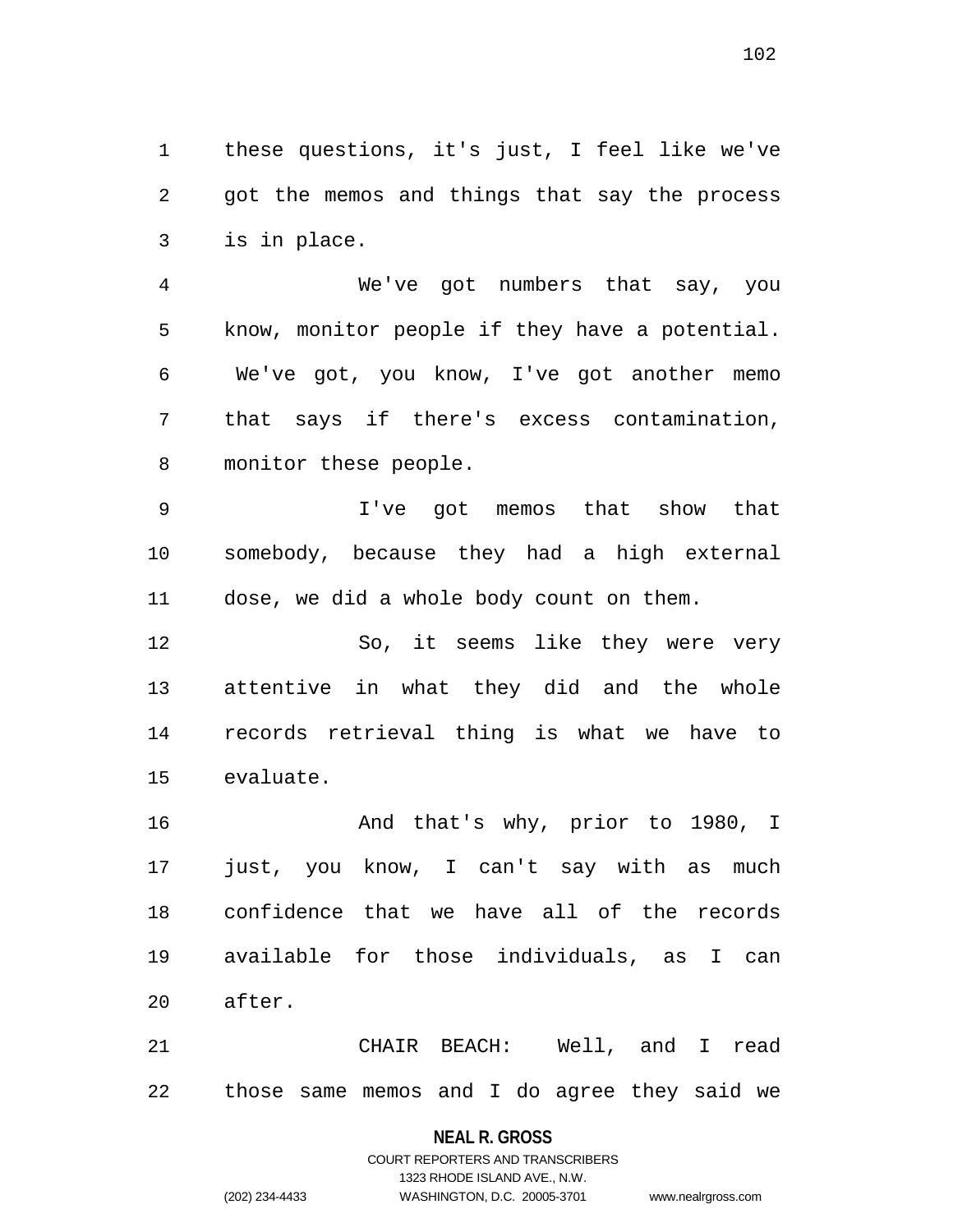1 have to centralize the records in October, and 2 I'm not clear that two months later it was 3 actually accomplished.

4 I think the only way that I can 5 evaluate that, is when somebody is supposed to 6 get a whole body count, and they say this 7 person has to get a whole body count. If I 8 can find that whole body count, I've got it.

9 It doesn't matter if they were 10 centralized or not. If I'm getting the data 11 that I need to get, that's what's important.

12 MR. FITZGERALD: Yes, I think one 13 thing we have to do is separate the commentary 14 from the time from what you're doing in terms 15 of empirically establishing that you have 16 retrievability.

17 Because I read the memos, you know, 18 I've looked at some of the documentation and 19 it sort of suggests that things were moving in 20 a good direction, that they got it.

21 But, as far as whether that 22 actually manifested itself, you know, actual

#### **NEAL R. GROSS**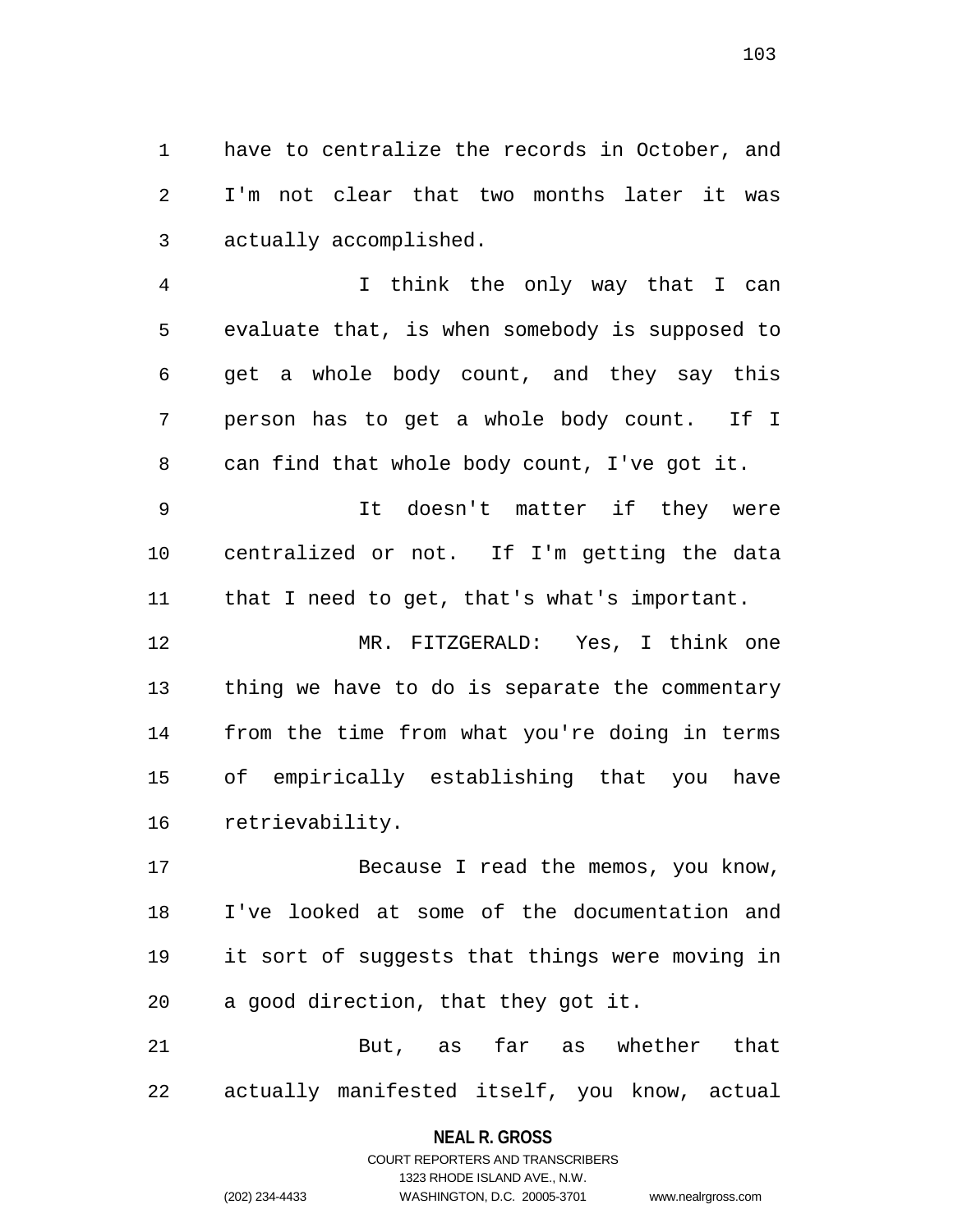1 adequate records that can be used, I don't 2 know if you can make that leap.

3 But the retrievability testing that 4 you're doing I think is probably the only 5 avenue that's left to you. The concern I have 6 is that, it's empirical.

7 T mean it's sort of saying, okay, 8 you know, I've picked 1980 because, you know, 9 the Gestalt of all these documents seems to 10 suggest that was as good as any date.

11 And I've, like we were talking to 12 interviewees and I said, well, what about '79? 13 What about '82? And they're saying, oh, that 14 sounds just as good, too.

15 So, you know, but you know, the 16 stakes are pretty high by drawing that line in 17 terms of claimants and what not. And so I 18 think the care that must be taken is okay.

19 If empirical, given the state of 20 records, is what you've got, then I'd 21 certainly be interested in the ongoing 22 experience with the claims that are going in

### **NEAL R. GROSS**

### COURT REPORTERS AND TRANSCRIBERS 1323 RHODE ISLAND AVE., N.W. (202) 234-4433 WASHINGTON, D.C. 20005-3701 www.nealrgross.com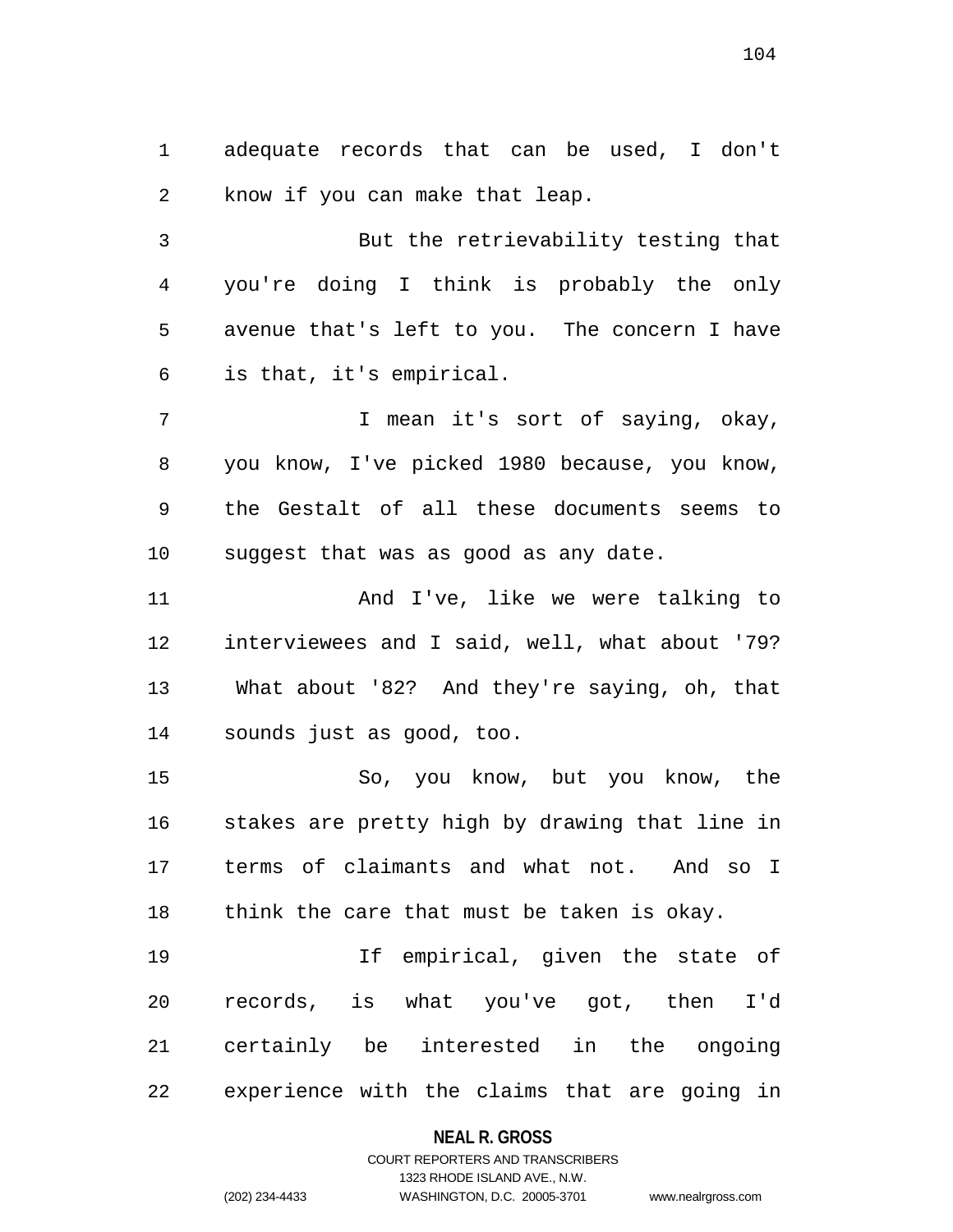1 on one hand, and also trying to pin down 2 better, you know, Kathy mentioned when they 3 were transitioning from paper records to 4 electronic records.

5 They stopped filing things in the 6 personnel files. And, based on the interviews 7 we had, you know, data got lost just because 8 it was disturbed by this handoff between one 9 system and another.

10 They just didn't do that. Now, in 11 the Evaluation Report, I mean that is actually 12 highlighted. And it was portrayed a little 13 softer in a sense that, from the '70s and 14 '80s, limited electronic record keeping was, 15 I'm reading from Page 49 of the ER.

16 Was started for some BNL monitoring 17 data sets. BNL's decision to leave the 18 electronically reported data stored as such, 19 tresulted in a somewhat reduced use, in 20 parentheses, and completeness of individual 21 file folders.

22 That is, although electronically

**NEAL R. GROSS**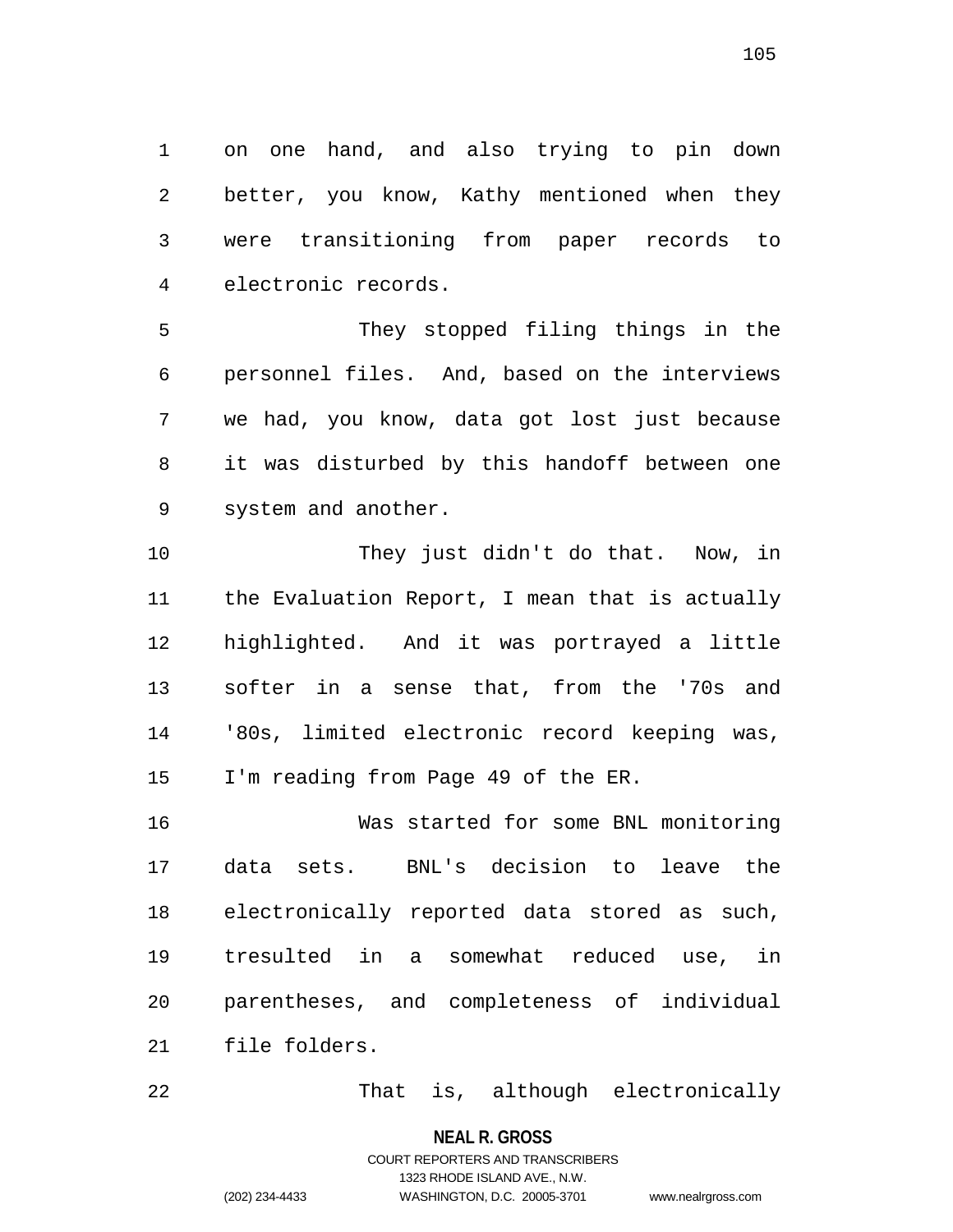1 reported data are available, hard copies of 2 this information were not typically placed 3 within the individual file folders, during 4 this period.

5 So, you know, that's how, you know, 6 that was characterized. But we talked to the 7 HPs that had knowledge of that, they felt, 8 yes, data got kind of lost in that shuffle.

9 And this is the early '80s. So 10 even there we have a completeness question. 11 So I think it comes back to retrievability is 12 one tool and there's some questions about the 13 completeness of the data, you know, quite 14 apart from retrievability.

15 You can retrieve something but if 16 you're retrieving an incomplete set of data, 17 then you're going to be facing dose 18 reconstruction on an incomplete set of data.

19 So I think the completeness issue 20 comes into that. So retrievability is a 21 process. Can you get something when you ask 22 for it for an individual?

#### **NEAL R. GROSS**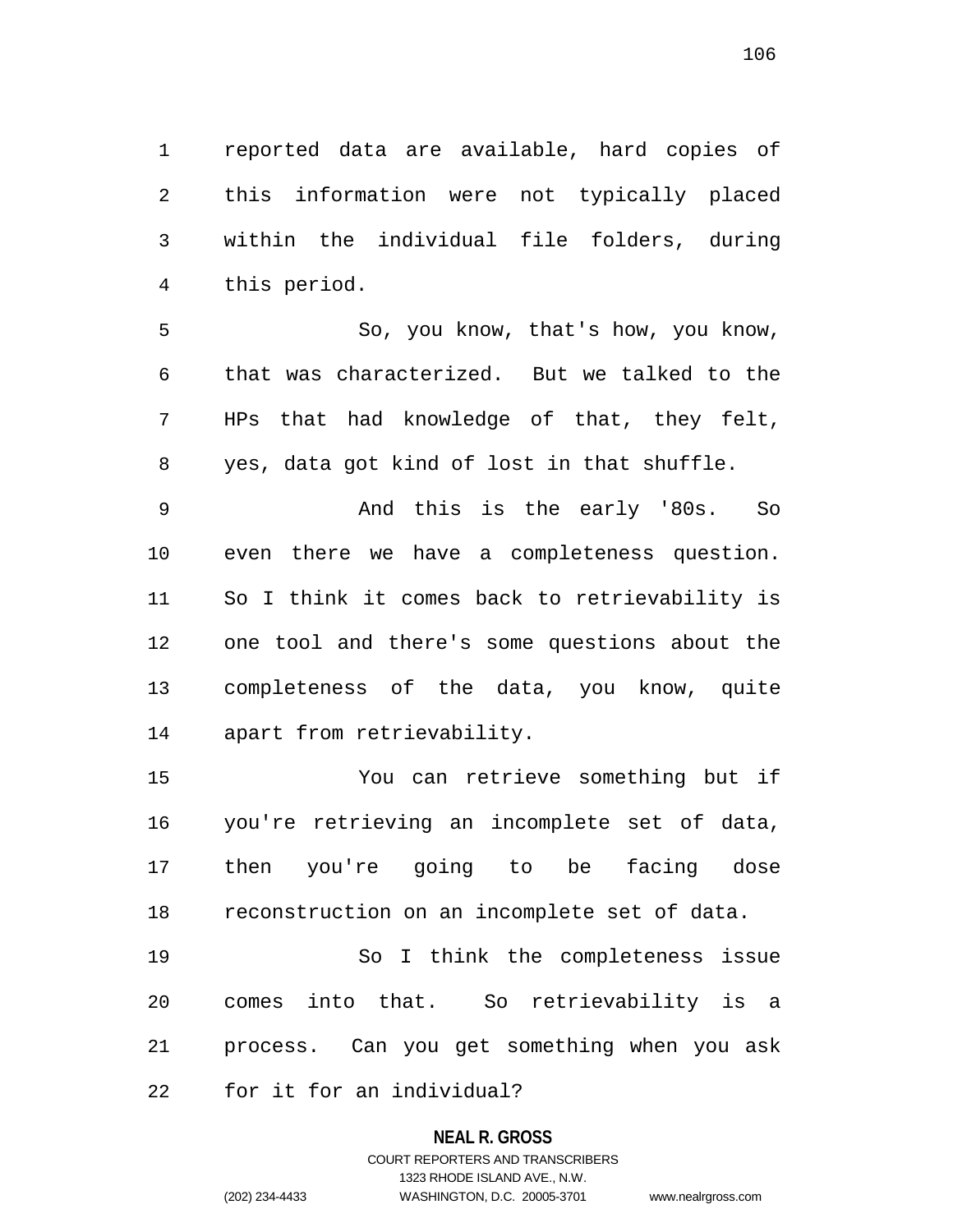1 That answers one question but it 2 doesn't answer all the questions. It says, 3 you know, are you retrieving something that 4 is, in fact, adequate. And that part of it I 5 think we still have to go back to the records, 6 themselves, and try to establish how complete 7 they are.

8 MR. CALHOUN: That's a tough 9 question. I didn't say it's complete.

10 MR. FITZGERALD: It's a tough 11 question.

12 MR. CALHOUN: But I mean even 13 today, even today --

14 MR. FITZGERALD: It is, but Grady, 15 I'll concede, but Brookhaven, Brookhaven, you 16 know, we know that is a big question because 17 as of two years ago, they had no idea what 18 records they had and whether they could, in 19 fact, get those records in one place.

20 And maybe it's a little better now, 21 I haven't talked with them in about a year and 22 a half on that question.

#### **NEAL R. GROSS**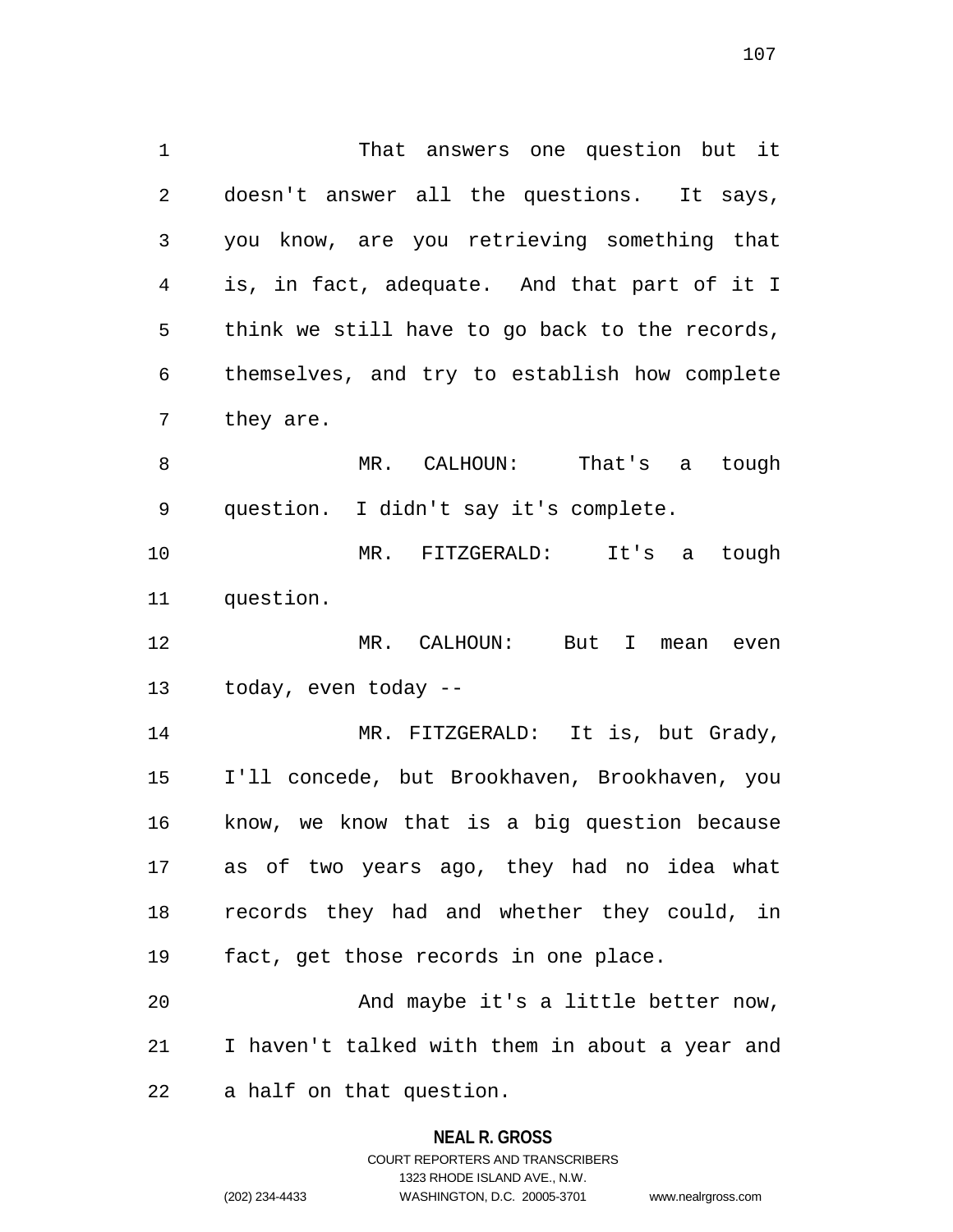1 But, think about it for a second. 2 They had no idea what records they might have. 3 And they were in the process of trying to 4 figure out by knocking on doors and going -- 5 MR. CALHOUN: Oh, I agree, I agree. 6 MR. FITZGERALD: So, in those 7 circumstances, we have to attempt an answer. 8 MR. CALHOUN: Sure. 9 MR. FITZGERALD: Because if the 10 answer is we still don't know, then I think 11 the Work Group has to grapple with that. And 12 if we don't, if DOE and Brookhaven doesn't 13 really know and it is the best they can do, is 14 that good enough? 15 I think that judgment still has to 16 be made. And, you know, I think everything 17 has been done from your part, whether it's 18 retrievability of documentation, but I think 19 that last question is still hanging out there. 20 MR. CALHOUN: Well, one of the 21 things that we can, at least I like to hang my 22 head on, is you know, I'll go back to the fact

> **NEAL R. GROSS** COURT REPORTERS AND TRANSCRIBERS

> > 1323 RHODE ISLAND AVE., N.W.

(202) 234-4433 WASHINGTON, D.C. 20005-3701 www.nealrgross.com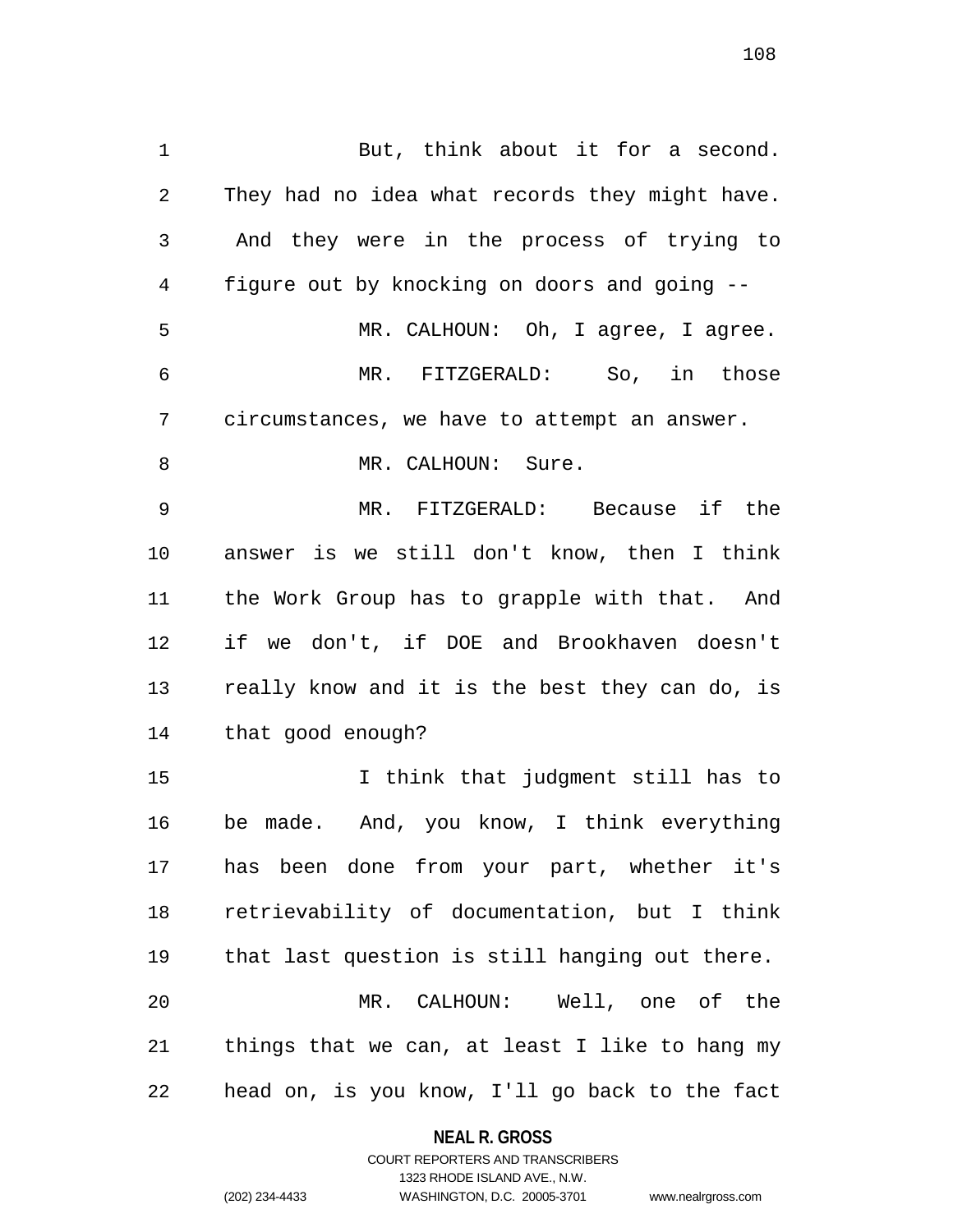1 that, I do put a little credence on the memos 2 and the interviews.

3 And I've got something that says we 4 have a program, I've got people that agree 5 we've got a program. I do the empirical 6 review to see retrievability.

7 Now, we've also got some, I'll call 8 them annual summaries, of the whole body 9 counts and urinalysis and what not that was 10 taken over, by year, over the years.

11 And you'll see that what happened 12 is the urinalysis fell down to pretty low, 13 with the exception of tritium. And the whole 14 body counts kind of took over.

15 So, that follows exactly what we're 16 seeing. So it kind of makes me think that, 17 you know, we're getting the data from the '80s 18 on, that exists.

19 You know, I was talking to you 20 about this one earlier, is that I've got other 21 annual reports that say, you know, in all of 22 1986, and they're for several different years,

#### **NEAL R. GROSS**

# COURT REPORTERS AND TRANSCRIBERS 1323 RHODE ISLAND AVE., N.W. (202) 234-4433 WASHINGTON, D.C. 20005-3701 www.nealrgross.com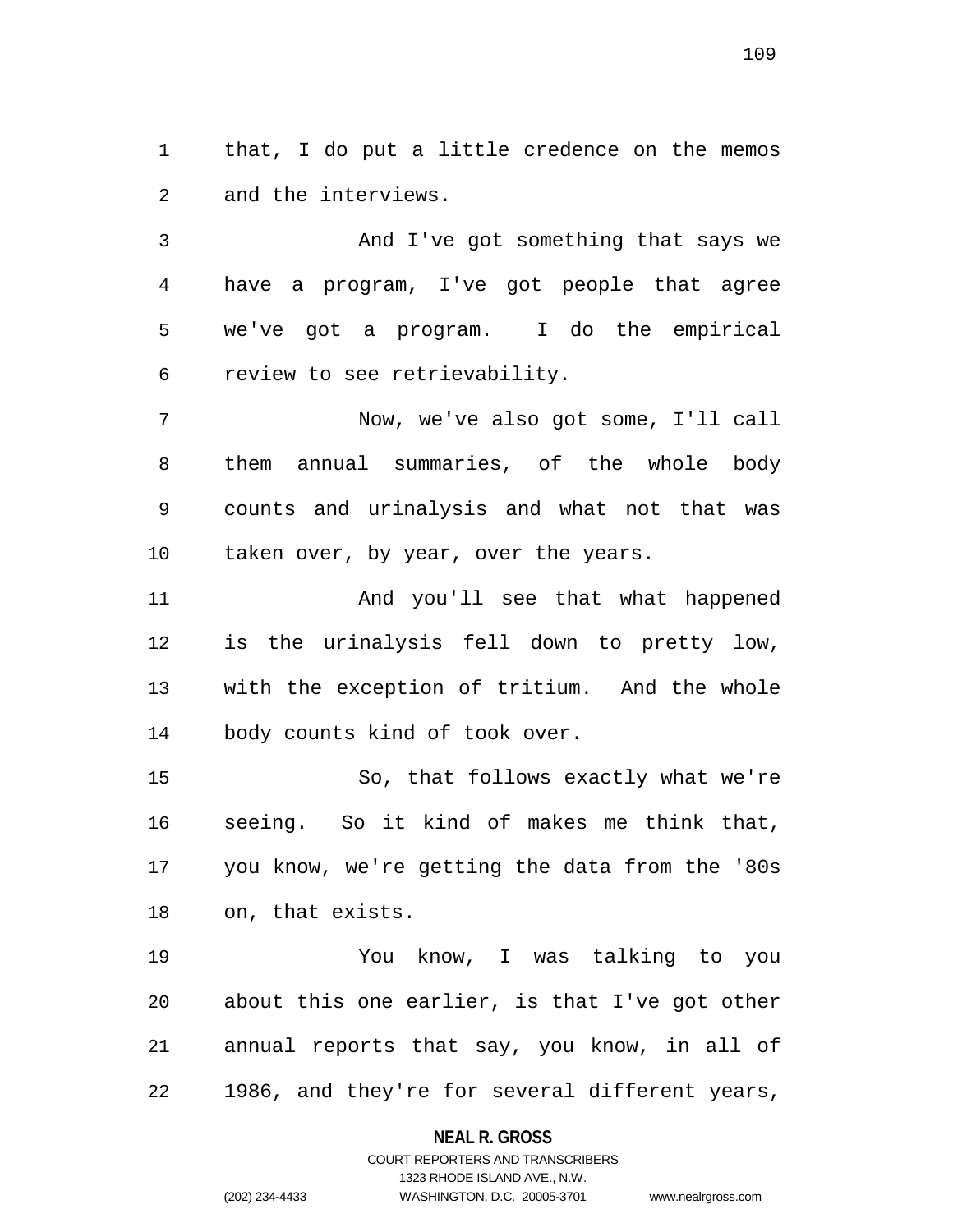1 there's been, you know, all bioassay results 2 taken have been zero or less than, the result 3 and the dose less than that required to be 4 reported to the Department of Energy.

5 I mean all of them, for the entire 6 site. So, we know that this was a pretty low 7 dose site, but that's not the issue. The 8 issue is were they monitoring people and can 9 we get the records.

10 CHAIR BEACH: Ted, did you have 11 something?

12 MR. KATZ: I just was thinking 13 maybe a path forward. Because the 14 conversation keeps washing back and forth 15 between general and, you know, in other words, 16 BNL as a monolith versus the specific 17 operations.

18 And we know that it's different 19 requirements for these different operations in 20 these different facilities. So I just 21 wondered whether you couldn't just take, say, 22 as a sample, a sample of say eight or ten

**NEAL R. GROSS**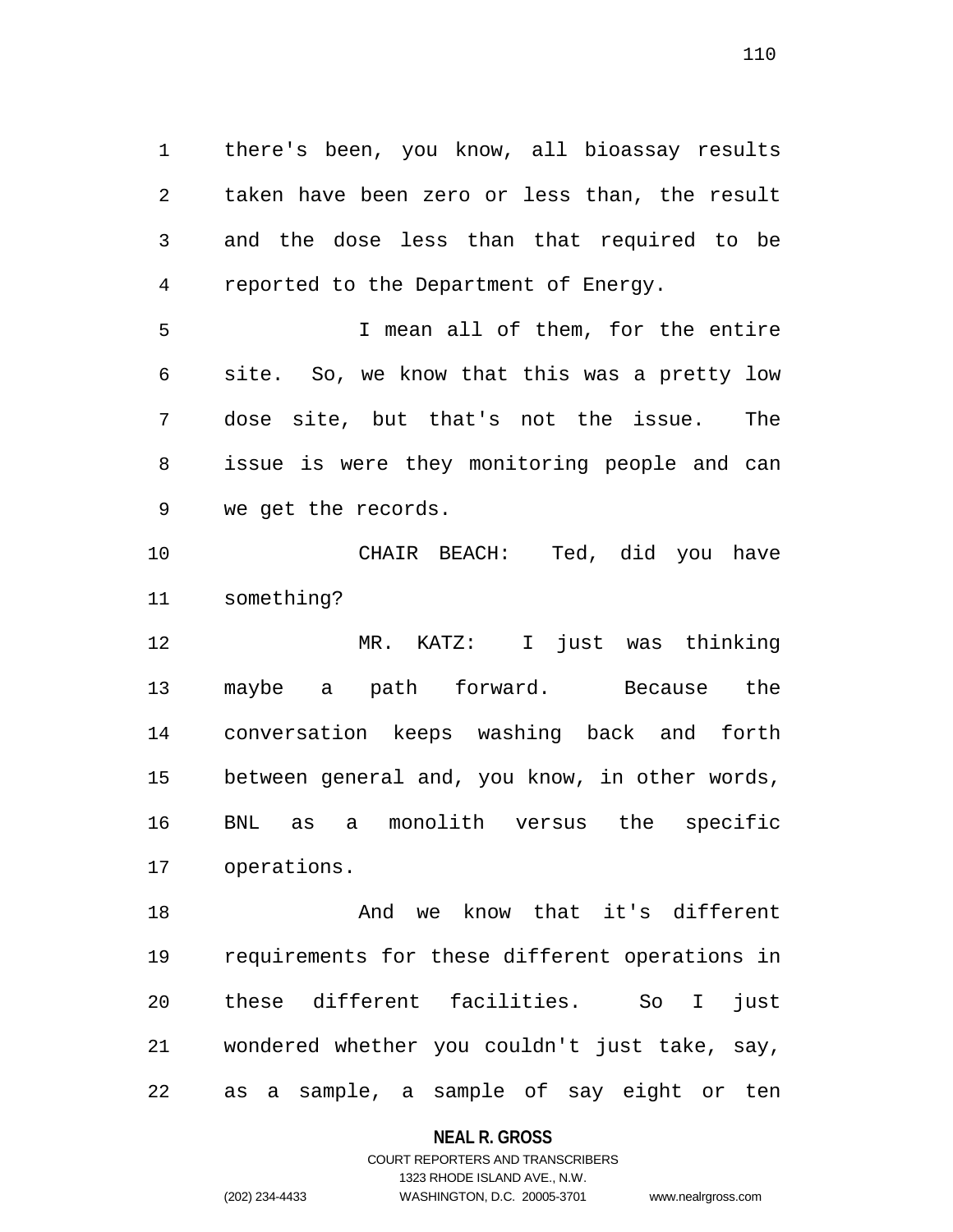1 operations where you know some folks, you 2 would have concerns about exposure at those 3 operations.

4 And then, so use those to drill 5 down and then do the empirical testing for 6 those operations and see, you know, can we for 7 these workers, can we actually do a coworker?

8 Do we need to do coworker dose 9 reconstruction, because we don't have the 10 records. And, if so, how do we do it for 11 those eight or ten operations so that you're 12 then specifically getting at this issue 13 because BNL is not a monolith.

14 And if you're just sort of sampling 15 randomly, you know, 20 or 40 or 80 cases, but 16 they cover every operation and everything, 17 you're not getting very deep into answering 18 the question for this project that occurred in 19 this building.

20 You know, anybody who was involved 21 with that, can we do that dose reconstruction? 22 MR. FITZGERALD: And that's kind of

#### **NEAL R. GROSS**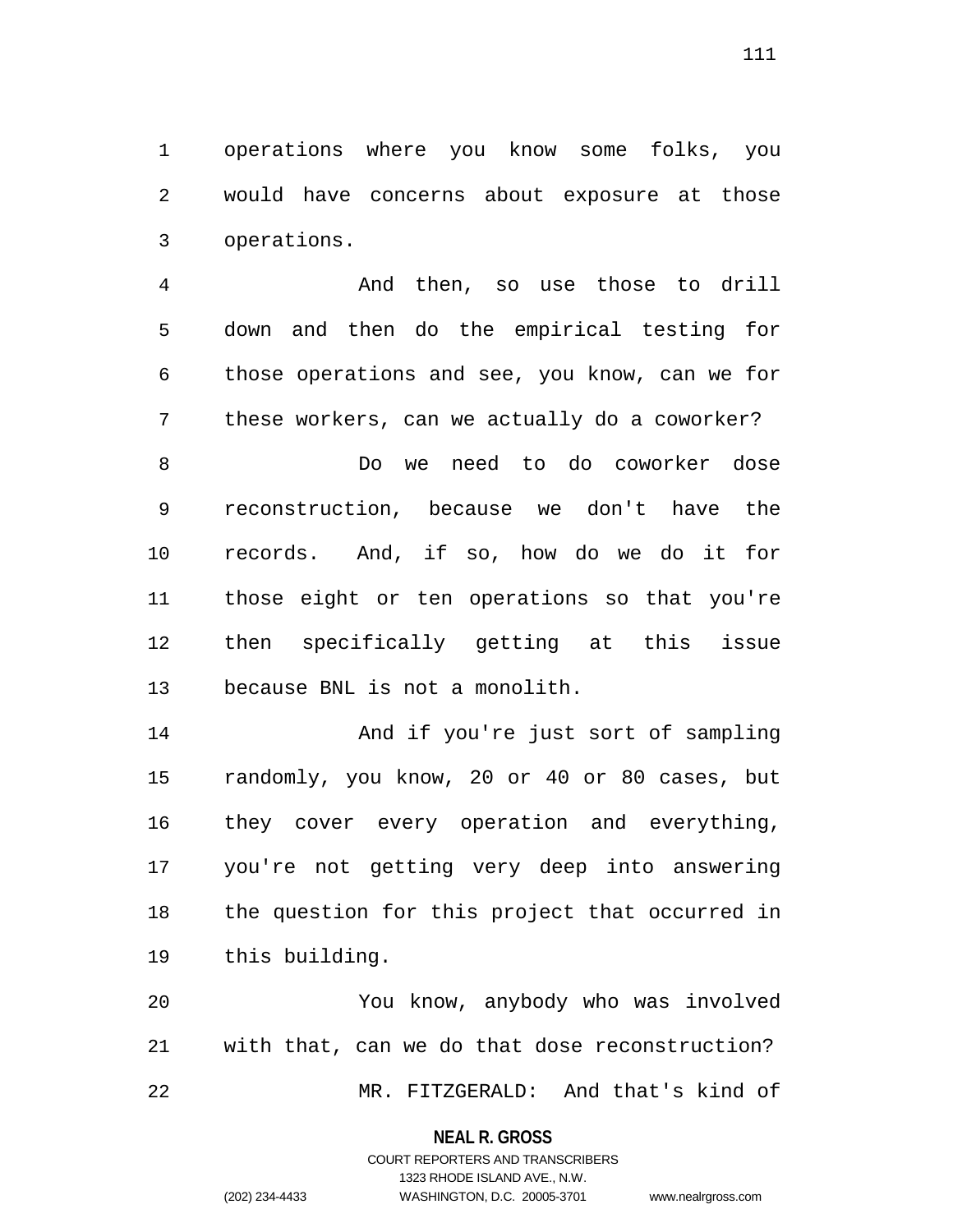1 what I'msuggesting. Is that whether NIOSH, 2 Grady, was in a position to have sufficient 3 records for those facilities in those time 4 periods.

5 And I think your answer was it was 6 still flooding in. And what I'd tell the Work 7 Group is this is a work in progress. So we're 8 kind of in an interesting position.

9 Most sites you sort of have the 10 data and you're just trying to judge the 11 accuracy of data. Here, it's not clear how 12 adequate it is, because it's a moving target.

13 And what we're going by on the ER, 14 you know, we kind of, we are focused on the 15 Evaluation Report and going from there. The 16 Evaluation Report singled out January 1st, 17 1980, based on a couple of memorandum and an 18 empirical test sort of to corroborate those 19 memorandum that was based on two out of two in 20 1980.

21 MR. CALHOUN: I don't have nothing 22 to do with the ER, by the way, that was

> **NEAL R. GROSS** COURT REPORTERS AND TRANSCRIBERS

1323 RHODE ISLAND AVE., N.W. (202) 234-4433 WASHINGTON, D.C. 20005-3701 www.nealrgross.com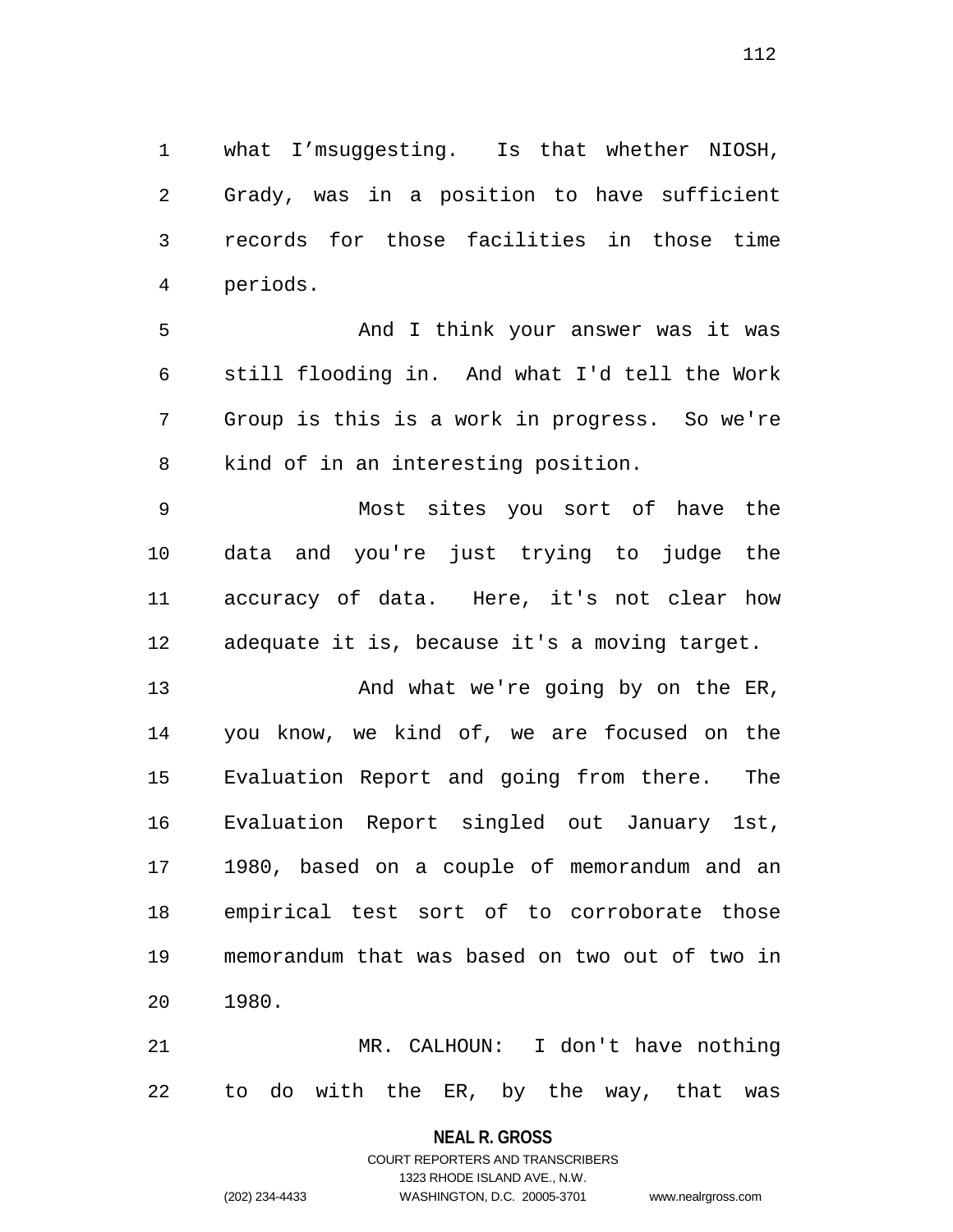1 afterwards.

| 2              | MR. FITZGERALD: But, you know, I'm            |
|----------------|-----------------------------------------------|
| 3              | just saying that what you have, though, think |
| $\overline{4}$ | about it for a second. And we're basing the   |
| 5              | threshold to decided when the SEC ends.       |
| 6              | We're basing on a couple of memos             |
| 7              | and, you know, again, we can argue about      |
| 8              | interpretation, but beyond that, we're doing  |
| 9              | sort of empirical tests to see if there's any |
| 10             | problem with picking 1980. But really 1980    |
| 11             | was based on those couple of memos. So I'm    |
| 12             | $just --$                                     |
| 13             | MR. KATZ: But all I'm saying,                 |
| 14             | just, can $I$ --                              |
| 15             | CHAIR BEACH: What I'd like to                 |
| 16             | propose based on what you said, Ted, is SC&A  |
| 17             | generally does a data adequacy and            |
| 18             | completeness for all sites.                   |
| 19             | So, I would like the Work Group to            |
| 20             | decide if that is something we need to do     |
| 21             | here, as well. Which would take into account  |
| 22             | what you were saying earlier, Ted, I believe. |

**NEAL R. GROSS** COURT REPORTERS AND TRANSCRIBERS

1323 RHODE ISLAND AVE., N.W.

(202) 234-4433 WASHINGTON, D.C. 20005-3701 www.nealrgross.com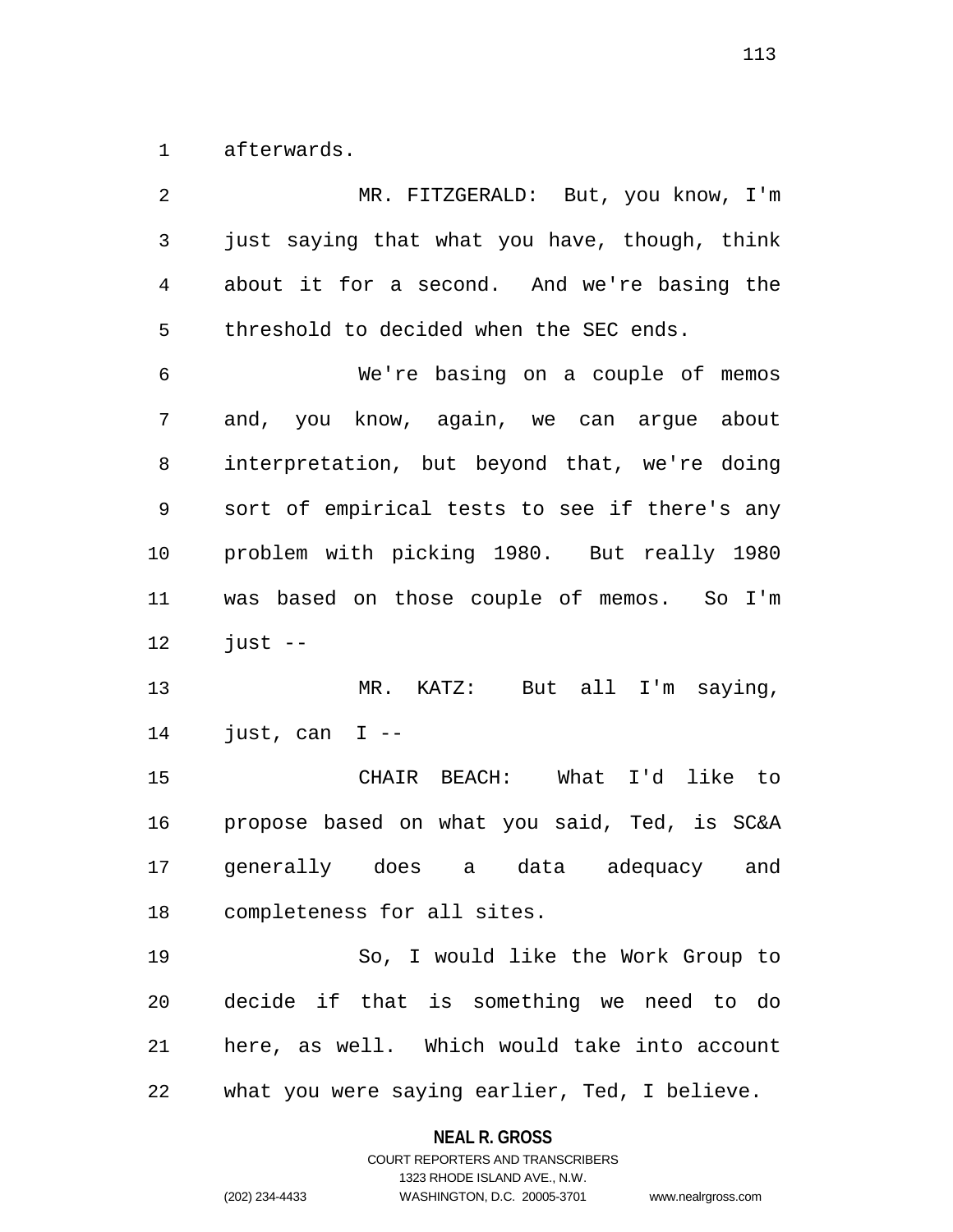1 MEMBER CLAWSON: We've, this is 2 Brad. We've always had to do that on the 3 sites, because the information that's coming 4 in is very sketchy anyway.

5 And as we have seen at numerous 6 sites, and has been said, a lot of these, 7 where they had a lot of scientists and stuff 8 weren't even for it. Because they didn't want 9 to mess with it.

10 DR. NETON: I would just maybe 11 suggest that that might be jumping the gun a 12 little bit because we still don't have a 13 position on the table as how we're doing this. 14 MR. CALHOUN: Coworker -15 DR. NETON: Coworker. And 16 typically the data adequacy comes into play 17 after NIOSH puts a position and says we 18 believe the data are adequate, here's how 19 we're doing it.

20 And SC&A would go out and evaluate 21 the -- is it true, does it pass the sanity

22 test.

#### **NEAL R. GROSS**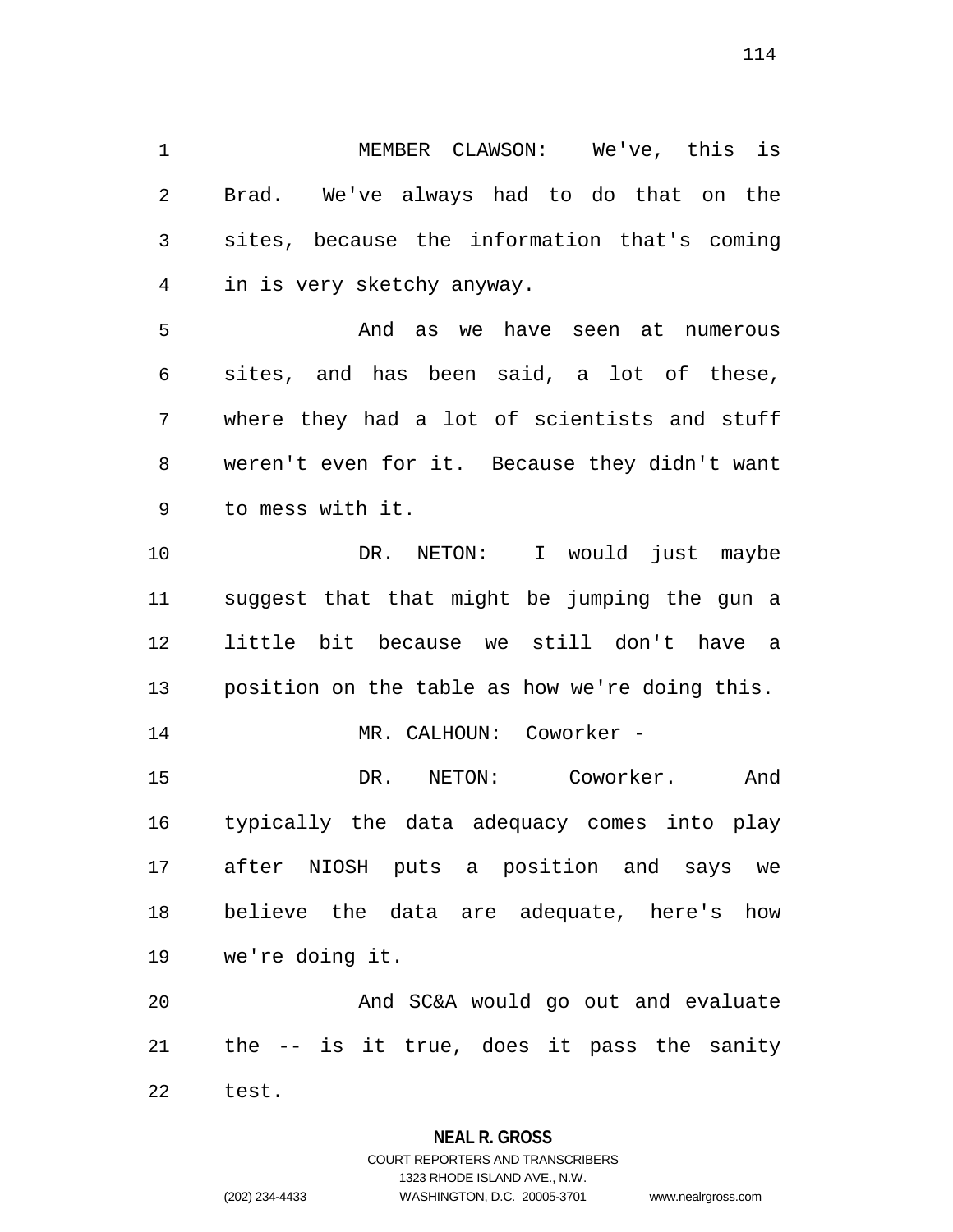1 MR. KATZ: But if you are a 2 facility specific or project specific, I mean 3 it seems like you already are doing dose 4 reconstructions for folks.

5 I mean, so for a specific project 6 of concern, you can look it, well have we done 7 dose reconstructions and what are we finding 8 now in terms of, you know, is there any 9 indication that we're actually able to do, for 10 that facility, for that project?

11 MR. CALHOUN: Exactly what, you 12 know, we go into this thing, you know, when 13 you just think about, you think okay and it's 14 a facility like this. The significant 15 internal exposure is going to come from the 16 reactor facilities, from isotope separation, 17 the accelerator facilities are not.

18 Okay, we're not going to have a 19 significant internal exposure. That was also 20 brought up in our interviews, the people said 21 the same thing.

22 And what we find is that the

**NEAL R. GROSS**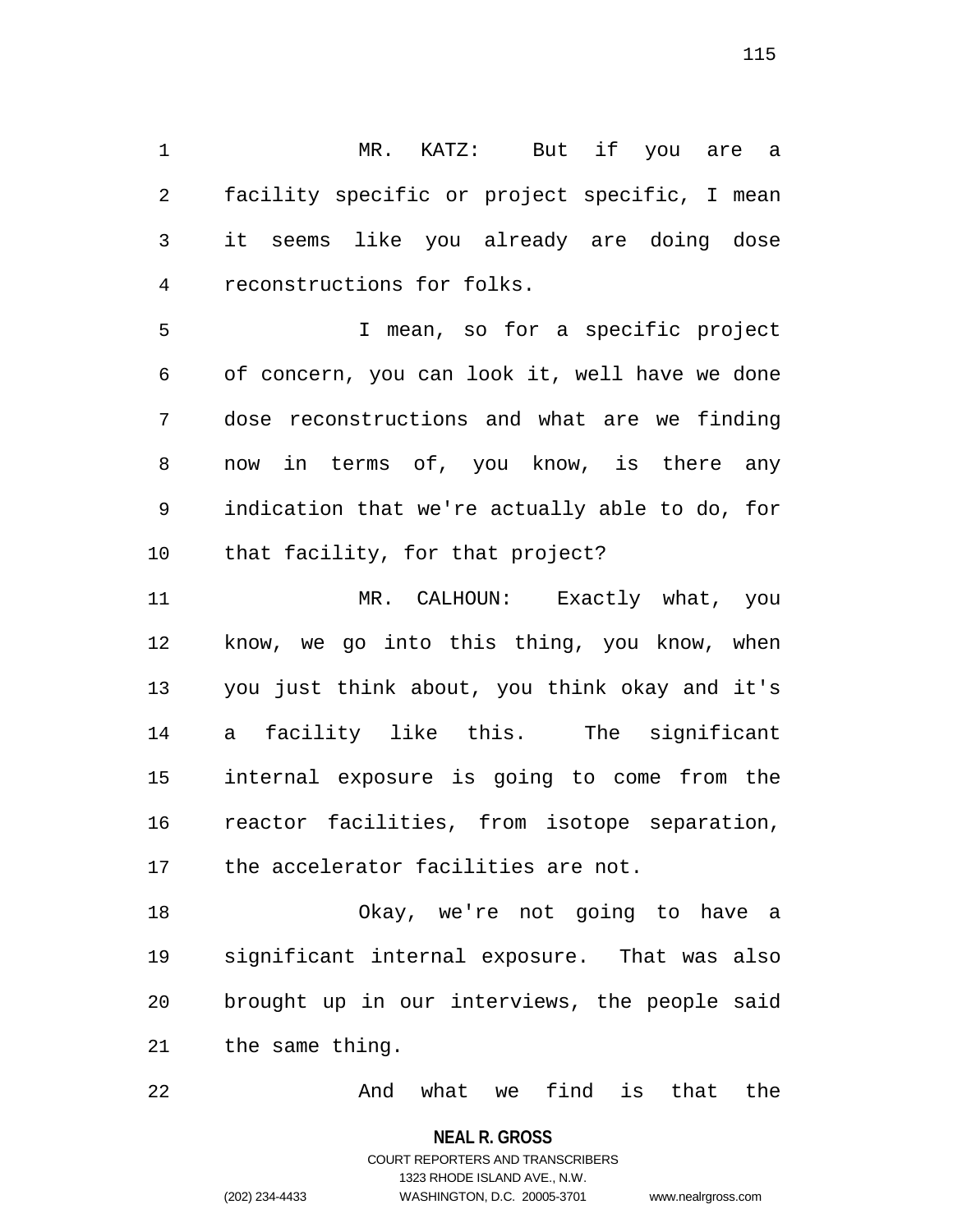1 individuals who worked at the reactor 2 facilities are much more likely to have whole 3 body counts and urinalysis than the people who 4 work at the accelerator facilities.

5 I remember that Ron actually asked 6 a question during, I don't know why this one 7 sticks in my brain, but asked a question 8 during one of the interviews about isotope 9 separation because it made medical isotopes 10 there.

11 and that's kind of a, you know, 12 there's a whole gambit of, I'll call them 13 exotic, nuclides that were produced there 14 during that process. And Ron asked the 15 person, and said well what about people at the 16 isotope separation facility?

17 and the response was, yes, we 18 counted those people, I don't recall anybody 19 ever being positive, and there were only about 20 eight people doing it.

21 So we, based on what we would think 22 the internal monitoring requirements and

> **NEAL R. GROSS** COURT REPORTERS AND TRANSCRIBERS

> > 1323 RHODE ISLAND AVE., N.W.

(202) 234-4433 WASHINGTON, D.C. 20005-3701 www.nealrgross.com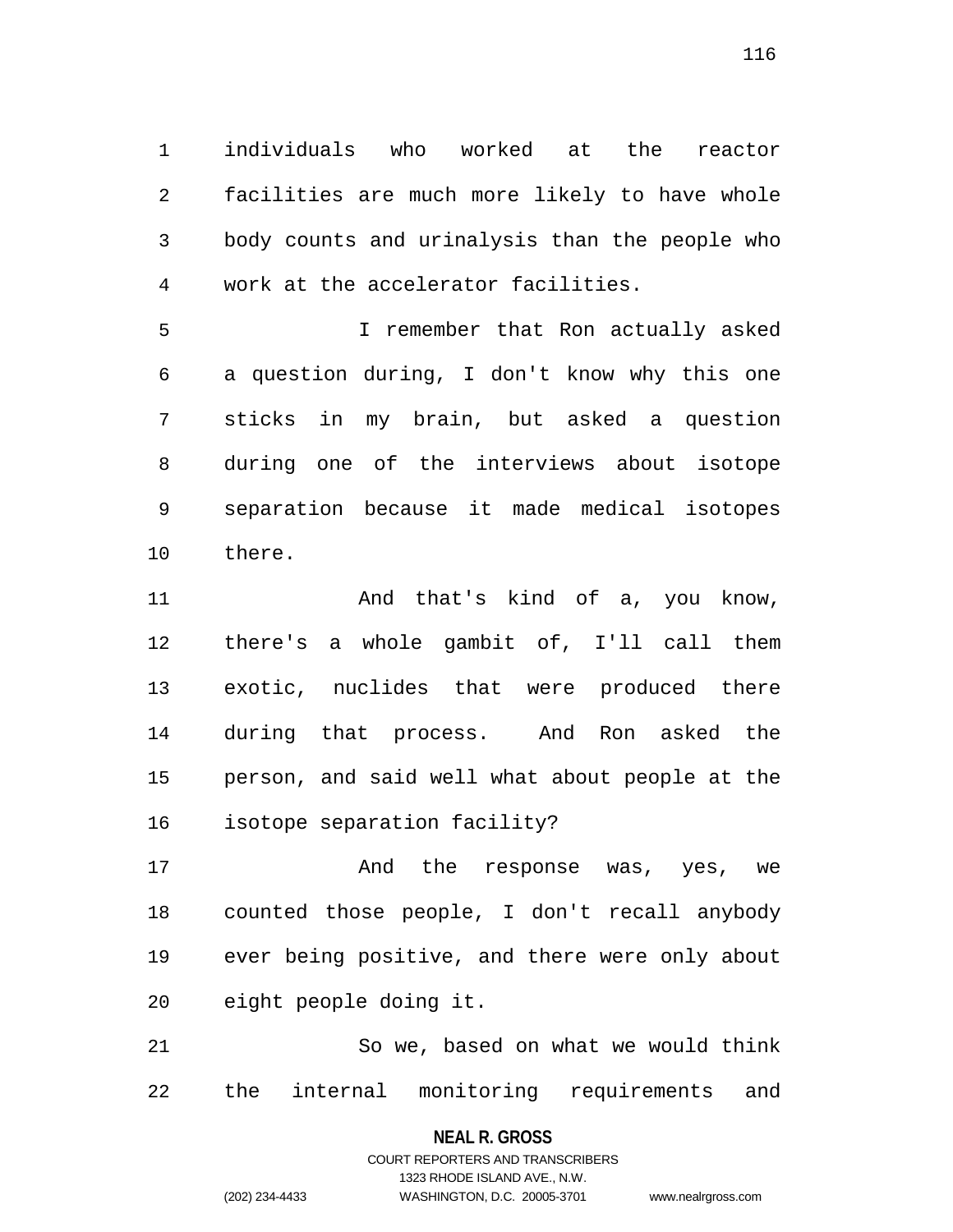1 practices would be, we kind of see that with 2 the dosimetry that we're getting back from 3 Brookhaven.

4 MR. KATZ: But so, anyway, I don't 5 want to, I shouldn't even be spending your 6 time with my questions. But my point was why 7 not take a bunch of snapshots of facility's 8 projects of concern and do whatever, bring to 9 the table whatever there is on that.

10 Sort of wrestle down the question 11 on a project or facility specific basis for a 12 sample of these, because it seems like you 13 need to do that to get comfort and to know 14 that you actually can handle the cases that 15 come in for that facility.

16 MR. FITZGERALD: Well, there's two 17 questions really. Certainly it would need to 18 be that way, just because that's the nature of 19 the beast. At Brookhaven you'd have to do it 20 facility-specific, time-specific.

21 Going back to Jim's comment, 22 though, do we know whether we have a complete

#### **NEAL R. GROSS**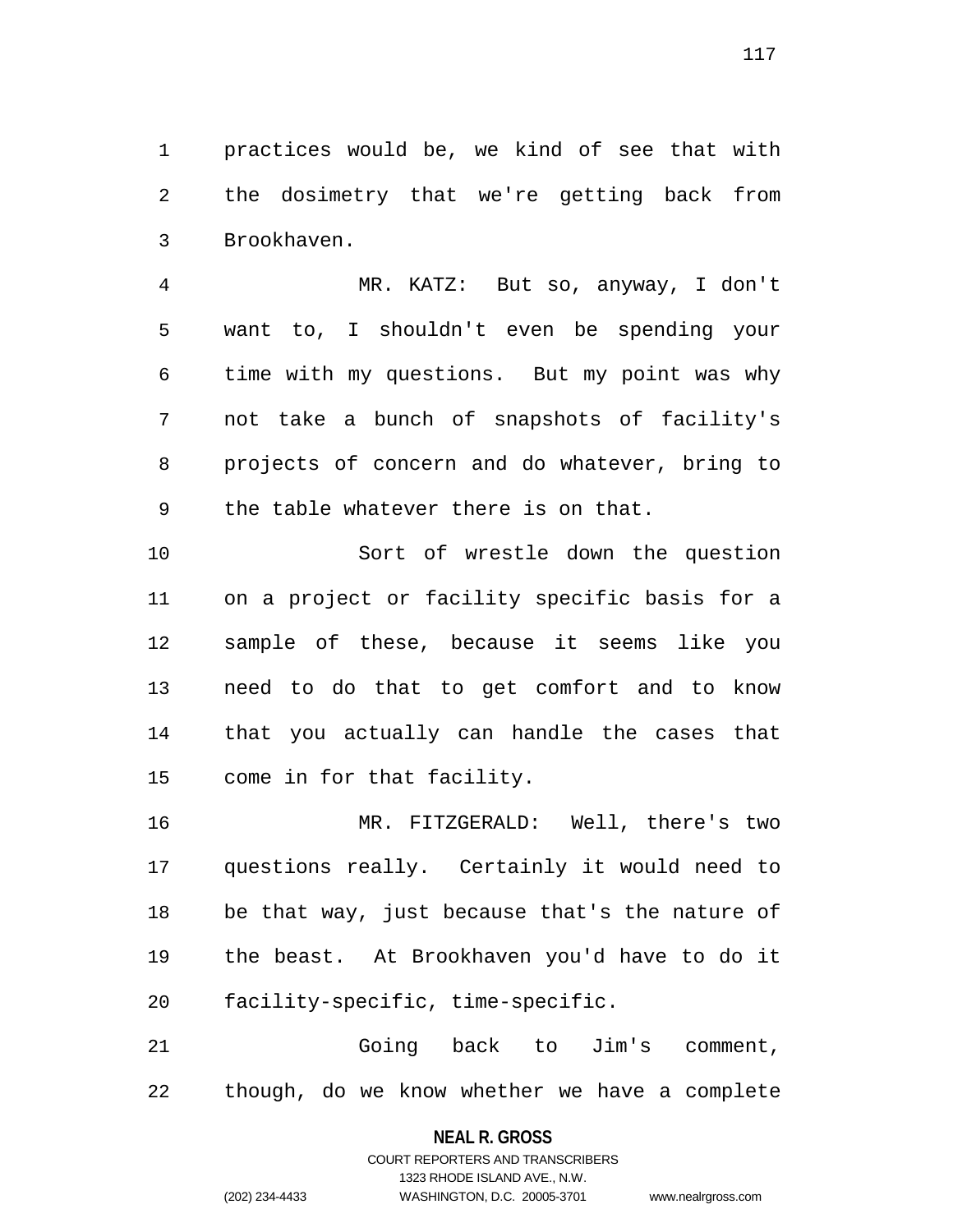1 set of records for Brookhaven. I mean I have 2 to tell you a year and a half ago, they didn't 3 have any idea.

4 So, you know, it's sort of the cart 5 before the horse, to know if you can have that 6 comfort level that you have what you're going 7 to have.

8 I don't, maybe at this point you 9 can make a conclusion that irregardless of 10 whatever else they collect for the facility's 11 time periods of concern, do you feel confident 12 that there's enough there to propose an 13 approach.

14 And I don't even know if you have 15 claimants where, your missing dose where you 16 would need yet. It sounds like it's low 17 priority so that suggests that you don't 18 really have, you know, you haven't deferred 19 that many claimant cases where you are missing 20 dose.

21 MR. CALHOUN: Right, in most cases 22 when we have absolutely no dosimetry we assign

#### **NEAL R. GROSS**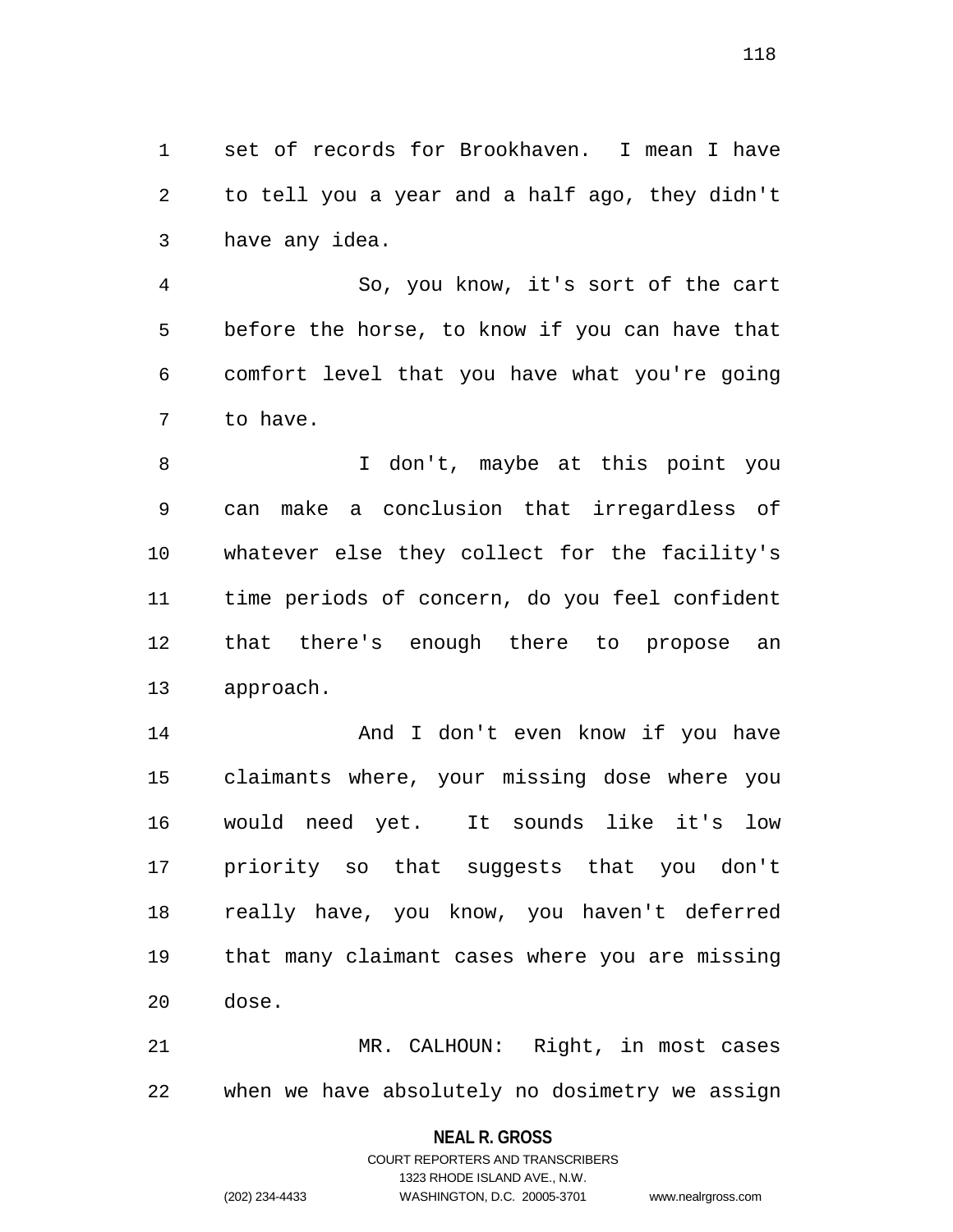1 ambient.

| 2  | $MR$ .<br>But is<br>FITZGERALD:<br>that        |
|----|------------------------------------------------|
| 3  | decision based on the operations and time      |
| 4  | frame, where they were. So these are people    |
| 5  | that did obviously not work in the facility.   |
| 6  | MR. CALHOUN: And for the most                  |
| 7  | part, all the rad workers are going to have    |
| 8  | external dosimetry. You know, the issue is     |
| 9  | internal dosimetry.                            |
| 10 | MR. FITZGERALD: It's internal,                 |
| 11 | right.                                         |
| 12 | MR. CALHOUN: Yes.                              |
| 13 | MR. FITZGERALD: I'm just saying                |
| 14 | those workers, in terms of their claims, if    |
| 15 | they didn't have any data, at this point --    |
| 16 | It's typically<br>MR. CALHOUN:                 |
| 17 | ambient internal dose.                         |
| 18 | MR. FITZGERALD: Even for the                   |
| 19 | facilities where you have a, obviously, an     |
| 20 | exposure potential to internal?                |
| 21 | MR. CALHOUN: I would have to make              |
| 22 | sure of that, I don't want to just jump out on |

**NEAL R. GROSS** COURT REPORTERS AND TRANSCRIBERS

1323 RHODE ISLAND AVE., N.W.

|                | 1323 RHODE ISLAND AVE., N.W. |                    |
|----------------|------------------------------|--------------------|
| (202) 234-4433 | WASHINGTON, D.C. 20005-3701  | www.nealrgross.com |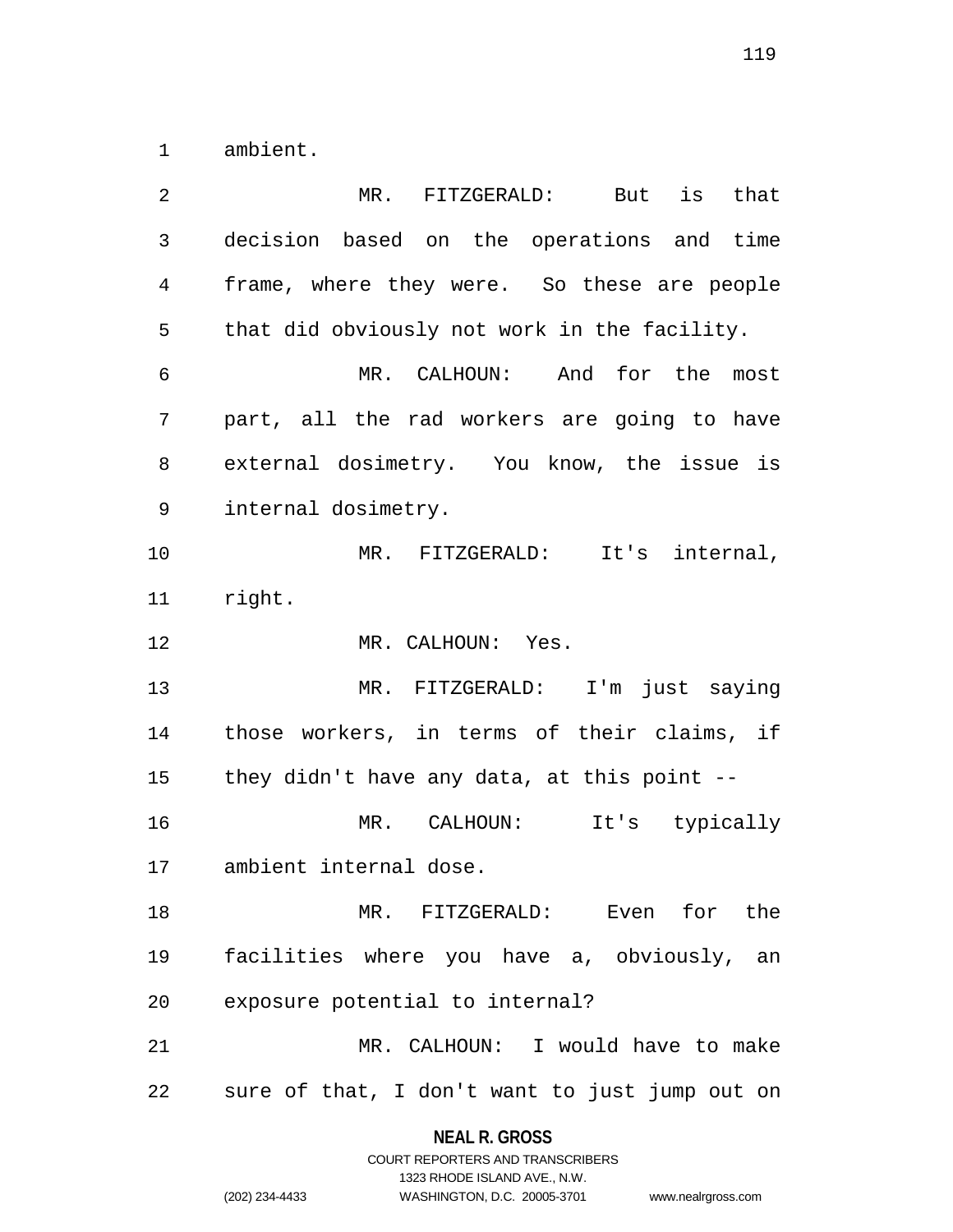$1 - -$ 2 MR. FITZGERALD: But that's 3 something, I would be interested in that 4 question, because that's sort of raises the 5 issue of is there a real, you know, sort of 6 pragmatic need for a coworker model. 7 I would argue that applying ambient 8 to somebody working in the HFBR or something, 9 or whatever it is would questionable because 10 they have a potential. 11 And you would want to assign the 12 coworker to those people. But I don't know. 13 I don't know the circumstances. 14 And that would be a good answer, at 15 least to bring people up to speed on that. 16 And then the second question gets to whether

17 NIOSH can make a judgment as to what you have 18 on hand as far as information.

19 Whether as Ted is pointing out, 20 whether it's sufficient to feedback to us, you 21 know, yes, we have enough information for the 22 reactors that we feel comfortable, there's a

> **NEAL R. GROSS** COURT REPORTERS AND TRANSCRIBERS

> > 1323 RHODE ISLAND AVE., N.W.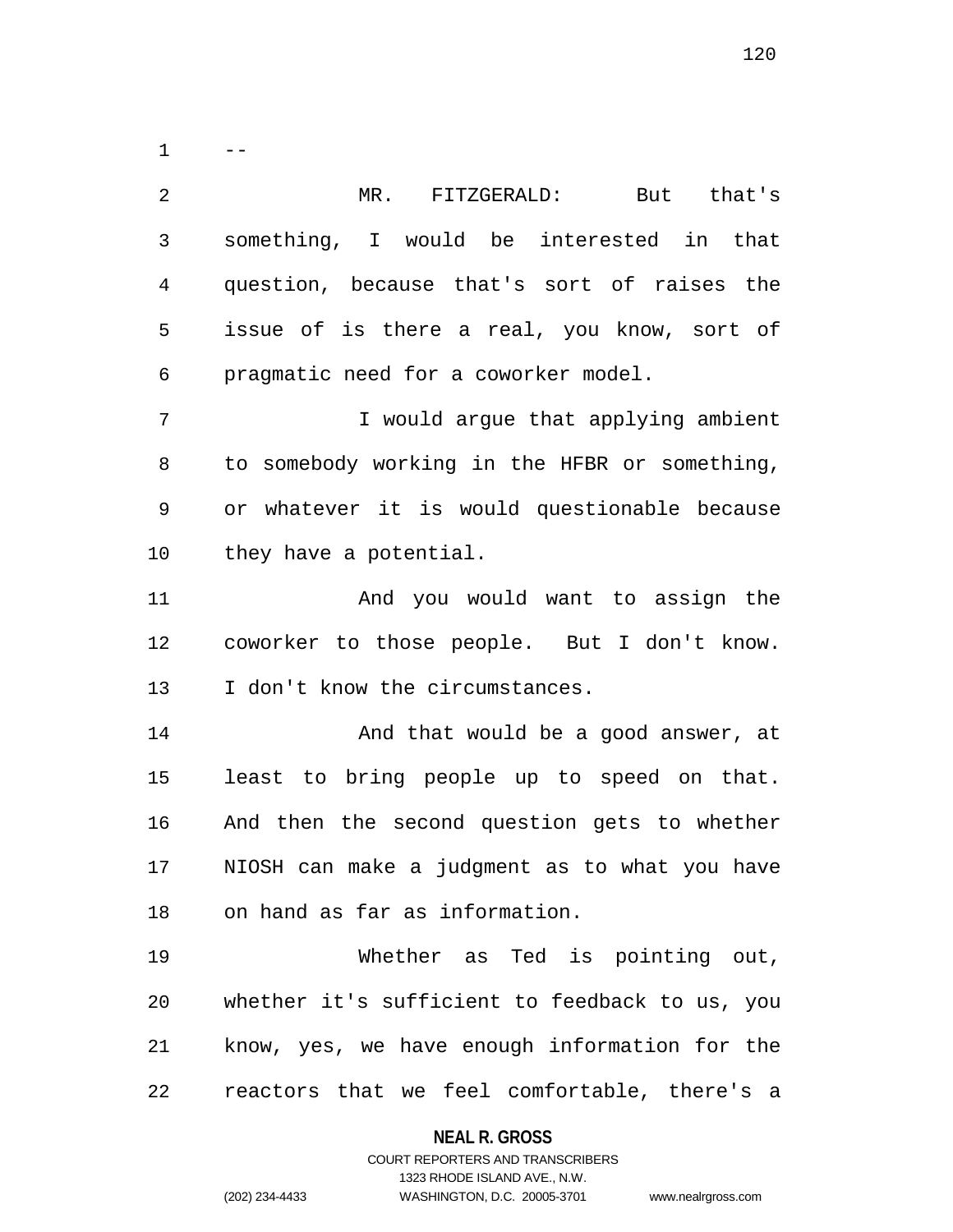1 coworker approach that we can apply if 2 somebody came in.

3 And we wouldn't assign him an 4 ambient environmental, we would assign this 5 and here's why. That would give us something 6 to chew on and you might come back and say, 7 but we don't really have a complete set of 8 records for a different facility.

9 And we're going to have to sort of 10 kick, you know, kick on Brookhaven to see if 11 they have any possible other sources of 12 information that would give us more 13 information.

14 DR. NETON: That's not unlike the 15 course we took at Los Alamos.

16 MR. FITZGERALD: Yes.

17 DR. NETON: Looking at the separate 18 facilities and seeing, do we have data for the 19 fission products are whatever it is, the 20 accelerators or reactors -

21 MR. FITZGERALD: Right. This may 22 be a hybrid what you're talking about. We're

### **NEAL R. GROSS** COURT REPORTERS AND TRANSCRIBERS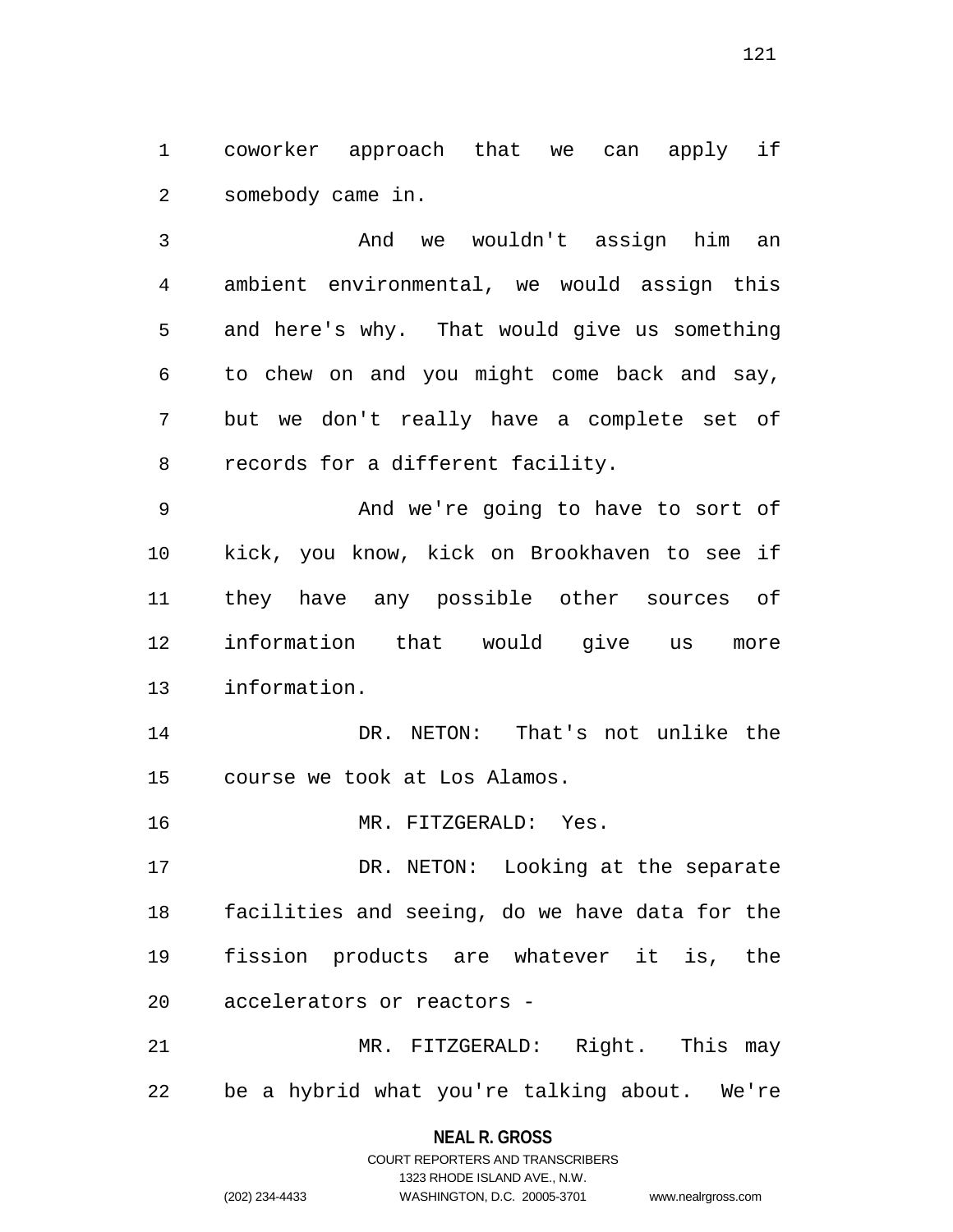1 saying, one, you know, what's the circumstance 2 now because, what are you assigning for 3 missing internal dose for those facilities in 4 those time frames.

5 And even specifying for the Work 6 Group what facilities you're going to count as 7 ones where you have exposure potential to 8 internal where a coworker dose would make 9 sense.

10 Would it be helpful with the time 11 periods and that way we can evaluate, you 12 know, is everybody on board with what 13 facilities and what time periods.

14 And then where do you have 15 sufficient information that, you know, maybe 16 the first feedback was, yes, we haven't 17 constructed a coworker model, but we think we 18 have enough that we could come up with 19 something that would be plausible and we'll 20 get that back.

21 But maybe for some other time 22 periods at other facilities, not quite there

#### **NEAL R. GROSS**

```
122
```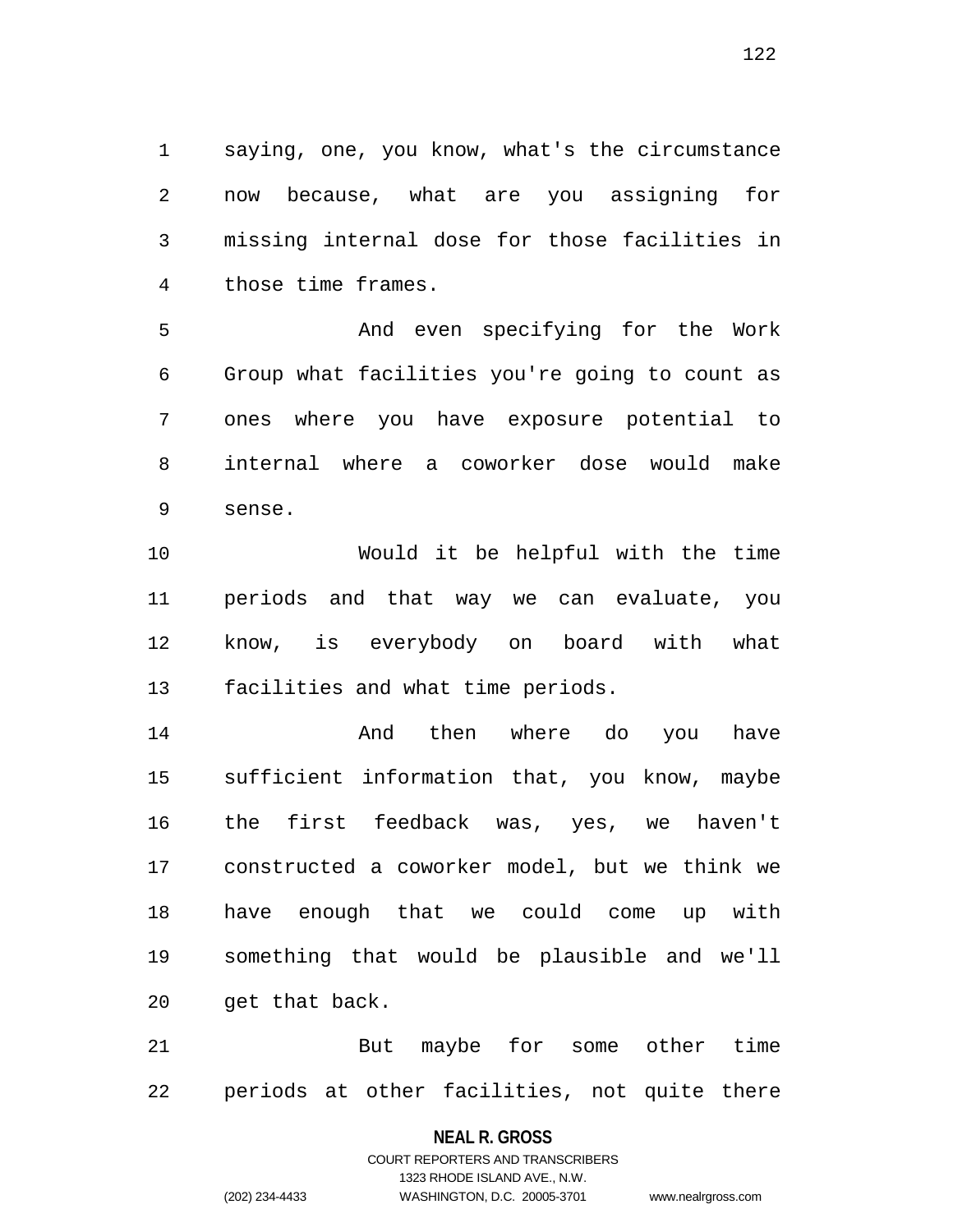1 yet and we need to go back, iteratively and 2 see if Brookhaven has anything else to offer. 3 And so that might be a way to move 4 it forward without waiting for the whole 5 shebang to be done, which is what I think 6 you're suggesting.

7 CHAIR BEACH: So it sounds like 8 this is a two-part, where Grady would have to 9 come up with that report and then you would 10 have to evaluate.

11 MR. FITZGERALD: Yes, I agree with, 12 Jim. I mean, we have nothing to evaluate 13 because I don't think they've had a chance to 14 figure out, you know, if you were going to 15 apply that, what time periods and facilities 16 would you apply it and where do we stand as 17 far as the status of information and records 18 for Brookhaven.

19 And maybe have a load, maybe we're 20 halfway there for, you know, the site, but 21 there's still other information that hasn't 22 been forwarded yet.

#### **NEAL R. GROSS**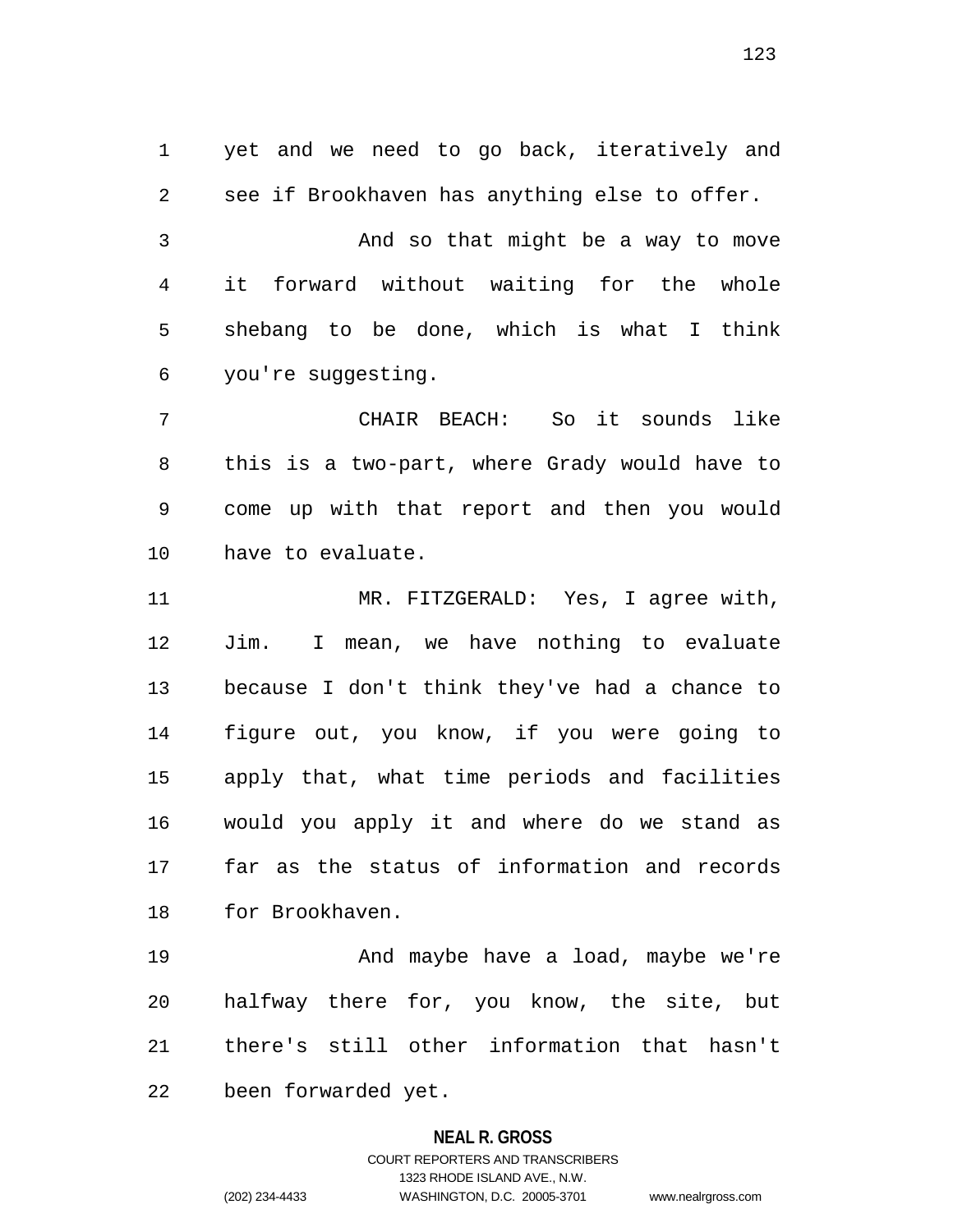1 And my guess that's probably where 2 everything stands. So it would be a two part. 3 But if you've done dose reconstructions 4 already and have assigned environmental 5 ambient to individuals, as well as time 6 periods where there's exposure potential, 7 which is what I think Jim was talking about, 8 exposure potential. Then I think we would 9 question that.

10 CHAIR BEACH: Absolutely. And then 11 the other part of that is going back to the 12 DOE question and trying to retrieve those 13 records from Brookhaven for the early '80s 14 into the '90s.

15 And Joe had mentioned talking to 16 Greg. I guess I'm wondering what the path 17 forward is there.

18 MR. FITZGERALD: I just read that 19 and that doesn't make any sense to me, you 20 know, citing Privacy Act does not give --

21 MR. CALHOUN: What we were wanting 22 to do was we were wanting to just get --

> **NEAL R. GROSS** COURT REPORTERS AND TRANSCRIBERS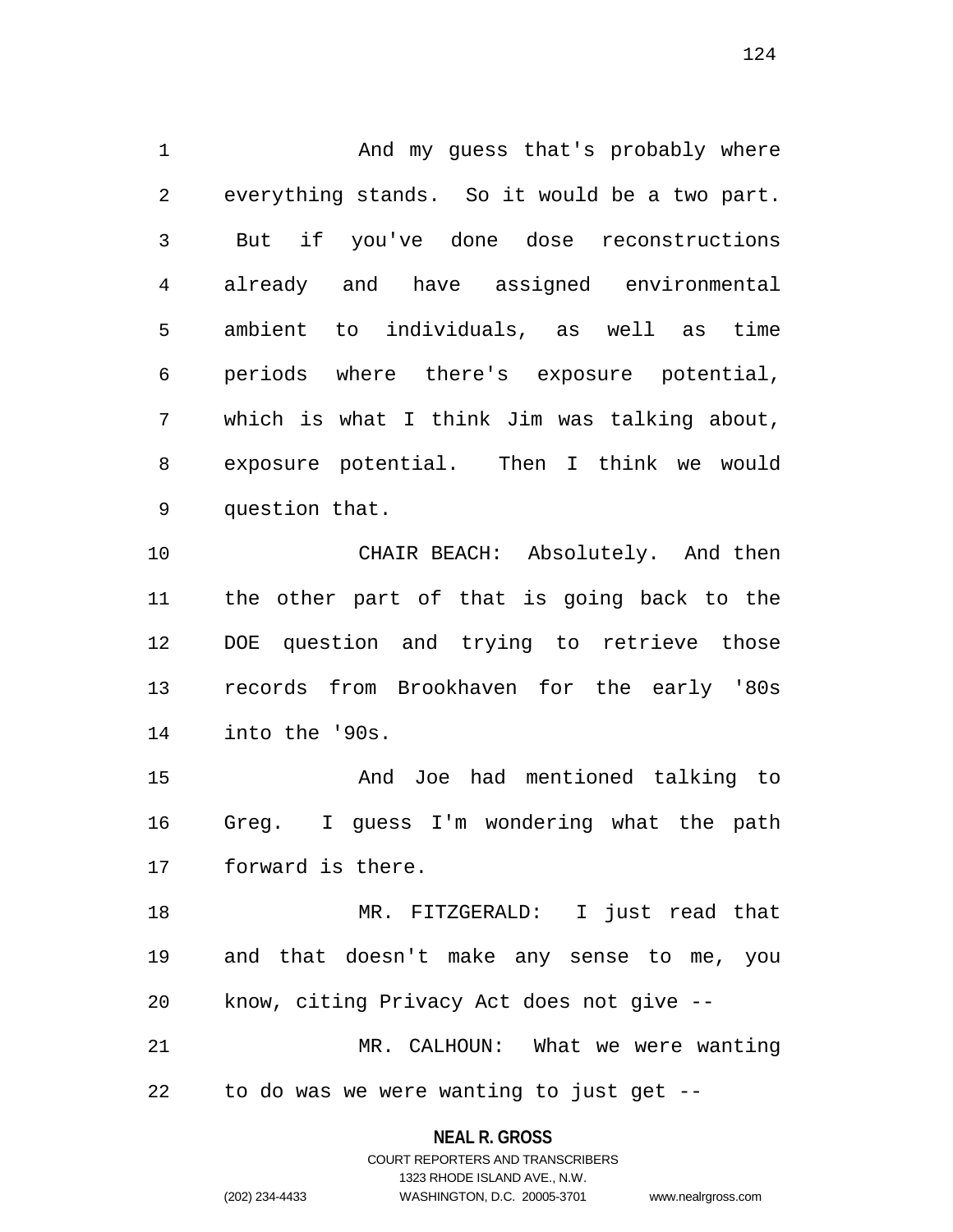1 MR. FITZGERALD: Their index. 2 MR. CALHOUN: Yes, of all the 3 workers and just do a study that way. And 4 their lawyers some how wouldn't let us do 5 that. 6 But they did let us do the study 7 based on a memo, for other people who weren't 8 claimants. And they said these, you know, we 9 said we want these individuals. 10 I think the, and it doesn't make 11 sense to me either. But I think the fact that 12 they were, that we were asking for a certain, 13 you know, Joe Fitzgerald, and not everybody 14 who worked there, they were okay with. 15 MR. FITZGERALD: They're giving you 16 the actual personnel records. 17 MR. CALHOUN: Right. 18 MR. FITZGERALD: So that, it 19 doesn't make any sense, it's inconsistent. 20 You can't hold back one from the other. I 21 think maybe if pressed through Greg, that may

22 go away and that would be to get a broad view.

**NEAL R. GROSS**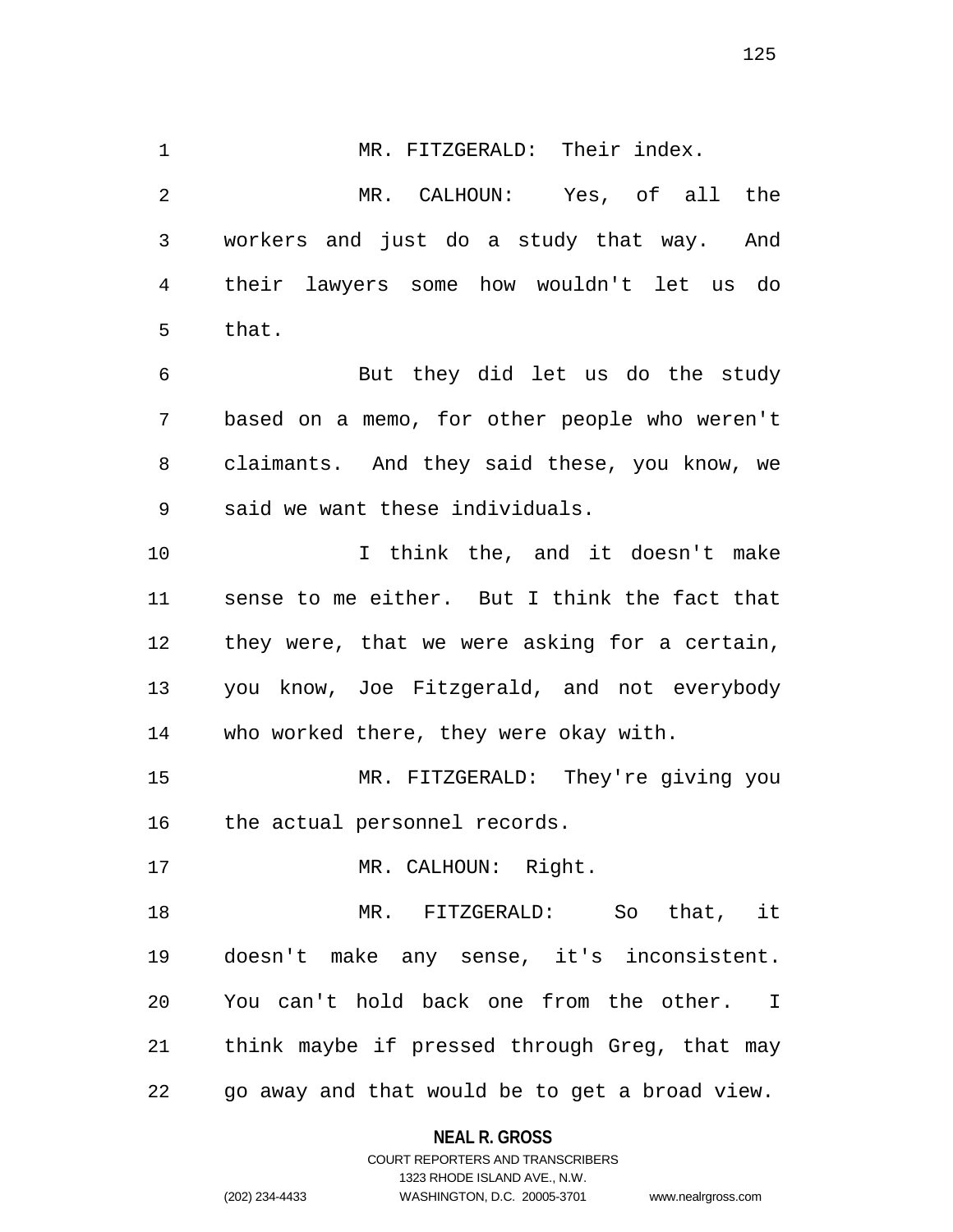1 CHAIR BEACH: So we've also talked 2 about an individual, who I won't name, that 3 was a year and a half ago gathering up and 4 looking at data from all the locations. 5 Is it possible to go back and talk 6 to that individual and see how it's coming? 7 How that data retrieval, based on his work, is 8 going? 9 MR. CALHOUN: Do I know this 10 person? 11 CHAIR BEACH: I don't think you 12 interviewed him, I think -- 13 MR. FITZGERALD: We interviewed him 14 but you make a point that there's several 15 people that are actually going around. Now 16 this individual sounded like he was on point 17 to figure out who has what. 18 This was two years ago and I have 19 his name. But, that would be a starting

21 MR. CALHOUN: It's a BNL person?

22 MR. FITZGERALD: Yes.

**NEAL R. GROSS** COURT REPORTERS AND TRANSCRIBERS 1323 RHODE ISLAND AVE., N.W. (202) 234-4433 WASHINGTON, D.C. 20005-3701 www.nealrgross.com

20 point.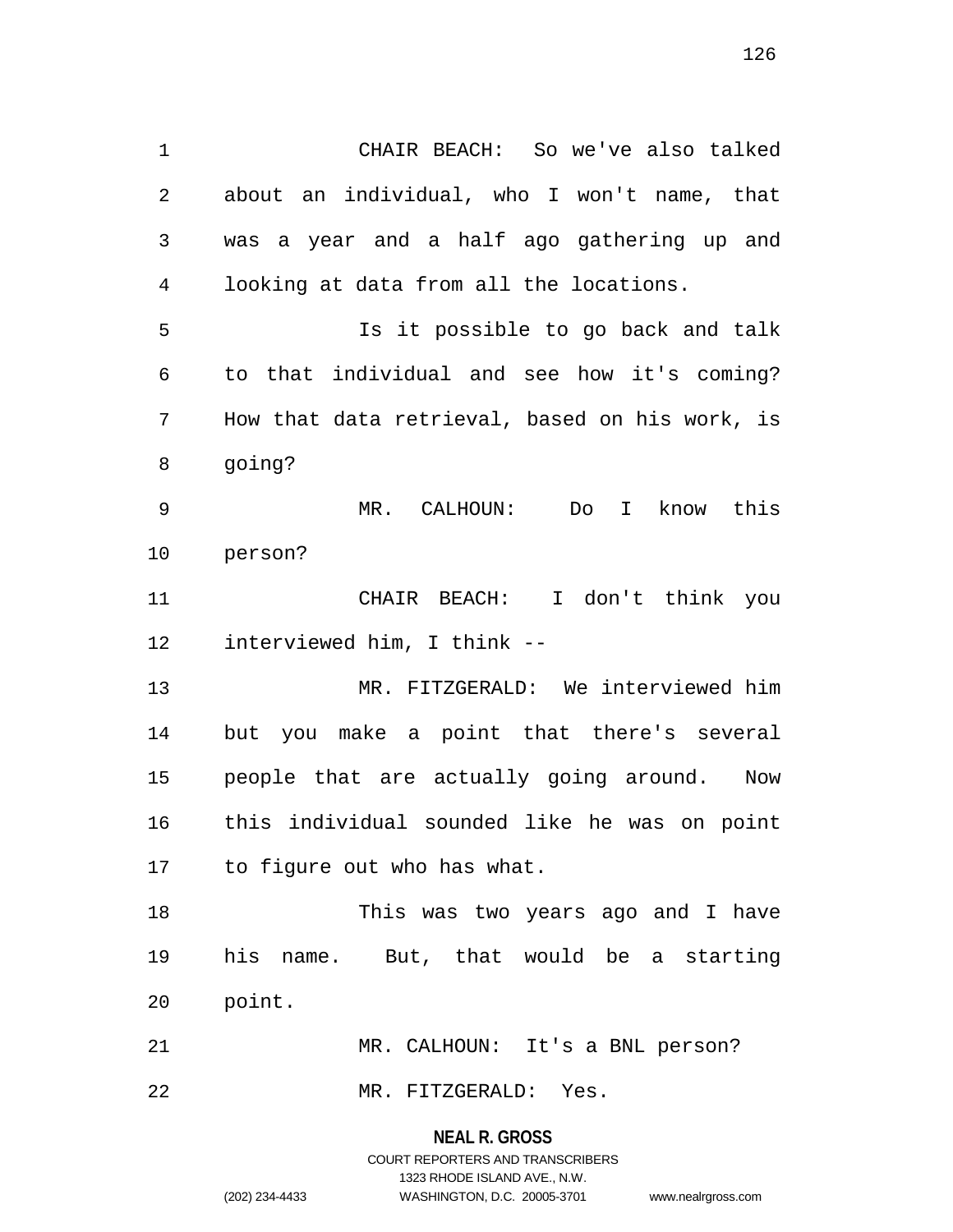1 MR. CALHOUN: Okay.

2 CHAIR BEACH: So is that a starting 3 point for SC&A to go follow up with that 4 individual since you did the original 5 interview?

6 MR. FITZGERALD: No, I think this 7 is part and parcel to this other question 8 about getting their index or spreadsheet and, 9 you know, where things stand.

10 I think that was what they were 11 using to track what they were collecting. And 12 this individual was actually using that.

13 So I think it's part of that one 14 where if we can gain access to the index or 15 the spreadsheet and we certainly would also 16 want to talk to this individual again and find 17 out where things stand.

18 And if they sort of, you know, 19 stopped the exercise, I'm wondering about 20 that. Whether they've done all they can do, 21 it's been two or three years and, you know, 22 this is it.

#### **NEAL R. GROSS**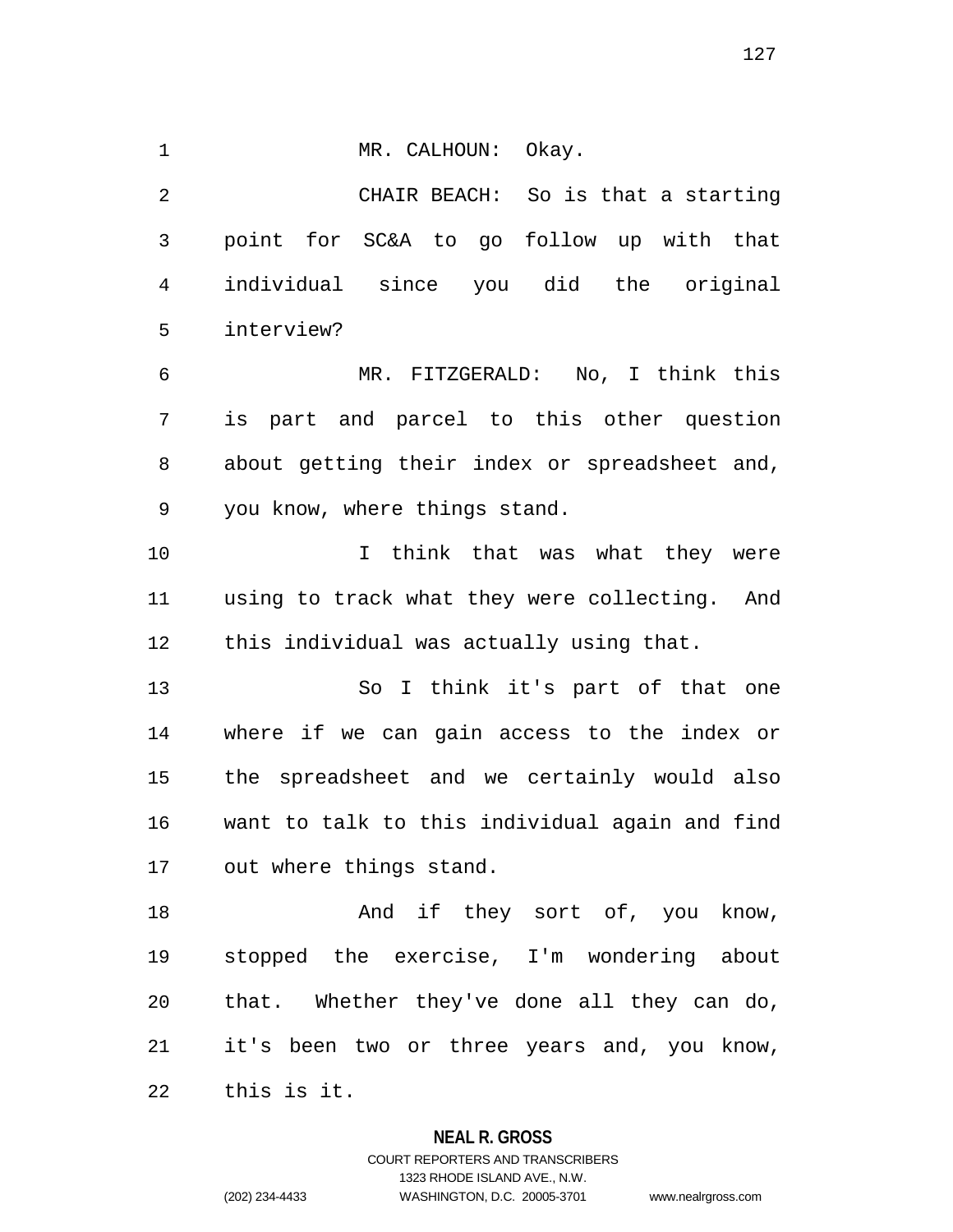1 And that would be helpful to know 2 as well, that anything more would have to come 3 from us saying what about this facility, look 4 for that, be more specific. 5 If the broader effort on their part 6 may have stopped. 7 MR. CALHOUN: Yes, our thought, at 8 the time, and I don't know if we determined 9 they didn't have it, but I don't think we ever 10 believed that they had a comprehensive list of 11 everybody who was ever monitored. 12 MR. FITZGERALD: No. 13 MR. CALHOUN: What our thought was, 14 was we want a list of people who worked at 15 BLIP for these different time periods. 16 And then we were going to see what 17 kind of bioassay was done. That was what we 18 wanted to do. 19 MR. FITZGERALD: Yes, that makes a 20 lot of sense. Because then you have a 21 baseline of all the employees that would have 22 been potentially exposed and you could

#### **NEAL R. GROSS**

### COURT REPORTERS AND TRANSCRIBERS 1323 RHODE ISLAND AVE., N.W. (202) 234-4433 WASHINGTON, D.C. 20005-3701 www.nealrgross.com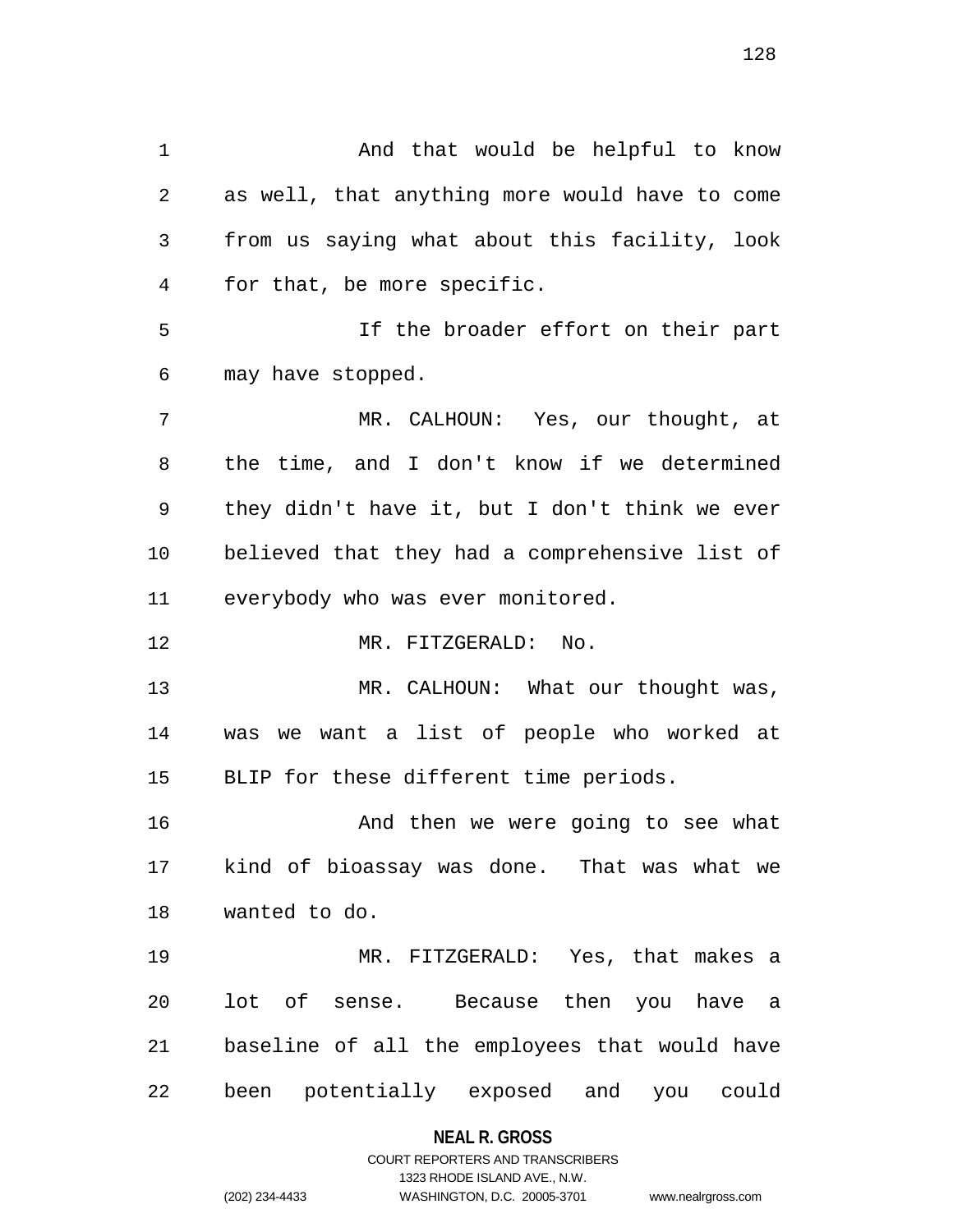1 crosswalk that, as opposed to using memo 2 which, again, my concern about memos is that 3 might be a subset of the broader population 4 that was potentially exposed. It might give 5 you a different answer.

6 MR. ADLER: Joe, this is Tim. I 7 think that notion may be erroneous. I think 8 that, as we talked about before, there was no 9 real set internal bioassay program at the 10 site.

11 11 I think that the requests typically 12 were done by memos and there really would be 13 nothing special or unusual about that.

14 MR. FITZGERALD: No, I guess I was 15 thinking more about those programs where you 16 had routine bioassay, because you had a 17 chronic source term.

18 MR. ADLER: There might be one memo 19 covering a longer time period or something 20 like that, but I just don't think there's 21 anything usual or special about these memos, 22 and they compromises their usefulness as far

#### **NEAL R. GROSS**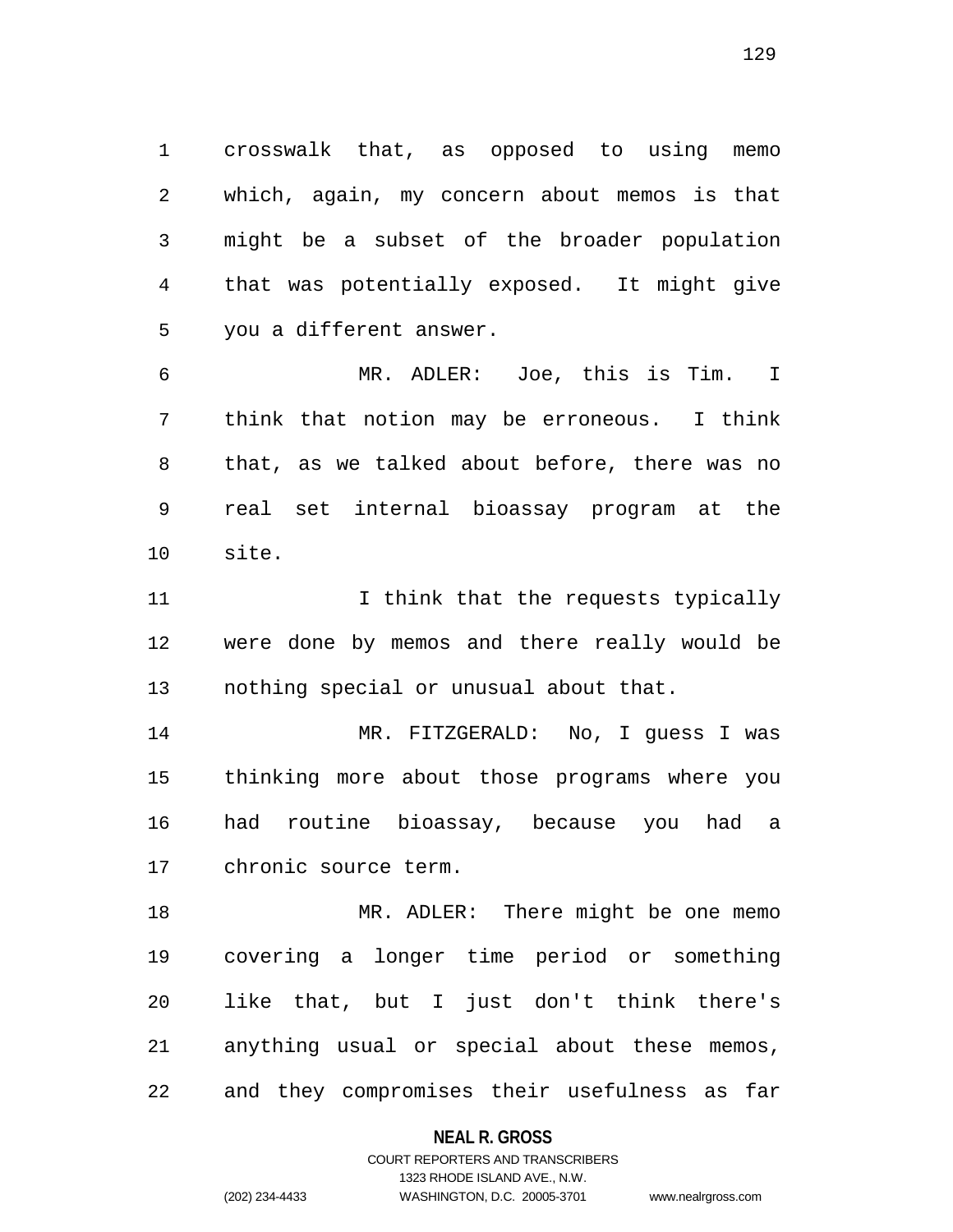1 as determining retrievability.

2 And I'd also argue they determine 3 completeness, completeness, I don't know how. 4 MR. FITZGERALD: Well, you know, 5 that's another thing that we can validate by 6 getting to these employee lists and what have 7 you, because the memos by themselves I don't 8 think we can surmise is the universe of people 9 that were bioassayed. I think -- 10 MR. ADLER: They're just the ones 11 that we happened -- 12 MR. FITZGERALD: You happened to 13 have them. I mean, if you found more memos, 14 it doesn't mean you have more people that were 15 bioassayed, it just means that you have some 16 more record that you can track. 17 So, yes, I think it represents a 18 subset of everybody that was bioassayed. It's 19 useful for operations, but I think it's 20 necessarily useful to establish the monitored 21 population.

22 I think going back to, going back

**NEAL R. GROSS**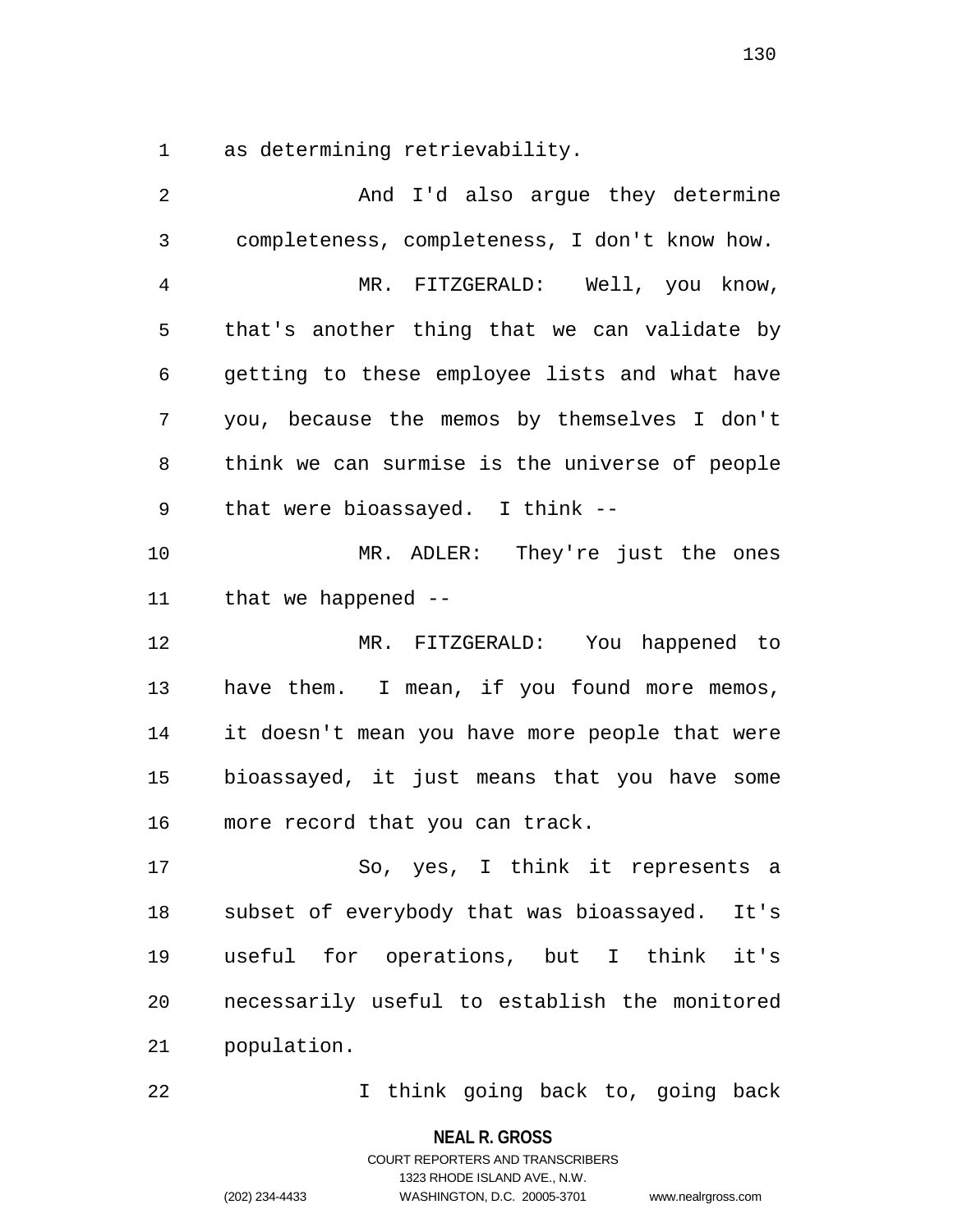1 to Brookhaven and seeing what their employee 2 lists were for BLIP and for the reactor. I 3 mean that would, to me, would be a strong 4 baseline of who was at that facility in what 5 time frame and that would be a comparison 6 point, I think.

7 MR. ADLER: Sure.

8 CHAIR BEACH: Grady, I'm looking at 9 an interview that was done on May 19th, and 10 there was a question asked from SC&A. Is 11 there a database with incidents listed?

12 And the interviewee responded that 13 there is a radiological footprint project 14 which documents historical radiological issues 15 in a spreadsheet.

16 The information was gathered to use 17 for D&D and it contained historic spills and 18 other contamination incidents. It says here 19 toward the end that NIOSH had asked for this 20 database and were told that they could not 21 have it.

22 This was a management decision, and

**NEAL R. GROSS**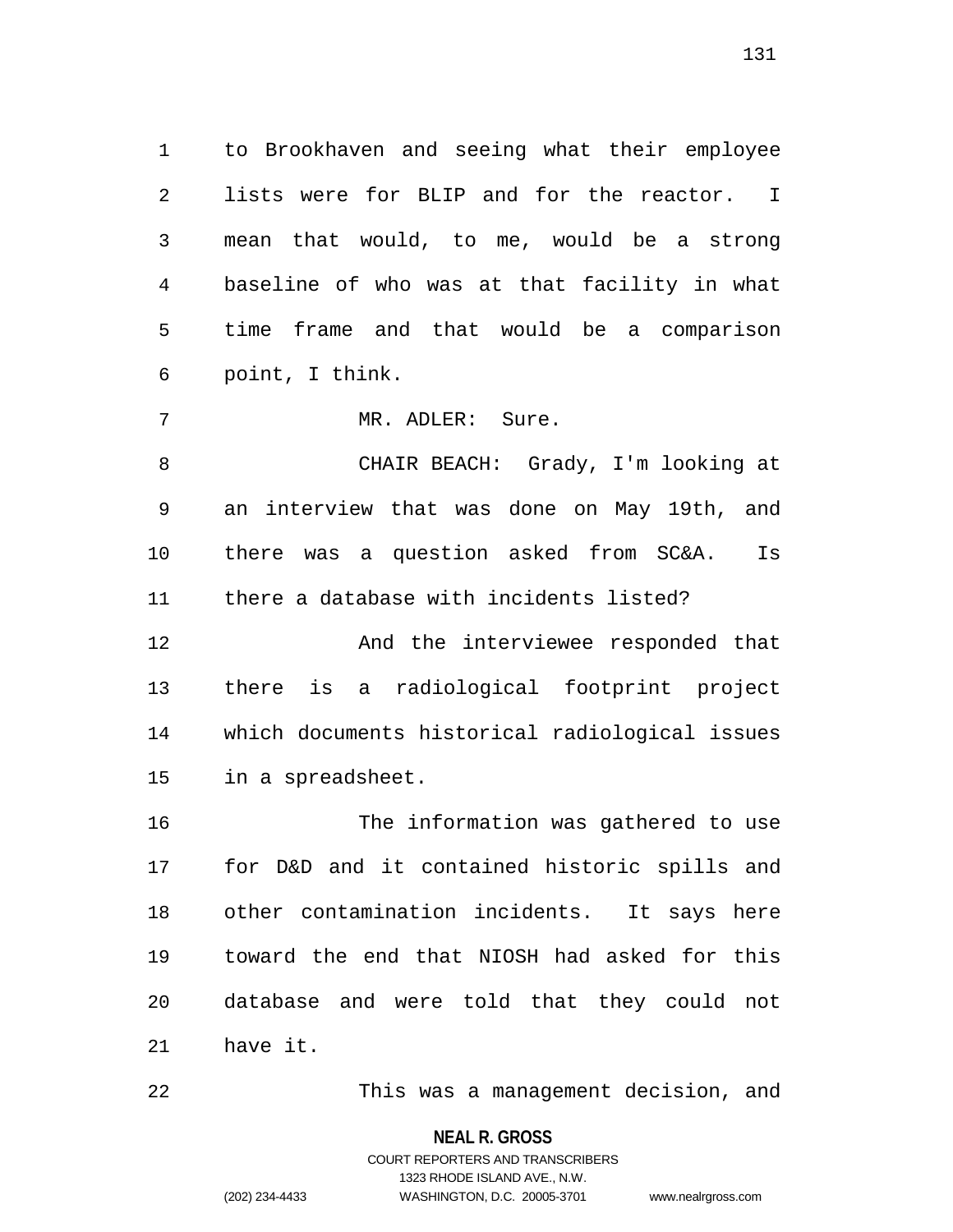1 it says there are 100 buildings in the 2 database. And it doesn't say who in NIOSH 3 asked for, but it seems like that would be a 4 document that would be interesting for us to 5 try to locate. And I have the interview here 6 to give you.

7 MR. CALHOUN: Yes, I'll follow up 8 on that. I don't know of that, I don't know 9 of that interaction.

10 CHAIR BEACH: Yes, so I'm not sure, 11 you know, other than that I thought it was 12 something we should follow up.

13 MR. FITZGERALD: You know, as I 14 recall, I think they had a lot to do with 15 maybe some of the D&D that was being 16 considered toward the '90s, and they were 17 trying to go back and figure out, like a lot 18 of other sites. You know, what was handled in 19 what locations.

20 MR. CALHOUN: Can we take a 21 wrecking ball to this or do we need to save 22 it.

**NEAL R. GROSS**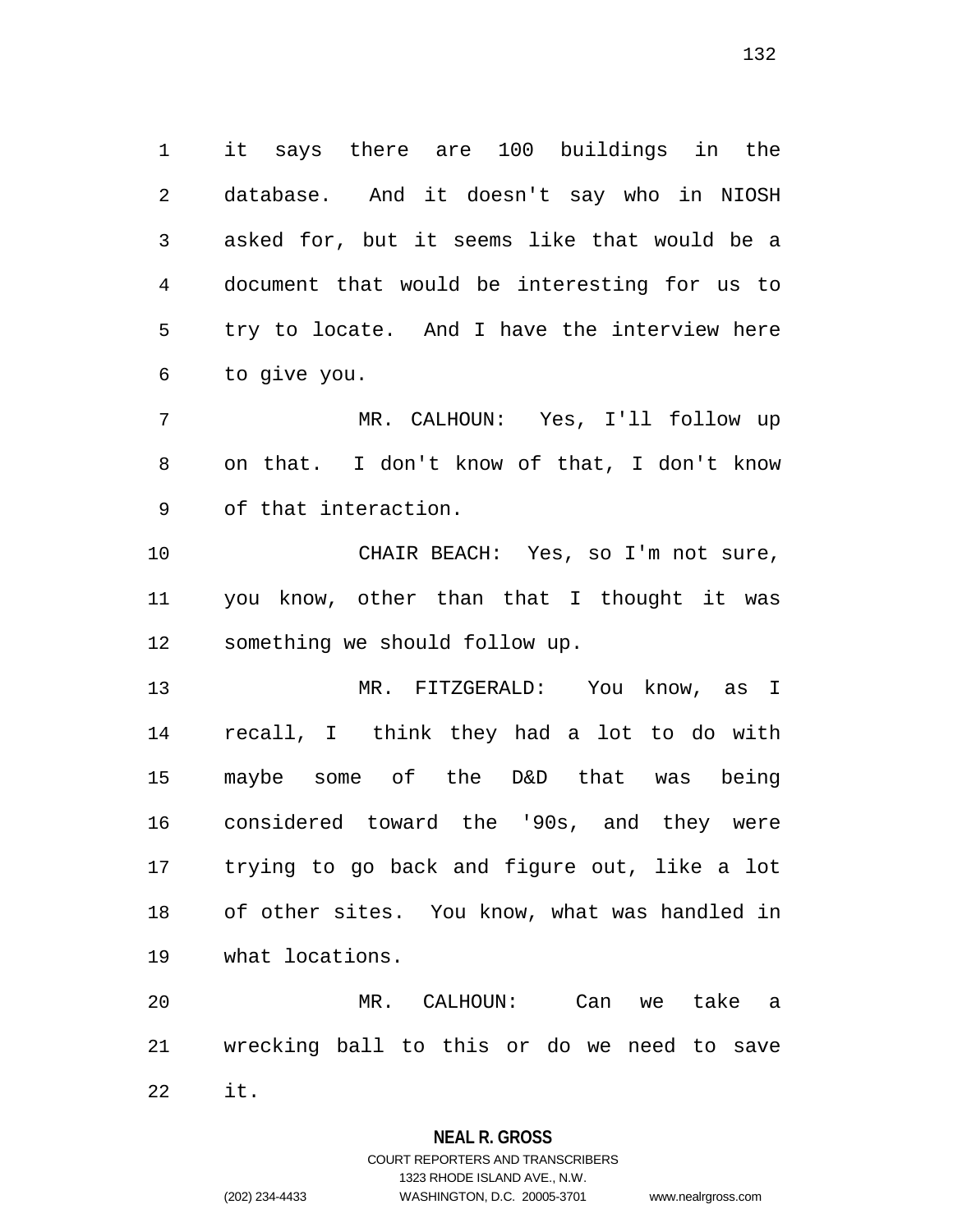1 MR. FITZGERALD: Well, it's sort of 2 the notion if we go in, what were some sources 3 that we might be able to get. So, it will be 4 a useful thing to find. 5 We didn't find it when we were 6 doing the Site Profile. 7 CHAIR BEACH: It reminded me of 8 some of the work they did for Mound, to kind 9 of blueprint the different facilities. That 10 was just one thing I had. 11 How are we doing on, as far as, it 12 looks like we've covered A. 13 MR. CALHOUN: I didn't really finish 14 B. 15 CHAIR BEACH: No, we never started, 16 actually. 17 MR. CALHOUN: Well, I've gone over 18 the bullets time and time again on that. But 19 I can go through what I found when I looked at 20 the cases. 21 CHAIR BEACH: Okay. 22 MR. CALHOUN: Because that was one

> **NEAL R. GROSS** COURT REPORTERS AND TRANSCRIBERS 1323 RHODE ISLAND AVE., N.W. (202) 234-4433 WASHINGTON, D.C. 20005-3701 www.nealrgross.com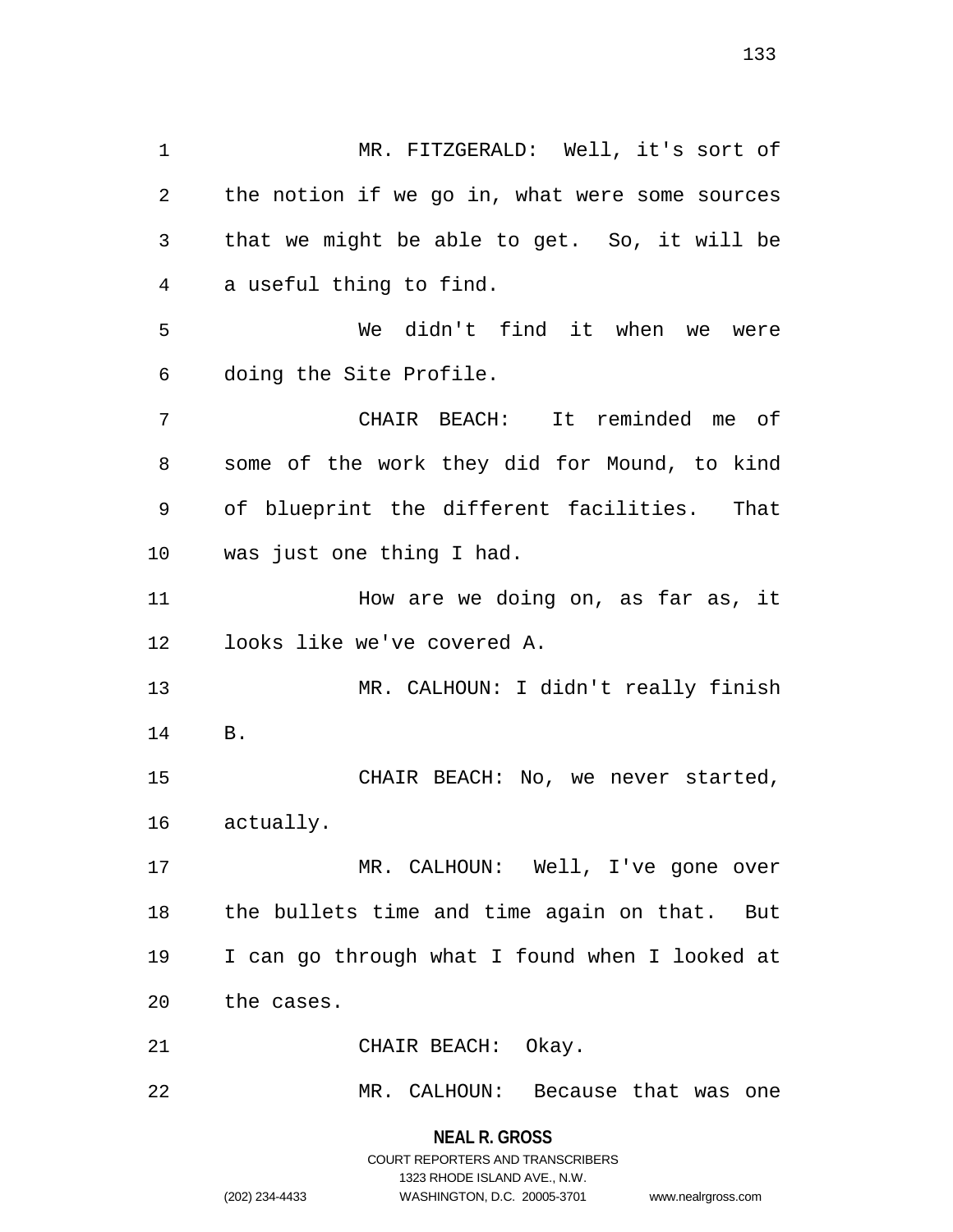1 of the, one of the specific tasks that I had 2 was to look at the cases that we had in house 3 and see, you know, what I could determine from 4 the monitoring, you know, if they could have 5 been monitored or should have been monitored, 6 what not.

7 Obviously I only looked at those 8 cases for which he had received responses. I 9 only looked at those cases with employment 10 after 1980.

11 Because prior to 1980, I wasn't all 12 that concerned. I looked at the CATIs and 13 this goes back to the whole retrievability 14 thing.

15 And, at least in my mind, the best 16 way to determine if people were monitored was, 17 they were asked in their CATIs if they had 18 whole body counts or if they had any kind of 19 bioassay.

20 There were eight people that 21 reported that they had had at least one 22 bioassay. We received five either whole body

#### **NEAL R. GROSS**

# COURT REPORTERS AND TRANSCRIBERS 1323 RHODE ISLAND AVE., N.W. (202) 234-4433 WASHINGTON, D.C. 20005-3701 www.nealrgross.com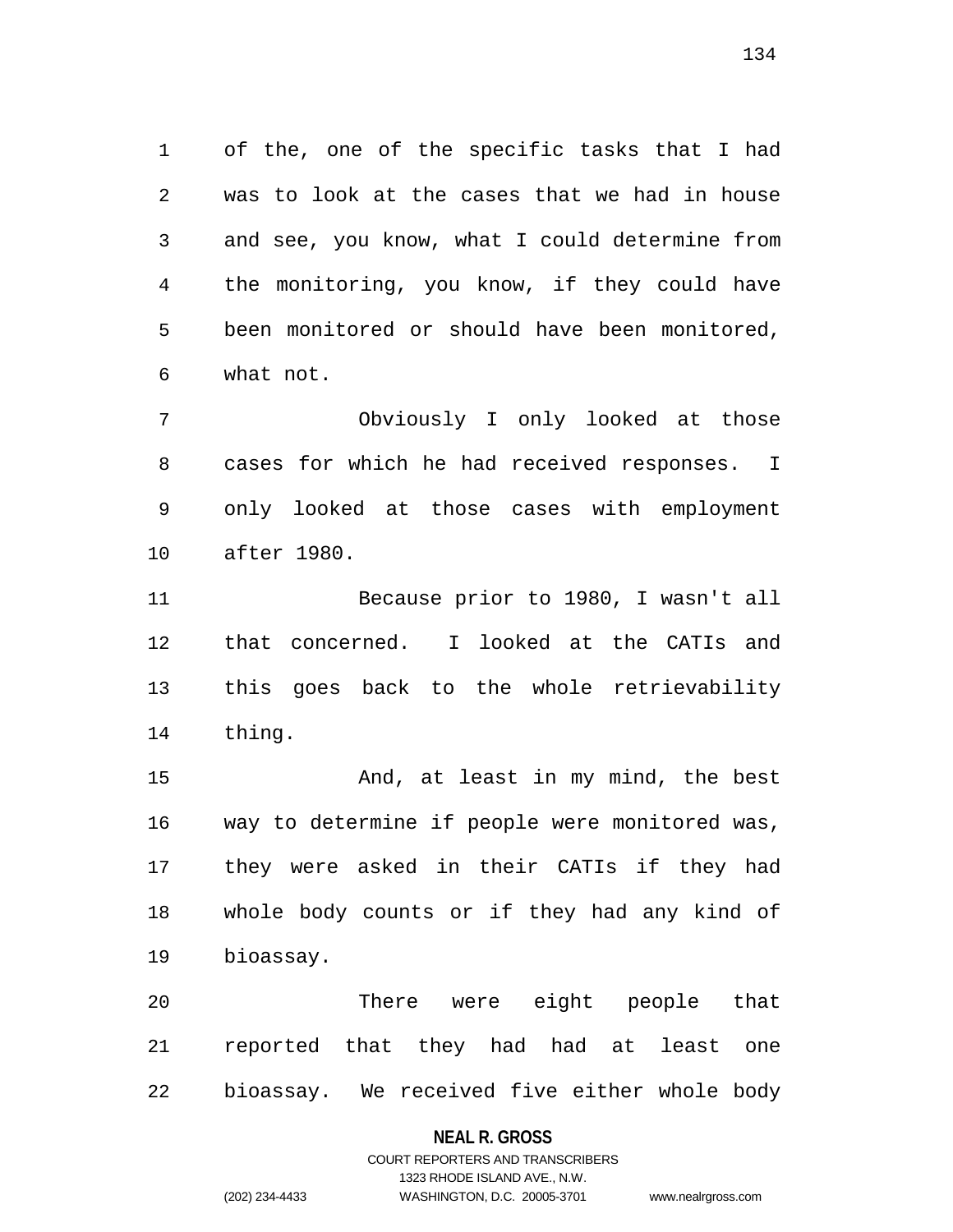1 counts or urinalysis.

| 2              | Urinalysis and whole body counts,              |  |
|----------------|------------------------------------------------|--|
| $\mathfrak{Z}$ | four of those, or five of those individuals.   |  |
| 4              | Two of those people worked before and after    |  |
| 5              | 1980, so I really couldn't get a good grip on, |  |
| 6              | you know, whether they, if they were monitored |  |
| 7              | prior to 1980, we didn't have the information. |  |
| 8              | The only person that I, that was               |  |
| 9              | really a hold out, was one individual who      |  |
| 10             | worked as a design engineer. He worked 12      |  |
| 11             | months in 1985 and 1986, in the Van De Graaff  |  |
| 12             | Building.                                      |  |
| 13             | Not a building you would expect to             |  |
| 14             | have bioassay. He didn't wear external, he     |  |
| 15             | had no external badge, he reported that, but   |  |
| 16             | he did leave a urine sample.                   |  |
| 17             | Although I can't be 100 percent                |  |
| 18             | certain, my quess is the urine sample was for  |  |
| 19             | medical analysis.                              |  |
| 20             | So, that's what we found<br>from               |  |
| 21             | looking at the in case documents. No doubt,    |  |
| 22             | I've received more since I did this evaluation |  |

# **NEAL R. GROSS**

COURT REPORTERS AND TRANSCRIBERS 1323 RHODE ISLAND AVE., N.W. (202) 234-4433 WASHINGTON, D.C. 20005-3701 www.nealrgross.com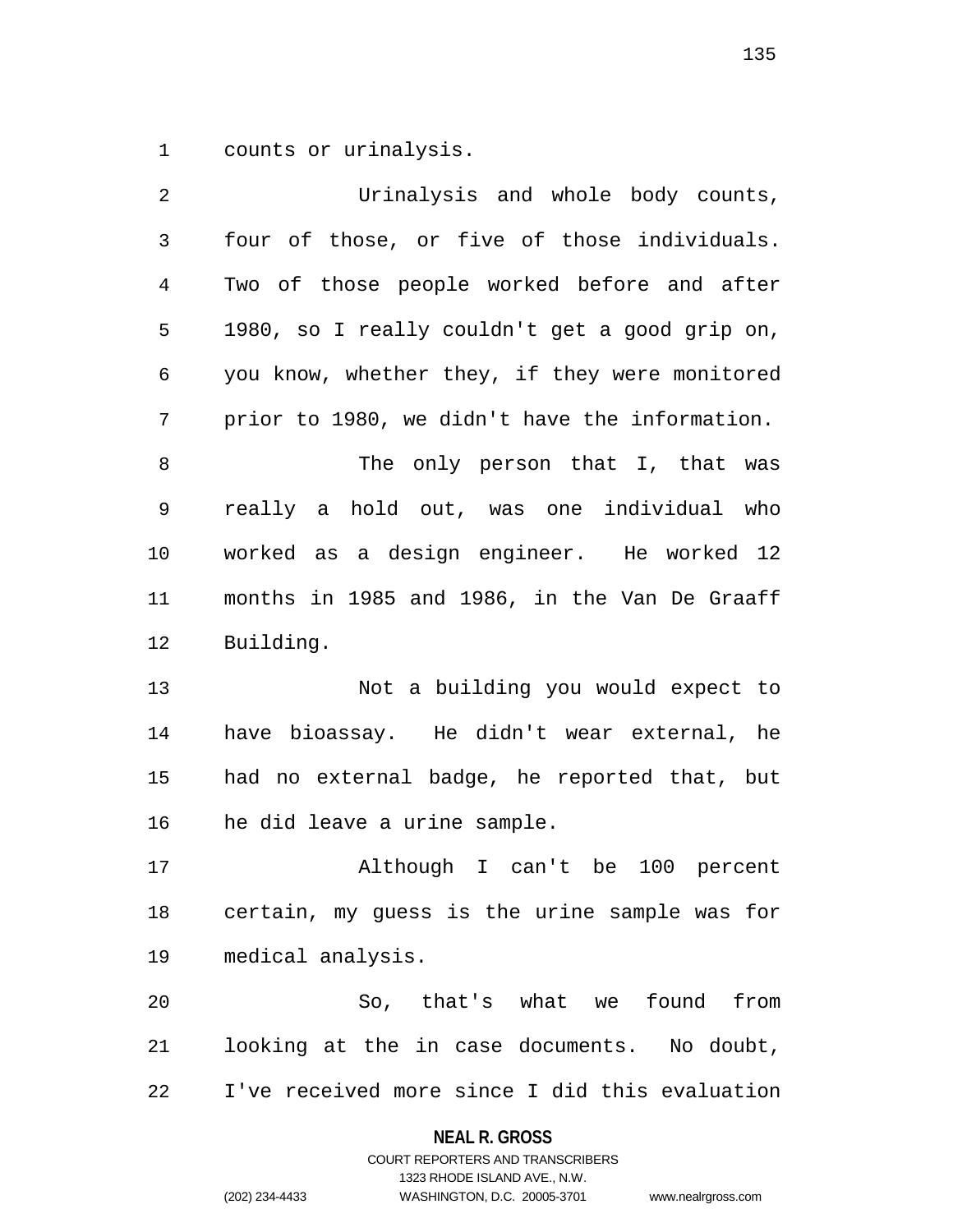1 from Brookhaven.

2 I don't know how many more I've 3 received since then. 4 MR. FITZGERALD: Would it be 5 possible to, you know, since the sample size, 6 I guess, for the after '80, two of three, 7 before or after January 1st. 8 Are you suggesting we might be able 9 to increase that sample? 10 MR. CALHOUN: Yes, maybe. I'd have 11 to look at it -- 12 MR. FITZGERALD: That would be, you 13 know, I think, you know -- 14 MR. CALHOUN: It's all about what 15 we've received since I did this. 16 MR. FITZGERALD: Right, I mean -- 17 MR. CALHOUN: There's a bunch. I 18 mean they're, I think they're outstanding on 19 like 50. 20 MR. FITZGERALD: Yes, there's some 21 downside to the empirical approach but at 22 least it would provide further corroboration.

#### **NEAL R. GROSS**

|                | COURT REPORTERS AND TRANSCRIBERS |                    |
|----------------|----------------------------------|--------------------|
|                | 1323 RHODE ISLAND AVE N.W.       |                    |
| (202) 234-4433 | WASHINGTON, D.C. 20005-3701      | www.nealrgross.com |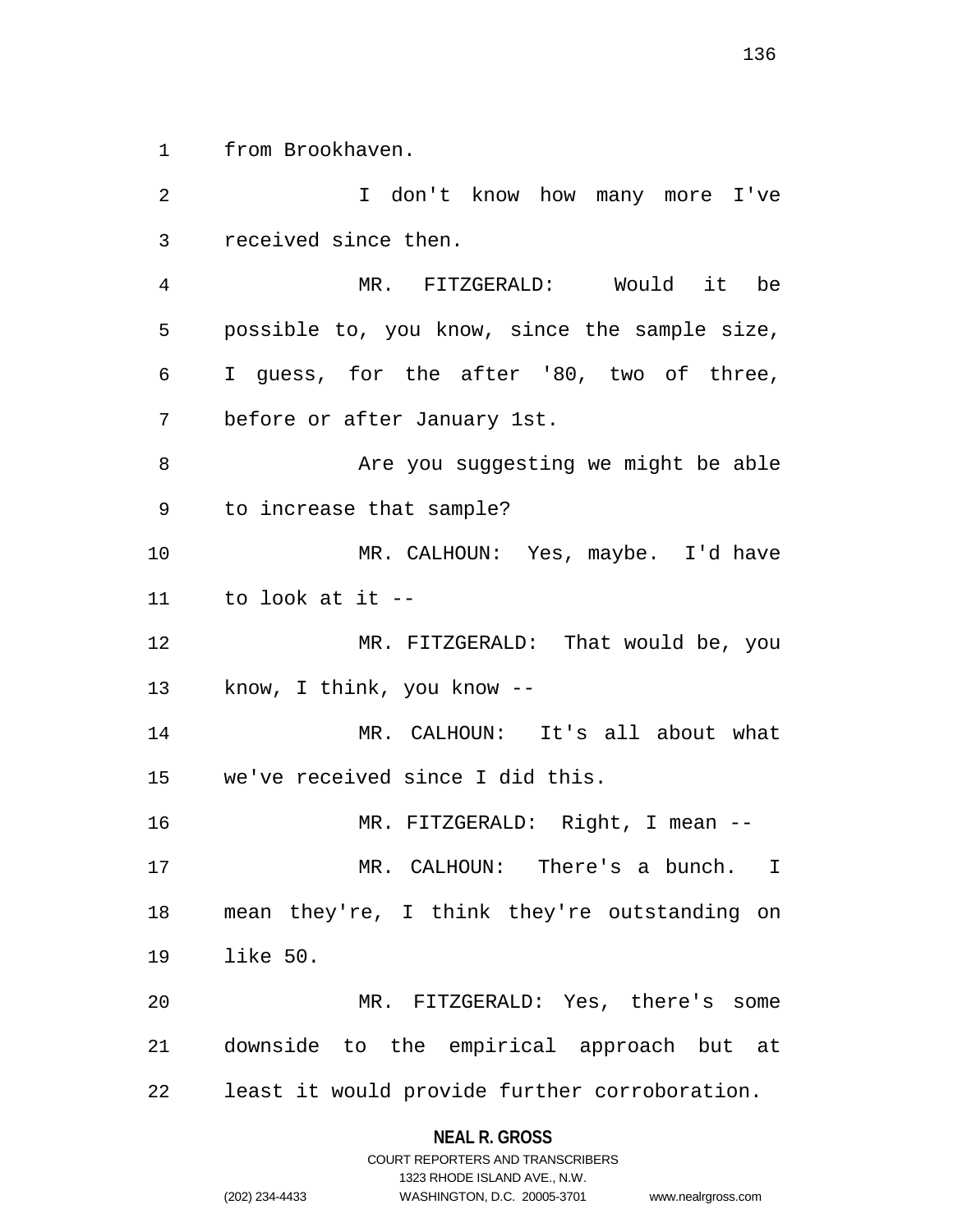1 MR. CALHOUN: Right.

2 MR. FITZGERALD: And if it were 46 3 out of 46, as opposed to two out of three or 4 something, that would be a bit more 5 compelling.

6 MR. CALHOUN: That's just all a 7 head, that's all you're going to go with.

8 CHAIR BEACH: So that's an action? 9 MR. CALHOUN: Yes, I'll try to 10 update that is what I'll do. Because I've 11 looked at, and I've got a spreadsheet 12 somewhere that shows the last one I looked at. 13 CHAIR BEACH: And are you capturing

14 your action items?

15 MR. CALHOUN: I am but we'll 16 discuss them at the end here, I would hope, 17 and we can kind of try to, try to sort of 18 agree.

19 MR. FITZGERALD: Now I think it 20 would helpful for, I guess, 1980 through, I 21 don't know, five or six years beyond that.

22 MR. CALHOUN: I just looked at

**NEAL R. GROSS** COURT REPORTERS AND TRANSCRIBERS

1323 RHODE ISLAND AVE., N.W.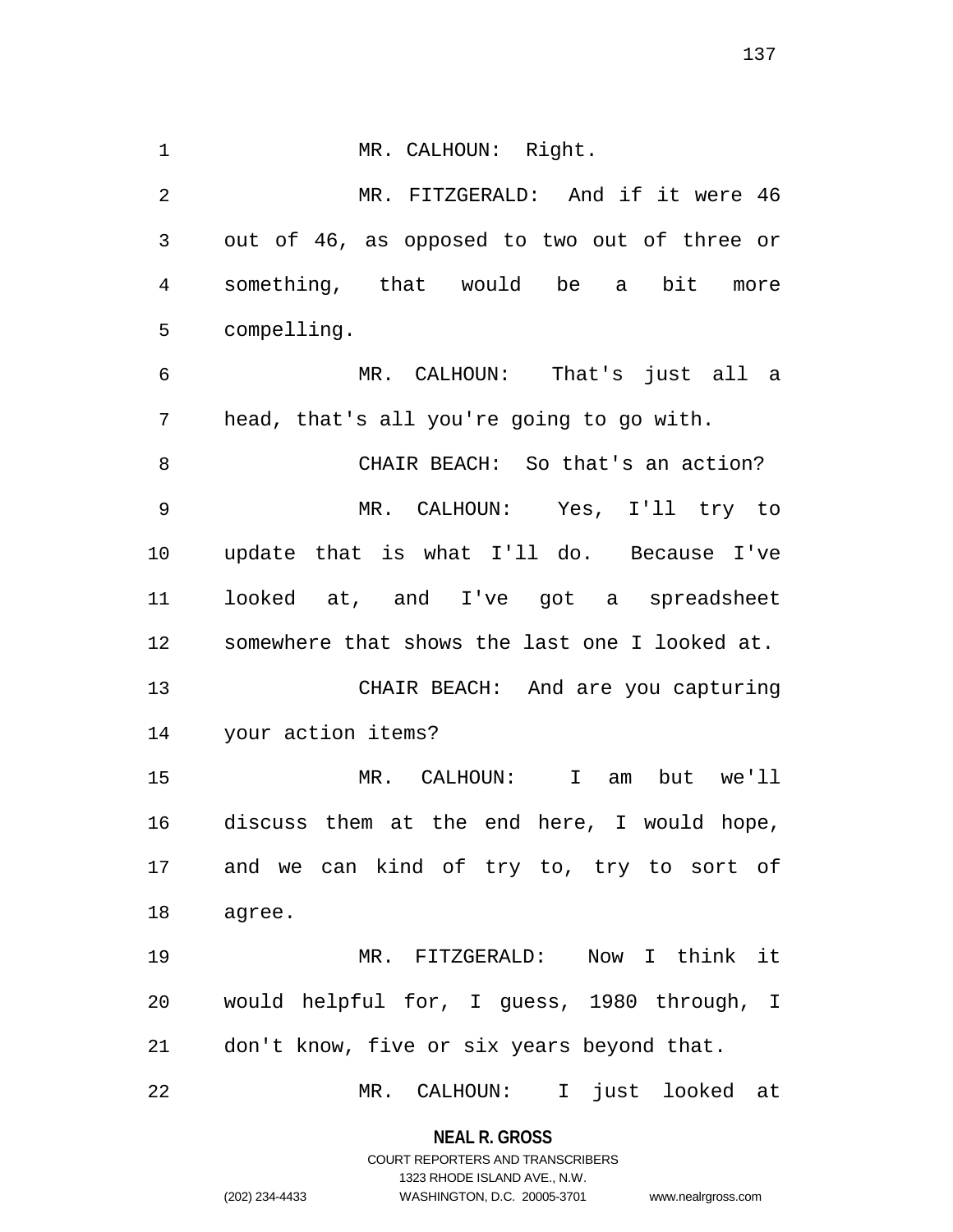1 anything past 1980. It could have been 19, it 2 could have been 2005.

3 MR. FITZGERALD: Okay.

4 MR. CALHOUN: Anything past '80, I 5 looked at.

6 MR. FITZGERALD: All right.

7 DR. BUCHANAN: Okay, this is Ron 8 with SC&A, just before we move on, Grady, on 9 the side that had bioassay, and when you do 10 more, do you recall like they said you had 11 bioassay, so you looked, did you look and see 12 what years they worked at that facility and 13 then how many bioassays they had --

14 MR. CALHOUN: Yes.

15 DR. BUCHANAN: One per year or they 16 had one bioassay and you counted that as 17 sufficient? Or how did you say, yes, they've 18 bioassay.

19 MR. CALHOUN: If the person 20 reported that they had participated in a 21 urinalysis or whole body count and they had 22 one, then I said that yes they did.

**NEAL R. GROSS**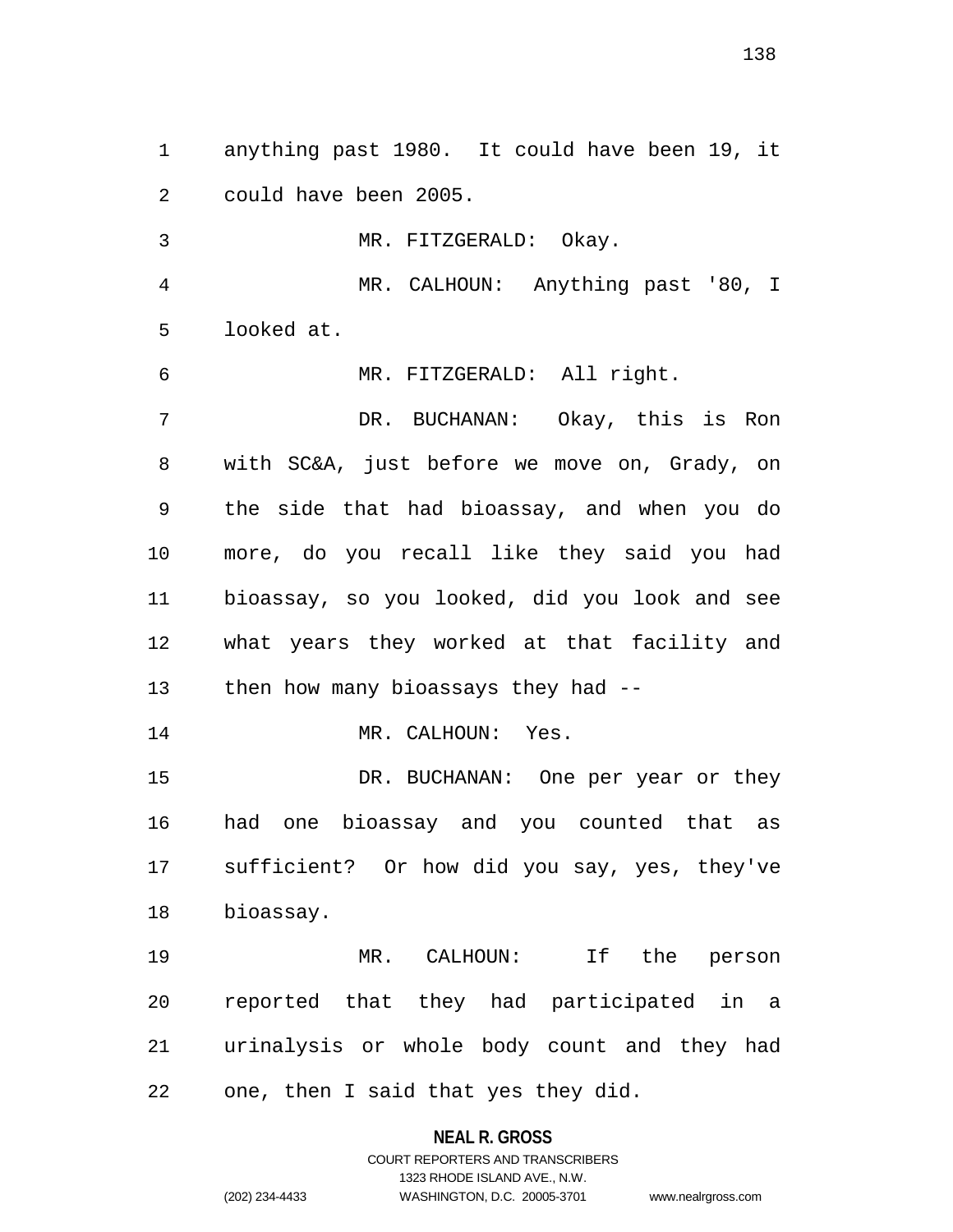1 DR. BUCHANAN: Okay, you know, when 2 you go back and do this again on these other 3 cases that you've received information on, it 4 would be helpful if you kind of categorize. 5 Say, okay, this person worked there 6 five years and he had one bioassay or he 7 worked there five years and he had five 8 bioassays. 9 A number of bioassays per year 10 worked with the helpful information. That's 11 contained in the data you received. 12 MR. CALHOUN: Okay. 13 MS. ROBERTSON-DEMERS: This is 14 Kathy DeMers, can I make an additional 15 requests? 16 CHAIR BEACH: Yes. 17 MS. ROBERTSON-DEMERS: When you 18 break it out, can you break it out by 19 radionuclide? 20 MR. CALHOUN: Not if it's a whole 21 body count. If it's a urinalysis, you know, I 22 could. I'll look at that, I'm not going to

#### **NEAL R. GROSS**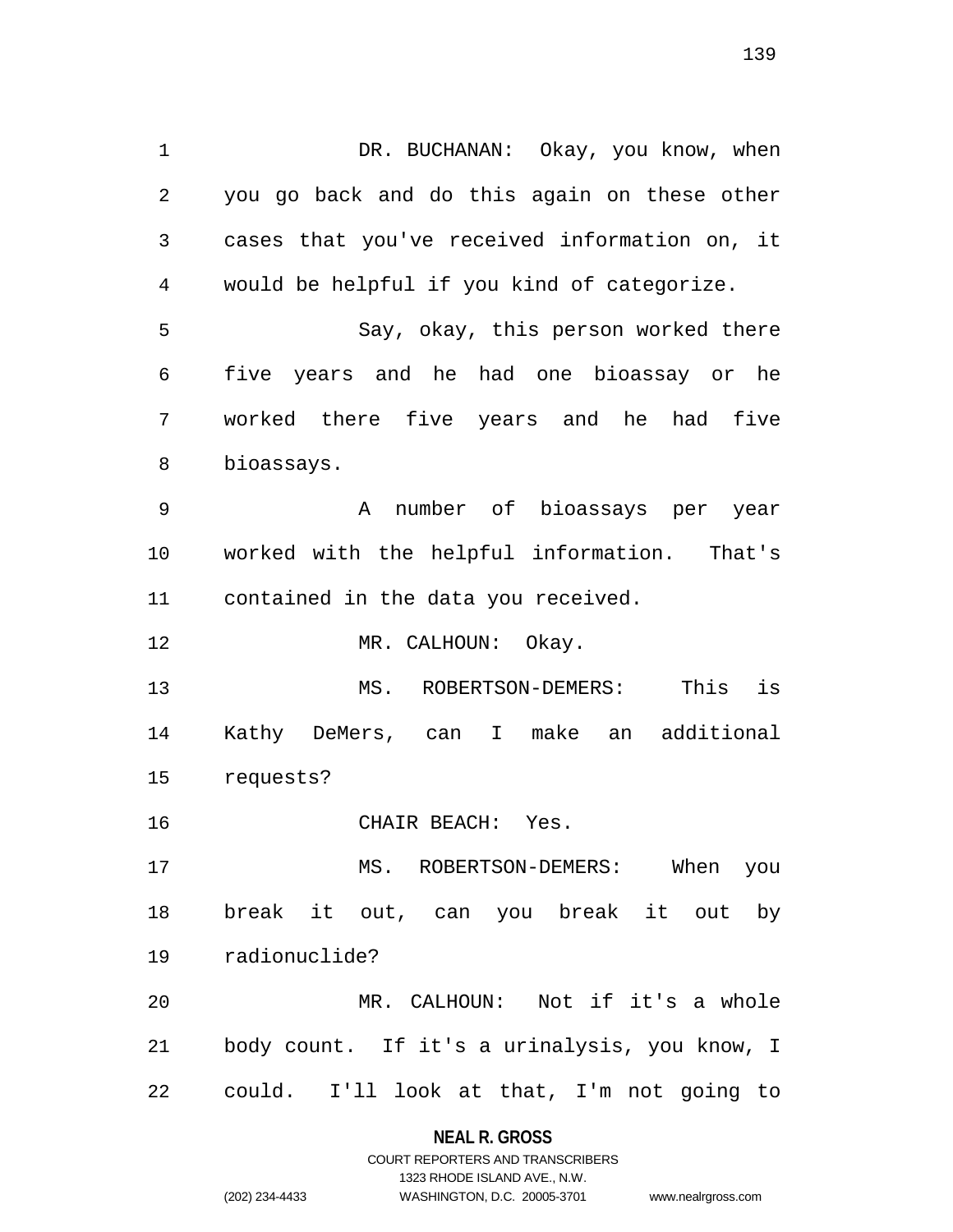1 promise.

| MS. ROBERTSON-DEMERS: Okay.                    |
|------------------------------------------------|
| CHAIR BEACH: Anything else on that             |
| particular item. We've already covered C, I    |
| think, unless there's more information --      |
| MR. CALHOUN: Well, that's just a               |
| sad story that, the story, and I just sent him |
| another email today, is just that I've pinged  |
| him. Routinely we meet with him every couple   |
| of weeks.                                      |
| MR. FITZGERALD: It sounds like we              |
| may have to elevate that a little bit.         |
| MR. CALHOUN: So, I do not have the             |
| procedure, officially. They produce them all   |
| DOE sites, their search procedure criteria,    |
| whatever process. And BNL has not done that.   |
| CHAIR BEACH: Okay, and then do you             |
| 18 want to go over D?                          |
| MR. CALHOUN: And D, you know, I                |
| don't know if we want to go through those.     |
| Basically, the general opinion is nobody       |
| thought that 1980 was ridiculous.              |
|                                                |

# **NEAL R. GROSS**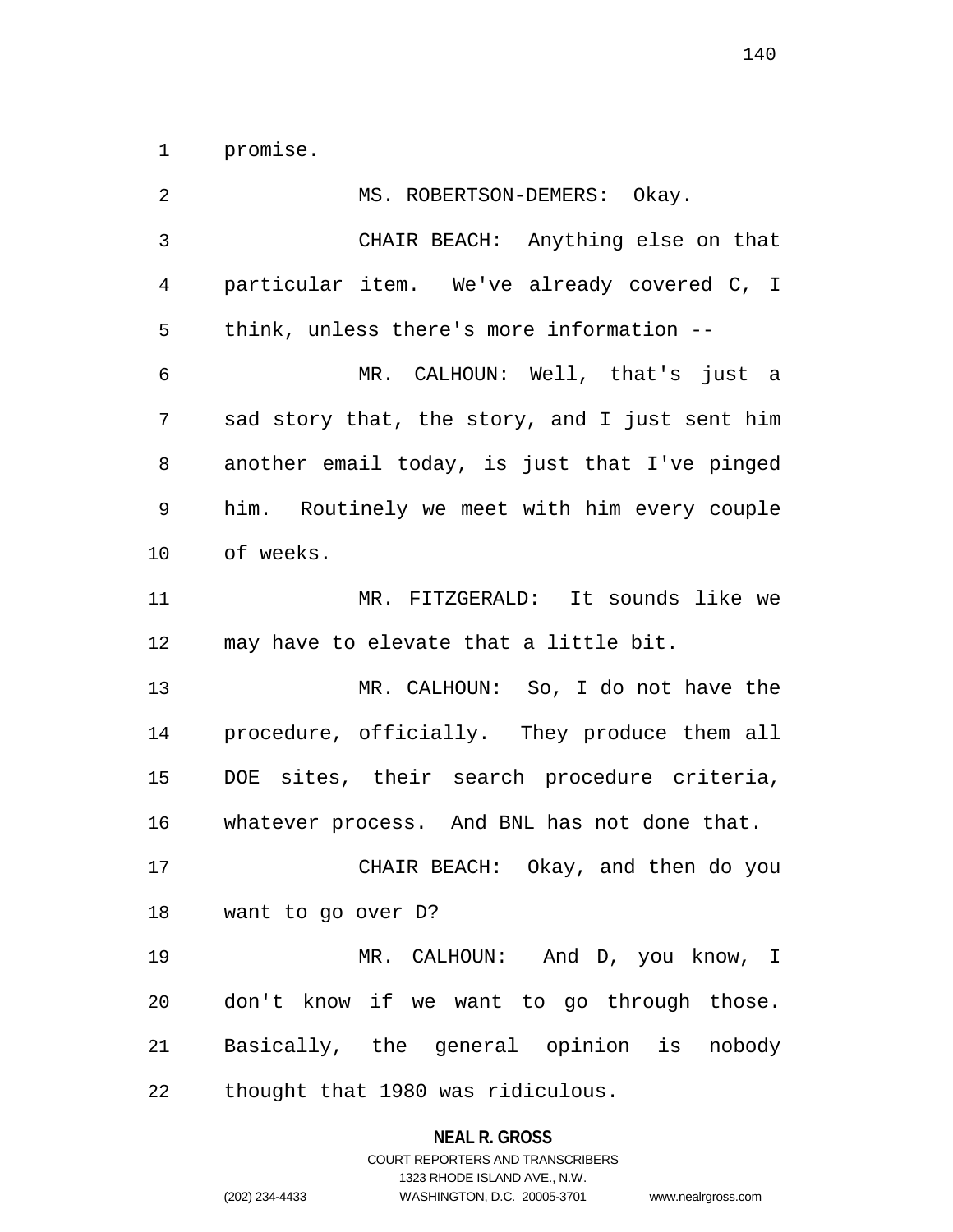1 Nobody said that January 1st, 1980, 2 was the date. There's some other neutron 3 issues that, you know, Ron was more involved 4 with in the discussions, but, so I don't 5 really have much more on D and what's written 6 there and what we've spoken about. 7 MR. FITZGERALD: Yes, we, I think

8 it was our joint hope that somebody would 9 raise their hand, you know, and say, yes, I've 10 worked with the individual and was aware of 11 the memo and, yes, 1980 was the big time.

12 And that didn't happen but, again, 13 given the time frame I wasn't too shocked and 14 so it was an attempt to try to provide more 15 corroboration.

16 CHAIR BEACH: One of the questions 17 I wrote down was where are the log books now? 18 Have you had any access to any of those log 19 books from the earlier --

20 MR. CALHOUN: The whole body 21 counting log books?

22 CHAIR BEACH: Any of them, the

**NEAL R. GROSS** COURT REPORTERS AND TRANSCRIBERS 1323 RHODE ISLAND AVE., N.W. (202) 234-4433 WASHINGTON, D.C. 20005-3701 www.nealrgross.com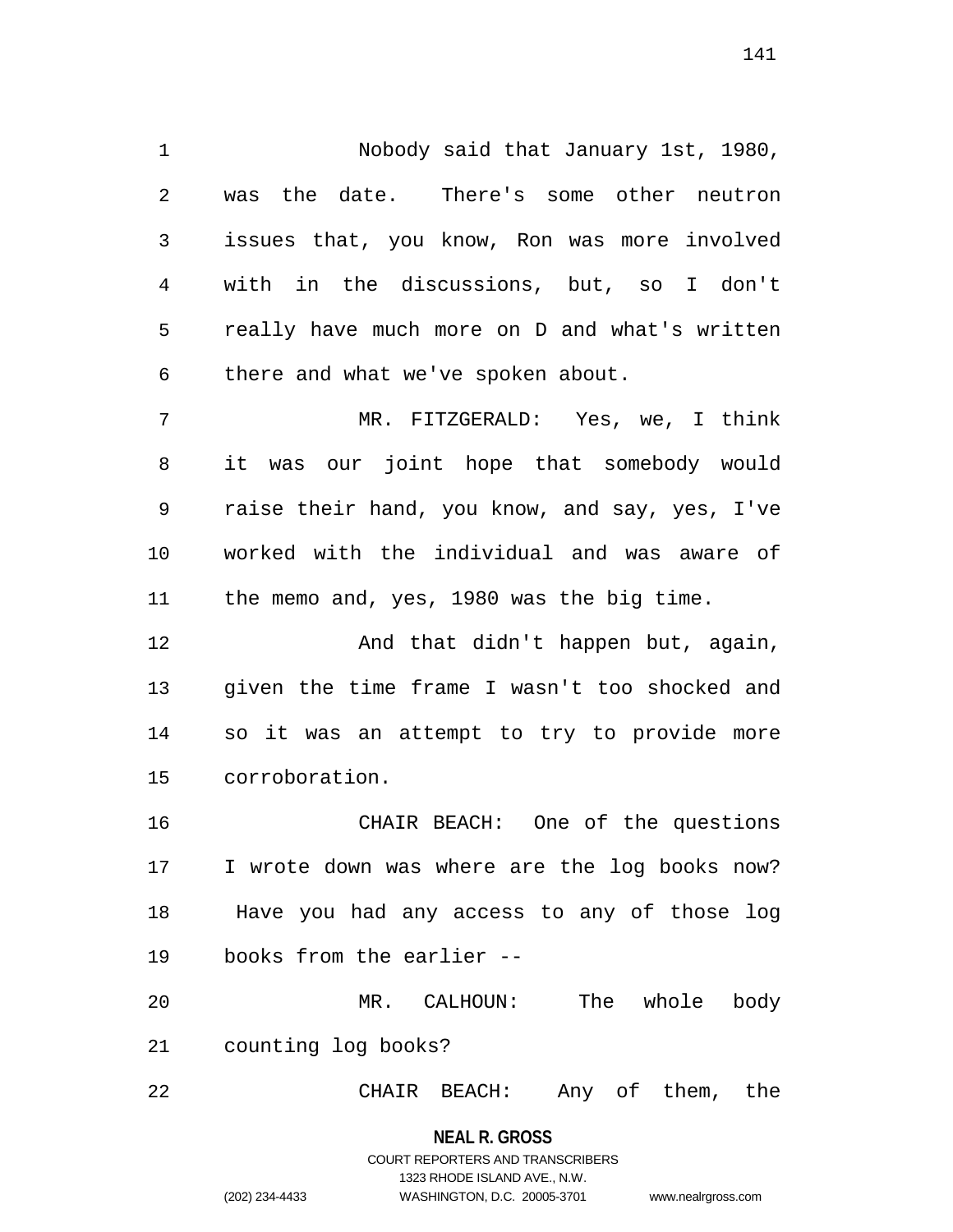1 urinalysis, the whole body?

2 MR. CALHOUN: I believe we have. I 3 think most of those are prior to '80, though. 4 I don't know, Tim, if you have any additional 5 information on that, but I am fairly certain I 6 saw some of those yesterday, when I was going  $7 - -$ 8 MR. ADLER: Yes, we have some of 9 those. 10 CHAIR BEACH: Well, there's one 11 interviewee on your second page of 12 interviewees, I won't mention his name. 13 Stated that records were kept in log books 14 from about '78 to '82, so I was wondering if 15 those later log books are available. I don't 16 know what dates you have. 17 MR. CALHOUN: I don't know that, 18 I'd have to see which ones I have. But I'm 19 fairly certain I saw some yesterday in the 20 SRDB. And we will, you know, every time that 21 we have something like that, we try to go 22 through the process of linking that

#### **NEAL R. GROSS**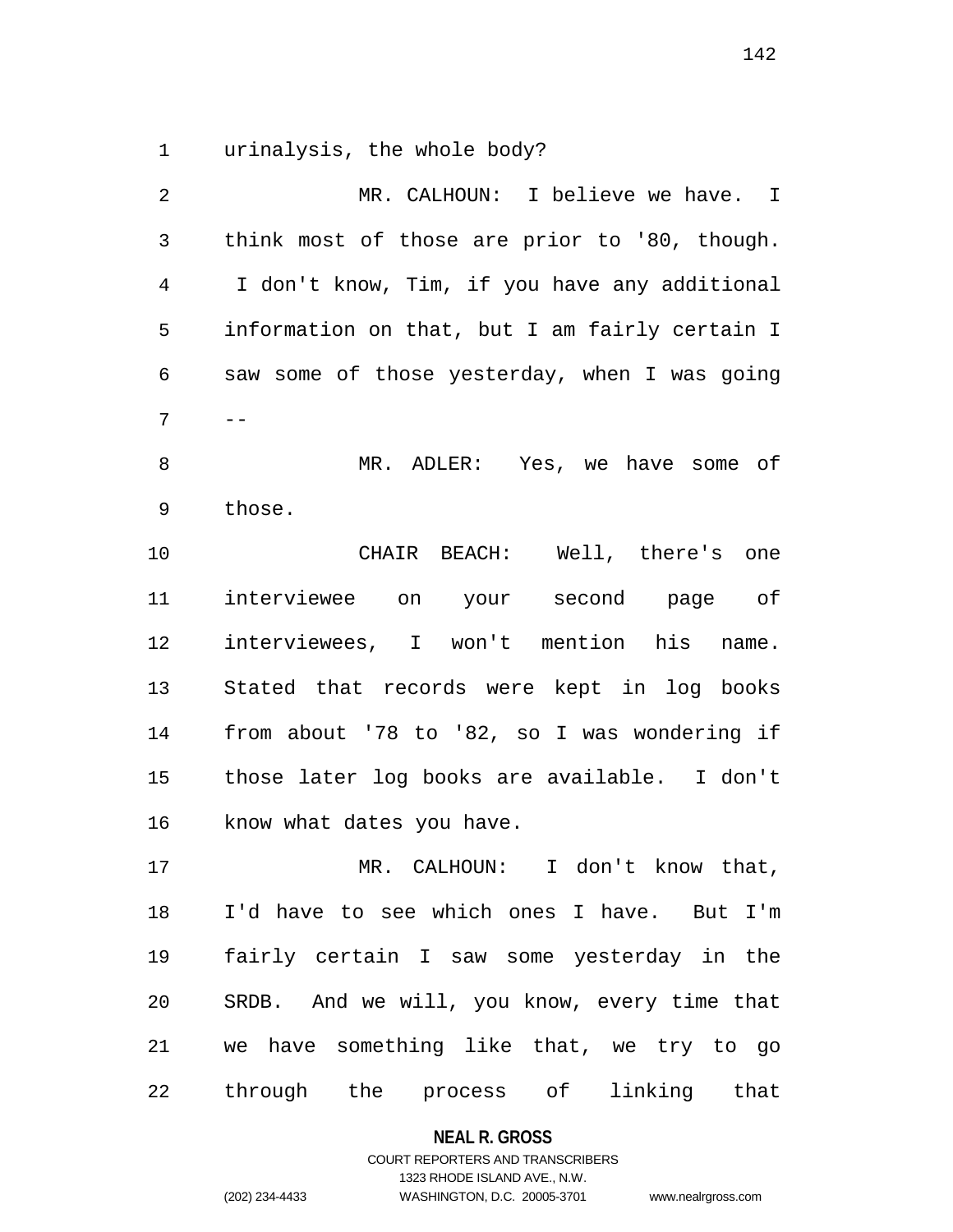1 information.

2 It's very laborious, because you've 3 got to go over it every time because you don't 4 have, every month or so or half year to 5 determine what your claimant, you know, your 6 claimant's come in. 7 You can't link it to somebody you 8 don't have. 9 MS. ROBERTSON-DEMERS: Josie, this 10 is Kathy DeMers. Would you consider sending 11 us interviews for review and action items? 12 CHAIR BEACH: Are you talking about 13 the later ones or the earlier ones, Kathy? 14 MS. ROBERTSON-DEMERS: The ones we 15 did in September and October. 16 CHAIR BEACH: Okay, so you want us 17 to give you those interviews for review, is 18 that what you're asking? 19 MS. ROBERTSON-DEMERS: No. The 20 interviews need to be sent out to the 21 interviewee. 22 CHAIR BEACH: Correct, and that was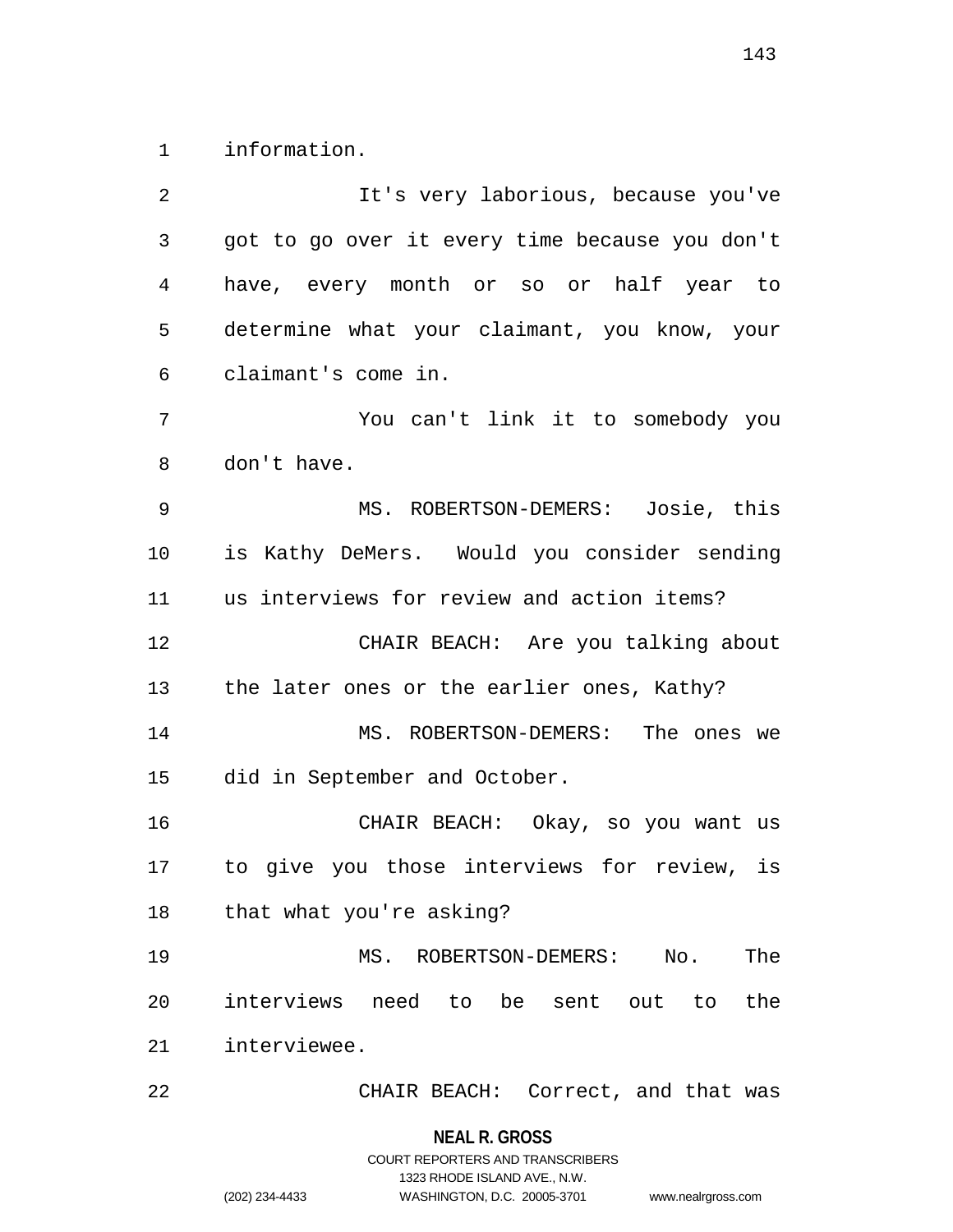1 one of my questions I was going to ask, if 2 that had been done.

3 MS. ROBERTSON-DEMERS: I just got 4 the phone numbers yesterday from Grady. 5 CHAIR BEACH: Okay. So I think 6 that is, has to happen to substantiate, to 7 make sure that what was said is what they 8 actually said. So, yes, if that's in 9 agreement to everybody that that be done. 10 I certainly think that's a good 11 call. Thanks, Kathy, for reminding me.

12 MS. ROBERTSON-DEMERS: Okay.

13 CHAIR BEACH: Anything else on 14 this? Any other follow-up interviews that 15 came from that, that we need to do?

16 MR. CALHOUN: There was one 17 individual we couldn't get a hold of. We 18 tried a couple times and he didn't seem 19 interested. But I know SC&A reviewed him, 20 interviewed him earlier.

21 MR. FITZGERALD: Yes, we did. And, 22 again, I think the information he provided

> **NEAL R. GROSS** COURT REPORTERS AND TRANSCRIBERS

> > 1323 RHODE ISLAND AVE., N.W.

(202) 234-4433 WASHINGTON, D.C. 20005-3701 www.nealrgross.com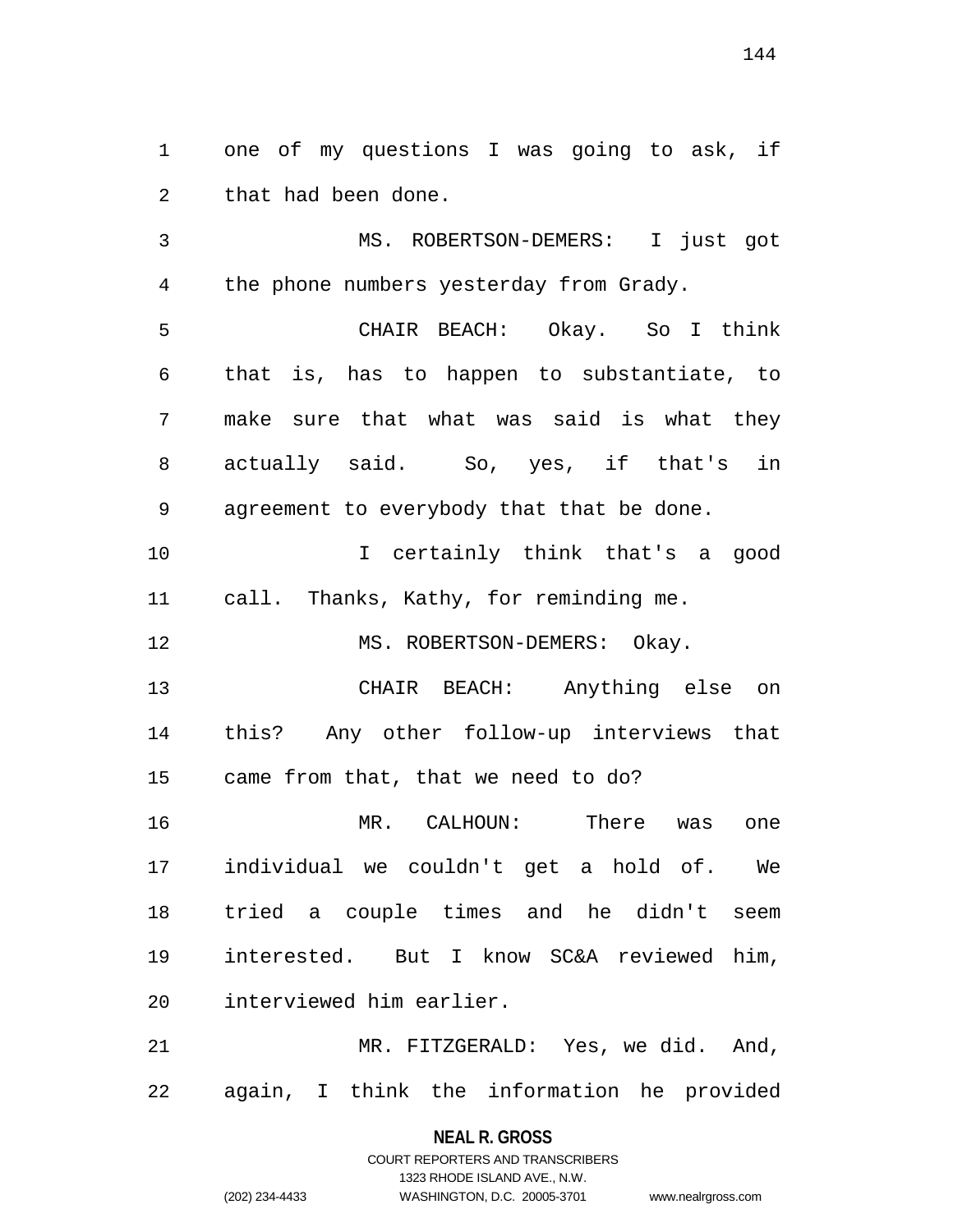1 tended to be more on the environmental side, 2 and he was at a senior level and had less 3 knowledge of the specific things that were 4 going on.

5 Although, I guess I held out the 6 hope he would be able to speak to something as 7 fundamental as the centralized record, but he 8 didn't have any firsthand knowledge.

9 CHAIR BEACH: Excuse me, sorry. 10 Gen or Andy, do you have any other follow-ups 11 for the interviewees or questions?

12 MEMBER ROESSLER: Josie, this is 13 Gen, I probably missed something when I was 14 unmuting. Did you ask if we have any 15 additional questions?

16 CHAIR BEACH: Questions or any 17 follow-up interviews you'd like to see take 18 place?

19 MEMBER ROESSLER: I don't think 20 that we're going to get any follow-up. I 21 agree with a lot of the things people have 22 said here today. And, of course, the one

#### **NEAL R. GROSS**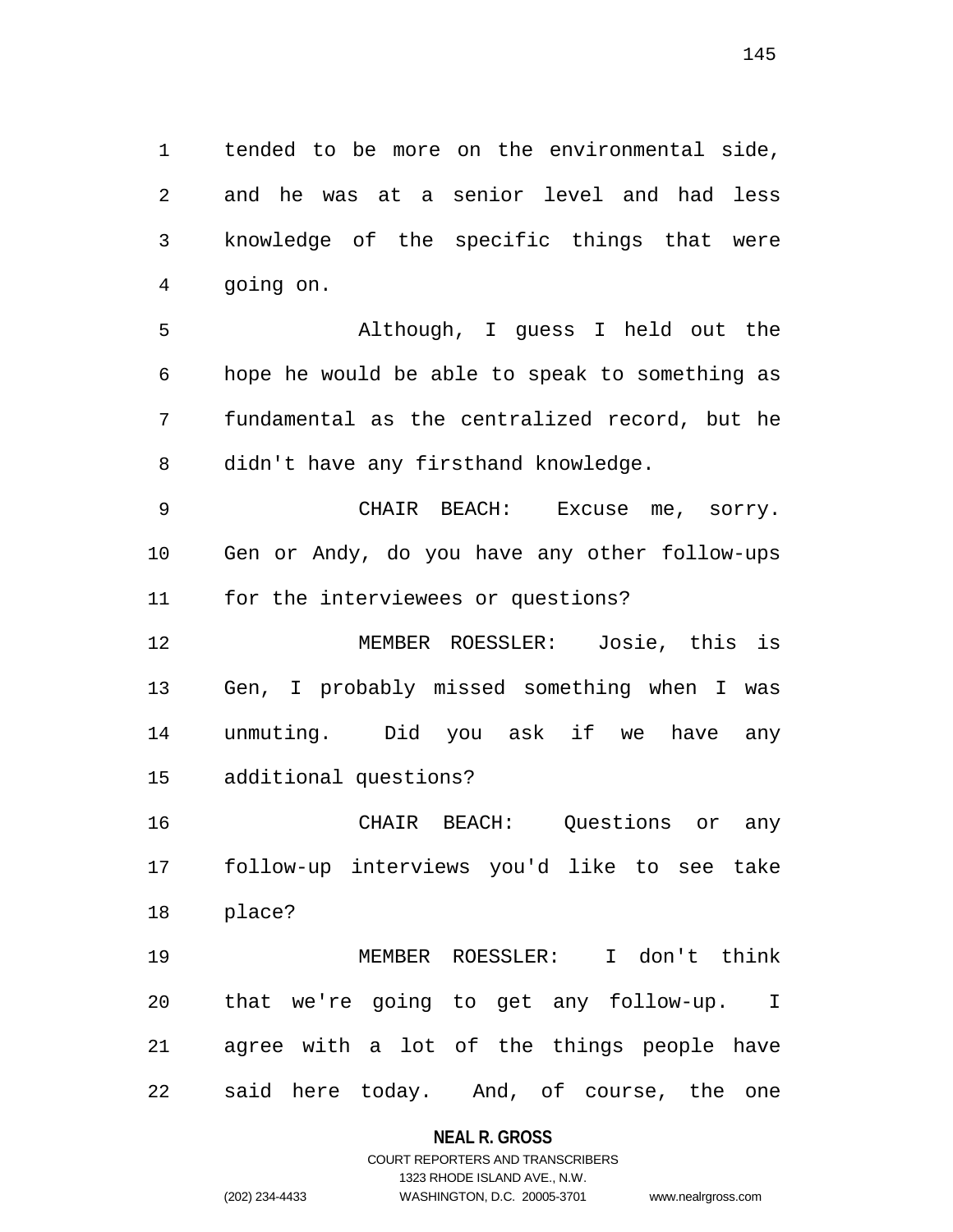1 thing with those interviews that we did, I was 2 hoping because of the red flag that came from 3 the [identifying information redacted] memo, 4 that something very simple would follow. 5 Somebody would lead us to a printed 6 memo that would say, yes, here's what 7 happened. And a certain date and that would

8 simplify things.

9 I don't think that's going to be 10 coming so I appreciate all of the effort that 11 went into those interviews. But I think we 12 probably are at a dead end on that.

13 MEMBER ANDERSON: This Andy, yes, I 14 was hoping, I was wishful to, but I would 15 agree, I think we've chased the best we can 16 and I think the interviews were helpful, but 17 unfortunately they didn't turn up what we 18 really needed.

19 CHAIR BEACH: Okay, thank you. So 20 anything else before we go into the action 21 items and the path forward?

22 DR. BUCHANAN: Yes, this is Ron

**NEAL R. GROSS**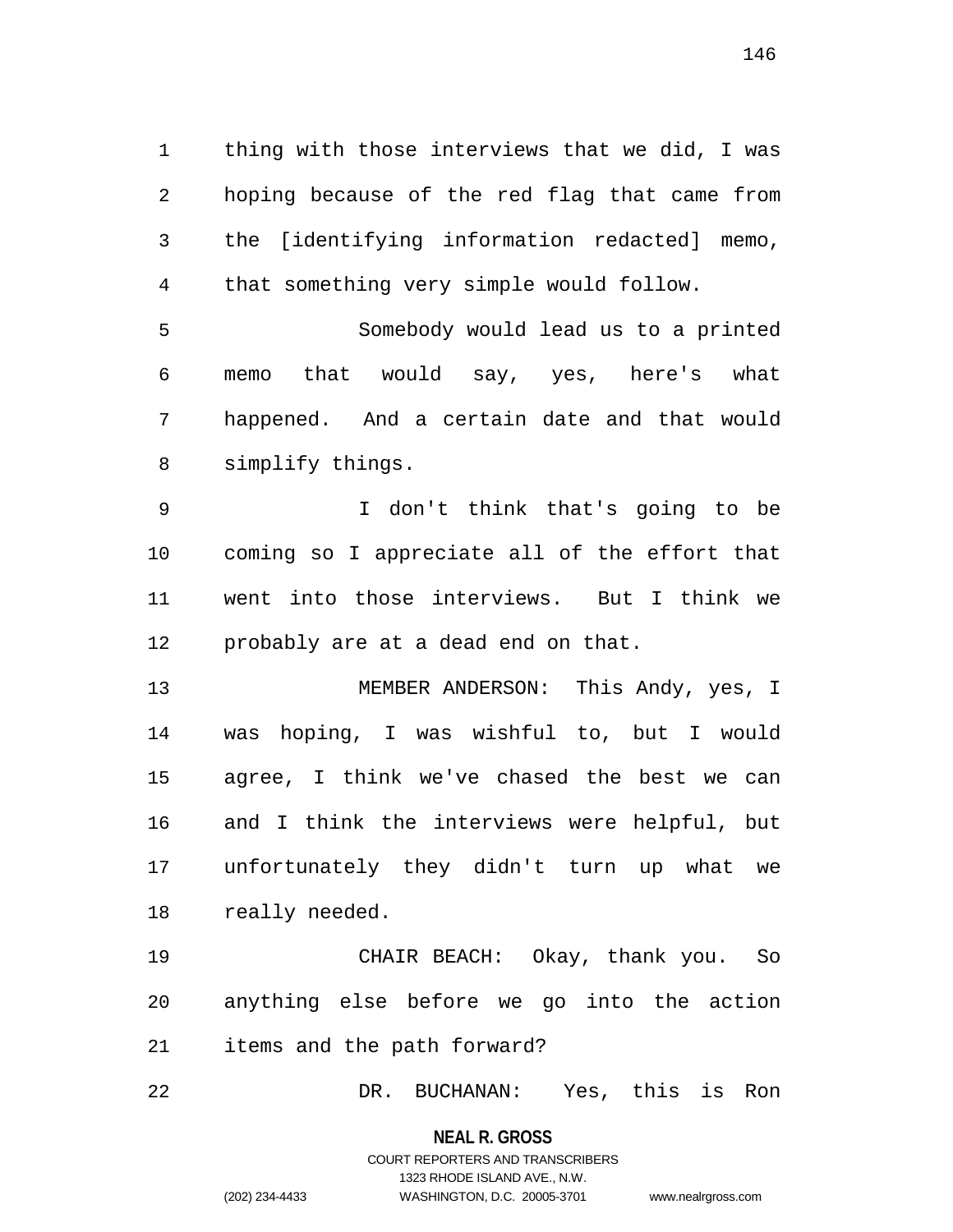1 with SC&A. I wanted to say that one thing 2 that's not being addressed, I think clearly, 3 and this is, has to do with your next step, 4 the action item path forward, is that I think 5 something that would be helpful and almost 6 necessary, is for us to get a handle on what 7 the data systems were and how they were handed 8 off and to where they're at today. And maybe 9 this has been lightly touched on, but I think 10 we ought to decide whether we should take 11 definitely action item steps.

12 For example, how were the 13 handwritten data transport to the first 14 electronic data system to the second and to 15 today.

16 Because that would answer some 17 questions if we see that this was done 18 faithfully then that would give us a level of 19 comfort that we don't have now.

20 If we find out we don't know or 21 they weren't verified as they were 22 transformed, what databases are out there with

#### **NEAL R. GROSS**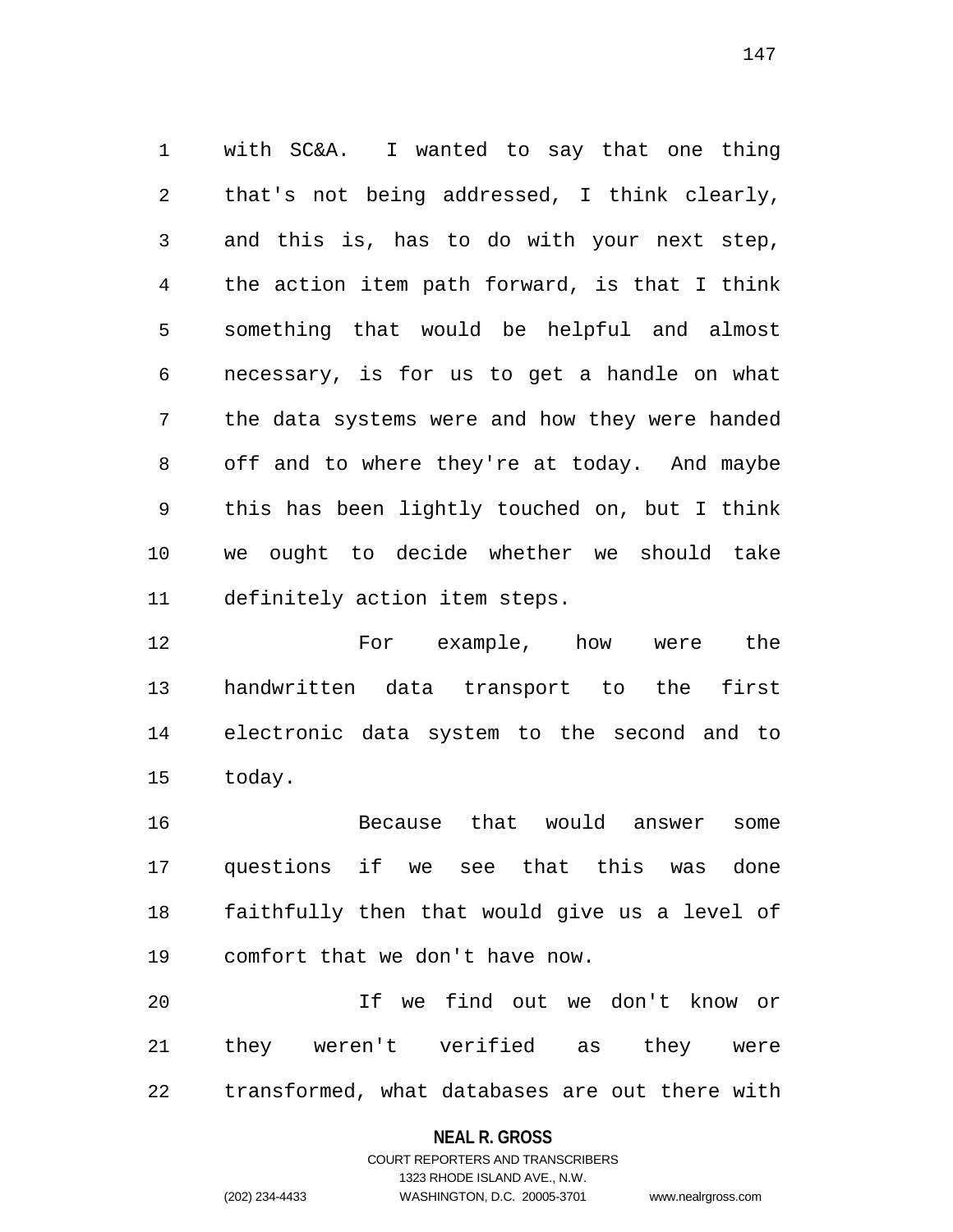1 that, maybe they were transferred but maybe 2 that database is stuck in the basement some 3 place, so we can't get to it, well then that 4 sends up a red flag.

5 So I would suggest that as a main 6 ingredient in valuating this, is to have 7 someone look at how the databases were 8 transferred and verified through the years.

9 CHAIR BEACH: Yes, let me understand 10 this. So we went from paper to electronic and 11 then we went to electronic and then again to 12 another electronic system?

13 Was that the history of it, that 14 you recall?

15 DR. BUCHANAN: Yes, and I kind of 16 laid that out, somewhat, in my July report in 17 the appendix in the back.

18 CHAIR BEACH: Right. 19 DR. BUCHANAN: But this is just 20 what I scratched together from documents I 21 had. This really wasn't, you know, a BNL's 22 sanctified type -- information.

**NEAL R. GROSS**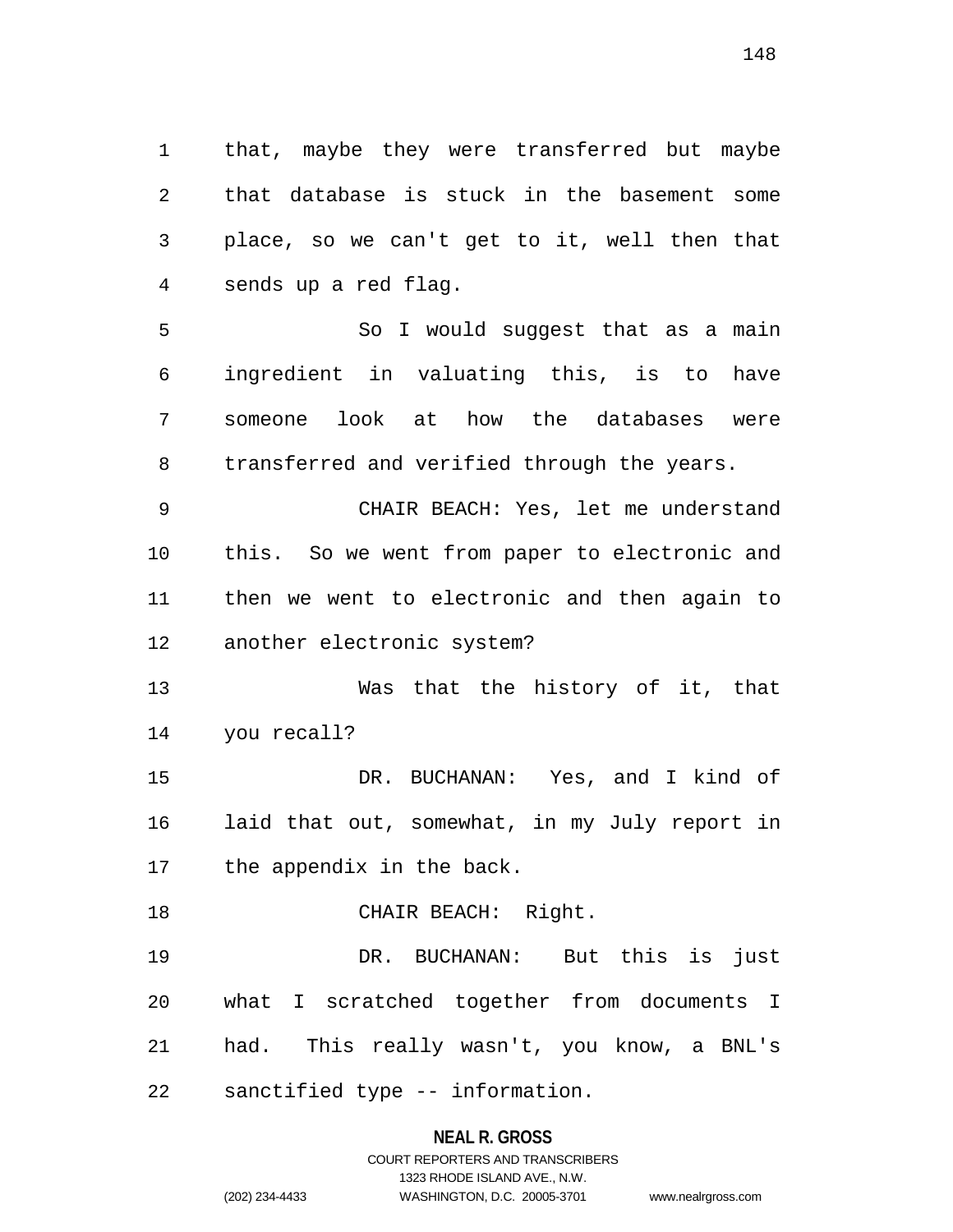1 And so I think we need to be able 2 to link these and see if they were verified 3 when they went from one place to another and 4 just see if that sheds any light on all the 5 questions we have here.

6 MR. FITZGERALD: Yes, and we did 7 touch upon, you know, one artifact of that 8 whole process which was the feedback from the 9 HPs at, in the early '80s, when they went from 10 paper to the electronic system.

11 There was, you know, the 12 completeness issue where not everything that 13 was being collected was filed in the personnel 14 folders.

15 So there was a gap there. It was 16 not really well defined as to, you know, what 17 the implications would be as far as having 18 complete records.

19 But it was just noted that the 20 records were probably incomplete, to some 21 degree, because of that transition. So that 22 sort of argues, I think, for what Ron is

#### **NEAL R. GROSS**

#### COURT REPORTERS AND TRANSCRIBERS 1323 RHODE ISLAND AVE., N.W. (202) 234-4433 WASHINGTON, D.C. 20005-3701 www.nealrgross.com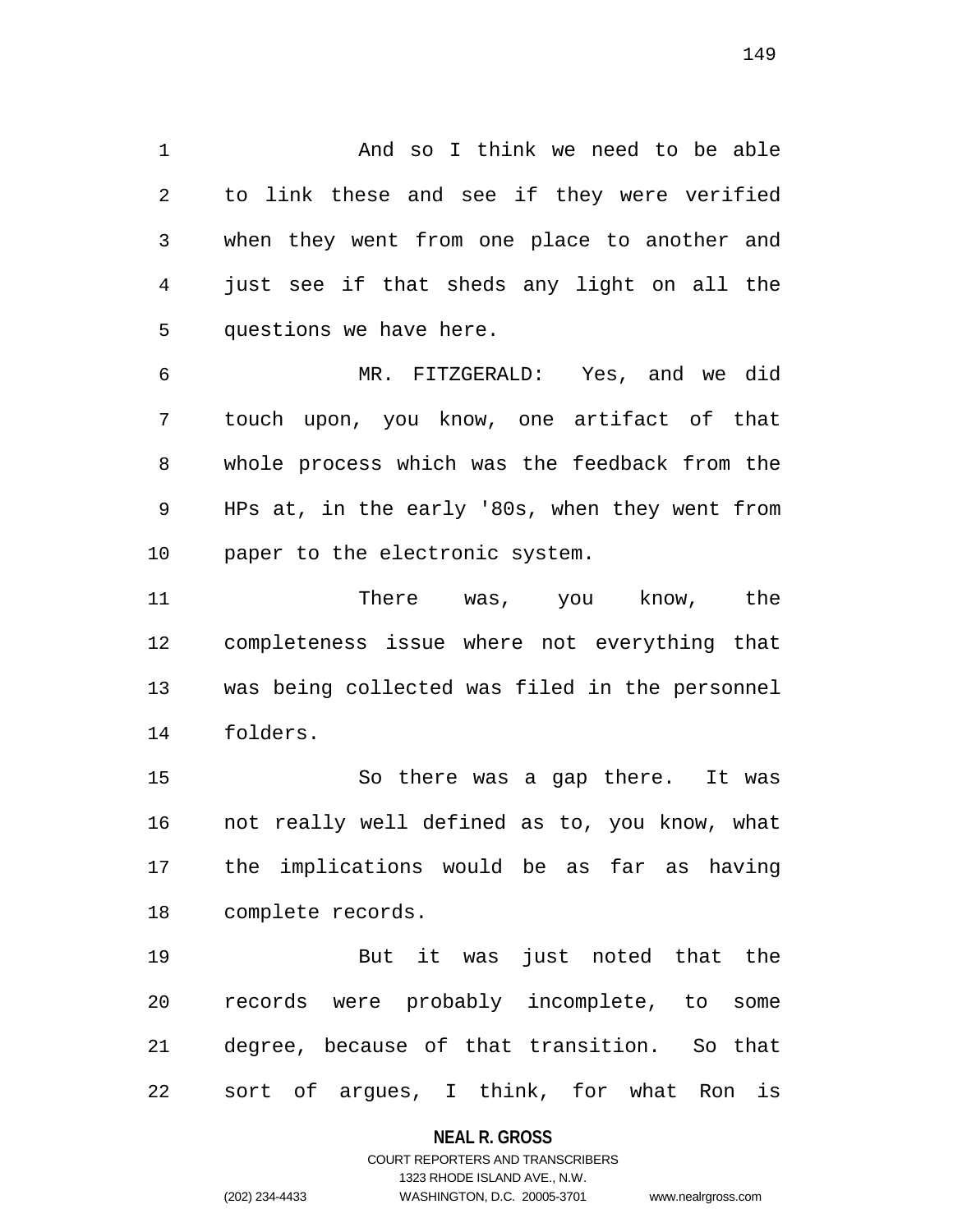1 saying.

| 2  | That we don't really know what the             |
|----|------------------------------------------------|
| 3  | implications are for completeness, and I guess |
| 4  | I had originally thought we would address that |
| 5  | as part of data integrity.                     |
| 6  | You know, the V&V, the validation              |
| 7  | verification part of it. But, again, I think   |
| 8  | that could be looked at separately from the    |
| 9  | usual completeness thing that would be focused |
| 10 | on the coworker model.                         |
| 11 | So maybe that's something that SC&A            |
| 12 | could revisit with Brookhaven and look at the, |
| 13 | look at this V&V, the data integrity question  |
| 14 | of transition between systems from 1980,       |
| 15 | forward.                                       |
| 16 | shouldn't be as hard as trying<br>It           |
| 17 | to do it in the prehistoric days. And I think  |
| 18 | there's still people there that were involved  |
| 19 | with it.                                       |
| 20 | Now we touched on it, so we have a             |
| 21 | very broad outline, but we didn't really go    |
| 22 | any deeper than that. I'll leave it to Grady,  |
|    |                                                |

## **NEAL R. GROSS**

COURT REPORTERS AND TRANSCRIBERS 1323 RHODE ISLAND AVE., N.W. (202) 234-4433 WASHINGTON, D.C. 20005-3701 www.nealrgross.com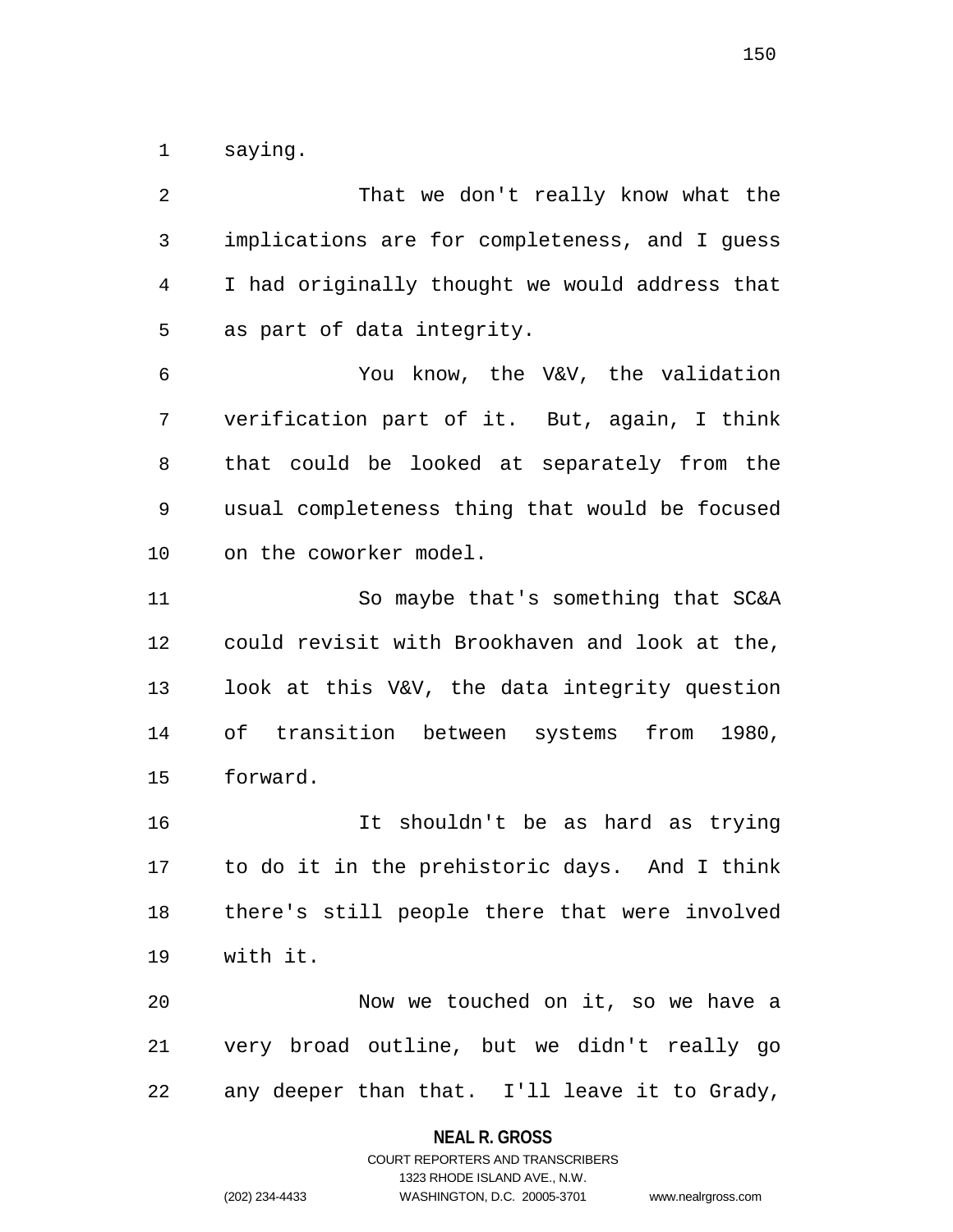1 is that something that --

| 2  | MR. CALHOUN: Yes, I don't know, I              |
|----|------------------------------------------------|
| 3  | mean, we can certainly look at it. I think     |
| 4  | that what you're more likely to find, and this |
| 5  | is just my opinion, is that you're going to    |
| 6  | find the actual paper records placed into      |
| 7  | their file, than you are somebody typing in a  |
| 8  | result, from a record from 1960 --             |
| 9  | MR. FITZGERALD: You know, that's               |
| 10 | what I thought too, but we got exactly the     |
| 11 | opposite from the HPs and I thought it was a   |
| 12 | little bit hard to understand, but they're     |
| 13 | saying because they were switching over to the |
| 14 | electronic system, they stopped being so       |
| 15 | religious about putting the paper in the       |
| 16 | files. And that actually led to a gap --       |
| 17 | MR. ADLER: This is Tim.<br>I think             |
| 18 | that maybe getting misinterpreted, I'm<br>not  |
| 19 | sure that, I think maybe, at least<br>the      |
| 20 | impression I got was there was no paper to put |
| 21 | in the files.                                  |

22 And then, as Grady said, there's

**NEAL R. GROSS**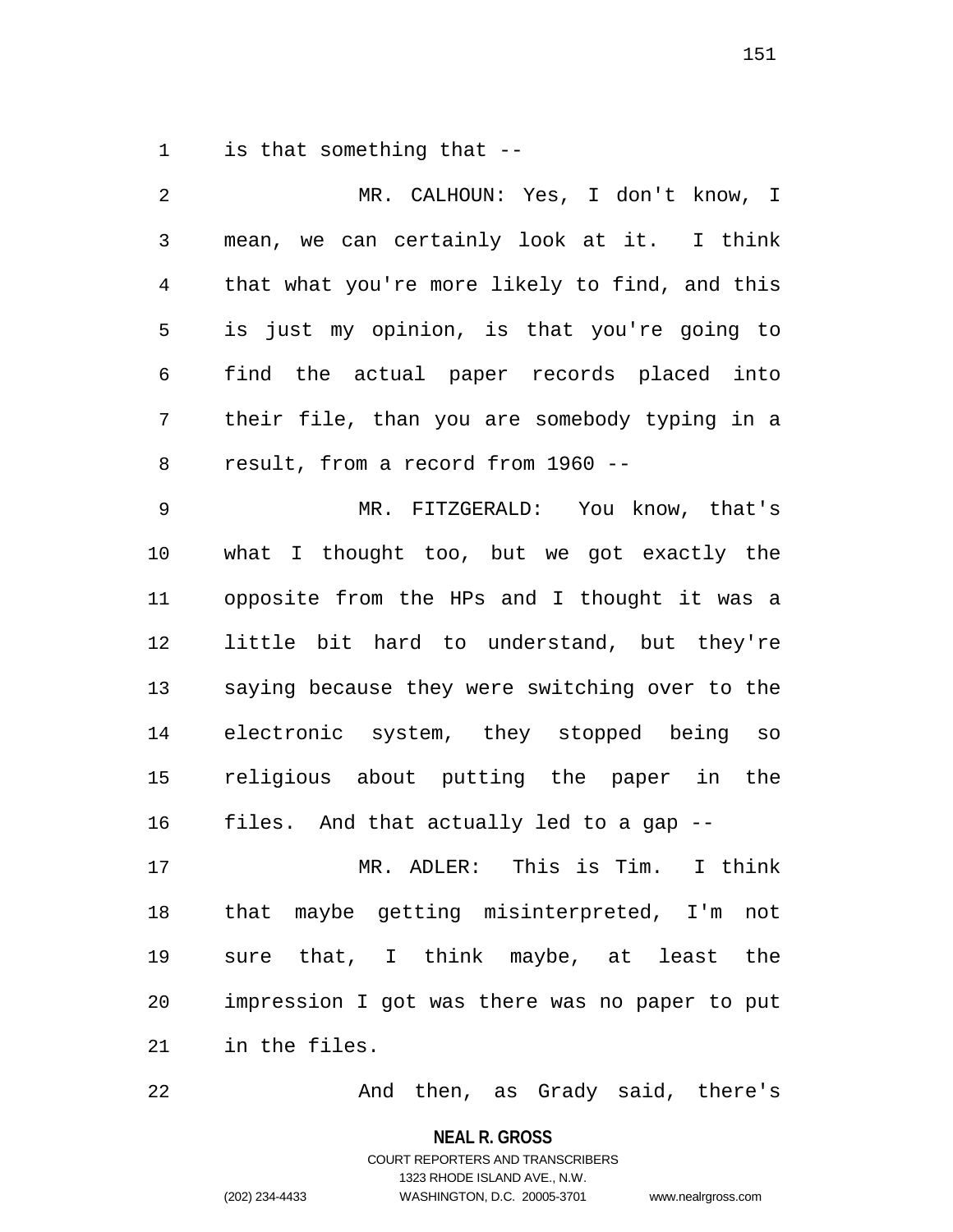1 only a transition of data from one format to 2 another over time. If it was generating 3 paper, it's still pretty much in paper, and 4 that's what I've seen.

5 And BNL has made very little effort 6 to go back, as some sites have, and get these 7 things electronically entered and stored. If 8 it was paper, it is paper. If it was a memo, 9 it's still a memo.

10 MR. FITZGERALD: Again, Tim, I'm 11 just going by what we were told by the 12 personnel that were involved. And maybe they 13 didn't choose their words as carefully as they 14 needed to, but they basically said, and this 15 is in the interview notes again.

16 From the 1970s to 1980s, there was 17 a transition to electronic record keeping. 18 Unfortunately the personnel folder became 19 increasingly incomplete during this time frame 20 and data is missing.

21 From the 1990s to the present there 22 is a more systematic complete electronic based

**NEAL R. GROSS**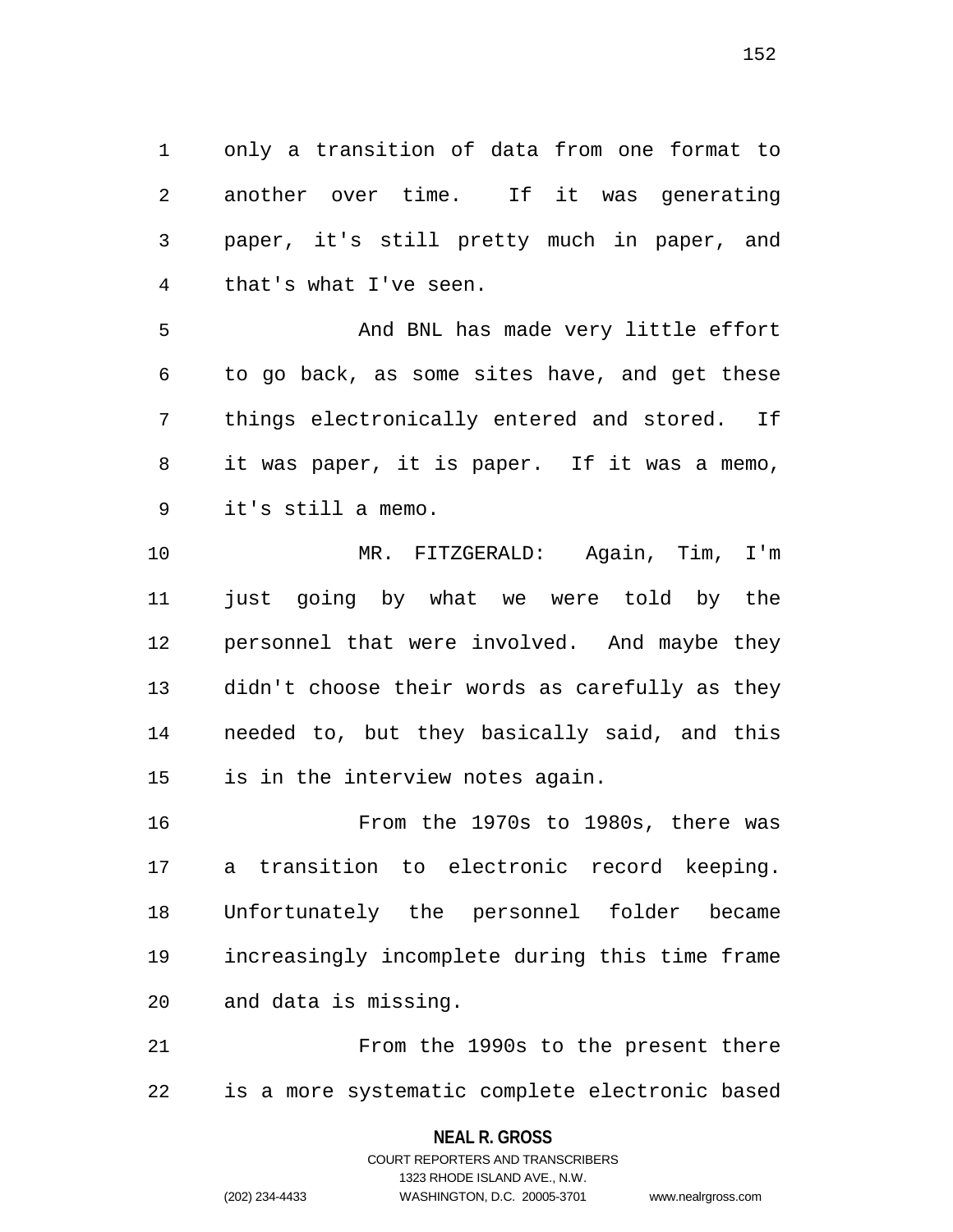1 record keeping. Now that doesn't obviate your 2 interpretation either. 3 MR. ADLER: Right --

4 MR. FITZGERALD: It just could be 5 that they relied on electronic systems so the 6 personnel folders were missing pieces, but it 7 didn't mean anything.

8 I think what we're saying, maybe we 9 can put that to bed, and just know that during 10 these transitions, the integrity of the 11 information was preserved.

12 And that's something that maybe is 13 part of --

14 MR. CALHOUN: We can look at it, 15 I've got it written down here.

16 MR. FITZGERALD: All right.

17 DR. BUCHANAN: This is Ron, again. 18 What I'm referring to is Page 35 of our July 19 1st, 2010 reply, Attachment B. And that is 20 very, you know, a very preliminary look at the 21 basic data systems and that's what I would 22 like to see expanded upon, so that the Work

> **NEAL R. GROSS** COURT REPORTERS AND TRANSCRIBERS

1323 RHODE ISLAND AVE., N.W. (202) 234-4433 WASHINGTON, D.C. 20005-3701 www.nealrgross.com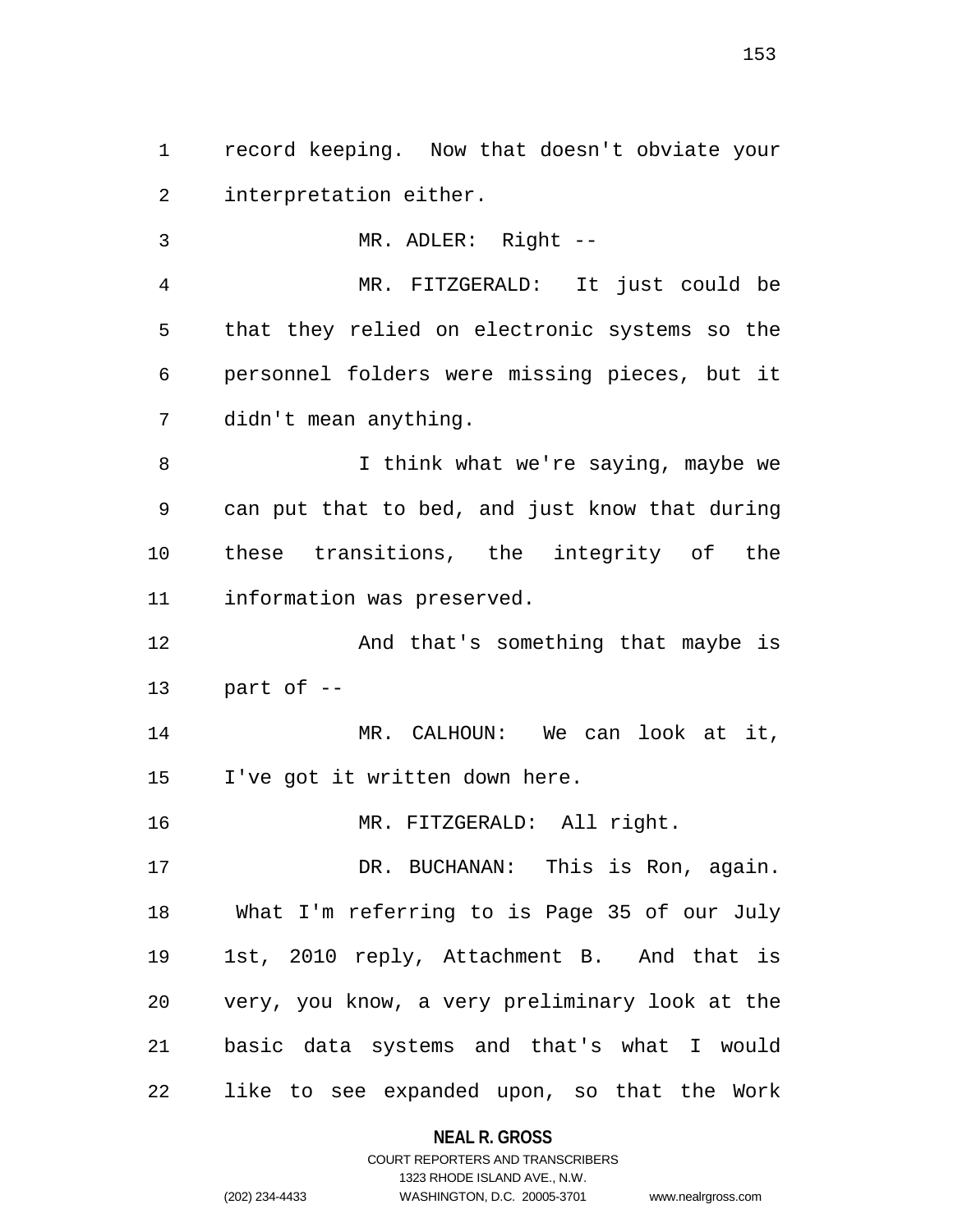1 Group and us and NIOSH can have a feel for 2 actually what was done when, and how much 3 confidence can we have in the data that they 4 give us today.

5 CHAIR BEACH: Okay, so I'm getting 6 a little bit of mixed signals, because I know 7 SC&A said that they would look at that, and 8 Grady just said you wrote that down.

9 Are you going to take that as an 10 action to do that and then --

11 MR. CALHOUN: I can ask. What I 12 can do is I can try to find something or 13 interview some people. I don't how else I'd 14 be able to do that.

15 MR. FITZGERALD: Well, I think it 16 looks like, you know, we had looked at the 17 same documentation and got sort of the same 18 feedback.

19 What Tim is saying doesn't, you 20 know, contradict what we're saying, it's just 21 sort of the interpretation of what it means 22 and maybe we can pin that down better.

#### **NEAL R. GROSS**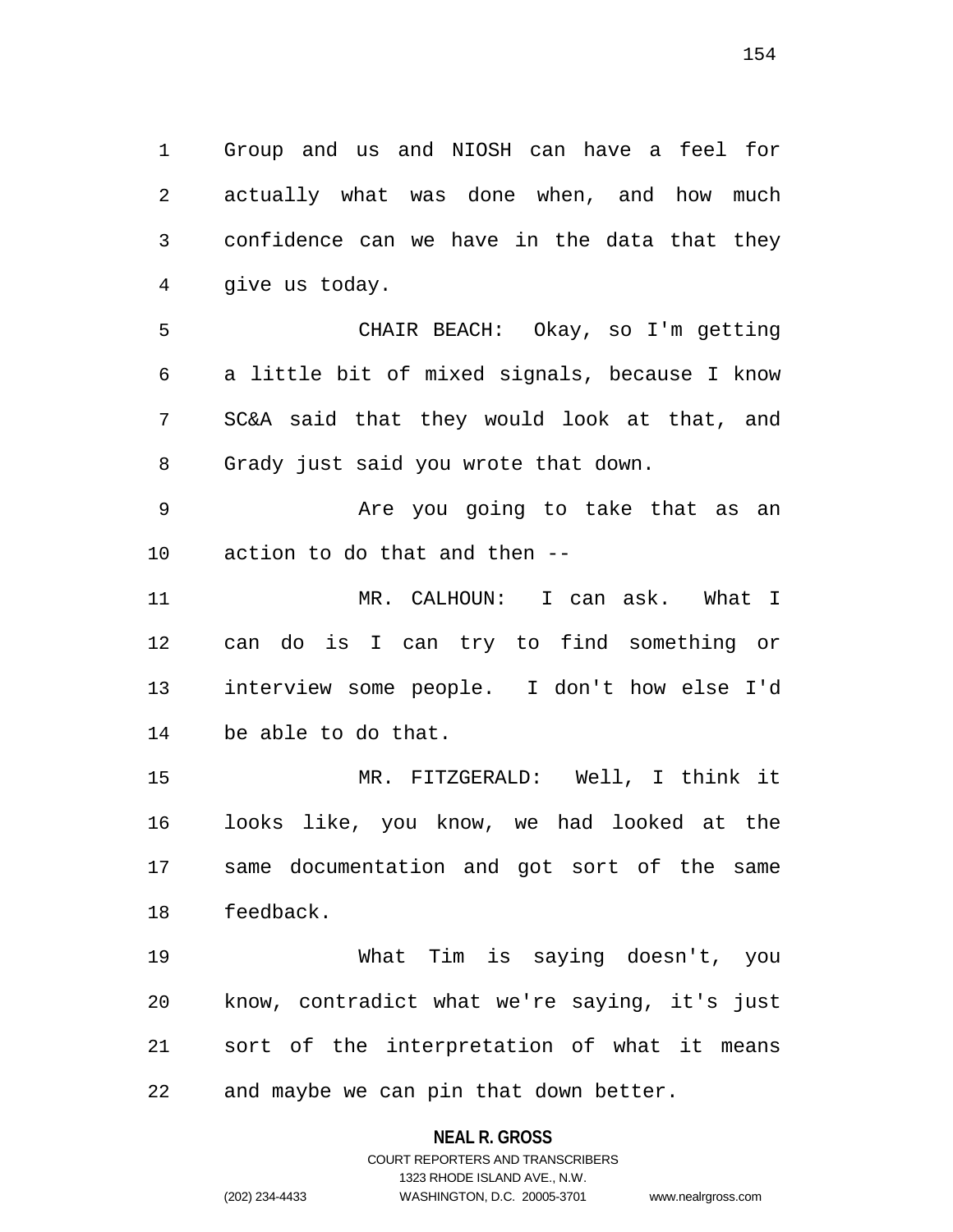1 Does it mean that they still had a 2 complete record, it's just that they were no 3 longer using those personnel files.

4 MR. CALHOUN: Yes, I'll try to find 5 that out.

6 MR. FITZGERALD: And then going 7 forward, I think Ron's point is that, you 8 know, and he went through some effort to go 9 ahead and spreadsheet the systems. If one can 10 be a little more specific about 1980 and 11 beyond period, as to what that means, then I 12 think that would answer the question.

13 MR. CALHOUN: When new databases 14 were started, did we transcribe the data and, 15 if so, was it verified.

16 CHAIR BEACH: Well, it seems like 17 the 1982, I think the last one came on-line in 18 2002.

19 DR. BUCHANAN: Right, HBRS came on 20 in 2002. This is Ron. HBRS was started in 21 '95, and external was entered on it, somewhere 22 in the mid '90s.

#### **NEAL R. GROSS**

## COURT REPORTERS AND TRANSCRIBERS 1323 RHODE ISLAND AVE., N.W. (202) 234-4433 WASHINGTON, D.C. 20005-3701 www.nealrgross.com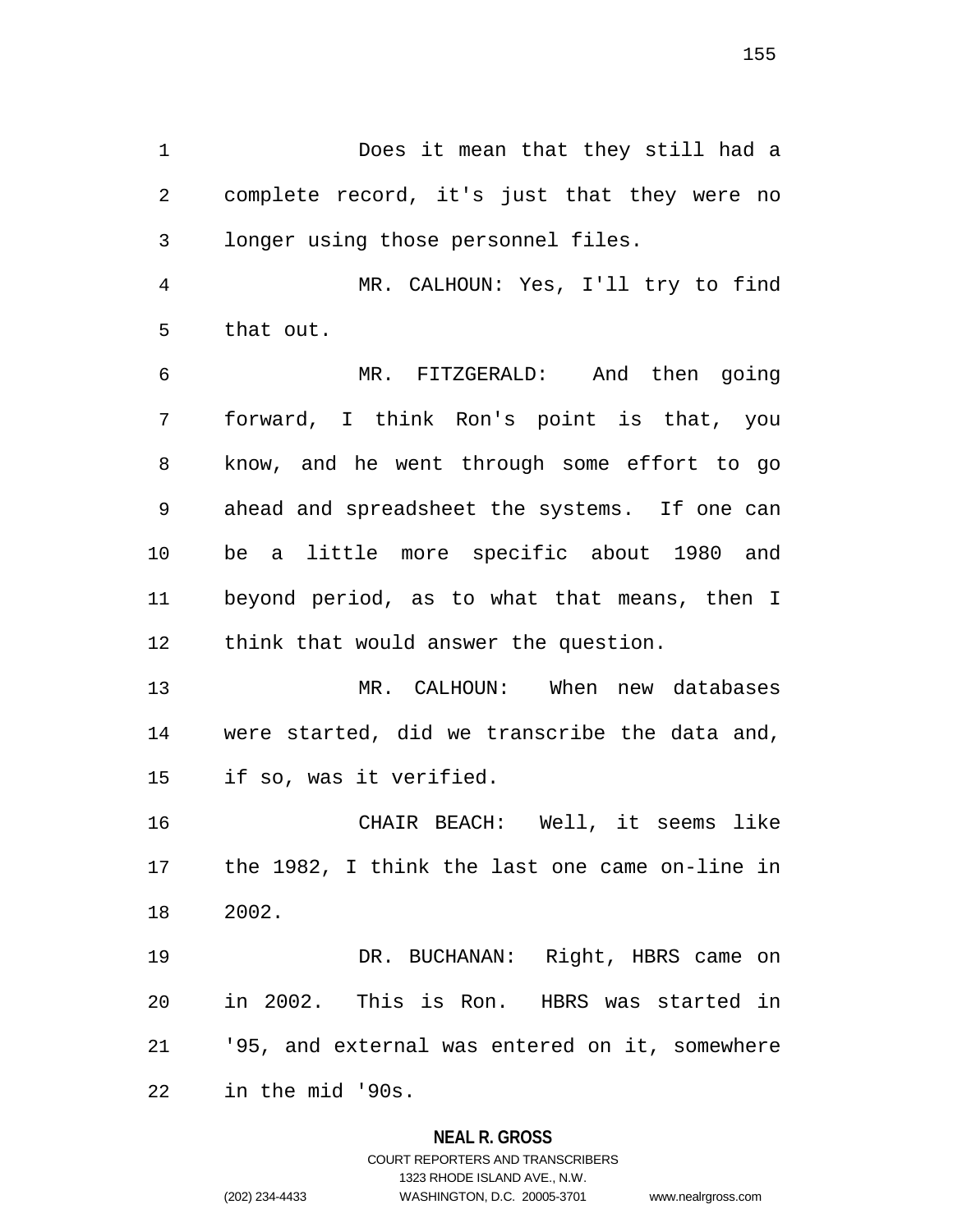1 Then the internal was entered in 2 2002, which beginning, when they started 3 entering all the bioassay records from 4 internal into the HBRS, and I understand that 5 some of the older legacy electronic systems 6 are being entered in, but I don't know to what 7 percent of completeness that has been done. 8 And I don't know if the old 9 electronic systems are all supported. Are 10 they able to retrieve all that information, 11 from the old electronic system? That still is 12 an item that's hanging in the air. 13 MR. CALHOUN: I'll see if we can do 14 that. What I have written down here, was data 15 transcribed from one system to another. And 16 if it was, was it verified. 17 MR. FITZGERALD: Right, I mean you 18 know, I think trying to avoid having too many 19 people come at Brookhaven from too many

20 different directions.

21 MR. CALHOUN: Yes, they don't like 22 that.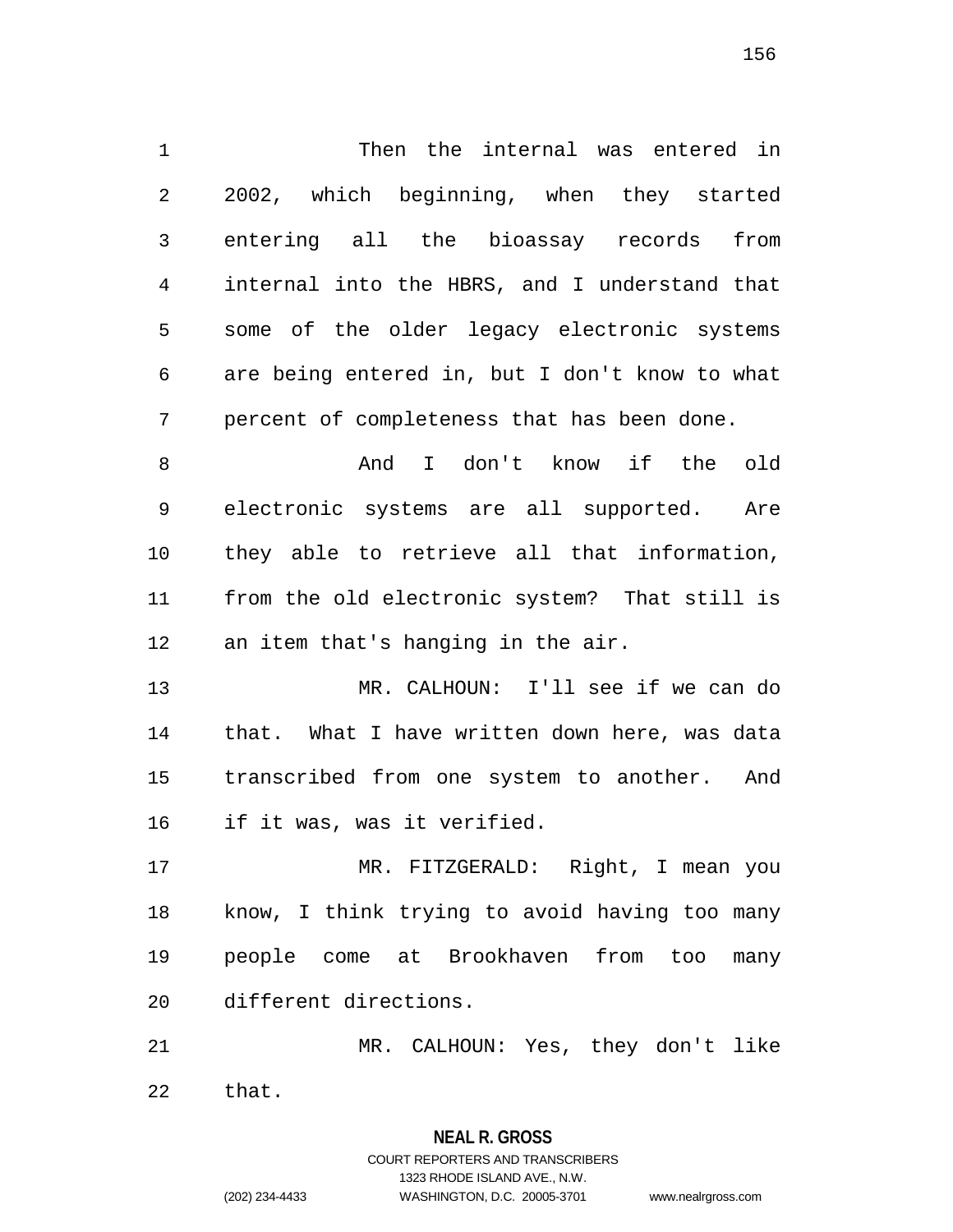1 MR. FITZGERALD: They don't like 2 that. So, I'd rather have one contact on this 3 stuff and then maybe go from there. 4 MR. CALHOUN: Once we get the list 5 of the go dos together, we can decide what to 6 do and maybe we can tag team. 7 MR. FITZGERALD: Well, I'm just 8 saying we'd be glad to help, glad to take 9 something off. I just don't want to get 10 Brookhaven agitated. 11 CHAIR BEACH: Correct. 12 MR. CALHOUN: Or else they'll stop 13 giving us records. 14 (Laughter.) 15 MEMBER CLAWSON: Grady, you talked 16 about earlier, this is Brad. That you just 17 received a bunch more, a capture whatever. 18 MR. CALHOUN: I don't want to say 19 just. I'll it happened in the last eight or 20 nine months probably. And I've written this 21 in here just to kind of tell you what, I can 22 tell you what it was.

#### **NEAL R. GROSS**

COURT REPORTERS AND TRANSCRIBERS 1323 RHODE ISLAND AVE., N.W. (202) 234-4433 WASHINGTON, D.C. 20005-3701 www.nealrgross.com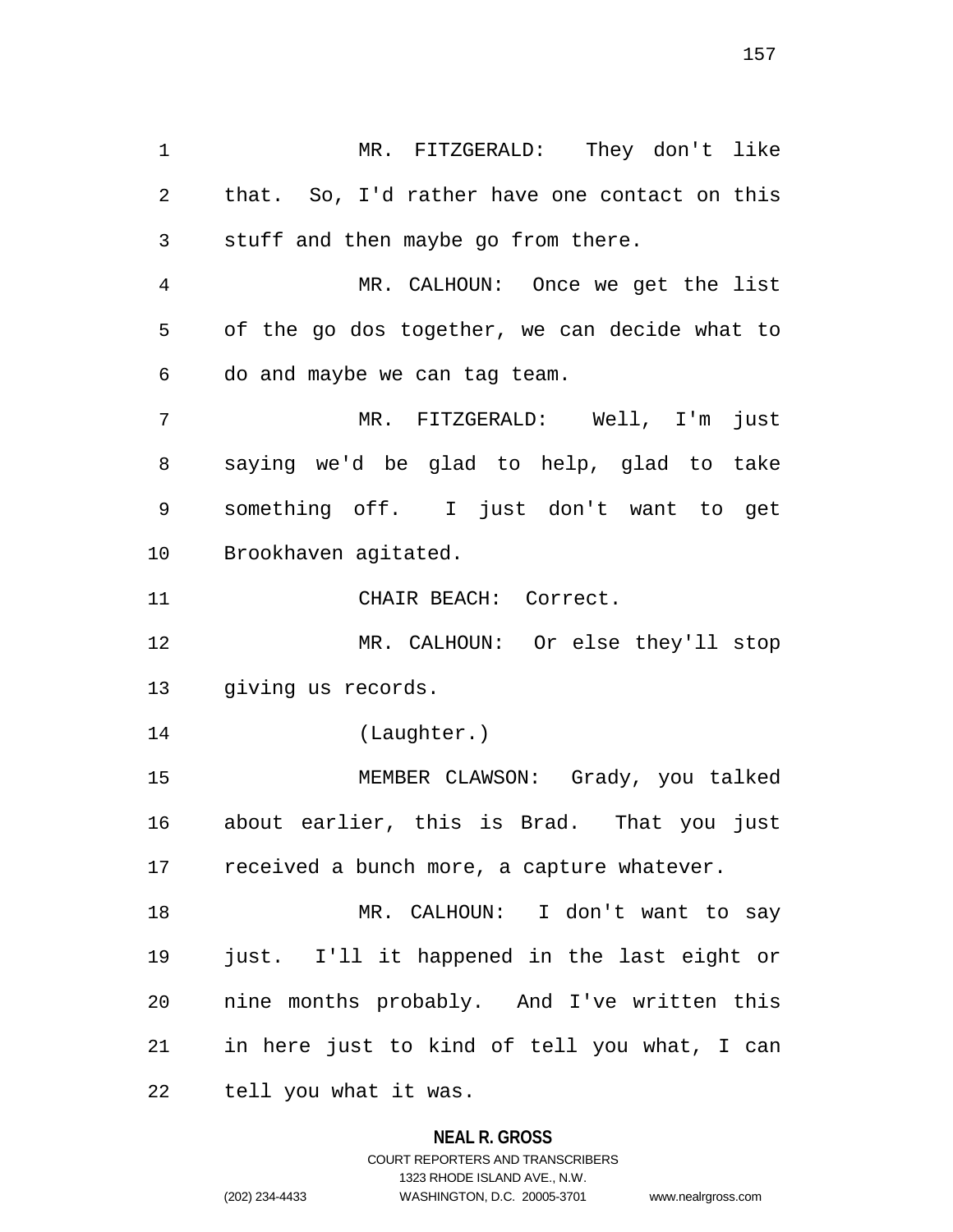1 1 It was a data dump and, where was 2 it. I got a bunch here, let's see. Where is 3 it? Oh, here it is. BNL has provided data 4 sets including in vivo results and tritium 5 urinalysis for later years.

6 Tritium data contains 11,000 7 entries from 1995, to 2003. In vivo data set 8 contains more than 2,800 individual whole body 9 counts from 1999, to 2001.

10 MEMBER CLAWSON: I'm just, one of 11 my pet peeves is there's a lot, this is 12 continuously going on stuff and I just want to 13 make sure that when this comes in we kind of 14 have a running file of what it is and where 15 it's at.

16 This one I've got in Pantex, we've 17 got new data in and it goes into the O: drive 18 and then all you have is a number.

19 MR. CALHOUN: It would be cool if 20 it had a date entered.

21 MEMBER CLAWSON: Or what I've been 22 requesting is, there's just a little folder up

> **NEAL R. GROSS** COURT REPORTERS AND TRANSCRIBERS

> > 1323 RHODE ISLAND AVE., N.W.

(202) 234-4433 WASHINGTON, D.C. 20005-3701 www.nealrgross.com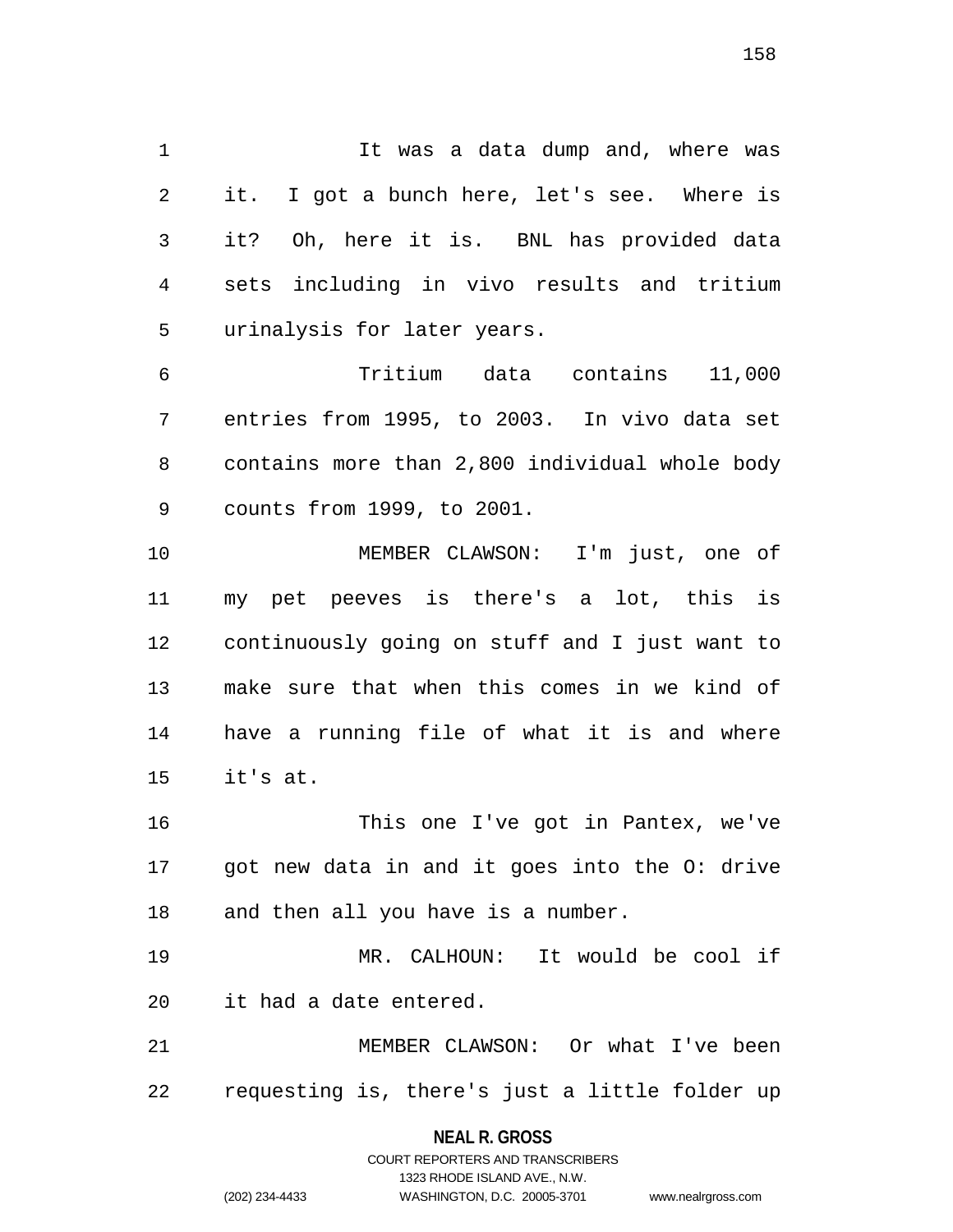1 at the front, as stuff came in. Just, you 2 know, this came in or whatever.

3 And they have been good enough to 4 sometimes put PDF files and so forth like 5 that. But that's another issue. I just 6 wanted to make sure that we were on top of the 7 information as it came in.

8 Because this is a continuous thing 9 and it's at every site. Just kind of a data 10 capture. This one sounds like it will just be 11 one, one file that will be pretty easy to 12 find.

13 MR. CALHOUN: I assume that's SRDB, 14 is that right, Tim?

15 MR. ADLER: Yes.

16 MEMBER CLAWSON: So it's just in 17 one folder then and we can review it from 18 there.

19 MR. ADLER: In the SRDB it ends up 20 being a link for that spreadsheet.

21 MEMBER CLAWSON: Okay.

22 MR. ADLER: And I think your SRDB

**NEAL R. GROSS** COURT REPORTERS AND TRANSCRIBERS

1323 RHODE ISLAND AVE., N.W.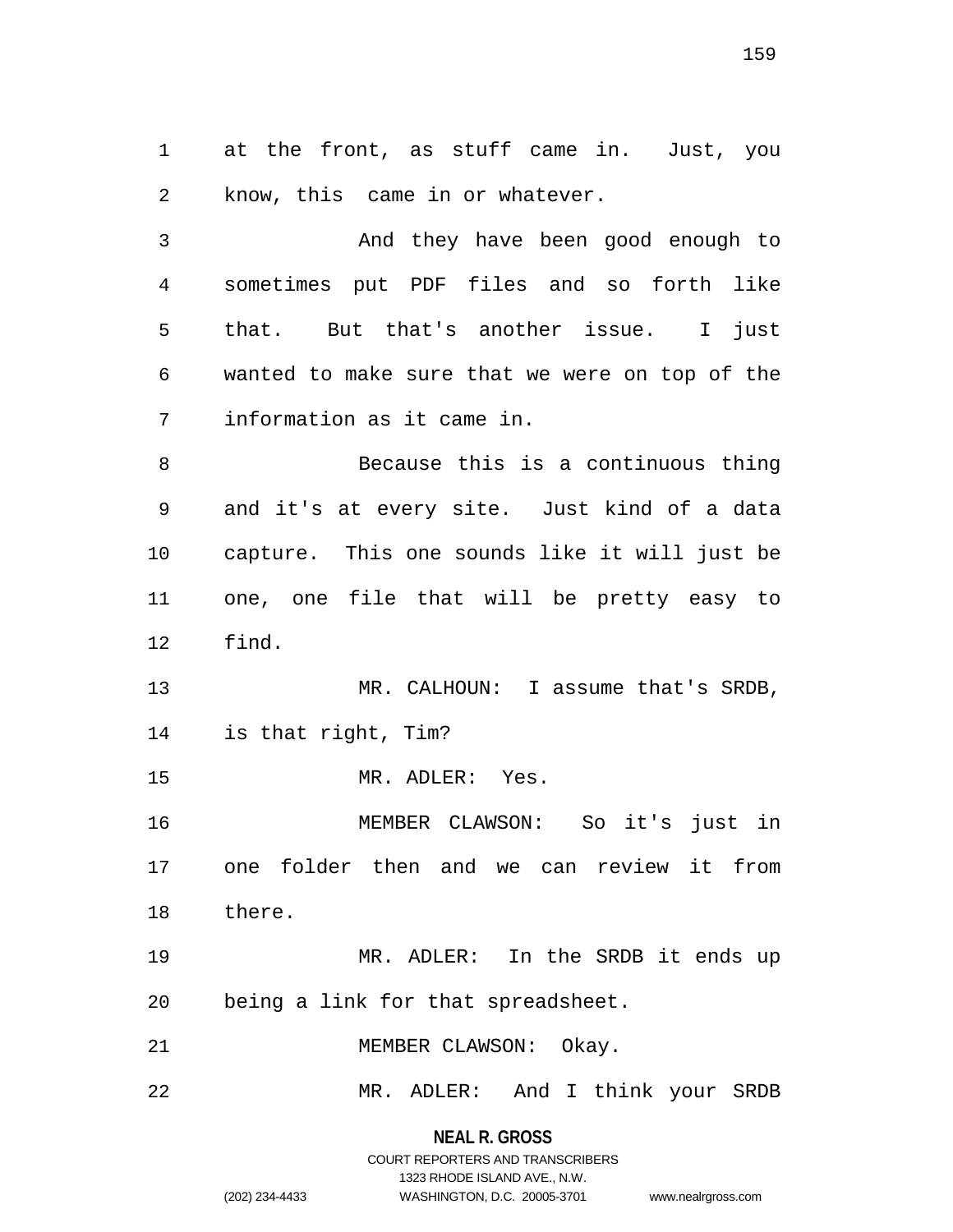1 may be a little bit different than ours, so I 2 can't guarantee how that will work for you. 3 MR. CALHOUN: It shouldn't be, but 4 let's, if I can get the, if you can give me 5 that number, Tim, after the meeting, I'll 6 forward that to Brad. 7 MR. ADLER: Okay. 8 CHAIR BEACH: And just forward it 9 to the Work Group, if you don't mind. Okay, 10 anything else before we go into the action 11 items and future plans? 12 (No response.) 13 CHAIR BEACH: Who would like to 14 start with their action, there's a lot of 15 action items here, so Grady, why don't you go 16 ahead? 17 MR. CALHOUN: Yes, this is just 18 from the neutron part. Let's see, what I have 19 is need to find out if BNL did any fading 20 corrections prior to issuing the dose of 21 record. 22 And, let's see, Ron looked at,

> **NEAL R. GROSS** COURT REPORTERS AND TRANSCRIBERS

> > 1323 RHODE ISLAND AVE., N.W.

(202) 234-4433 WASHINGTON, D.C. 20005-3701 www.nealrgross.com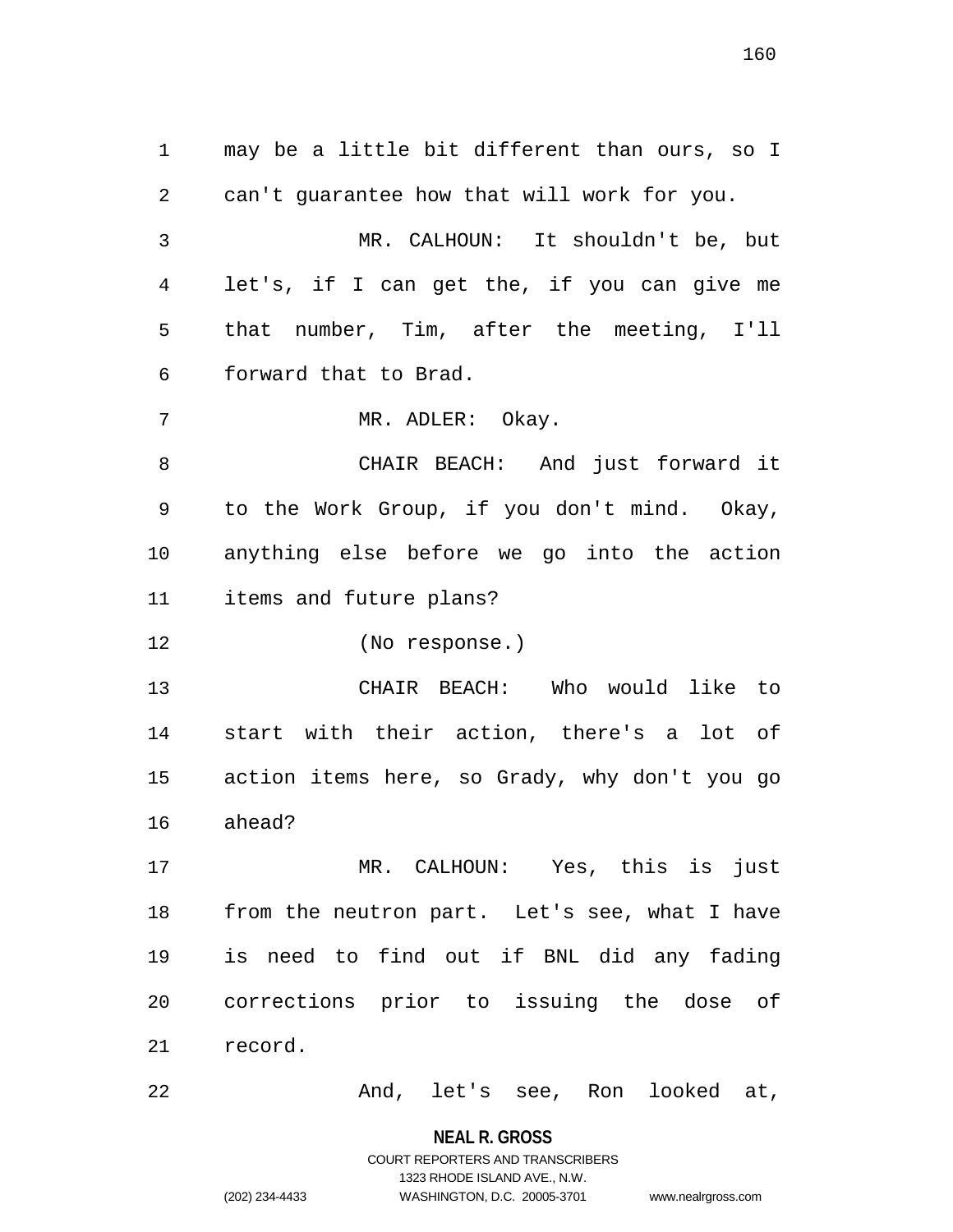1 okay, I need to look at those 16 DRs that were 2 completed after the revised TBD and look at 3 the angular dependence correction factors.

4 And part of that is Ron is going to 5 send me those numbers, so I know which ones to 6 look at. I guess we're going to look for, I 7 guess we'll try to look for the Holy Grail 8 again.

9 Maybe a memorandum discussing how, 10 a memorandum discussing how to assign dose, 11 with the two different dosimetries.

12 MR. FITZGERALD: Well, I guess 13 whether they assigned dose and how they did 14 it.

15 MR. CALHOUN: Yes. Maybe a 16 discussion of the variance over range to see 17 if it really even matters. Okay, so that's 18 one, two, three, four, that's all neutrons 19 right now.

20 Leo Faust is looking for the Piesch 21 memo. Okay, that's all I have for neutrons

22 for me.

## **NEAL R. GROSS**

## COURT REPORTERS AND TRANSCRIBERS 1323 RHODE ISLAND AVE., N.W. (202) 234-4433 WASHINGTON, D.C. 20005-3701 www.nealrgross.com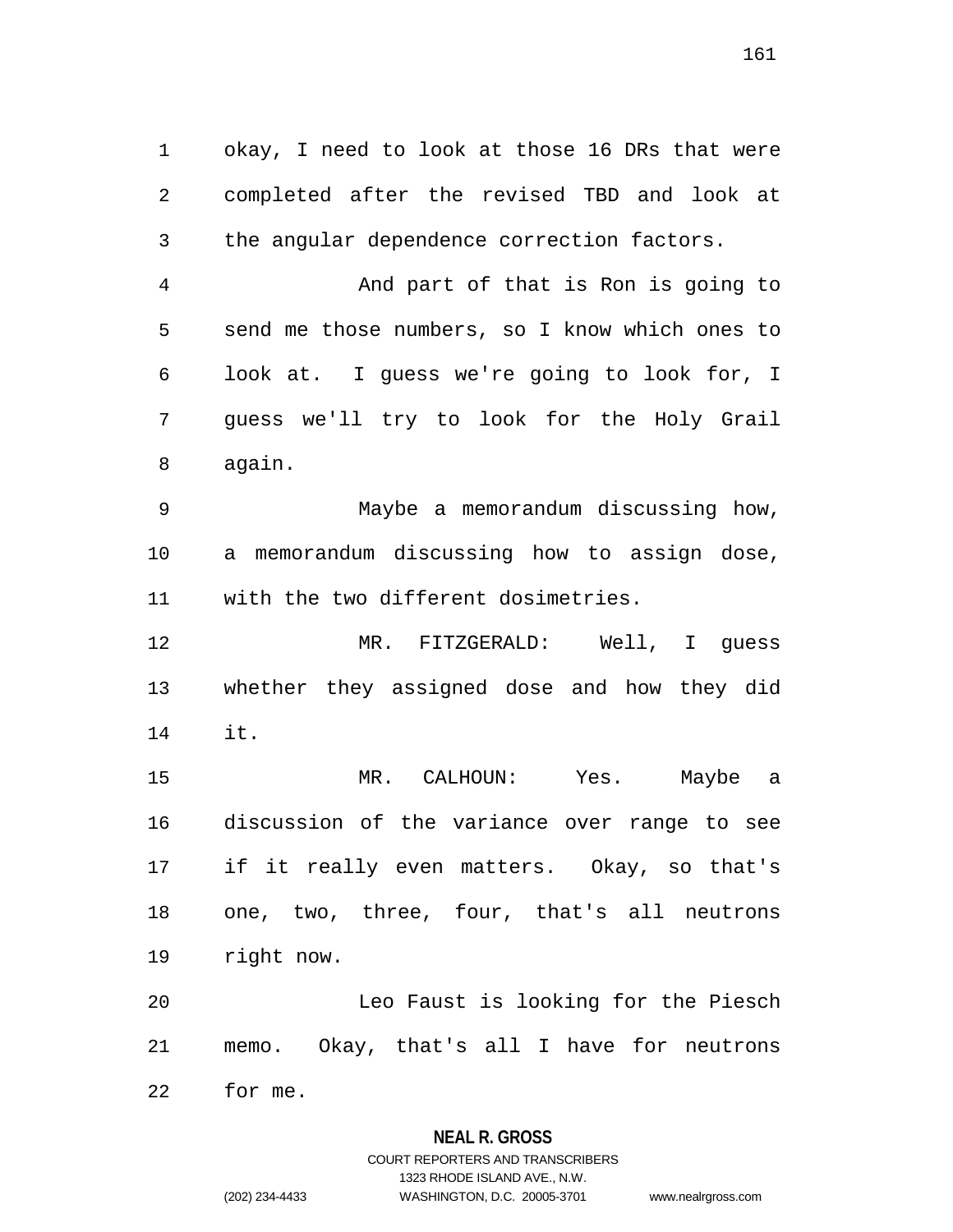1 CHAIR BEACH: Okay, and I believe 2 SC&A just had the one action item to send you 3 the case studies. Does anybody have anything 4 else for neutrons? 5 (No response.) 6 CHAIR BEACH: And then again these 7 will be typed up and sent out within the next 8 couple of days. All right. 9 MR. CALHOUN: Okay, let's see, for 10 internal data, okay what I'm going to do is 11 I'm going to provide Kathy, or I guess I could 12 provide it to everybody, the two data points 13 for 1980, that I have, that I found for the 14 table in Item Number 1. 15 I'm going to provide a status of 16 the BNL requests for data on case-specific 17 basis. I'm kind of, this one is kind of 18 general, but we're going to kind of look at 19 where we stand on the coworker model. 20 CHAIR BEACH: Is that going to be

21 in the form of like a memo to us or a White

22 Paper?

#### **NEAL R. GROSS**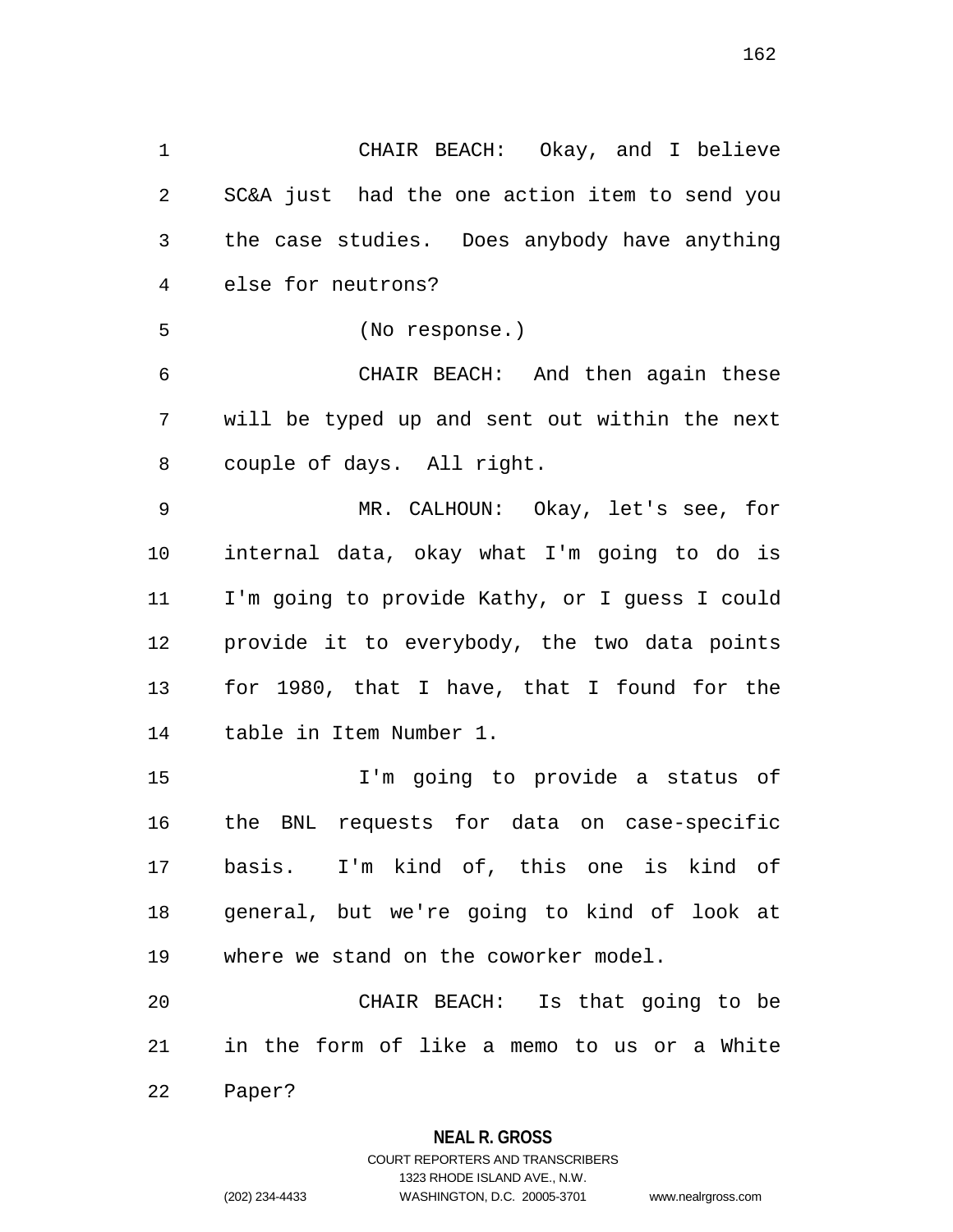1 MR. CALHOUN: Just let me, just 2 leave it at that right now, so I can figure 3 out how my response is going to be. I've got 4 to look and see where we are before I respond. 5 CHAIR BEACH: Okay. 6 MR. CALHOUN: So how I deliver it 7 to you is not as important as that I do. I'm 8 going to get Kathy case IDs for the eight 9 CATIs. Let's see, that's with the coworker. 10 Do we have enough data for coworker 11 by facility? That's part of that. I'm going 12 to update the review of the in-house study 13 that I did, based on any new information. 14 CHAIR BEACH: And add cases 15 possibly to that -- 16 MR. CALHOUN: Yes, that's it. 17 Those will be the cases, the claimant's that 18 we have received and I'm looking at the dose 19 20 MR. KATZ: Can we go back a second 21 to the "by facility" part of that coworker 22 question. Do you guys need to select, some

**NEAL R. GROSS**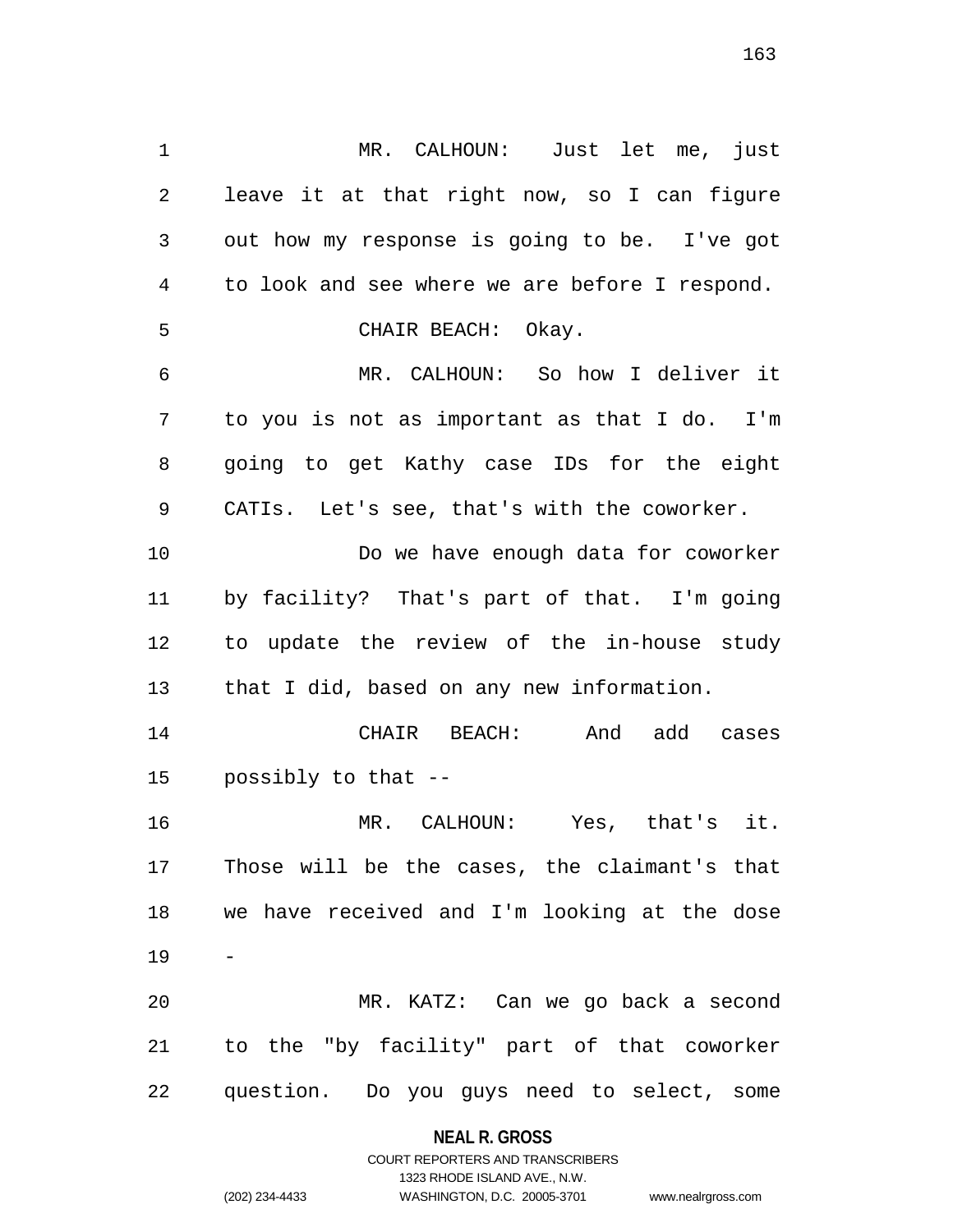1 how, a sample of, sort of, higher concern 2 facilities because you can't do it for the 3 whole BNL. I mean, you're just, right? 4 MR. CALHOUN: Yes, but we're, I 5 think, it's a big look. This is not a trivial 6 go do, you know, to go see what -- 7 MR. KATZ: I'm sure. 8 MR. CALHOUN: You know, what we 9 have. So -- 10 MR. KATZ: But that's part of the 11 reason for also narrowing the -- 12 CHAIR BEACH: Right. 13 MR. CALHOUN: But it certainly, we 14 would certainly look for, we would certainly 15 look a the high potential facilities. 16 You know, I'd look at the HBFR or 17 BLIP, maybe. But I wouldn't look as much at 18 the reactor facilities because those are, or 19 not reactor, accelerator facilities because 20 those are going to be external. 21 MR. FITZGERALD: Well, there's, you 22 know, that is helpful. I think it is a multi-

> **NEAL R. GROSS** COURT REPORTERS AND TRANSCRIBERS

> > 1323 RHODE ISLAND AVE., N.W.

(202) 234-4433 WASHINGTON, D.C. 20005-3701 www.nealrgross.com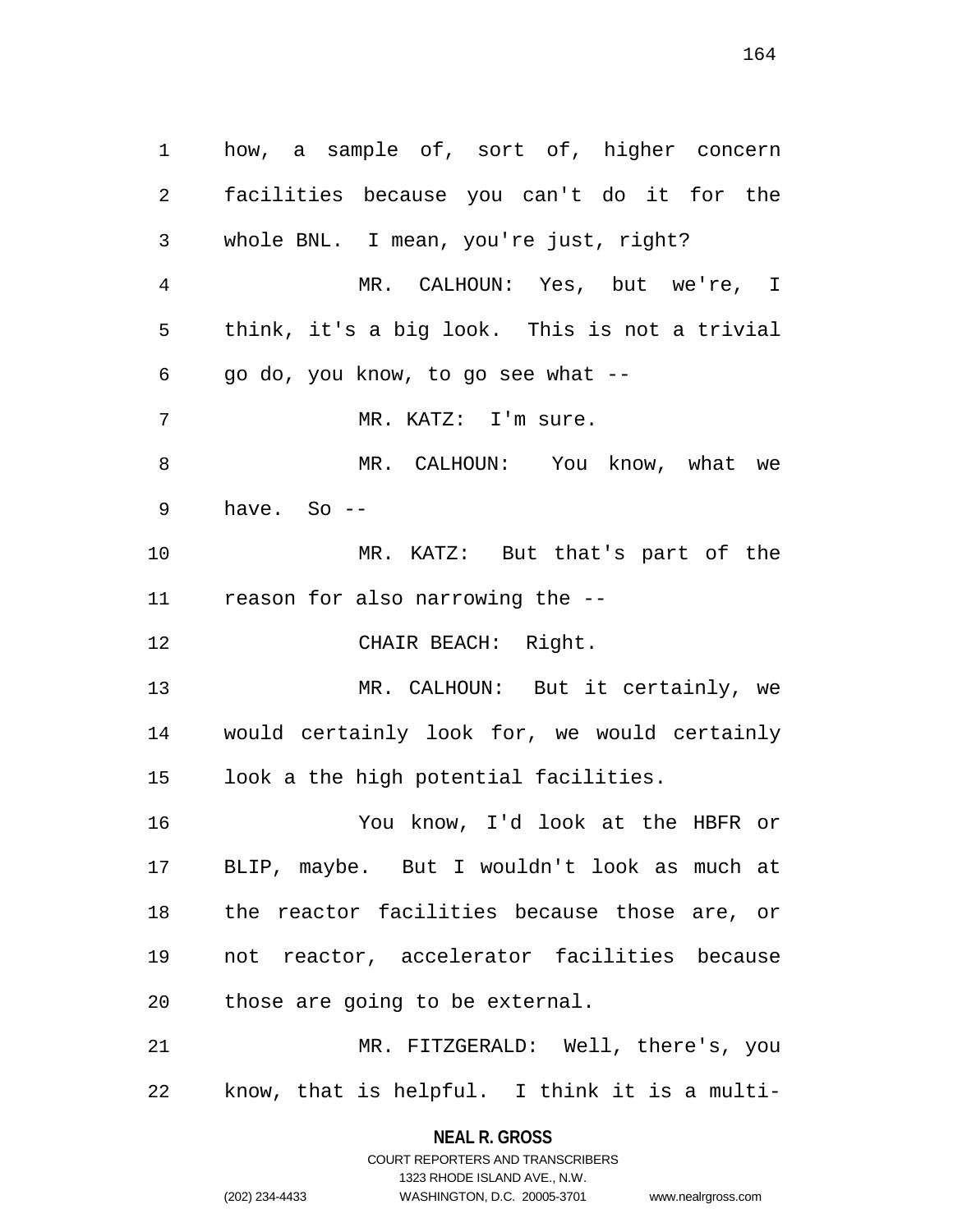1 step thing and it's a big task. I mean I 2 think the first step is, you know, what is 3 the, what are the facilities and time periods? 4 MR. CALHOUN: And that, yes, 5 because that's going to involve talking to 6 BNL.

7 MR. FITZGERALD: Right, and then I 8 think the Work Group would want to see what 9 the judgment is, early judgment and decide 10 it's comfortable with that judgment.

11 Then we go from there to see, you 12 know, what's the completeness of the 13 information.

14 MR. KATZ: So then the first step, 15 Joe is saying, is actually just identify a 16 candidate?

17 MR. FITZGERALD: Right, and this 18 hasn't been a high priority because there 19 hasn't been a demand. But, nonetheless, if 20 it's going to be a higher priority then it's 21 going to be a big task.

22 MR. CALHOUN: And most likely it's

**NEAL R. GROSS**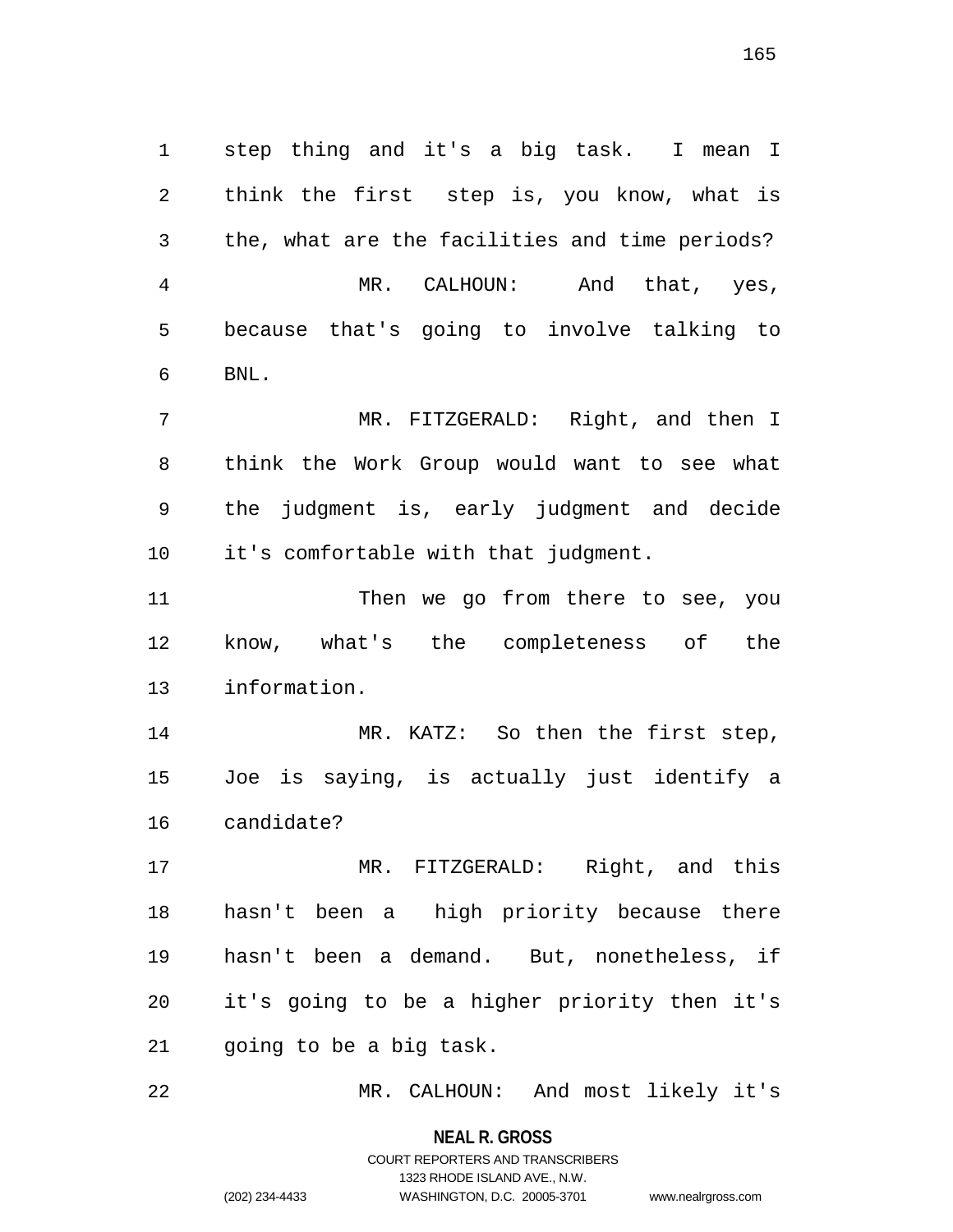1 going to be HBFR, but --

2 MR. FITZGERALD: Yes, your right, I 3 think it probably in that time frame, no 4 doubt. But the other thing is what are you 5 doing now with active claims coming in, 6 whether, just sort of a little bit of 7 housekeeping as far as, you know, okay, would 8 any of those be affected by your 9 categorization that, you know, you're 10 assigning ambient environmental but clearly if 11 they fall within the time periods of 12 facilities that would argue for a coworker 13 assignment. 14 And I think you were going to 15 advise, anybody at all falls in there. 16 MR. CALHOUN: I'll write that down. 17 What are we doing now for coworker internal - 18 19 MR. FITZGERALD: For those 20 facilities -- 21 MR. CALHOUN: At high --22 MR. FITZGERALD: But I agree before

**NEAL R. GROSS**

COURT REPORTERS AND TRANSCRIBERS 1323 RHODE ISLAND AVE., N.W. (202) 234-4433 WASHINGTON, D.C. 20005-3701 www.nealrgross.com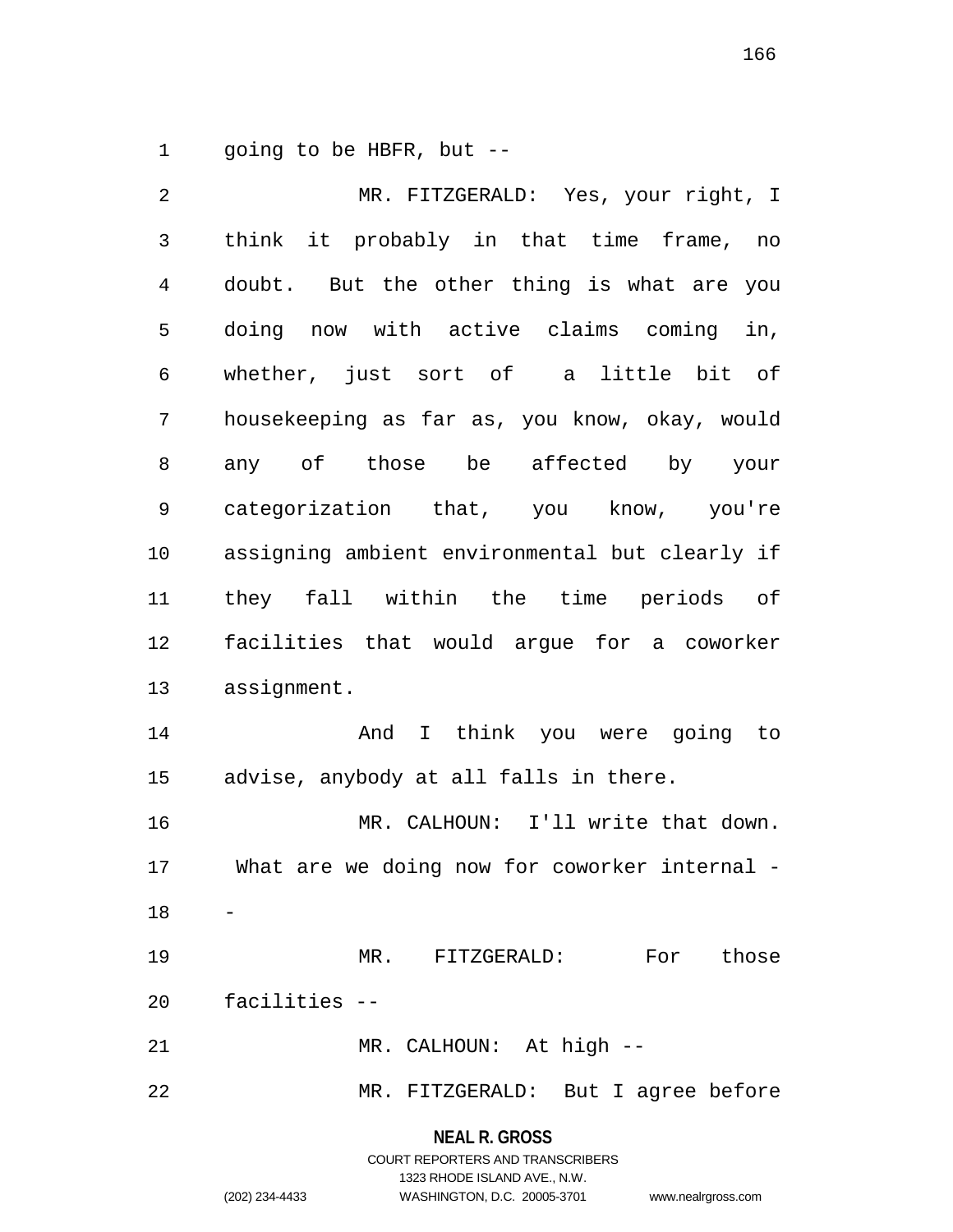1 you can even answer that question you have to 2 decide what facilities and what time. 3 MR. CALHOUN: Right. 4 MR. FITZGERALD: Then you know, you 5 know, what people. 6 MR. CALHOUN: And then the last one 7 I have is, was data transcribed from one 8 system to another and was it verified, if so. 9 CHAIR BEACH: Okay, then I had one 10 that I wanted you to go see if you could find 11 that radiological footprint? 12 MR. CALHOUN: Yes, that's good. 13 CHAIR BEACH: Here, I'll hand this 14 over to you. It's kind of the third paragraph 15 down there. 16 MR. CALHOUN: Oh, you've got notes 17 on this, let me just write down then, I guess. 18 CHAIR BEACH: Well, or write down 19 the interview, you can go find it, it's out on 20 the O: drive. 21 MR. CALHOUN: Okay. 22 MR. FITZGERALD: And that goes hand

> **NEAL R. GROSS** COURT REPORTERS AND TRANSCRIBERS 1323 RHODE ISLAND AVE., N.W. (202) 234-4433 WASHINGTON, D.C. 20005-3701 www.nealrgross.com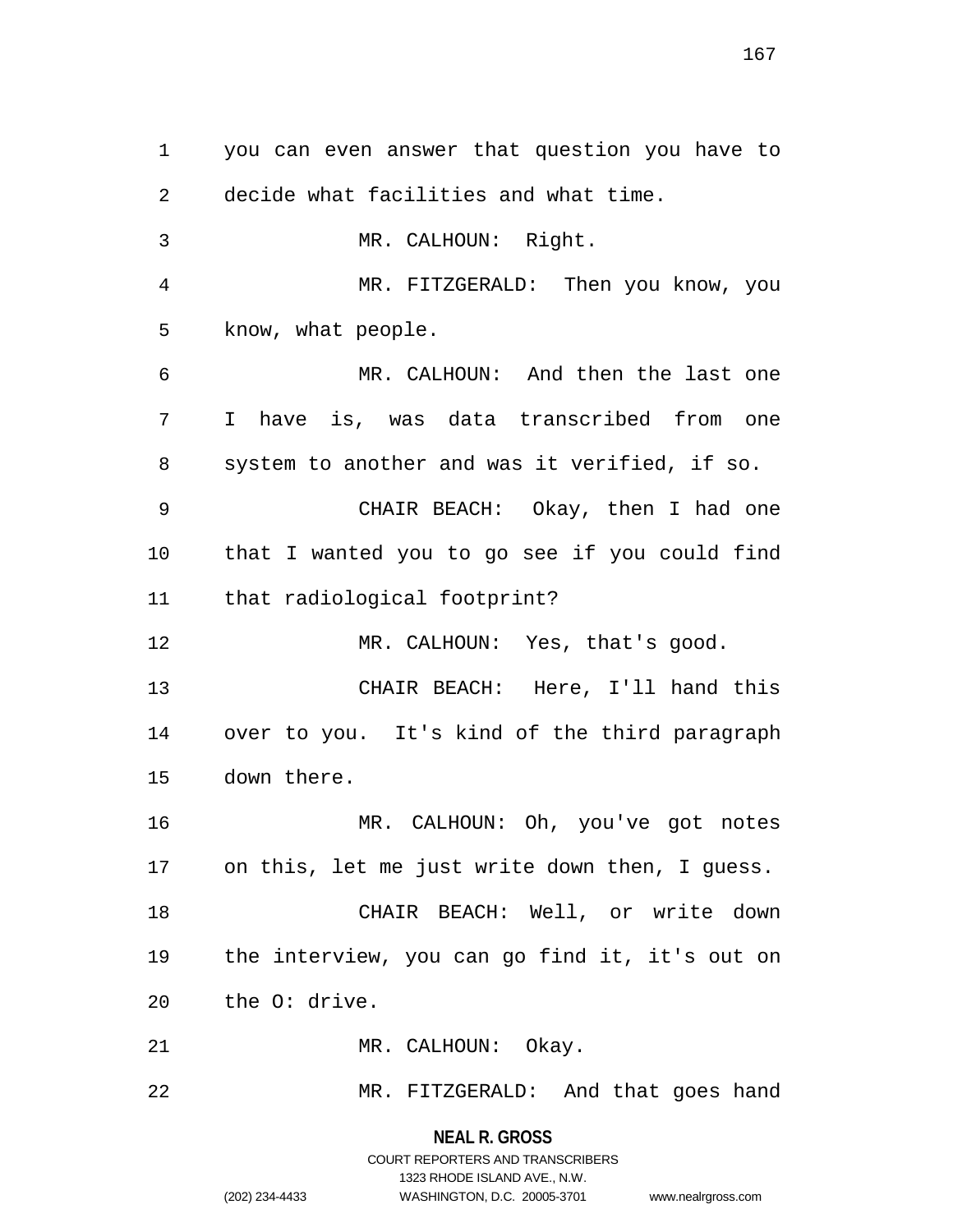1 in hand with obtaining the information that 2 has been kept back on a Privacy Act basis 3 which is the, what Brookhaven has compiled as 4 far as their records. 5 CHAIR BEACH: It looks like they 6 did some of that work for you. 7 MR. FITZGERALD: Then we have the 8 action to send interviews out to the 9 interviewees, I guess that was the last thing. 10 CHAIR BEACH: Yes, that was. 11 DR. BUCHANAN: This is Ron 12 Buchanan, I couldn't see what was going on. 13 What was that last one you handed Grady? 14 CHAIR BEACH: Sorry, Ron, that was 15 the May 19th interview that Kathy and Joe did, 16 and there was a question, one of the 17 interviewees talked about a list that was put 18 together. 19 And NIOSH had requested that and 20 was denied, so I just asked Grady if he would 21 go back out and find that list.

22 DR. BUCHANAN: What was the list

**NEAL R. GROSS** COURT REPORTERS AND TRANSCRIBERS

1323 RHODE ISLAND AVE., N.W.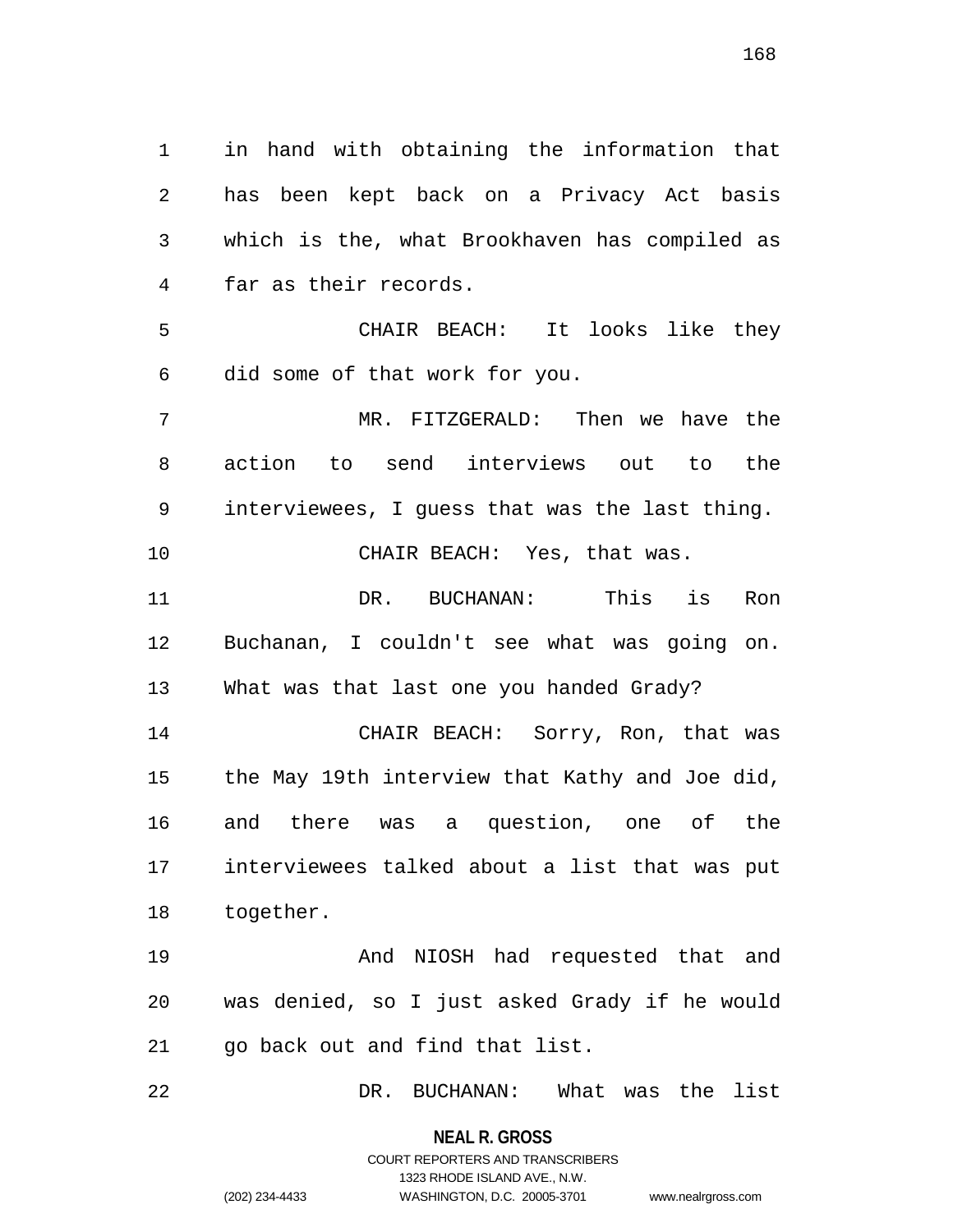1 of?

| $\overline{a}$ | CHAIR BEACH: It was a list of                  |
|----------------|------------------------------------------------|
| $\mathfrak{Z}$ | historical documents, it was a spreadsheet     |
| $\overline{4}$ | that they had completed for D&D work. It was   |
| 5              | gathered for use and for D&D.                  |
| 6              | MR. CALHOUN: Incident driven                   |
| 7              | wasn't it, didn't you say it was incident?     |
| 8              | CHAIR BEACH: It was called a                   |
| 9              | Radiological Footprint Project and it          |
| 10             | documented historical radiological issues in a |
| 11             | spreadsheet.                                   |
| 12             | DR. BUCHANAN: Okay, thank you.                 |
| 13             | CHAIR BEACH: And I don't believe               |
| 14             | anybody has it, it's at Brookhaven.            |
| 15             | MR. FITZGERALD: Yes, it's the kind             |
| 16             | of, it's similar to what we saw at Mound, it's |
| 17             | like the King Report. It's a baseline to guide |
| 18             | D&D so they know what the source, potential    |
| 19             | sources might be at different facilities.      |
| 20             | CHAIR BEACH: Well, one thing it                |
| 21             | said, some of the departments were more        |
| 22             | forthcoming than others, so it's not complete, |

**NEAL R. GROSS** COURT REPORTERS AND TRANSCRIBERS

1323 RHODE ISLAND AVE., N.W.

(202) 234-4433 WASHINGTON, D.C. 20005-3701 www.nealrgross.com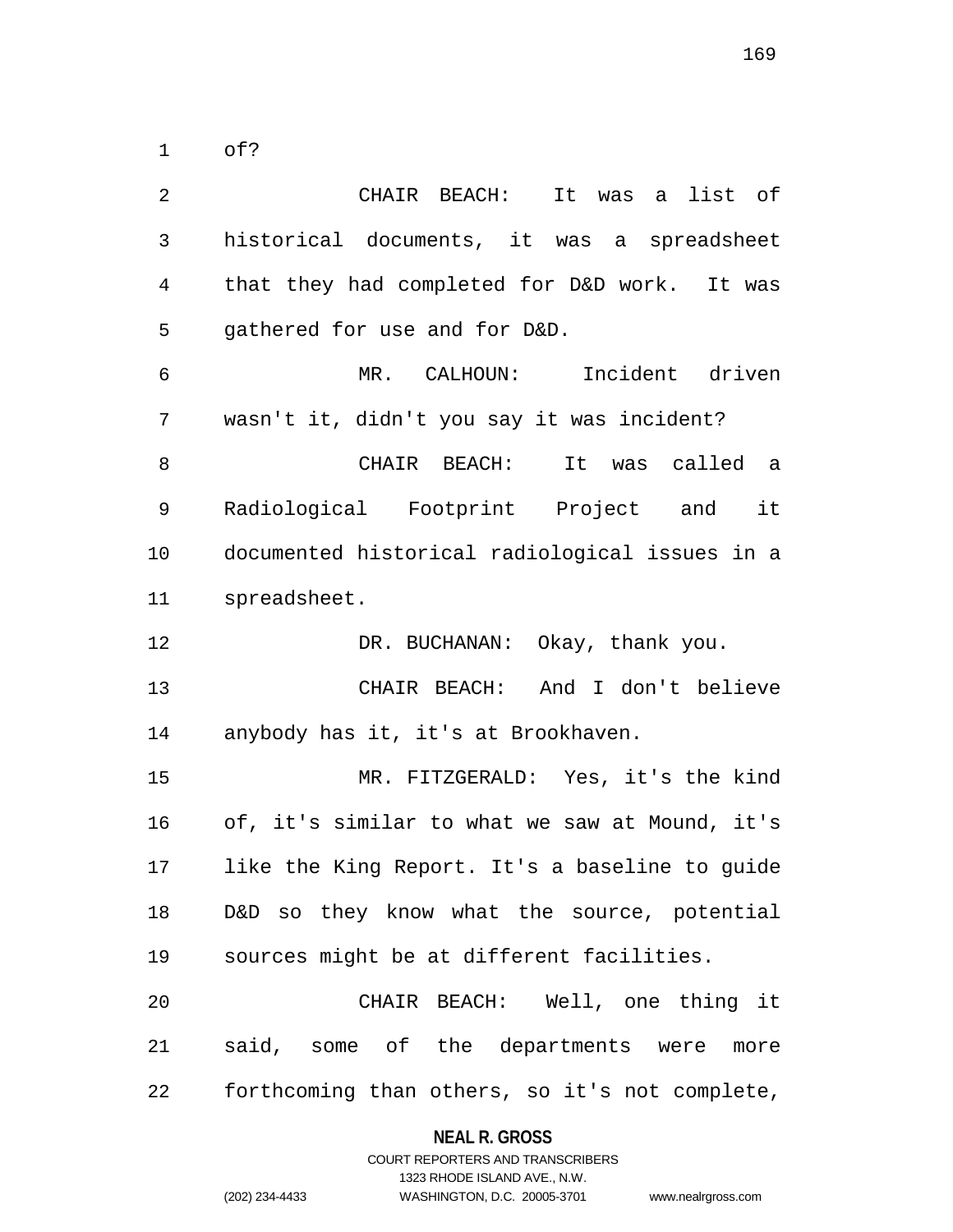1 but it sounds like it's a good place to start, 2 or at least look at.

3 Okay, is there anything else, Kathy 4 or Ron, that we've missed in the action items? 5 MS. ROBERTSON-DEMERS: I can't 6 think of any.

7 DR. BUCHANAN: No. Let's see. 8 They did cover going back and looking at the 9 database system and the fading.

10 I will send those 16 cases to 11 Grady. Now, I want to clarify a statement. 12 Six of those were Dose Reconstructed before 13 the new TBD and ten after the new TBD.

14 CHAIR BEACH: Correct.

15 MR. KATZ: Right, that was 16 understood, right. Thanks, Ron.

17 MR. CALHOUN: And all I need is 18 just the numbers.

19 DR. BUCHANAN: Right.

20 CHAIR BEACH: And when you send 21 things out, could you please send it out to 22 the whole Work Group, for those of us that

**NEAL R. GROSS**

```
COURT REPORTERS AND TRANSCRIBERS
                     1323 RHODE ISLAND AVE., N.W.
(202) 234-4433 WASHINGTON, D.C. 20005-3701 www.nealrgross.com
```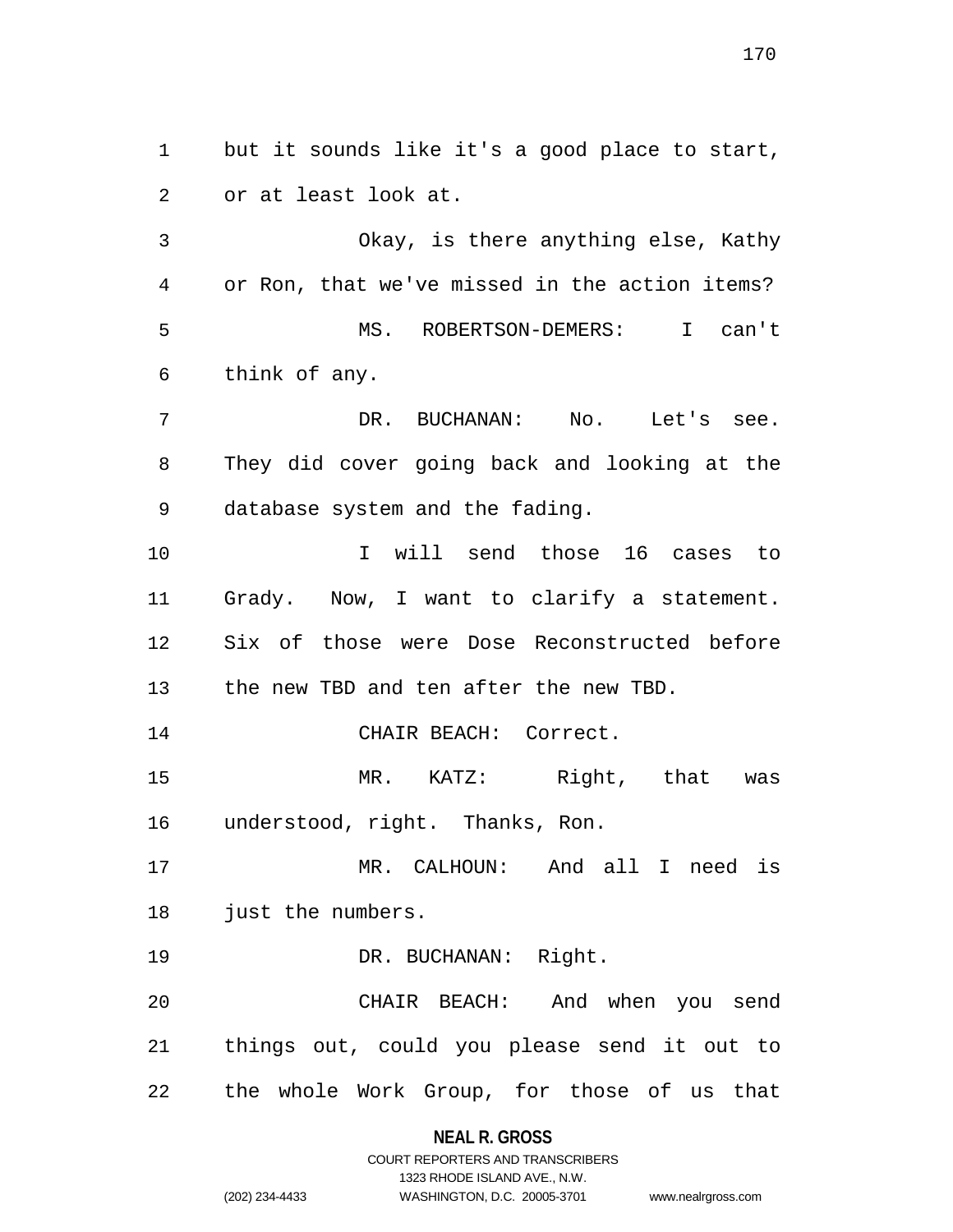1 want to track.

| 2  | DR. BUCHANAN: Okay, sure will.                 |
|----|------------------------------------------------|
| 3  | CHAIR BEACH: And then give me a                |
| 4  | time frame on when these lists of actions      |
| 5  | items will be typed up and sent back and forth |
| 6  | and then out to the whole Work Group? What     |
| 7  | dokyou think?                                  |
| 8  | MR. CALHOUN: I can get mine done               |
| 9  | by end of the day Monday.                      |
| 10 | CHAIR BEACH: Okay. And then out                |
| 11 | to the Work Group maybe Tuesday or Wednesday   |
| 12 | after we've both looked at them?               |
| 13 | MR. FITZGERALD: Yes, it will be                |
| 14 | sometime mid next week.                        |
| 15 | CHAIR BEACH: Okay, and then how                |
| 16 | about time line for the next Work Group        |
| 17 | meeting. I know I'm pushing here, it's a       |
| 18 | stretch.                                       |
| 19 | Because I know NIOSH has got quite             |
| 20 | a few things.                                  |
| 21 | MR. CALHOUN: Gosh, I would think               |
| 22 | that I'm going to need a few months, at least. |
|    | <b>NEAL R. GROSS</b>                           |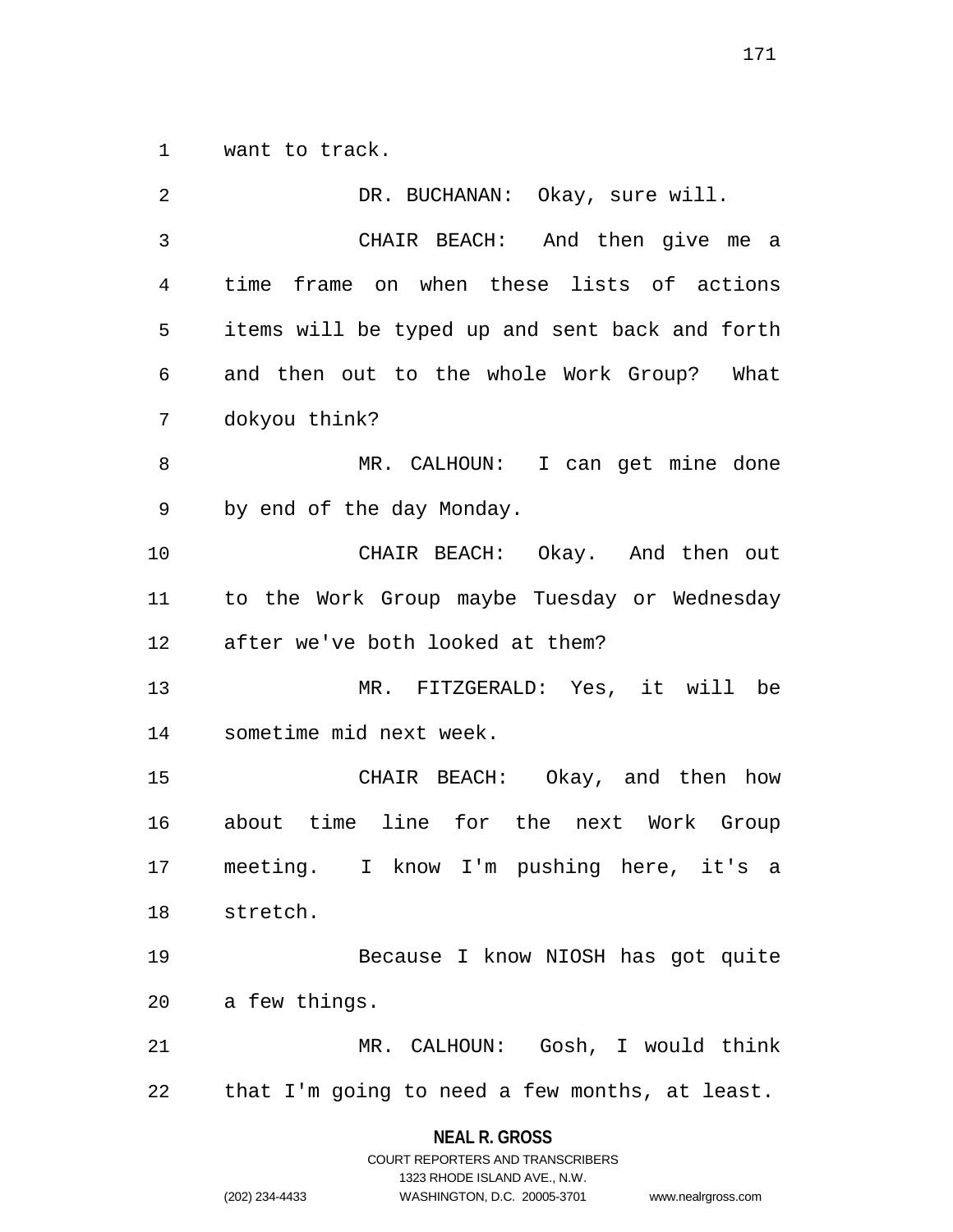**NEAL R. GROSS** 1 MR. KATZ: I would guess. 2 CHAIR BEACH: Well, you're going to 3 need a couple of months, then I know SC&A will 4 have to respond or review some of that? 5 MR. FITZGERALD: Yes, I would say, 6 to have a profitable meeting, it would be 7 helpful to have a meaningful, even a technical 8 call if necessary, to make sure that, you 9 know, we understand where the analysis has 10 gone on, and particularly on the coworkers 11 because that's a pretty big piece of this. 12 CHAIR BEACH: So possibly we'd need 13 a technical call and then -- 14 MR. FITZGERALD: It will be a few 15 months. I mean I would guess, maybe sometime 16 early May. 17 MR. KATZ: Okay, which -- do you 18 guys want to pick a date now? 19 CHAIR BEACH: I think we should 20 pick. 21 MR. KATZ: Since we're all 22 together. If we could just shoot for a date

> COURT REPORTERS AND TRANSCRIBERS 1323 RHODE ISLAND AVE., N.W. (202) 234-4433 WASHINGTON, D.C. 20005-3701 www.nealrgross.com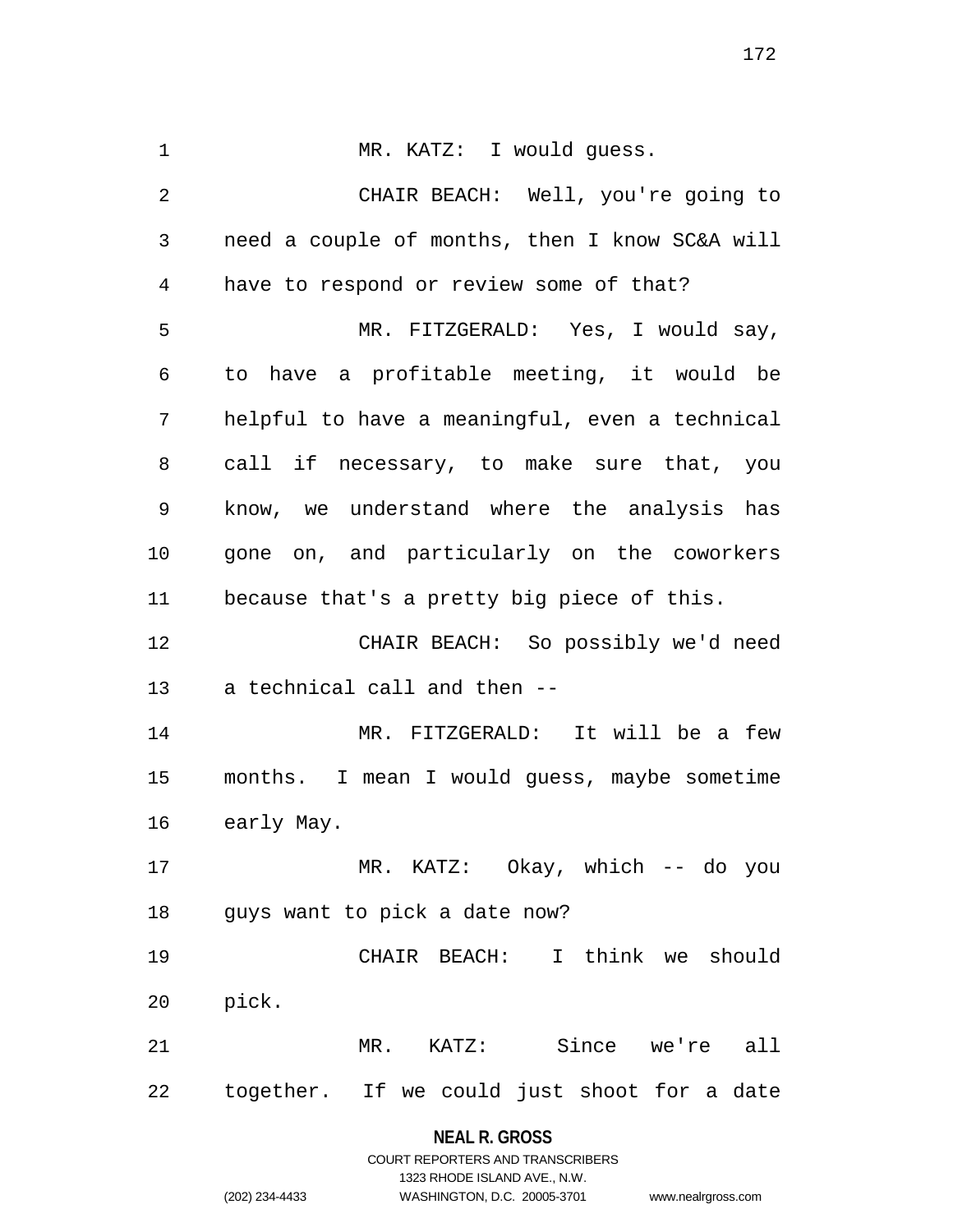1 in May. It can always be changed.

2 MR. CALHOUN: I'm out of town the 3 13th to the 20th. 4 CHAIR BEACH: Well we have a LANL 5 meeting on the second here, so the third would 6 be a nice time for those of us that are 7 already going to be here, if that's still 8 available. 9 MR. KATZ: And so Andy and Gen, why 10 don't you look at your calendars, too. 11 MEMBER ROESSLER: I'm looking, I'm 12 free on the third. 13 MR. KATZ: That's good for Gen. 14 MEMBER ANDERSON: What dates again? 15 MR. KATZ: How is May 3rd for you, 16 Gen, I mean, Andy? 17 MEMBER ANDERSON: May 3rd looks 18 good. 19 MR. KATZ: Okay. And Brad? 20 MEMBER ANDERSON: Must be something 21 going on bad then. 22 (Laughter.)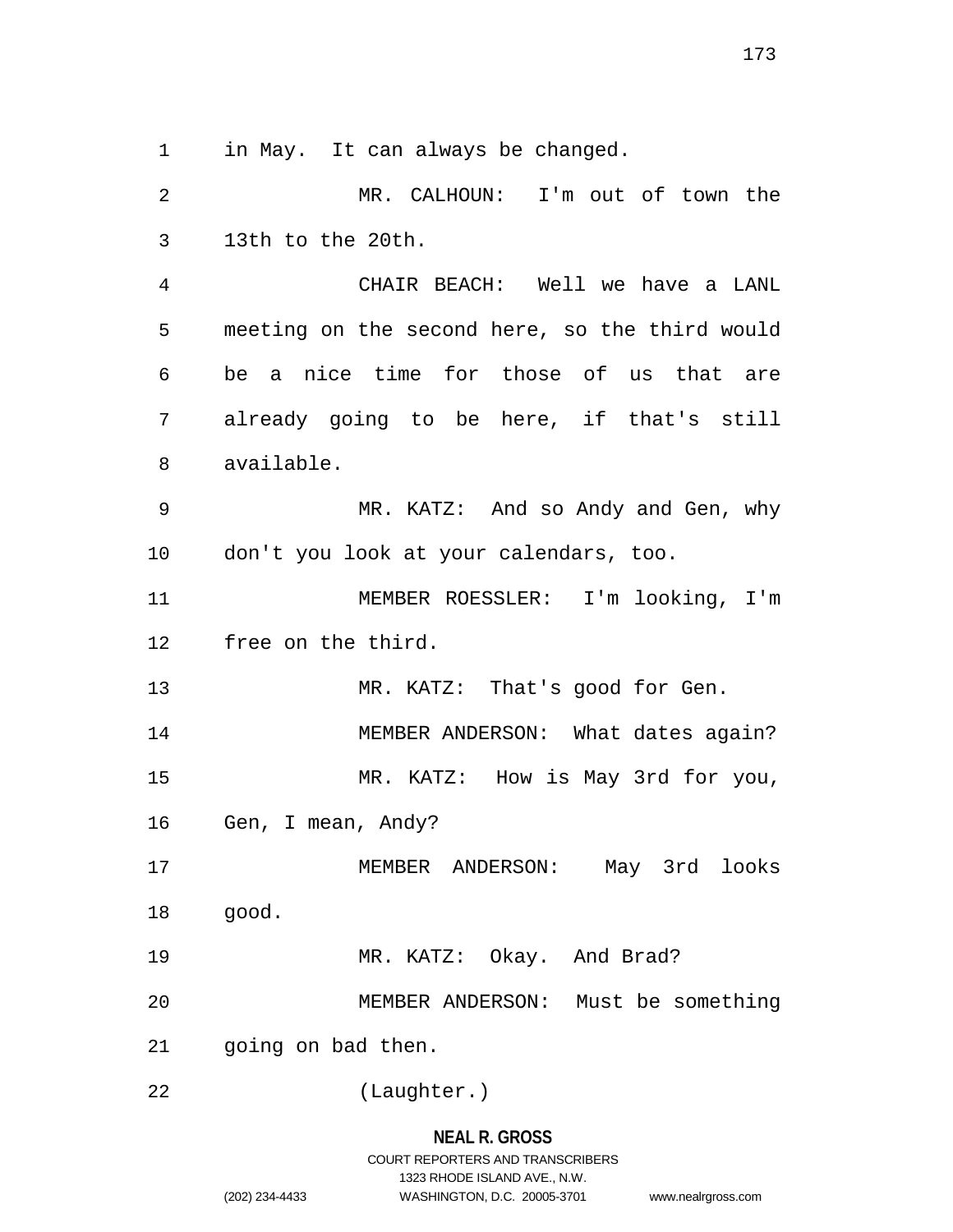1 MR. KATZ: So Brad is nodding yes, 2 too. 3 MEMBER CLAWSON: Yes. 4 MEMBER ANDERSON: Most definitely a 5 yes. 6 MR. KATZ: Okay, why don't we -- 7 MEMBER ANDERSON: What was the 8 other date? 9 MR. KATZ: That's the only date 10 we're talking about right now. It sounds like 11 that's a good date for everyone. 12 MEMBER ANDERSON: Okay. 13 MR. KATZ: Okay, and then we'll 14 just check in closer to time, Grady, about, 15 and Joe, about readiness. 16 MEMBER ANDERSON: So we need a 17 whole day? 18 MR. KATZ: Yes, let's plan on it. 19 CHAIR BEACH: Yes. 20 MEMBER ANDERSON: Okay, that'sfine. 21 Then I'll plan to come in person. 22 CHAIR BEACH: Oh, nice.

## **NEAL R. GROSS** COURT REPORTERS AND TRANSCRIBERS 1323 RHODE ISLAND AVE., N.W.

(202) 234-4433 WASHINGTON, D.C. 20005-3701 www.nealrgross.com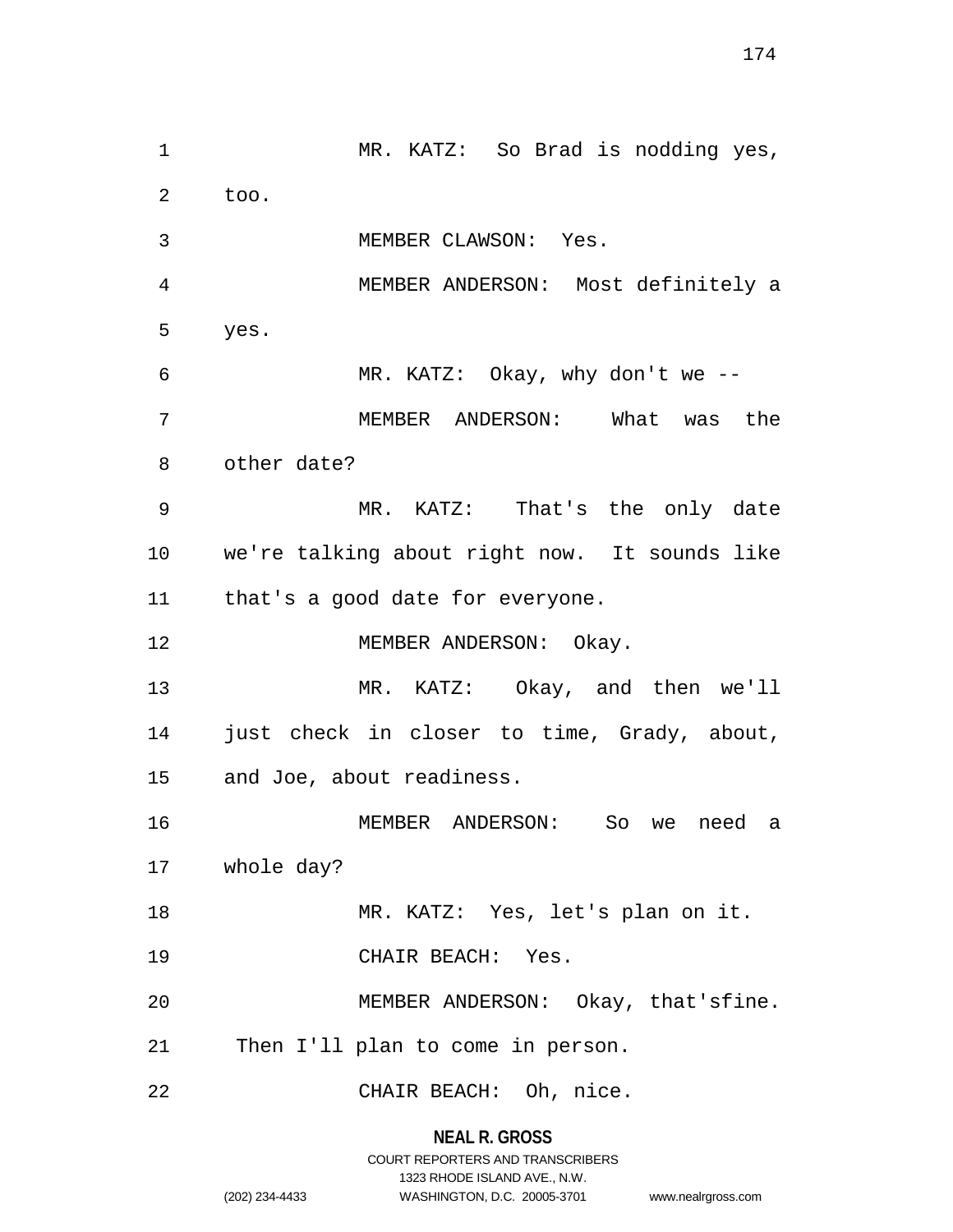1 MR. CALHOUN: Great, always good to 2 see you, Andy. 3 MEMBER ANDERSON: Yes, right. And 4 eat at that wonderful -- 5 MR. KATZ: Absolutely. 6 MEMBER ANDERSON: Restaurant in the 7 hotel. 8 MR. KATZ: Absolutely. 9 MEMBER ANDERSON: I think I've had 10 everything on their menu. 11 MR. KATZ: Well, Andy, you're not 12 even close to the rest of us. 13 MEMBER ANDERSON: I'm not even 14 close, I know. 15 MR. KATZ: The record some of us 16 have with that nutritional value. 17 CHAIR BEACH: And we haven't heard 18 from -- 19 MEMBER ANDERSON: Okay, I'll mark 20 down the date, the 3rd it is. 21 MR. CALHOUN: How about you, Tim, 22 and your group?

#### **NEAL R. GROSS**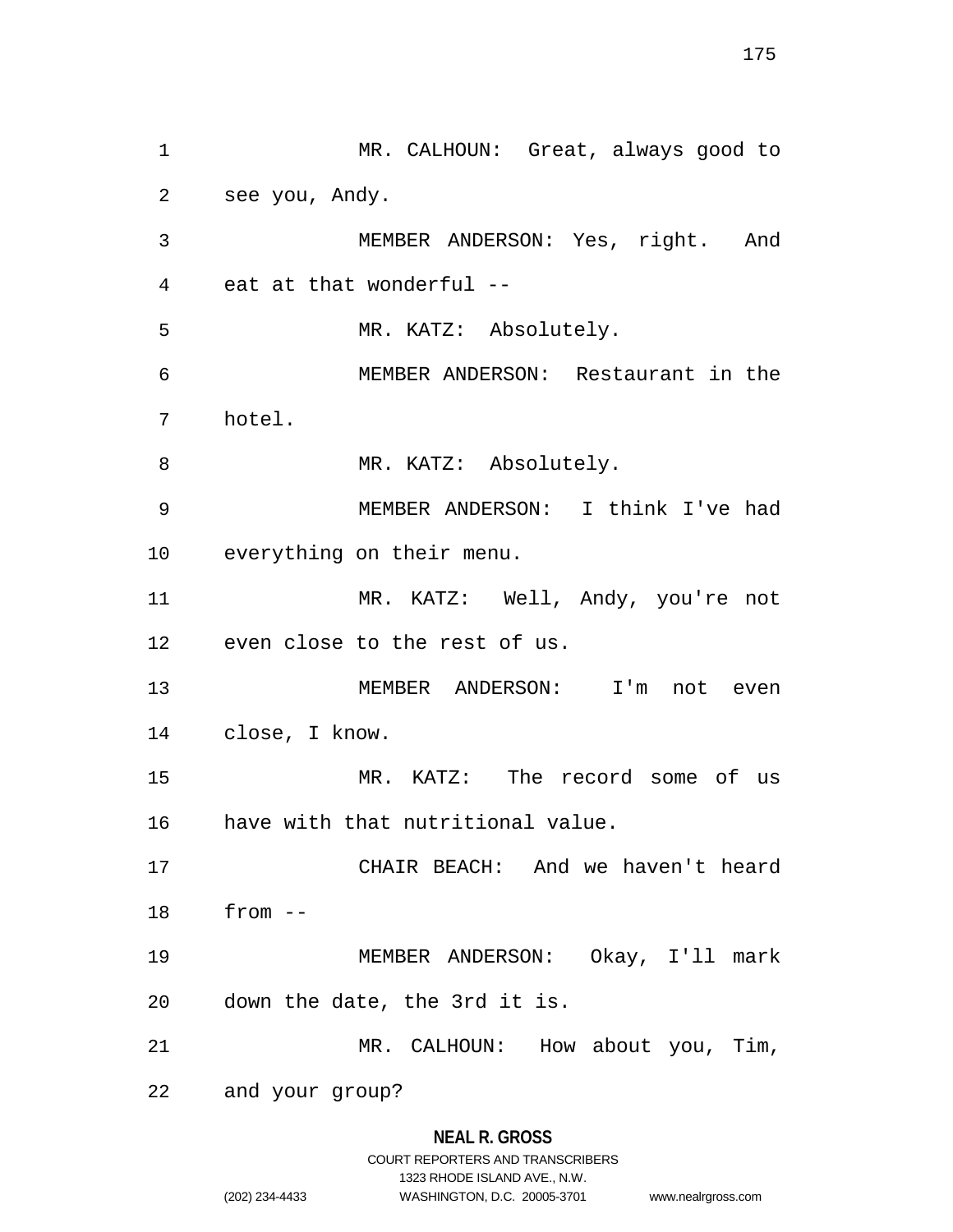1 MR. ADLER: I guess I'm open at 2 this point. 3 MR. CALHOUN: That's what I like to 4 hear. 5 CHAIR BEACH: Okay, great meeting 6 everybody, thank you and we're adjourned. 7 (Whereupon, the above-entitled 8 matter went off the record at 12:04 p.m.) 9 10 11 12 13 14 15 16 17 18 19 20 21